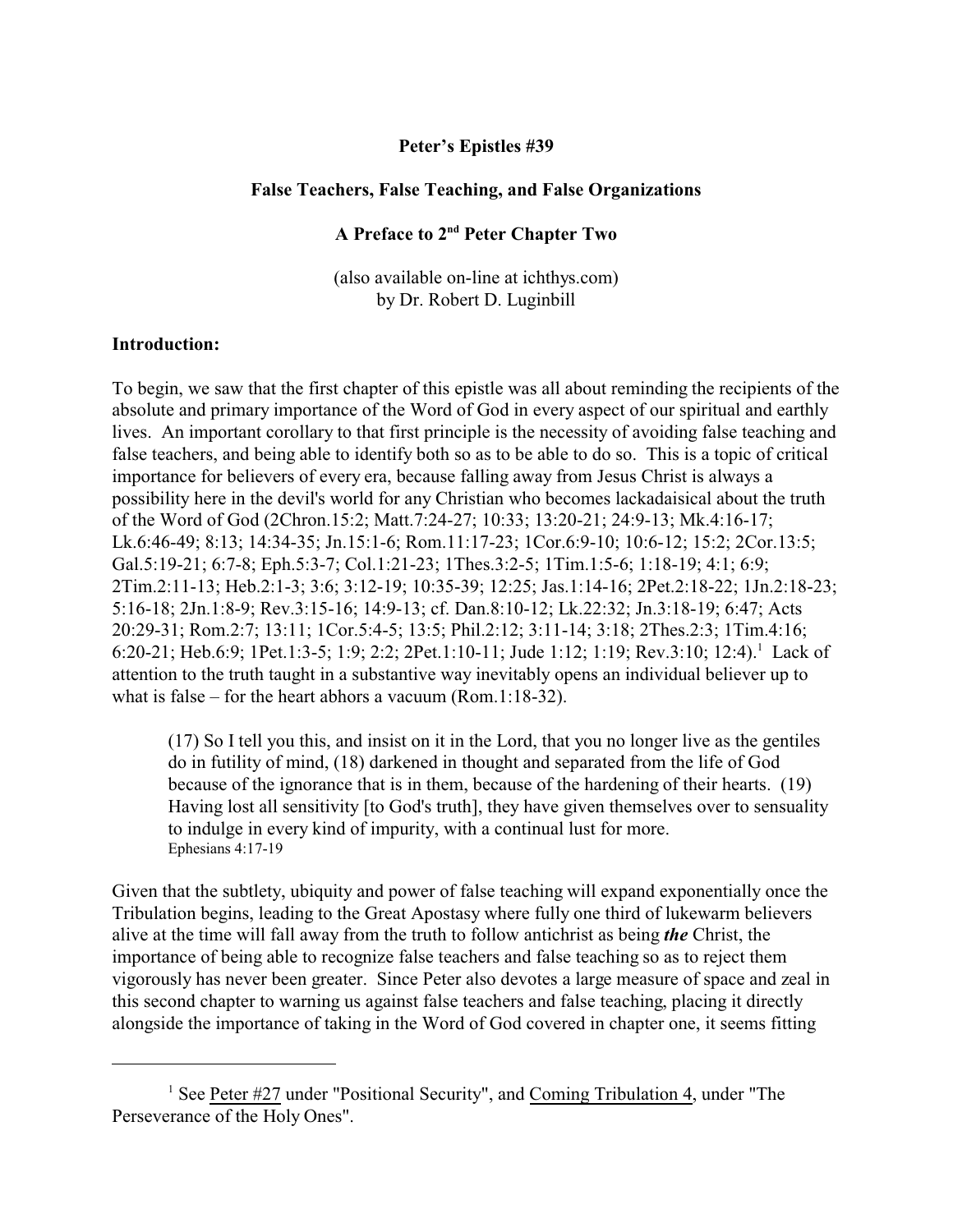here, before beginning chapter two, to make a brief foray into this corollary principle: the problem of false teaching and false teachers.<sup>2</sup>

# 1. Key Passages on False Teaching and False Teachers

(1b) Now [the serpent] said to the woman, "Did God *really* tell you not to eat from any tree in the garden?" (2) Then the woman said to the serpent, "We may eat fruit from the trees in the garden. (3) But from the fruit of the tree which is in the middle of the garden, God has said that we must not eat from it, and that we must not touch it, lest we die". (4) "You will surely *not* die," the serpent said to the woman. (5) "For God knows that when you eat of it, your eyes will be opened, and you will be like God (or "gods"), knowing good and evil." Genesis 3:1b-5

**Comment:** We have covered this important passage in great detail elsewhere, and the reader is encouraged to consult those links.<sup>3</sup> We shall note here only that the devil's system of false teaching and his empowerment of false teachers are on full display in this passage, right from the beginning of the human race. In terms of the chosen vehicle for his lies, Satan selected the most familiar possible vessel, the serpent, who seems to have been a particularly well-loved pet of our first parents. Similarly, false teachers always present themselves as "angels of light" even though they serve the prince of darkness (2Cor.11:14-15). In terms of the mode of attack, the devil is always keen to "open a dialogue" as he did with Eve, suggesting by its very nature that the truth is somehow open to interpretation and therefore negotiable. Once the dialogue begins, Satan and his agents are then quick to undermine and contradict the truth, often in very subtle ways. In this instance, the devil, possessing the hapless serpent, directly refuted the Lord God's warning about the consequences of disobedience in such a deliberate and authoritative way, that Eve could not believe he might be lying to her. This tactic, the so-called "big lie", is well-enough known today, but believers still should not underestimate the inherent power of it. That is particularly the case where, as here, there may be a semblance of truth to the bold statement: Adam and Eve did not physically die at once upon eating the fruit of the tree of knowing good and evil – but they did die spiritually, and indeed they also did in due course die physically as a result (an eventuality which would have sealed their fate unto eternal damnation, absent the gracious sacrifice of Jesus Christ). And one other important thing to note about this passage: the devil always makes promises he never intends to keep. Eve thought to become "like a god" by heeding this false teaching, but all she received along with Adam was spiritual death (leading to physical death resulting in eternal death absent salvation) and expulsion from paradise in the bargain.

"Beware of the false prophets who are going to come in among you in sheep's clothing,

<sup>&</sup>lt;sup>2</sup> Readers of this ministry will be aware that an entire installment of the Basics Series has already been devoted to the subject of Peter's first chapter of this letter, namely, the nature and importance of the Word of God: BB 7: Bibliology.

<sup>&</sup>lt;sup>3</sup> In Read Your Bible, under "Cult Characteristics"; and in BB 3A: Anthropology, section IV.2, "The Fall".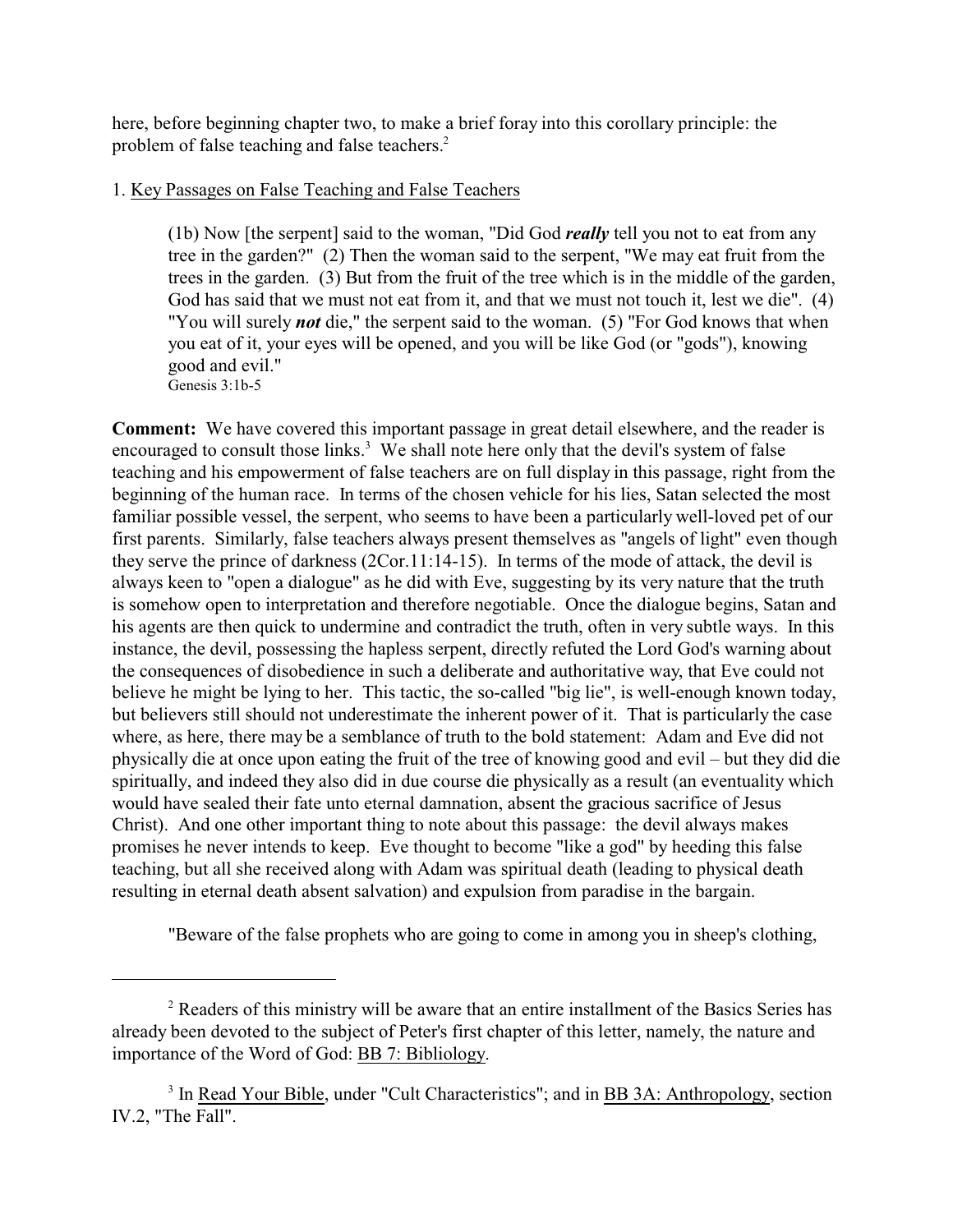but underneath they are ravenous wolves." Matthew 7:15

**Comment:** Our Lord sums up the character and methodology of these sorts in a most pithy and penetrating way. False teachers insert themselves into the group surreptitiously by pretending to be "of the flock". They mask their true character by donning in rank hypocrisy the appearance and outward behavior of genuine believers. The truth is that they have only stolen into the fellowship in order to exploit the sheep in horrible and malicious ways. Such men pose a serious danger especially to the naturally more vulnerable of the flock (who are so on account of their youth or spiritual immaturity as new believers), but also to any believer who has not given due diligence to their personal spiritual growth over the years. Any and all who perceive this threat should take care not only for themselves but also for other members of the congregation, a duty which falls most heavily upon the pastor-teacher whose job it is to protect the flock.

The danger coming from such individuals must not be minimized. Wolves kill and eat sheep. False teachers likewise exploit believers who fall under their sway and ultimately destroy them by taking all they have – even their eternal life, if the believers in question are foolish enough to continue with their false teaching all the way unto its logical end: rejection of all that is true, including Jesus Christ, our very life (e.g., 1Jn.2:23).

(29) "For I know that after my departure fierce wolves will enter in among you who will not spare the flock. (30) And even from among your own number [of elders] men will rise up and speak twisted things in order to entice the disciples (i.e., believers) to follow them. (31) So be alert, remembering that for three years I did not stop warning each of you [about these dangers] day and night with my tears." Acts 20:29-31

**Comment:** Paul makes use of the same analogy in the verses above as our Lord did in the previous passage. Here we likewise find false teachers infiltrating the churches, fierce individuals who care not at all about the flock and have come merely to exploit believers foolish enough to give them a hearing. Equally disturbing is the revelation that some of these false teachers will actually spring from the churches themselves, either nominal believers who fall away from Christ to pursue their own fantasies, or individuals who were never believers in the first place, disciples of Satan who joined in fellowship for the sake of some perceived advantage, and who at length styled themselves as "teachers" in their own right, seeking to lead away members of the fellowship to follow themselves, the better to exploit them after ripping them from the safety of a genuine Christian church or ministry.

It should also not be overlooked that Paul saw these dangers coming from the very beginning, and had been warning the believers in Ephesus of them continually "for three years" (compare Moses' testimony to the Israelites: Deut.31:14-29). The fact that Paul anticipates these threats – and intimates that they will have some devious success – is a testament to the power of the lie when it falls on fertile ground, namely, the hearts of believers who are weak in faith on account of a lack of commitment to spiritual growth and a lack of respect for the truth of the Word of God and those who teach it truthfully.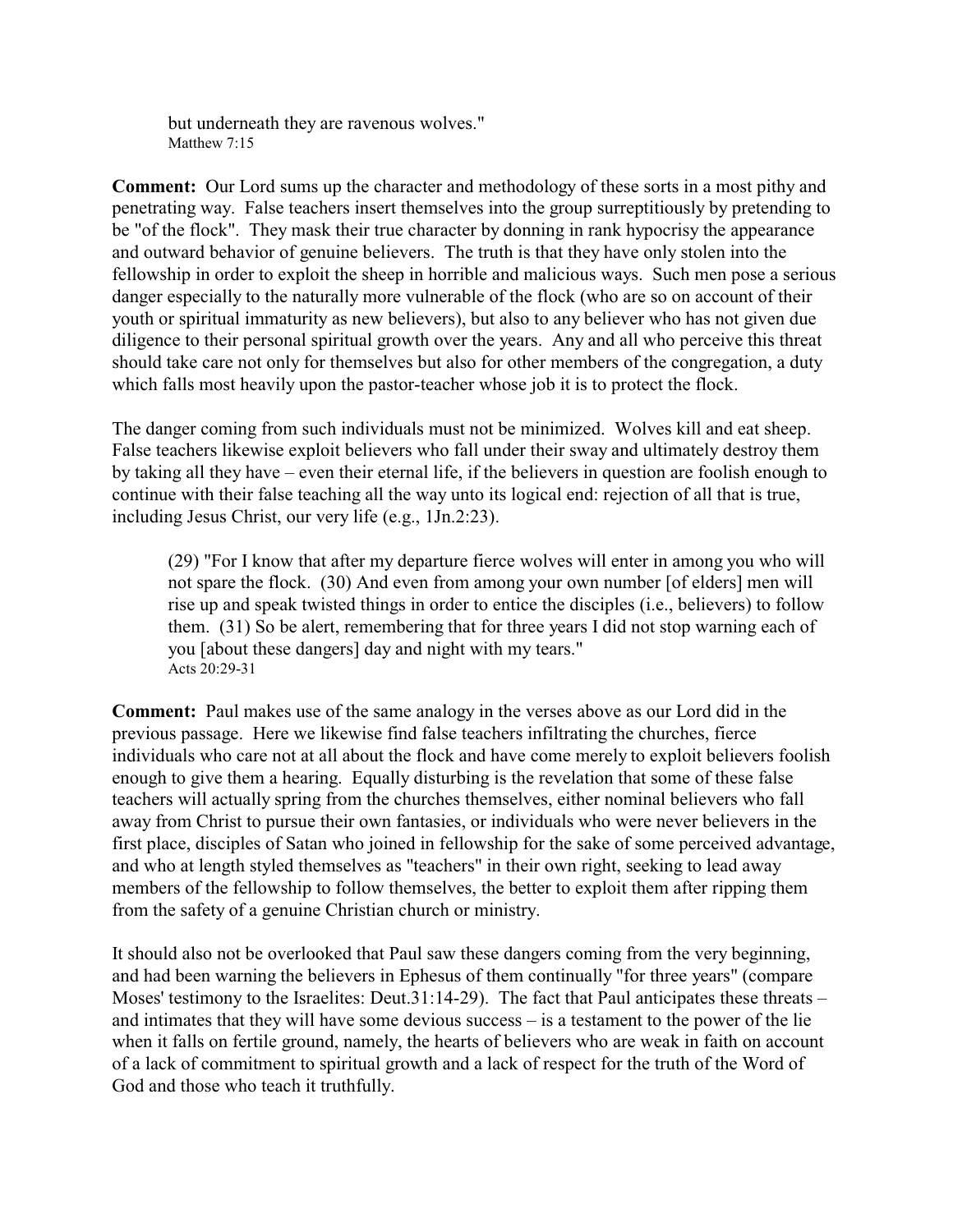(17) I entreat you, brothers, to mark those who are creating conflicts and pitfalls contrary to the doctrine you have learned, and stay away from them. (18) For such men do not serve our Lord Christ, but their own stomachs, deceiving innocent hearts with their fancy sermons. Romans 16:17-18

**Comment:** A key characteristic of false teachers is their tendency to disturb the harmony between believers which should be the rule in any local church or Christian group. People being people, of course there will inevitably be disagreements and personality conflicts, but Christians genuinely committed to the Lord and to the mission of spiritual growth, progress and production He has given us, will subordinate a good portion of our own egos and personal likes and dislikes in Christian love for the sake of unity – not going to the point of compromising with the truth or of allowing themselves to be bullied into things they are not comfortable with or know are wrong, but putting up with the weak and immature as best they can in order to avoid placing stumbling blocks in the way of weaker believers when it comes to "disputable matters" (Rom.14:1; cf. 1Cor.13:4-7). Deliberately and recklessly producing divisions between brethren and placing "pitfalls" in their way as a result of introducing teachings which are divisive (because they are untrue even if attractive) is a hallmark of false teachers who are to be avoided outside of the fellowship and ejected from it if they have managed to insinuate their way into it – even if (or perhaps especially if) their teaching and speaking is very attractive (1Cor.5:9-13).

(13) For men of this sort are false apostles, workers of guile, masquerading as apostles of Christ. (14) And it is no wonder, for Satan himself masquerades as an angel of light. (15) So it comes as no surprise that his servants also masquerade as servants of righteousness. Their end will be according to their deeds. 2nd Corinthians 11:13-15

**Comment:** The men "of this sort" referred to by Paul in the passage above were "teachers of the Law" who came to Corinth and attempted to take over the community of believers there by teaching all manner of false things, the supposed need for gentile Christians to be circumcised, for one, going so far as to claim that this was necessary for salvation. This is essentially "preaching a different Jesus" as Paul points out to the Corinthians (2Cor.11:4), because it constitutes a different "gospel" from the true one proclaimed to them by Paul through the Holy Spirit (cf. Gal.1:6). We see from this passage and the chapter as a whole that anyone who teaches what is false does so out of selfish personal interest in order to benefit financially, whereas Paul, a true apostle of Christ, refused to take any support from the Corinthians so as to make the contrast between the truth and the lie as crystal clear as possible (2Cor.11:7-12). Compromising the truth for money is the epitome of selling out the gospel. Doing so only advantages the devil and his plans even as it leads believers into spiritual shipwreck. False teachers may be wonderfully persuasive and may ooze charisma – these men for example appeared to some in Corinth as superior to Paul in many ways – but though they appear even as "angels of light", in fact they are devils and they serve the devil. True teachers serve Jesus Christ, are committed to the truth and would never do anything to compromise the truth. False teachers serve Satan, are committed to evil and would do anything for the sake of their personal well-being in service to their master the devil. And that is true even if their sermons are inspiring, their persons are impressive, and they have attracted a large following which meets in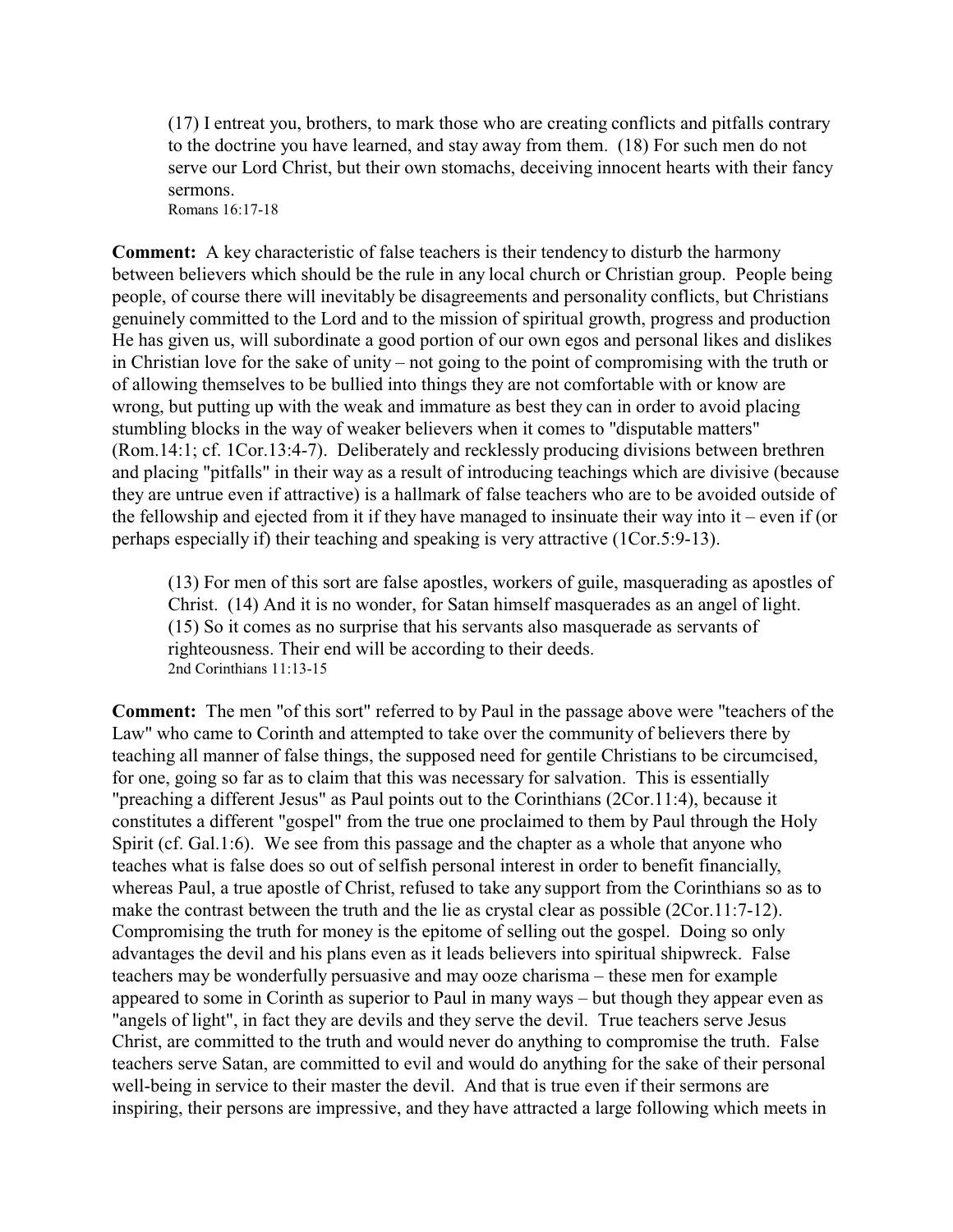some impressive building. But the truth of the Word of God cuts through all such masquerades like the sharpest two-edged sword – for everyone who desires the truth before all else.

[Let us grow spiritually] . . . that we may no longer be immature, swept off-course and carried headlong by every breeze of so-called teaching that emanates from the trickery of men in their readiness to do anything to cunningly work their deceit. Ephesians 4:14

**Comment:** We have studied this passage and its broader context many times before in the process of explaining the process of spiritual growth. This verse sets that growth process against the backdrop of the alternative: for those who are *not* growing, dangerous rocks and shoals abound. The world is full of false teachers all too eager to lead believers "off course". This they accomplish through the blustery ill-wind of false teaching, a forceful wind for those who are not solidly set on the right course, and the shipwreck of their faith is often the result (1Tim.1:19). Scripture assures us here that such false teaching, deliberately designed to be appealing (for reasons we shall rehearse below) to those who are drifting is in fact nothing but trickery, deceit skillfully plied by cunning agents of the devil who have absolutely no scruples when it comes to leading believers astray for their own gain in Satan's service. Only serious attention to the truth will suffice to avoid being distracted and led off course by false teachers and their false doctrine – a fact all the more pressing given how close to the end we find ourselves today. For during the Tribulation deception will reach the highest levels of effectiveness in human history – for any and all who have not built their spiritual house solidly on the Rock of Jesus Christ (Matt.7:24-29; Lk.6:47-49).

(1) The Spirit explicitly says that in the end times certain men will rebel from the faith, giving their allegiance [instead] to deceitful spirits and demonic doctrines. (2) With their own consciences seared away and speaking with the hypocrisy of men [who peddle] lies, (3) they will [instruct their victims] to refrain from marriage, and to keep away from certain foods – which God created to be received with thanksgiving by those who believe and fully understand the truth. (4) For everything God has created is good, and nothing is to be rejected [out of hand if it is] received with thanksgiving, (5) because it is sanctified [for our use] through God's Word and [our] prayers. 1st Timothy 4:1-5

**Comment:** As many of the passages above and below indicate, and as we shall see when we begin our verse by verse treatment of 2nd Peter chapter 2 in the next installment of this series, one of the largest draws false teachers employ is the license they grant to and even their encouragement of illicit behavior, especially of a sexual nature (cf. Jude 1:4). Being given permission by "clergy" to behave as one's sin nature desires to behave – in regard to food and drink, sexual activity, illicit substances and all manner of other disreputable activity – has always been an enticement in pagan cults. During the early days of the Church Age, those proffering this avenue of false spirituality were known collectively as "Nicolaitans" (Rev.2:6; 2:15), a name which, similarly to the name Laodicean ("the [self]-justifying crowd"), places human desires over divine will (literally meaning "the people conquer"). And although the name is only used in the two instances cited, this strategy on the part of Satan's ambassadors to corrupt believers and lead them away from the true teachings of Christ through *aselgeia*, "licentiousness", is one against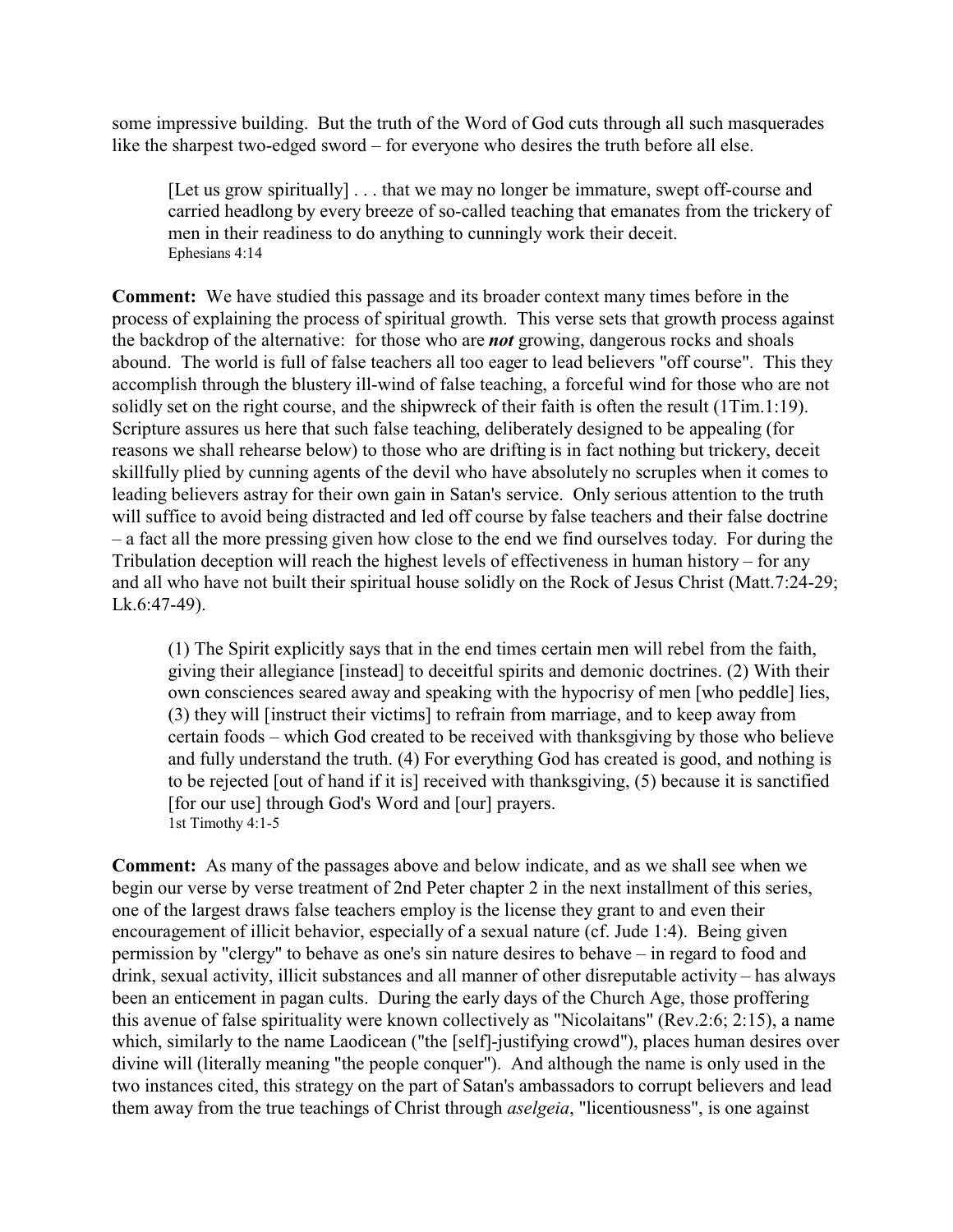which all of the apostles were forced to struggle (e.g., Rom.13:13; 2Cor.12:21; Gal.5:19; Eph.4:19; 1Pet.4:3; 2Pet.2:2; 2:7), being particularly effective in that day and age because it essentially put the Christian name upon pagan practices with which many new converts were familiar and from which they had only recently escaped (cf. 2Pet.2:18-22), similar in principle to the growing secular culture of antinomianism in our own day.

In the passage cited above, however, we see the other main thrust of false teaching, namely, legalistic asceticism. As with the antinomianism of the Nicolaitans, while this seemingly contrary branch of the devil's doctrine has many manifestations, it focuses on arbitrary restriction of actually lawful human behavior (as opposed to proclaiming lawlessness acceptable). That proclaiming clearly sinful behavior as godly may easily be seen to be false teaching (without the hidden "liberating" power of such a proclamation being immediately obvious), prohibiting otherwise lawful and decent behavior is equally problematic (even if it is perhaps not as easy to see why this is so). For in either case, the truth has been upended. And once the devil divorces believers from the truth, spiritual decline and eventual apostasy (or the sin unto death) will not be far behind. Satan has "something for everyone", and it is highly likely that antichrist's false religion will incorporate both essential branches of false teaching in order to appeal to the secret desires and inclinations of all people, whatever these may be. For believers preparing to avoid his traps, the passage just cited will suffice to demonstrate that taking legitimate scriptural prohibitions too far (e.g., demanding celibacy *within* marriage) is just as much an indication of false teaching by false teachers, "deceitful spirits and demonic doctrines", as is ignoring them.

(1) So be aware of this, that in the last days there will be difficult times. (2) For [in those times] there will be men (i.e., false teachers; cf. chap.2) concerned only for themselves, devoted to money, egotistic, arrogant, blasphemous, not concerned for their parents, ungrateful, irreverent, (3) implacable, slanderers, uninhibited, savage, despising the good, (4) betrayers, impetuous, megalomaniacal, devotees of pleasure rather than lovers of God, (5) possessing an [outward] appearance of godliness, but [in reality] having rejected its [true] power. From such men turn away. (6) Of this sort are those who [even in our own day] worm their way into households and take captive the [spiritually] weak who are loaded down with sins, leading them astray with various lusts, (7) [victims who consequently,] though always learning, are never able to accept the truth. (8) In the same way that [Pharaoh's court magicians] Jannes and Jambres opposed Moses, so these men also oppose the truth, for their minds have been corrupted and they have been found wanting concerning the faith. (9) But they will not keep on striding forward forever. Their folly will become obvious to all, just as in the case of those two. 2nd Timothy 3:1-9

**Comment:** "Difficult times" is a reference to the Tribulation. The key thing to note about this passage is that the "men" here are not merely adherents of false doctrines but the purveyors of them. No doubt a large number of those who follow their wicked ways will exhibit many of the same characteristics, but these descriptors apply here to the teachers themselves. While it may seem that identifying such individuals from their egregious behavior spelled out above will be an easy matter, the fact that these false teachers are said to possess "an appearance of godliness" means that the phenomenon we have seen throughout the Church Age, and most especially in the late days of Laodicea, of purportedly "Christian" leaders using that name along with an outward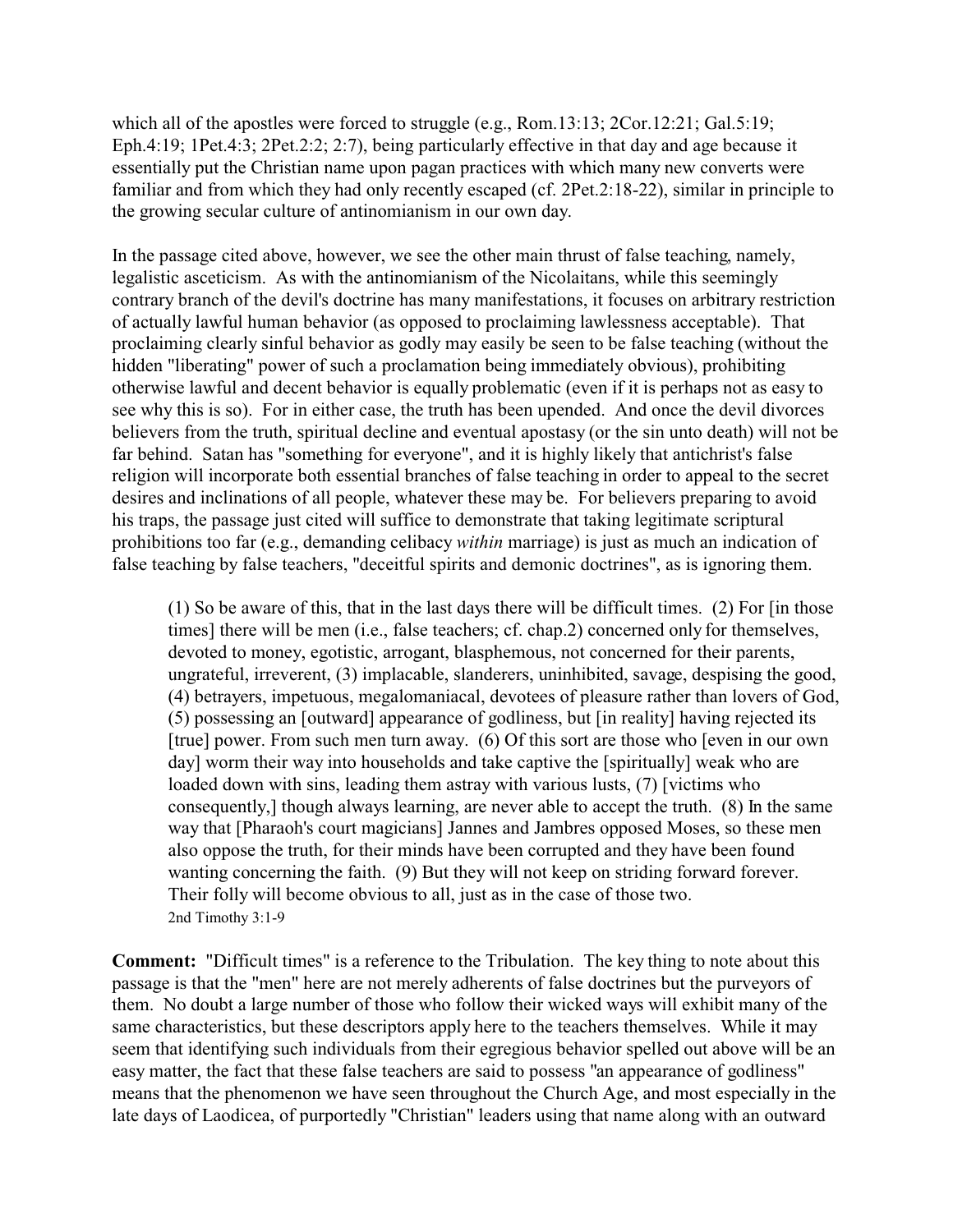appearance of sanctity to veil all manner of despicable behavior and evil motives, will only intensify as we draw closer to the end. Paul's advice is as unyielding as it is pithy: "From such men turn away".

Significant here too is the disclosure that these false teachers will not merely deploy their bait and await victims to fall into their trap; rather, they will be aggressive in seeking out their prey with a sort of missionary zeal. And the means they will utilize to ensnare them will be a crafty appeal to whatever "lusts" the objects of their attention are most inclined. Those who are only lukewarm about the truth, "always learning, are never able" to accept it, will be most vulnerable to this satanic approach.

Paul ends by assuring us of the ultimate futility of all those who oppose God and His truth, and that is a welcome encouragement for believers who are fighting the good fight of faith. However, the passage itself also provides a sober warning about the dangers emanating from Satan's agents down here in the devil's world for any and all who are not walking closely with Jesus Christ, dangers which are on the rise and predicted to reach their crescendo during the soon to come Tribulation.

(1) [Timothy], I [give] you [this] charge before God and Christ Jesus, the One who is about to judge the living and the dead, [charging you] by His appearance [at His Second Advent] and by His Kingdom: (2) Proclaim the Word! Keep at it, whether circumstances are favorable or not! Reprove, rebuke, [and] encourage with all patience [in your] teaching! (3) For the time will come when they will not put up with sound teaching, but will [instead], desiring to have their ears scratched, heap up by their own [devices] teachers to match their specific lusts. (4) And they will turn their ears from the truth and resort instead to fictions (i.e., made up by these false teachers). 2nd Timothy 4:1-4

**Comment:** We see from the above one of the reasons for the prevalence of false teaching today and for the success of so many false teachers, whether the connection claimed to true Christianity be seemingly close or obviously tenuous, namely, the "demand side". Were there no ready desire for false teaching, false teachers would have a much harder time of it. There is no telling just how long Satan had to observe Eve before he came up with the specific appeal capable of convincing her and trapping Adam too in the bargain. Most human false teachers would likely founder before garnering enough success to even keep themselves alive were there not a readyto-hand market for their vile wares.

As things stand at present, six millennia removed from the garden and on the cusp of the Tribulation, not only a huge number of unbelievers but also a distressingly large majority of Laodicean believers have shown themselves all too eager for "teaching" that suits what they *wish* to believe in preference to what is actually true. Outside of the church-militant, there can be no other explanation for the topsy-like growth of anti-nationalism along with insane policies and humanistic creeds which amount to a secular religion, destructive by its very nature to national survival. Within the church-militant, the growth of super churches devoid of spiritual content, fascination with emotional excess on the one hand or works rituals on the other, the discipleship and spiritual formation movements, the reduction of missions to recreational trips, "new age"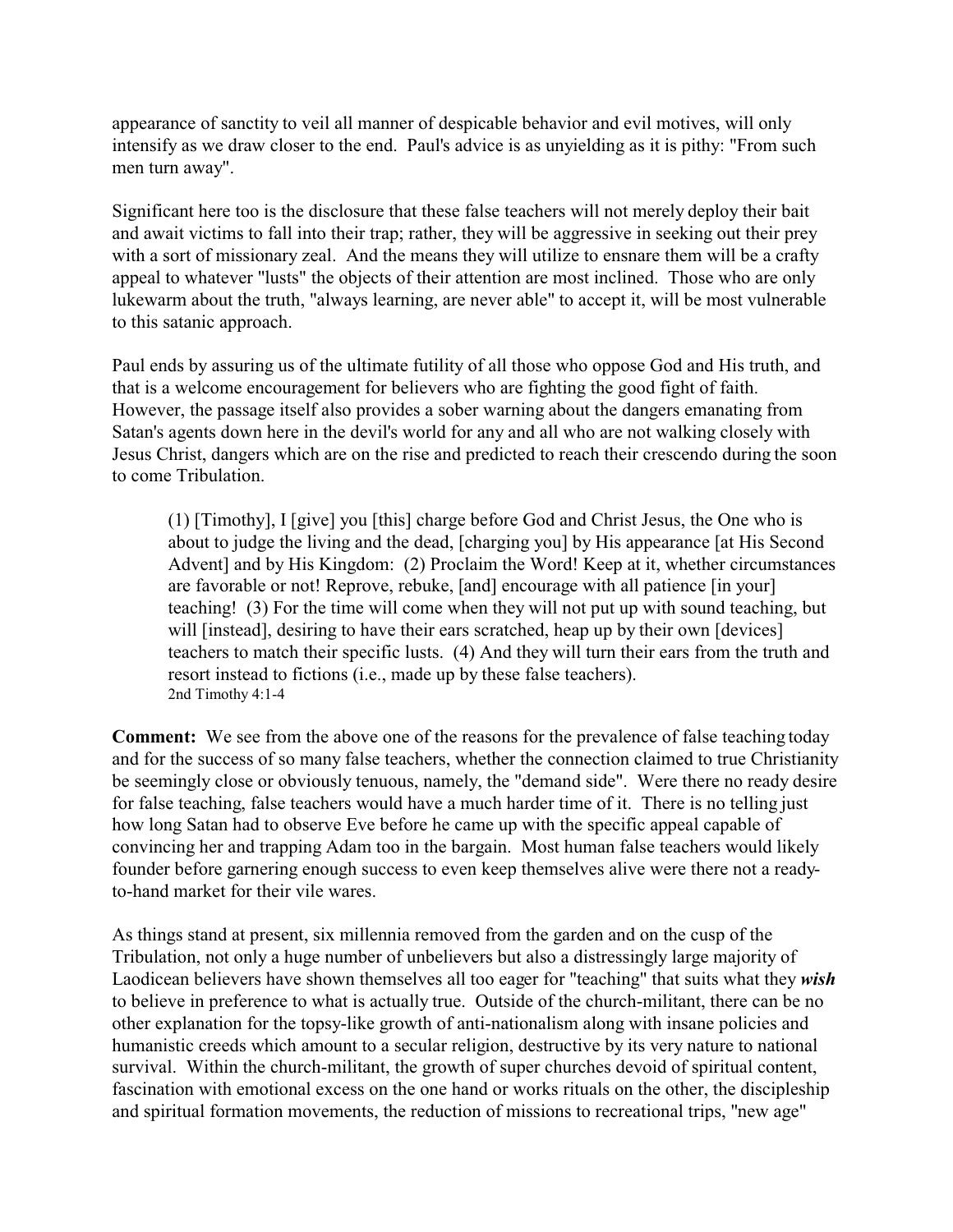teachings taught as Christian doctrine, along with a variety of other noxious trends antithetical by nature to teaching and learning the truth of the Word likewise bear witness to this same trend among lukewarm believers desirous of alternatives to what the Bible actually has to say – alternatives which are more in line with what is lusted after, whether prosperity or leeway in sexual matters and the allowance of promiscuity in all other matters a person's individual sin nature might prefer, rather than with scripture.

In between rank secularism *cum* religion on the one hand and "easy-listening Christianity" on the other, we have the rapid expansion of all manner of cults which have a foot in both camps. Free market religion has never been so successful, whatever name one wishes to place on it. False teachers need only to adapt their false teachings to the "specific lusts" of the moment and they will find no shortage of people willing to follow them, only too eager to "turn their ears from the truth" and to have their ears scratched by "fictions" instead – just as long as the packaging is attractive, and what these false teachers tell them grants them permission to act as they please and feel sanctified, even sanctimonious, in so doing.

These [false teachers] must be silenced – they are the sort who disrupt entire households by teaching things they should not, for the sake of disreputable gain. Titus  $1:11$ 

**Comment:** The first thing to notice here is that Paul's command to Titus to silence false teachers can only be carried out by opposing them with the truth, that is, by teaching what is true and not by means of any sort of direct confrontation. Believers who, upon receiving correct teaching, are personally forced to confront the truth will have to choose between that truth and more comfortable lies (such as in the case of the false pre-Tribulation "rapture" or feel-good "once saved, always saved" deceit); the truth will not abide the lie with the result that the lie will be silenced and rejected – on behalf of any and all who in their heart of hearts really do love the truth. Otherwise, spiritual degeneration is inevitable.

Secondly, we see that the efforts of false teachers are divisive, disrupting the harmony of households which had previously at least given lip-service to the truth throughout. Once given the opportunity to believe something preferable (to the desires of the individual in question), lukewarm and nominal faith generally evaporates. That often causes heartache on the part of genuine believers who had assumed that their loved ones so affected had been if not strong believers at least "part of the team". We may expect this sort of disruption to accelerate, the closer we get to the end. For we know that it will reach a fever pitch in the Tribulation (Micah 7:5-6; Jer.9:4-6; Matt.10:34-35; Lk.12:51-53).

Lastly, it is good never to forget that however successful the false teacher in question may be, however seemingly sanctified, however well-presented, however many his followers, in the end he is interested only in himself and in his personal gain (cf. Jn.10:12). Little is as despicable as twisting the truth for profit.

Who is the liar if not the one who claims that Jesus is not the Christ? This is the antichrist, the one who denies the Father and the Son. 1st John 2:22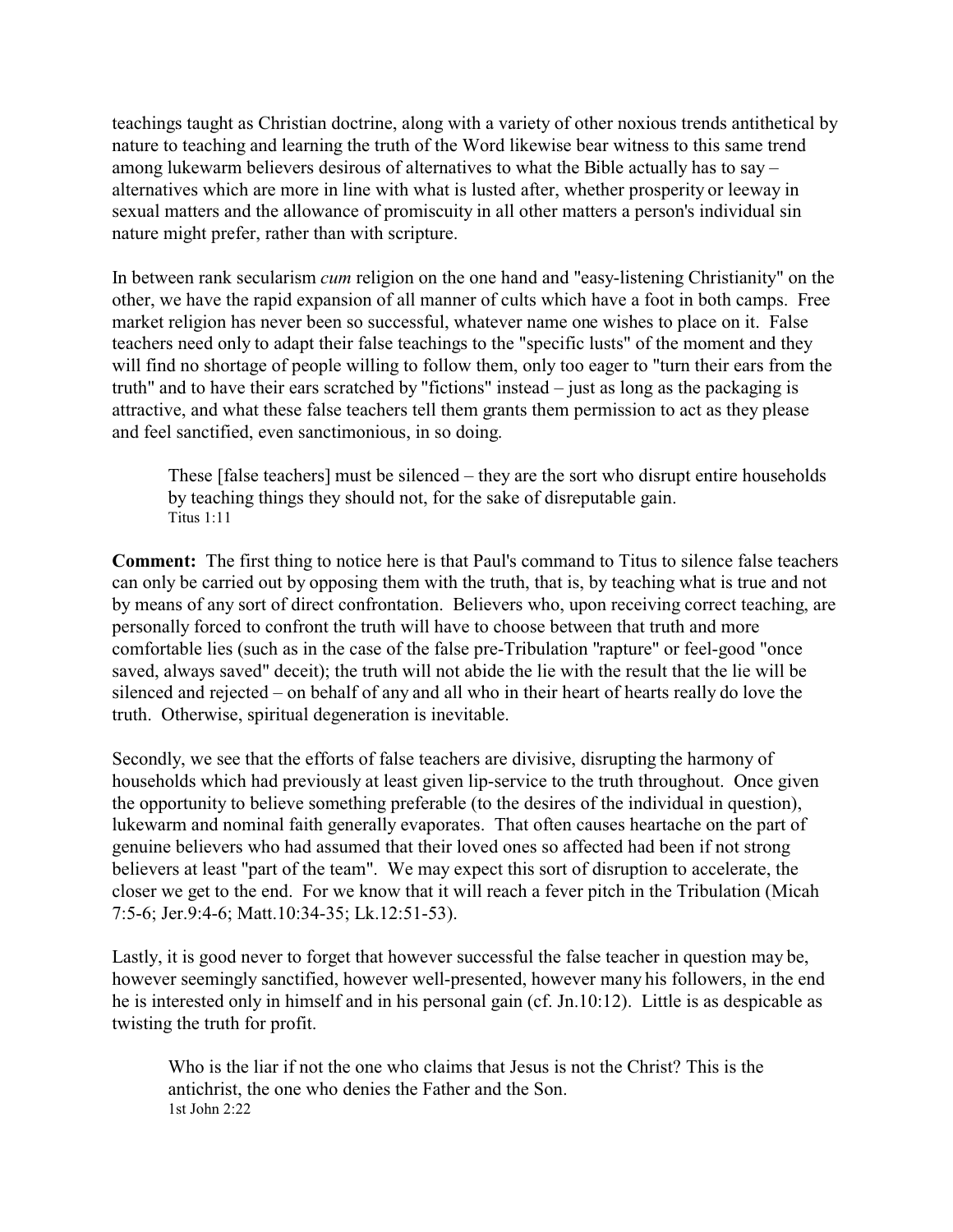(1) Beloved, don't believe every spirit [of every so-called prophet], but test the spirits [of these "prophets" to see] whether [or not] they are from God. For many false prophets have gone out into the world. (2) By this [test] you [will] know [whether or not a person has] the Spirit of God. Any spirit (i.e., a person or organization) which professes that Jesus Christ has come in the flesh is from God, (3) but any spirit which does not profess that Jesus Christ has come in the flesh is not from God. And this [latter] is the [spirit] of the antichrist, which you have heard about, that he is coming, and [even] now [his spirit] is already in the world. 1st John 4:1-3

**Comment:** One sure fire way of ferreting out false teachers and false teaching is the "Christ test" (cf. Jude 1:4). Since the devil opposes salvation and the gospel, false teachers inevitably profess a "different gospel" (2Cor.11:4; Gal.1:6) from the true one of salvation by grace through faith in Christ (Eph.2:8-9). Denying Jesus Christ, either His perfect person, undiminished deity and true humanity in one person forever, or His work, His death on the cross for the sins of all humanity, is always lurking at the core of the deceptive web false teachers are wont to weave. Such denial of Christ is allegiance to antichrist in principle – and will be so in actual fact once the soon to come Tribulation commences.

### 2. False Teaching

"You belong to your father, the devil, and you want to carry out your father's desires. He was a murderer from the beginning, not holding to the truth, for there is no truth in him. When he lies, he speaks his native language, for he is a liar and the father of lies." John 8:44 NIV

Our Lord's words above directed towards the Jewish leaders in Jerusalem, exemplified by the Pharisees, the preeminent false teachers of His day, laid out the essence of false teaching: the lie. Genuine, biblical teaching is all about the truth, God's truth. False teaching is at its core based on lies. The reason for this is easy to see. Godly teachers seek to do God's work for God's glory (Jn.5:44; 7:18), and therefore are greatly concerned to teach His full counsel (Acts 20:20; 20:27; cf. Rom.10:14), taking all possible pains to ensure that what they teach is the truth, His truth (1Tim.4:13; 4:16; Tit.2:1; 2:7). False teachers, on the other hand, have no concern for God at all (2Tim.3:4-5), but are motivated entirely by their own self-interest (Jn.10:12-13), gladly offering themselves up as instruments to Satan for the sake of personal gain (Tit.1:11). Lies, as our Lord assures us in the passage quoted above, are their stock and trade because lies are the devil's stock and trade, and, in the end, they work for him, not for the Lord.

Satan can only make progress in deceiving others, whether angels (originally) or our first parents in the garden, or unbelievers – and sadly also believers ever since – by his use of the lie. God tells us what is true, first, through the essential calculus of life writ large in the universe He has made and restored, that natural revelation which proclaims not only our essential mortality so that we can clearly see both our absolute need of some solution to our "ultimate concern" about death and also that God has to be the One to save us if we are going to be saved. For "His invisible attributes" are "clearly seen, being understood by the things He has made, even His eternal power and Godhead" (Rom.1:20) so that we can also easily perceive that God exists and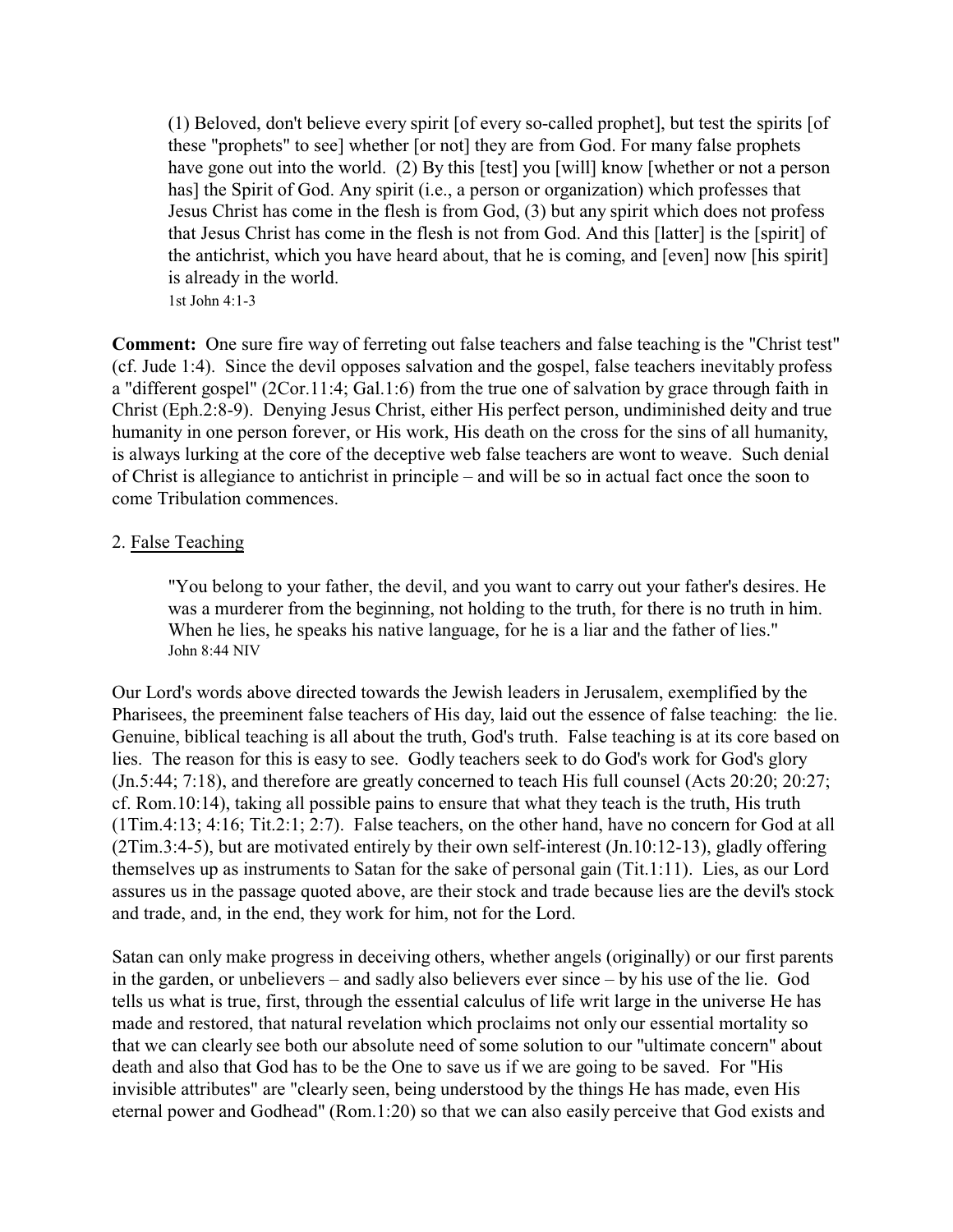that He is the only possible solution to our fundamental problem: absent deliverance from Him, our impending physical death.

(7) Surely, no one can redeem a man['s life from God's hand], no one can pay a ransom to God for him. (8) For the redemption price of a life is too precious for Him to relent forever, (9) that one should live on forever, and not see corruption. (10) For everyone sees that [even] the wise die. They [too] perish along with fools and those who lack common sense, and they leave their wealth behind to others. Psalm 49:7-10

What man can live and not see death, or save himself from the power of the grave? Psalm 89:48 NIV

Anyone who draws the obvious and necessary conclusions from these basic observations about life and the world, truths which early on impress themselves upon the hearts of all human beings, resonating within our spirits which God has created to be naturally receptive to these truths (Eccl.3:11), ought to immediately begin to search for help – and all who do will find it (Matt.7:7; Lk.11:9).

However, the sin nature which infests the flesh of us all by virtue of our natural birth descending from Adam (Rom.5:12; 1Cor.15:22), coupled with the free will we all possess which allows us to reject as well as to accept the truth as the truth, presents Satan with an opportunity. Just as in his arrogance he chose to reject the truth of God's goodness and sovereignty, placing himself above God, so also he finds many a human heart receptive to the same arrogant notion that rejecting the authority of God without eternal consequences is possible. Given the terrifying nature of the lake of fire, no lie could be more horrific. But it nevertheless often finds fertile ground in the hearts of human beings disposed to prefer their own will to the Will of God – just as Satan and his demons did.

It is not too much to say then that Satan's entire world system, his *cosmos diabolicus*, is founded upon rejecting God's truth at every point, replacing it with the lie, actually, a system of lies which appeal to creature arrogance so as to induce rebellion from God.<sup>4</sup> Everyone who accepts the existence of God along with His essential goodness and absolute power (evident from His creation) and determines to seek His solution to sin and death will find God's truth richly provided: the gospel of Jesus Christ leading to salvation and spiritual growth for all who receive and pursue that body of truth. Absent an alternative to those truths, given through natural revelation and expanded through special revelation for all who respond<sup>5</sup>, we may well wonder how many more human beings might be saved than is presently the case without the devil's opposition. Of course, in that hypothetical, Adam and Eve would never have eaten the forbidden fruit in the first place.

Satan desires to oppose God's plan to save the human race – as many as are willing to be saved

<sup>&</sup>lt;sup>4</sup> See SR 4: Satan's World System.

<sup>&</sup>lt;sup>5</sup> See **BB 4B: Soteriology**, section II.2, "Natural Revelation and Accountability".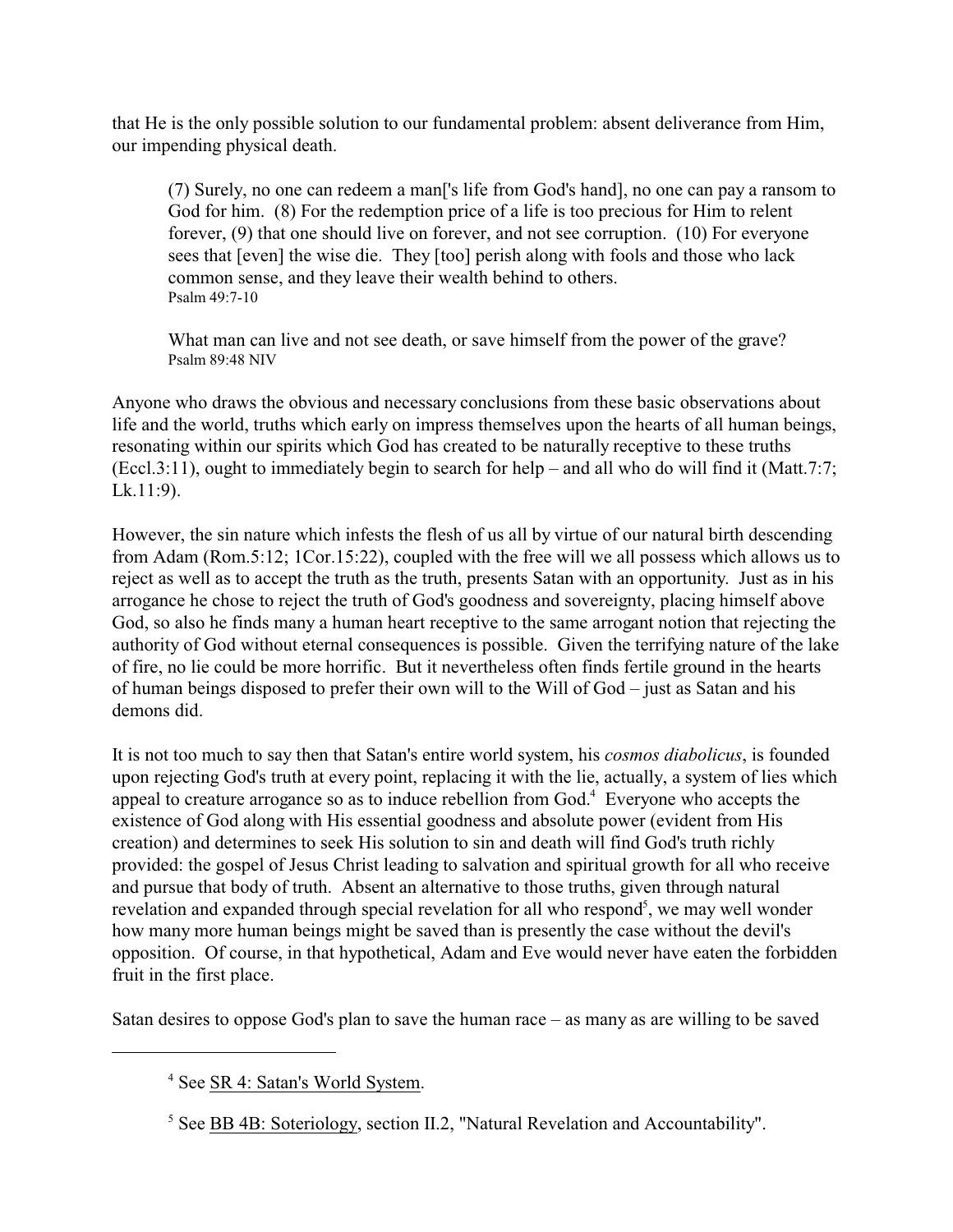(for Christ died for all) – by every possible means, and the fundamental means he uses is the lie, his system of lies for enslaving as much of humanity as possible.

(34) "I am telling you the very truth: Everyone who is committing sin is sin's *slave*. (35) And the *slave* does not abide in the household forever, but the Son does abide [in the household] forever. (36) Therefore if the Son *frees* you, you will genuinely be *free*." John 8:34-36

(25) [The servant of the Lord must] in humility be correcting those who oppose him, in the hope that God may grant them to repent and acknowledge the truth, (26) and that they may come to their senses, [*escaping*] from the devil's *trap*, though they have now been *taken captive* by him to do his will. 2nd Timothy 2:25-26

(14) Since the children have flesh and blood, [Christ] too shared in their humanity so that by his death he might break the power of him who holds the power of death – that is, the devil – (15) and *free* those who all their lives were held in *slavery* by their fear of death. Hebrews 2:14-15 NIV

(7) Children, let no one deceive you. The one who performs righteousness is righteous, just as He is righteous. (8) The one who continues in [a life of] sin is of the devil, since the devil has been sinning from the beginning. For this purpose the Son of God appeared, to destroy the works of the devil. 1st John 3:7-8

We can see the devil's essential methodology in opposing the truth of the gospel from our Lord's description of it in the parable of the sower who sows the seed of the Word of God (set out by Him at Matt.13:1-9; Mk.4:1-9; Lk.8.4-8; and explained at Matt.13:18-23; Mk.4:13-20; Lk.8:11-15).

Step one: obscure, challenge, remove the truth from the unbeliever's heart at first contact with the gospel.

"And these are the ones by the wayside where the word is sown. When they hear, Satan comes immediately and takes away the word that was sown in their hearts." Mark 4:16 NKJV

"When anyone hears the word of the kingdom, and does not understand it (lit., "does not let it in"), then the wicked one comes and snatches away what was sown in his heart. This is he who received seed by the wayside." Matthew 13:19 NKJV

"Those by the wayside are the ones who hear; then the devil comes and takes away the word out of their hearts, lest they should believe and be saved." Luke 8:12 NKJV

How does the devil "take away" the seed of the Word? Satan has many ways of countering the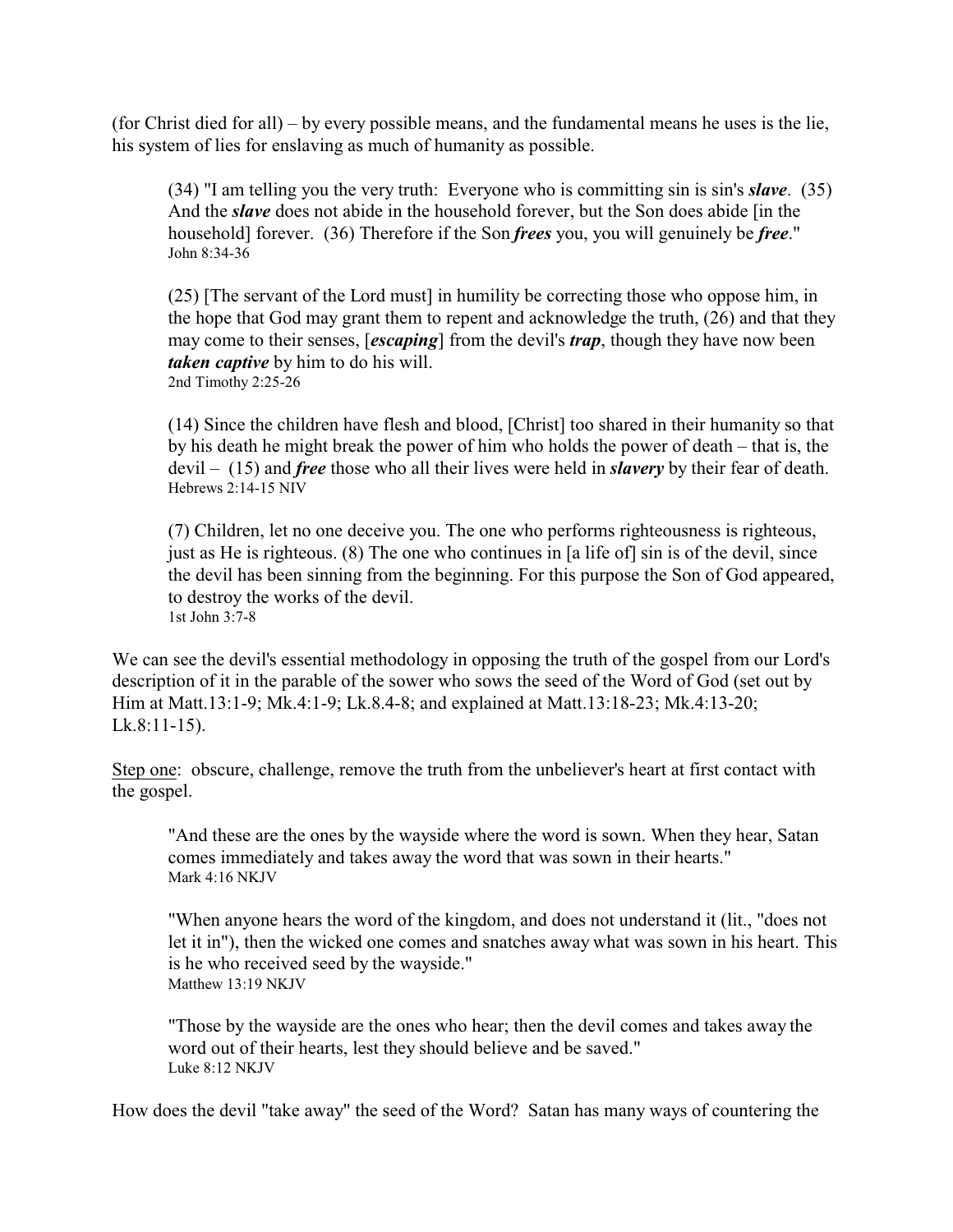truth, all of which essentially come down to sowing doubt in the heart of those who hear, doubt which leads them to turn away from the good news without receiving it (and, apropos of our study, the devil uses false teachers, false teaching and false groups to do so). Then there is also the fact that responding to God requires turning away from the world and from one's own self as well, and few in the history of the world have been willing to subordinate their own will to the Will of God.

The devil understands this very well (since his entire rebellion is predicated on his own unwillingness to serve God) and has thus designed his entire world system to provide substitutes for the truth of the gospel, substitutes which appeal in one way or another to the inherent arrogance in mankind, promoted by all manner of false teachers, false teaching, and false, often "religious" groups. So that when the gospel is heard, many who hear it have already hardened their hearts against the truth, having rejected the natural revelation which makes crystal clear to them that death and damnation await all who are not cleansed by the blood of Christ, and having done so by accepting one of the devil's many substitute "truths", such as atheism, materialism, one religion or another – substitutes which have in common the fact that they are decidedly *not* the truth, just the opposite, but which offer a more comfortable (false) reality to the truth of what awaits those who reject the gospel after death. As Matthew 3:19 above states, these types do not "let the gospel in" in the first place, having been preconditioned by their prior rejection of the truth of natural revelation and acceptance in its place of one or more of the myriad lies that abound in the devil's world, making it an easy matter for the devil to "snatch away" the truth when it is heard.

Step Two: attack, tempt and persecute those who have believed before the seed of truth has a chance to take root.

(20) But he who received the seed on stony places, this is he who hears the word and immediately receives it with joy; (21) yet he has no root in himself, but endures only for a while. For when tribulation or persecution arises because of the word, immediately he stumbles.

Matthew 3:20-21 NKJV

(16) "These likewise are the ones sown on stony ground who, when they hear the word, immediately receive it with gladness; (17) and they have no root in themselves, and so endure only for a time. Afterward, when tribulation or persecution arises for the word's sake, immediately they stumble." Mark 4:16-17 NKJV

"But the ones on the rock are those who, when they hear, receive the word with joy; and these have no root, who believe for a while and in time of temptation fall away." Luke 8:13 NKJV

Becoming a Christian means following Jesus Christ, and there is a cost to being a disciple. There are many who are happy to be freed from sin, death and condemnation through a price paid by someone else, but are yet unwilling to endure any sort of trouble for the sake of the Lord who bought them. Temptation, persecution, general trouble which comes every believer's way – to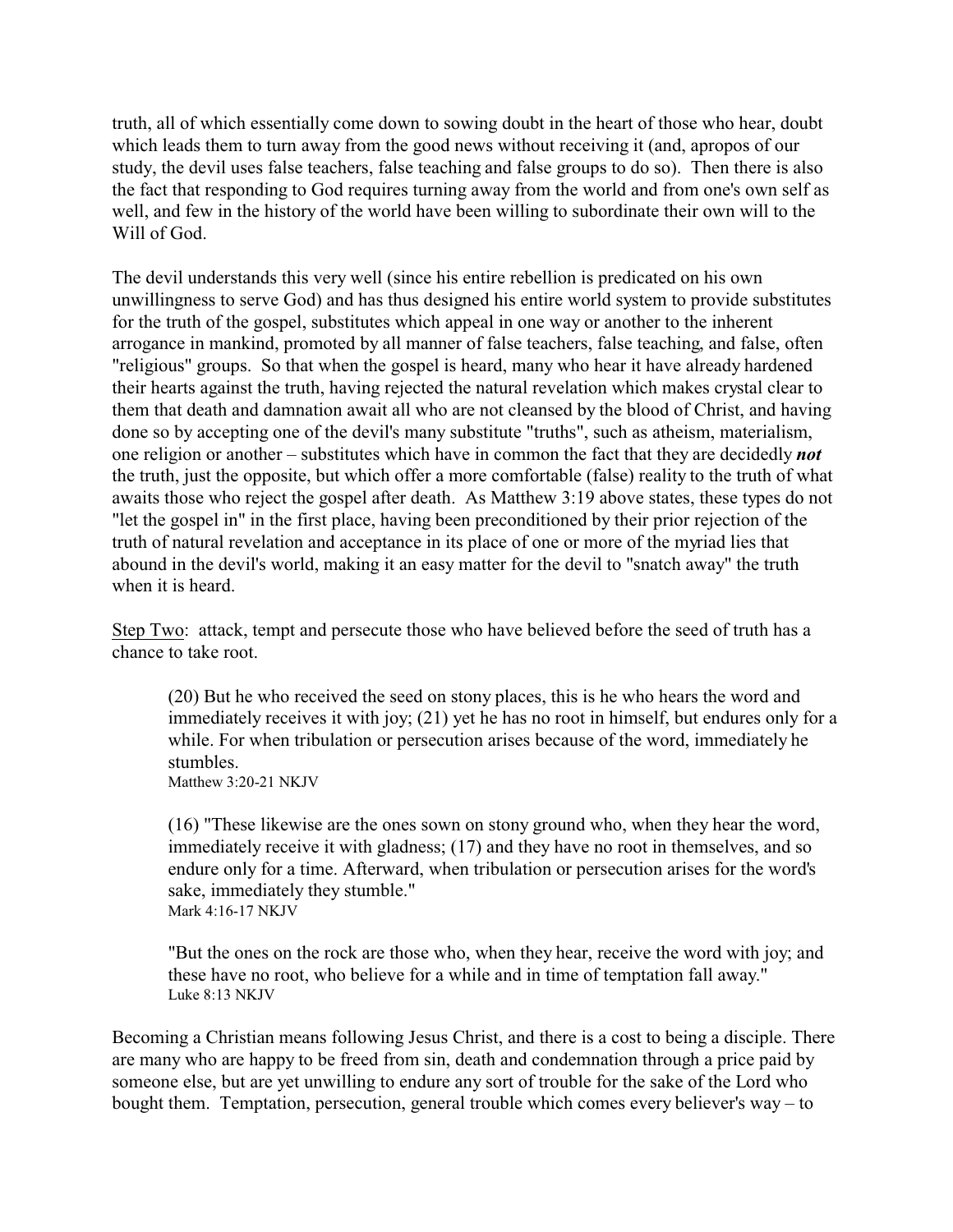test and strengthen our faith – is unacceptable to many such fair-weather believers. In times of pressure they "fall away" from Christ, abandoning their faith when Satan attacks and swapping out their eternal life for one of his cheap substitutes instead, substitutes with which the devil's world is replete, trading their eternal inheritance for a "mess of pottage" just like godless Esau did, led astray very often by false teachers and satanic false teaching through a variety of cults which offer compromises to the true faith, cults which do not require the sacrifices of genuine Christianity because they are not genuinely Christian but lead back to the world – and to the loss of everything (2Pet.2:18-22; 2Jn.1:8-9).

All believers know just how persuasive and powerful the temptations of the devil's world can be, and there are few who do not experience ups and downs in this regard, especially in the early days of our faith. But true-hearted believers recover from all lapses and carry on in faith, ultimately submitting to God and resisting the devil, causing him to flee (even if much was suffered in the encounter: Jas.4:7).

Step Three: distract, delay, block the light of the truth, so that even if the believer in question cannot be turned away from Jesus Christ entirely, at least said Christian maybe rendered *hors de combat*, essentially taken out of the fight and left to squander the precious time we have been given (Eph.5:16; Col.4:5).

"Now he who received seed among the thorns is he who hears the word, and the cares of this world and the deceitfulness of riches choke the word, and he becomes unfruitful." Matthew 3:22 NKJV

(18) "Now these are the ones sown among thorns; they are the ones who hear the word, (19) and the cares of this world, the deceitfulness of riches, and the desires for other things entering in choke the word, and it becomes unfruitful." Mark 4:18-19 NKJV

"Now the ones that fell among thorns are those who, when they have heard, go out and are choked with cares, riches, and pleasures of life, and bring no fruit to maturity." Luke 8:14 NKJV

Life is distracting enough, considered only from the standpoint of all the necessary things a believer must do in this world, working for a living, taking care of one's family, one's homestead, one's health, etc. So it is easy to understand how simple it is for the devil to attack in any of these areas in hopes of distracting the believer in question from doing due diligence in the one truly important realm of a believer's life: their relationship with the Lord Jesus Christ.

Spiritual growth, spiritual progress, and spiritual progression take effort, and they take time. Given all that it is necessary to do in this life, whenever a believer is foolish enough to allow him or herself to be tempted to indulge overly in any of the very many *unnecessary* distractions Satan and his system provide, the end result is often a total lack of production for the Lord. This is true even if such activities, the pursuit of property and indulging in benign pleasures, are not in and of themselves sinful. But giving up all potential reward for the sake of anything in this world, especially considering that this world and all that is in it is passing away, but that the least reward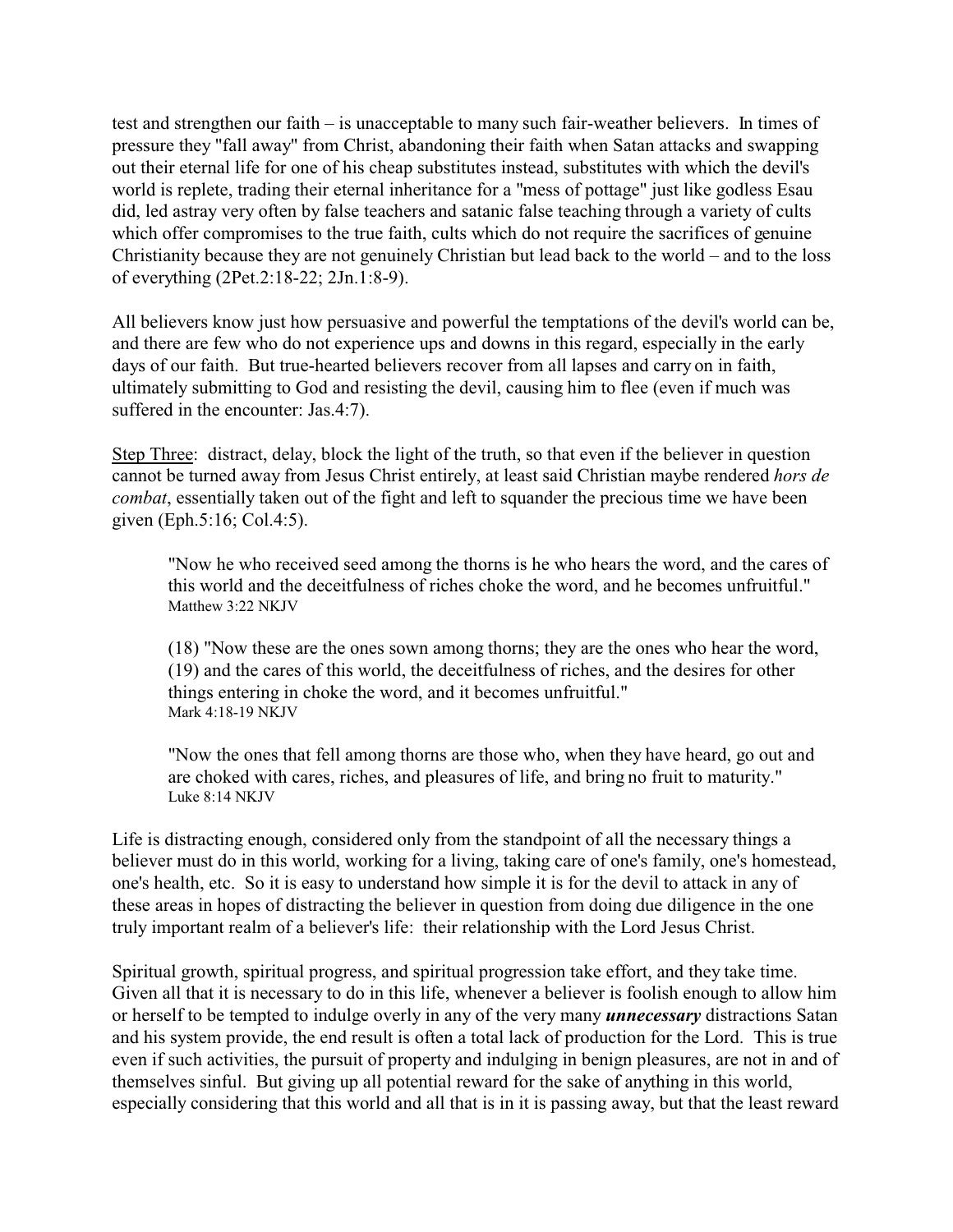for the least act of production in this life will be infinitely better and last forever, is a fool's bargain.

In our own day, this sort of satanic trickery leveled against believers to stunt their production often comes in the form of offering up "comfortable Christianity" provided by lukewarm groups led by lukewarm leaders where compromise with the truth is king, lulling those who give attention to such false teachers and false teachings into spiritual torpor and preventing them from any sort of growth which would reap a good reward.

Even believers who prove themselves to be "good soil" will be opposed by Satan, of course, and, since we are not perfect, he will meet with some success – otherwise there would be no differentiation in the crops which our Lord describes (i.e., "30, 60 and 100-fold"). But reaching this last level of having something significant to put before the Lord on that great day to come is a defeat for the devil and a victory for us, gained in no small part by rejecting him and his world system of lies through embracing the truth and holding it fast instead.

**The Devil's Three Lies:** Everything Satan says is a lie (Jn.8:44), but inasmuch as he has developed a very specific methodology for opposing the truth and ensnaring others into his web of deceit, it is worth noting that the devil has developed a system of lies which attack the truth in a pattern of ascending depravity. Satan's entire world system as directed towards humanity has as its essential goal to convince human beings that the following three lies, anathema in fact to the truth in every way, are "true":

Lie #1: "I don't need God". In fact, of course, we only exist because of God and for God. We are mortal and destined thereby to die physically. Without God, without the gift of Jesus Christ, our eternal fate would be unimaginable. Only by hardening one's heart against His truth manifest in all He has made (natural revelation), can a person really believe that a saving relationship with God is unnecessary. Many people do not want to have anything to do with God, but realizing that such attitude can lead nowhere but death and condemnation is too uncomfortable for most people to abide. Satan therefore provides an alternative truth – the first lie. God is not needed for any manner of reasons: He doesn't exist. Or He doesn't care about us or what we do. Or everyone will be saved in the end no matter what. Or He can easily be appeased by any manner of religious "insurance policies" and promptly forgotten about – leaving the unbeliever free to live his/her life from that point of hardening forward without any further consideration of the Almighty or their own eternal destiny.

Lie #2: "I am like God". In fact, of course, while we human beings are given the image of God, that gracious provision of free will He has bestowed upon us in order to give us the opportunity to respond to Him in faith so as to be saved through believing in Jesus Christ, it is utter madness for anyone to imagine being "like God" in any other way. Using our free will to resist His Will is a complete abuse of the image of God. Denying that what He tells us is true and substituting our own "truth" for God's truth is the next step in the downward progression after accepting the devil's "truth" of the first lie. When we have the temerity to tell God what is true and what is not, we are in effect making ourselves "like Him", equal to Him. In the first lie, we "merely" want to be left alone to do whatever evil we please, but the second lie takes things significantly farther as we place ourselves up on His level with the same rights that appertain to deity: being able to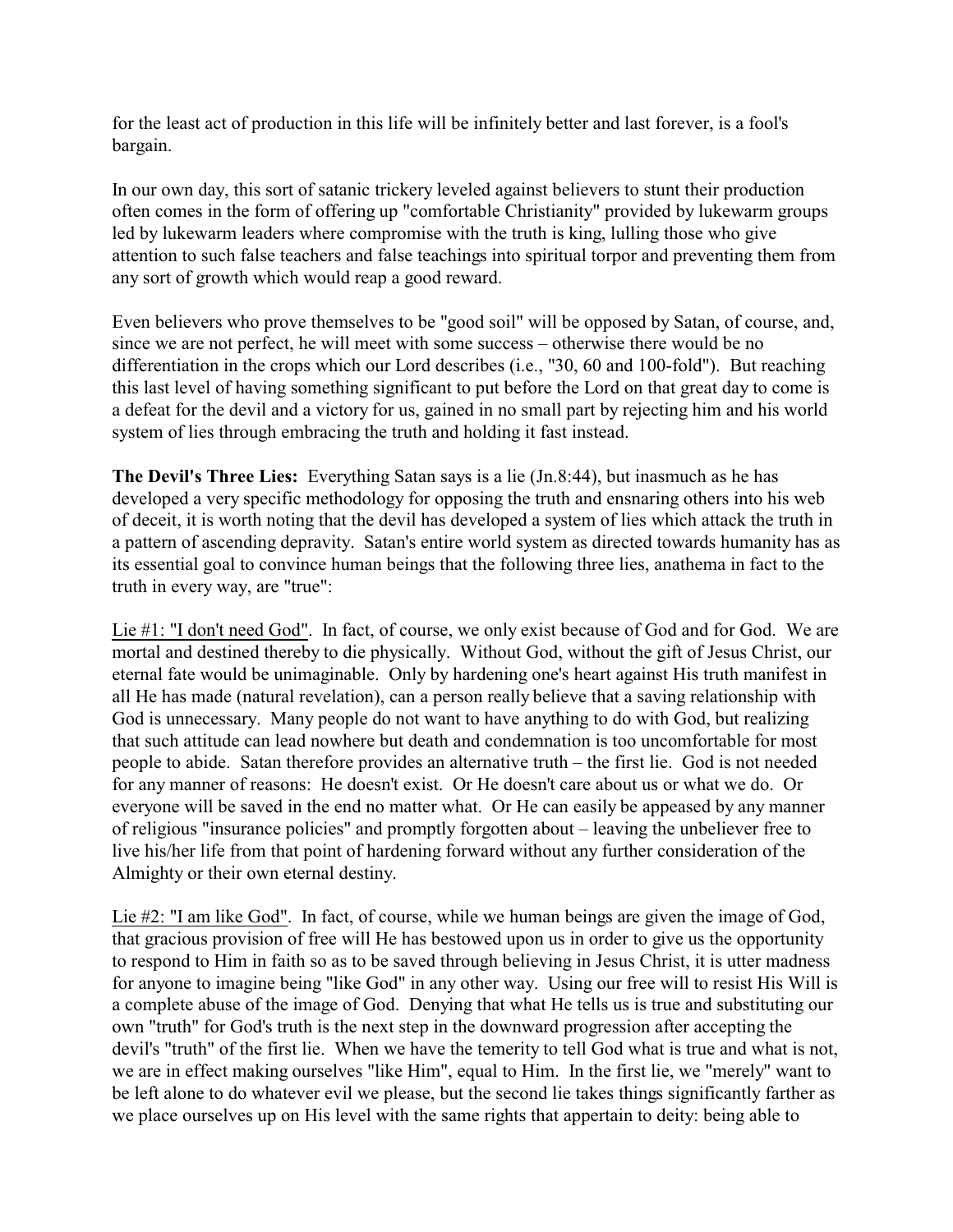decree what it true and what is not true so as not just to go our own way (as acceptance of the devil's first lie allowed us to do), but to justify ourselves in doing so – since we are now equal to God as arbiters of right and wrong, of what is true and what is not.

Lie #3: "God needs me". As is the case of the previous two lies above, the outrageousness, insolence and arrogance of the lying increases here as well, and to the ultimate in this final step. God is God. He exists outside of this creation of His own making. He did not need to create it and He has no "need" of it whatsoever. He is infinite, eternal, and perfect in every way. He is glory and light and love – in every way self-sufficient beyond our understanding to a limitless degree. What could we ever think to "do" for God, imperfect, tiny creatures that we are, creatures of *His* making? It is the height of arrogance for the pot to critique the Potter, but that is just what those who progress to the end in the devil's system end up doing. Not content to be left alone by God, not content to deem themselves His equal, now they have become His superior. For He needs their help – to "fix" the world, to further some religion or some social cause . . . to serve the devil and his machinations in fact.

The truth, of course, is far otherwise. In fact . . .

1) We need God: We cannot turn death into life – only He can do that, and we need Him to do so in our cases since we are staring death in the face otherwise.

2) We are not God: We cannot expiate our own sin – only the death of Christ could do that, and we need the cross desperately since we are staring the lake of fire in the face otherwise.

3) God does not need us: We cannot "do" anything for a Creator who as eternal Spirit is in need of nothing. And as sinful human beings, anything we might think to do would be tainted and unacceptable, even if it were in our power to do something "good" (which it is not – true good can only be done through the Holy Spirit).

The above truths are almost too embarrassingly obvious even to state, and the level of folly necessary to reject them increases proportionally as we move from first to third in the progression of the three satanic lies. That any human being could not see these truths as being existentially clear – so as to reject the three satanic lies – seems extraordinary . . . to a believer. But there is a sinister and seductive power in the lie, like it or not. Being able to redefine the truth to fit one's own desires is in some ways the ultimate aphrodisiac. It appeals mightily to arrogance. For the arrogant in their heart of hearts want to decide everything for themselves without restraint or consequences, want to answer to no one, and want everyone else to have to answer to them (the threefold progression as seen in the hearts of the arrogant). This is insanity in the actual world – and certainly in God's superintendence of it. But if reality, if truth, can be redefined and reshuffled at whim – if the actual truth can be "put to death" and replaced with a pseudo-truth of one's own making – then all such fantasies are possible. God can be ignored; resisted; replaced.

And in the thinking of arrogance, God must be replaced . . . for all rebels to be able to do what their own will desires without any need for reflection, propriety, or restraint in their behavior in any way. That is essentially "conquering God", replacing His Will with their own, and that is precisely what the devil attempted to (and continues to attempt to do); and that is precisely what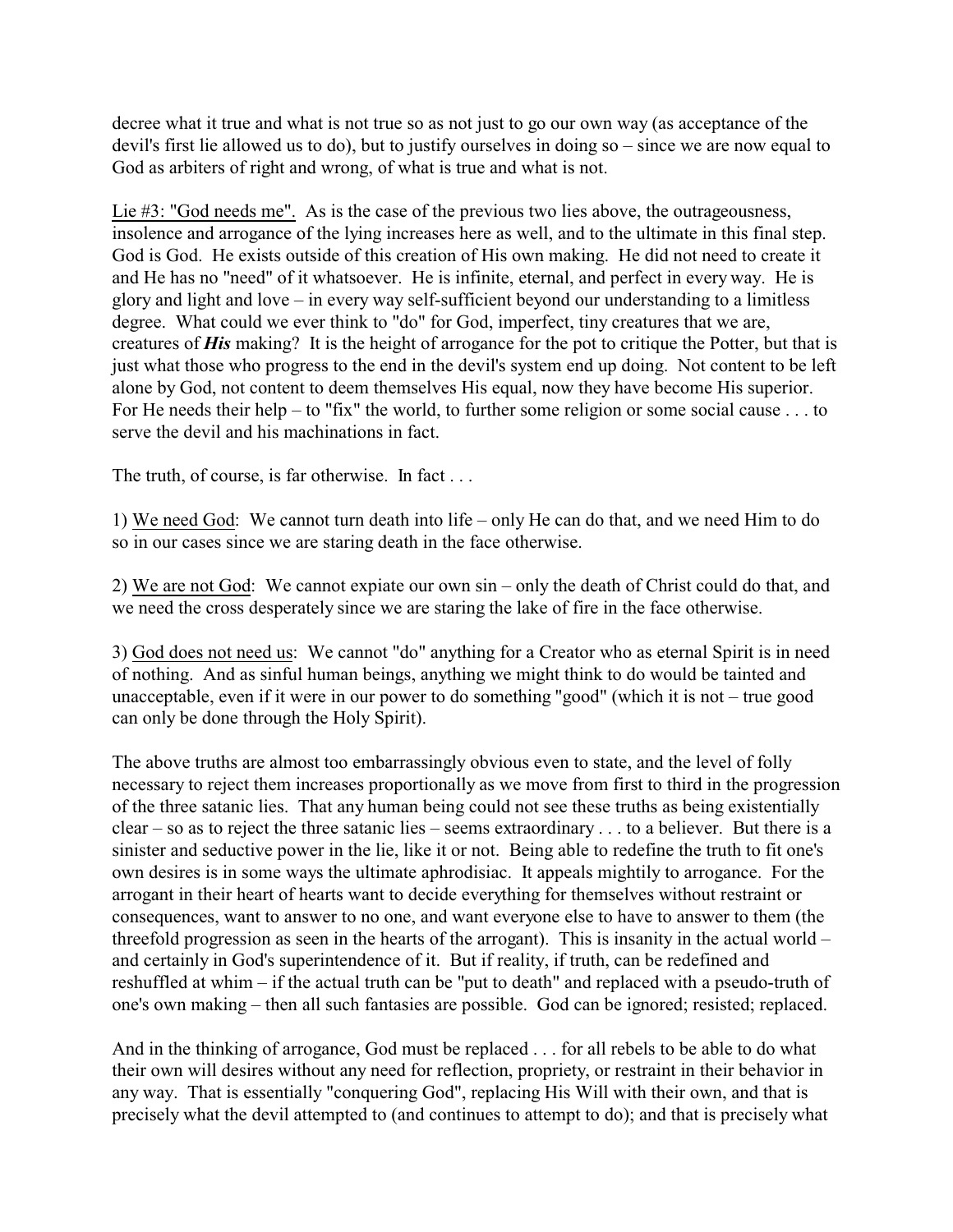those who follow him, his false teaching, and his example are doing as well. This is putting truth to death, His truth, the actual truth, and replacing it with a mess of lies instead, proclaiming them to be true.

If it seems beyond ludicrous that a mere human being should, in their heart of hearts, wish to get rid of God, it is only incrementally more insane than that Satan should have deceived himself on this very score – and taken a third of the angels along with him on the road to hell. But when any human being denies the truth, this is the upshot of what they are doing. For if the truth can be put to death and replaced by any lie of choice, then ultimately the One who is the source of all truth can be replaced as well, leaving the field free for all who reject God to do whatever they want, whenever they want, to whomever they want. The fact that there are degrees of this and many way-stations along the road to perdition (the three lies and the mind-set each embraces are progressive in their descent into evil, after all) does not make such thinking any less despicable – or dangerous – even at its outset. Blessedly, the truth will stand forever, and all lies will be destroyed in the end, along with all liars, in company with him who is the father of lies, the devil (Jn.8:44).

(12) "Behold", [says the Lord], "I am coming quickly, and I bring my wages with me for each to be repaid according to his work. (13) I am the Alpha and the Omega, the First and the Last, the Beginning and the End. (14) Happy are they who wash their robes so that their right of access to the gates will also be like their right of access to the tree of life, that they may enter the city. (15) Outside (i.e., in the lake of fire) are the dogs (i.e., the unclean and worthless), and those who indulge in witchcraft, and the sexually immoral, and the murderers, and the idolaters, *and everyone who loves and makes use of the lie*". Revelation 22:12-15

The deceitful way Satan employs the three lies – and the way human beings are led to adopt them – can be observed right from the beginning of the devil's engagement with the human race in the case of his attack on Adam and Eve.

Lie #1: "I don't need God" (falsely assuming independence from God): dimming the truth. The devil said, "You will not die", and Eve listened to and believed the devil instead of God; similarly, Adam listened to and believed Eve instead of God. Eve should have trusted that what God had said was true, but she "didn't need" to consult Him before making this fateful decision, acting indeed as if she had no need of God but was instead completely in the right to do such things as an independent agent with no necessity to consider anyone else, such as her husband – and such as God. Adam, on the other hand, confronted with the potential loss of Eve, likewise failed to consult God, listening exclusively to Eve and to his own heart – as if he were an independent agent with the right to make this decision with no further ado and fully capable of understanding the consequences without God's help. Believing this first lie instead of the truth is the beginning of the trouble.

Lie #2: "I am like God" (falsely assuming equality with God): separating from the truth. The devil said, "You will become like God/gods", and Eve took and ate the fruit to derive this "benefit" for herself and her husband. Adam ate so as not to lose Eve, imagining that, in God's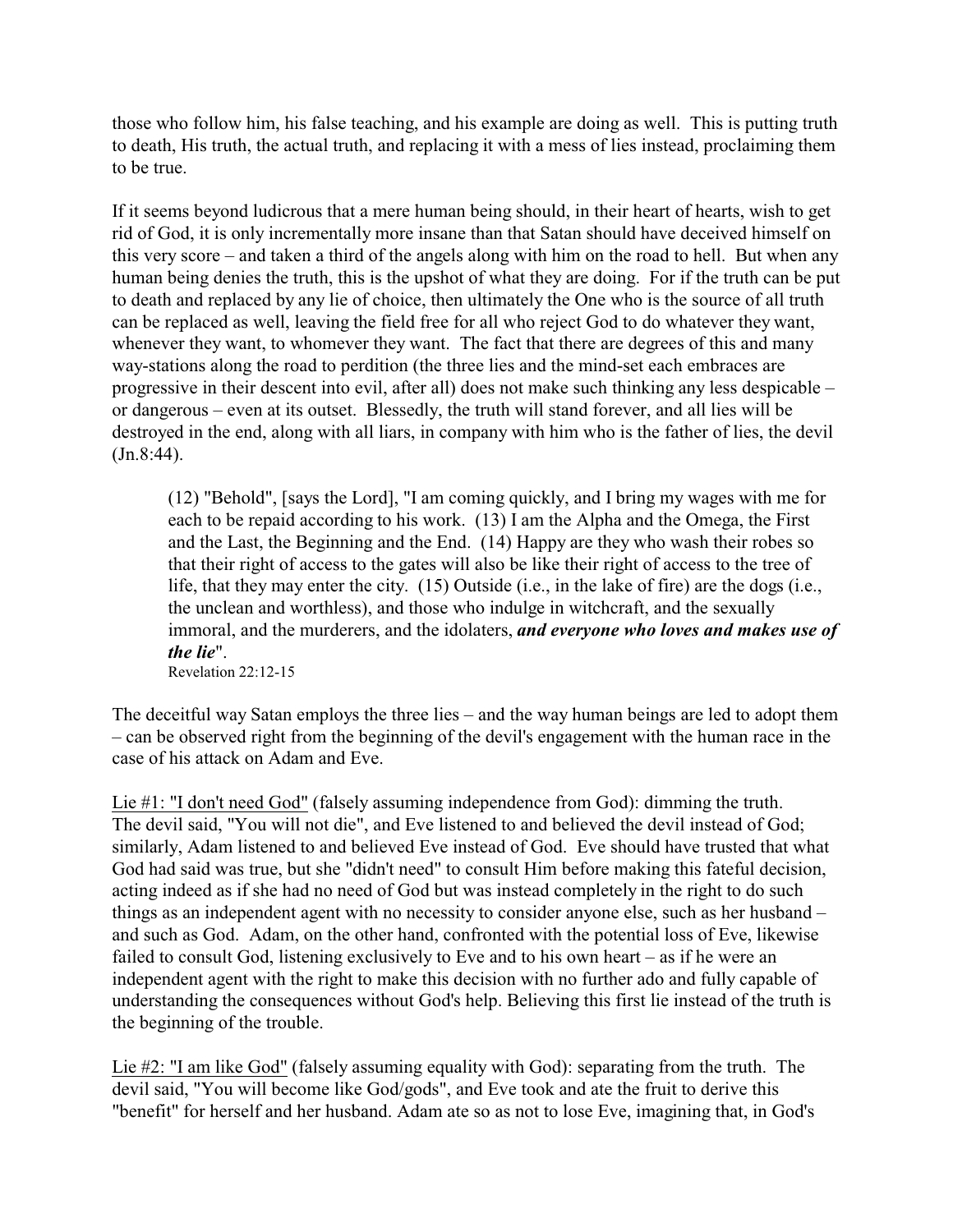place, he could in this way help Eve, even though he was not God, and failed to trust in God's ability to help him. For Eve to give Adam the fruit and pressure him to accept the sentence of death was to act in God's place as if she were equal to Him. For Adam to acquiesce and accept the fruit as if he were capable of rescuing the situation himself without God was likewise putting himself on a level with God. Blasphemously asserting your own truth as equal to and even superior to God's truth is always the second step.

Lie #3: "God needs me" (falsely assuming superiority to God): perverting the truth. Aware of their predicament, Adam and Eve determine to "help God" by restoring Eden through making clothes out of leaves to cover their nakedness, and "fig leaves" thus became the symbol for acts of human good ostensibly done to cover up evil ever since. But the real evil is the horrific lie underlying this action, the false notion that God needed their help to solve this problem. Blasphemously placing yourself over God, demanding that He accept your "truth" in place of His own, and "deigning" to help Him as if that were possible or as if He needed help is the final state of insanity brought on by pursuing the same path the devil walked.

This is an evil thing in everything which is being done under the sun, namely that there is one outcome for everyone, and moreover that the hearts of the sons of Man are full of evil, and there is madness in their hearts during their lives, and afterwards they [go to join] the dead. Ecclesiastes 9:3

Satan is very quick to exploit this common madness inherited by the human race since the fall, an insanity which is the function of our sin natures.<sup>6</sup> The sin which resides within our flesh as a result of our position "in Adam" naturally lusts for the "promise" beyond each of the three lies: to be able to have and do whatever it wants, whenever it wants, regardless of the desires or rights of others, without any need for God, being His equal, and justifying whatever is done as essentially "good" – because it is desirable – and therefore ultimately "helpful" to Him (e.g., Rom.3:7-8).

The sin nature within us is the devil's natural ally, and he is always keen to exploit it. By pressuring us and by tempting us, the devil is very good at delivering a powerful "one-two punch", frightening us in regard to anything which threatens our security on the one hand, and coaxing us toward things which are sinful and evil but appeal to our lust and desire on the other.

With lie #1, the devil plays upon our need and inherent greed, using the fears and pressures of this life as prods to get us desiring things which go far beyond the true necessities of this life, once we stop looking to God as our help and begin to see this short, miserable life as the be all and end all of our existence.

And I saw that all labor and achievement spring from man's envy of his neighbor. This too is meaningless, a chasing after the wind. Ecclesiastes 4:4 NIV 1985

All man's efforts are for his mouth, yet his appetite is never satisfied.

<sup>&</sup>lt;sup>6</sup> See **BB 3B: Hamartiology**, section I.2, "The Sin Nature".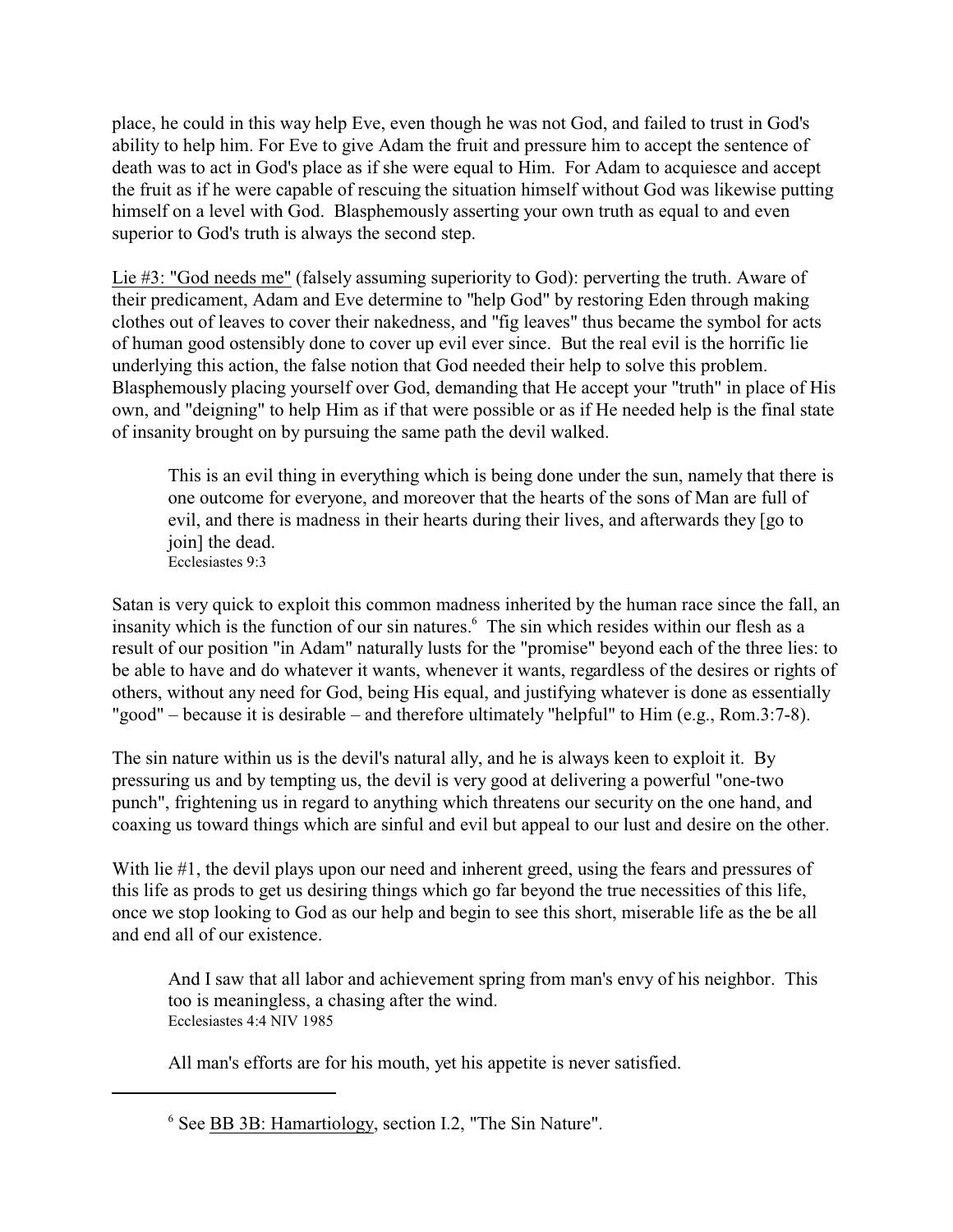Ecclesiastes 6:7 NIV 1985

(14) Therefore since these children (i.e., of v.13) have a common heritage of flesh and blood, [Christ] too partook of these same [common elements] in a very similar fashion (i.e., not identical only in that He was virgin born and so without sin), in order that through His death He might put an end to the one possessing the power of death, that is, the devil, (15) and might reconcile those who were subject to being slaves their whole lives long *by their fear of death*. Hebrews 2:14-15

With lie #2, the devil seeks to turn our self-awareness into an arrogant self-esteem which borders on self-worship. It is objectively arrogant to think that we can provide for ourselves without God's help, and even more so to think that we deserve so much more than others do, but it is subjectively arrogant to imagine not only that we do not need God but that we are worthy objects of worship in our own right. Instead of merely wanting nothing to do with God (Job 21:14-15; 22:17-18), those who buy into this second lie lose all fear of God (Ps.36:1; 55:19; Rom.3:18), which is the foundation of all true wisdom (Psalm 111:10; Prov.1:7; 9:10).

Yet because the wicked do not fear God, it will not go well with them, and their days will not lengthen like a shadow. Ecclesiastes 8:13 NIV

"Leave this way, get off this path, and stop confronting us with the Holy One of Israel!" Isaiah 30:11 NIV

With lie #3, the devil seeks to overturn our natural desire for God (Eccl.3:11) and transform it into idolatry of one form or another, prompting us to "do things" to "help God". Whatever the ostensible object of the new religion or cult or humanistic endeavor, in reality Satan is at the core of it with the individual who has replaced God in his/her own heart imagining he/she is helping God while actually worshiping the devil. This desire to justify one's greed and one's replacement of the truth with an alternative truth, this desire for "pseudo-good", brings the system of lies to its inevitable, self-righteous conclusion. Having turned one's back on God, having turned towards oneself instead as equal in one's thinking to God, and having gone on from there to embrace some system of "helping God" which in effect replaces Him and His truth with one's own (actually, of course, the devil's), no further restraint of evil exists in the heart of the person concerned, so that all things are now possible in the service of the evil one.

(7) From their callous hearts comes iniquity; their evil imaginations have no limits. (8) They scoff, and speak with malice; with arrogance they threaten oppression. (9) Their mouths lay claim to heaven, and their tongues take possession of the earth. Psalm 73:7-9 NIV

(18) God's wrath is about to be revealed from heaven upon all ungodliness and unrighteousness – on men who suppress the truth [in their hearts about God] in their unrighteousness. (19) For that which can be known about God [from everyday experience] is obvious to them, because God has made it obvious. (20) His nature, though invisible, is nevertheless plainly apparent, and has been since His foundation of the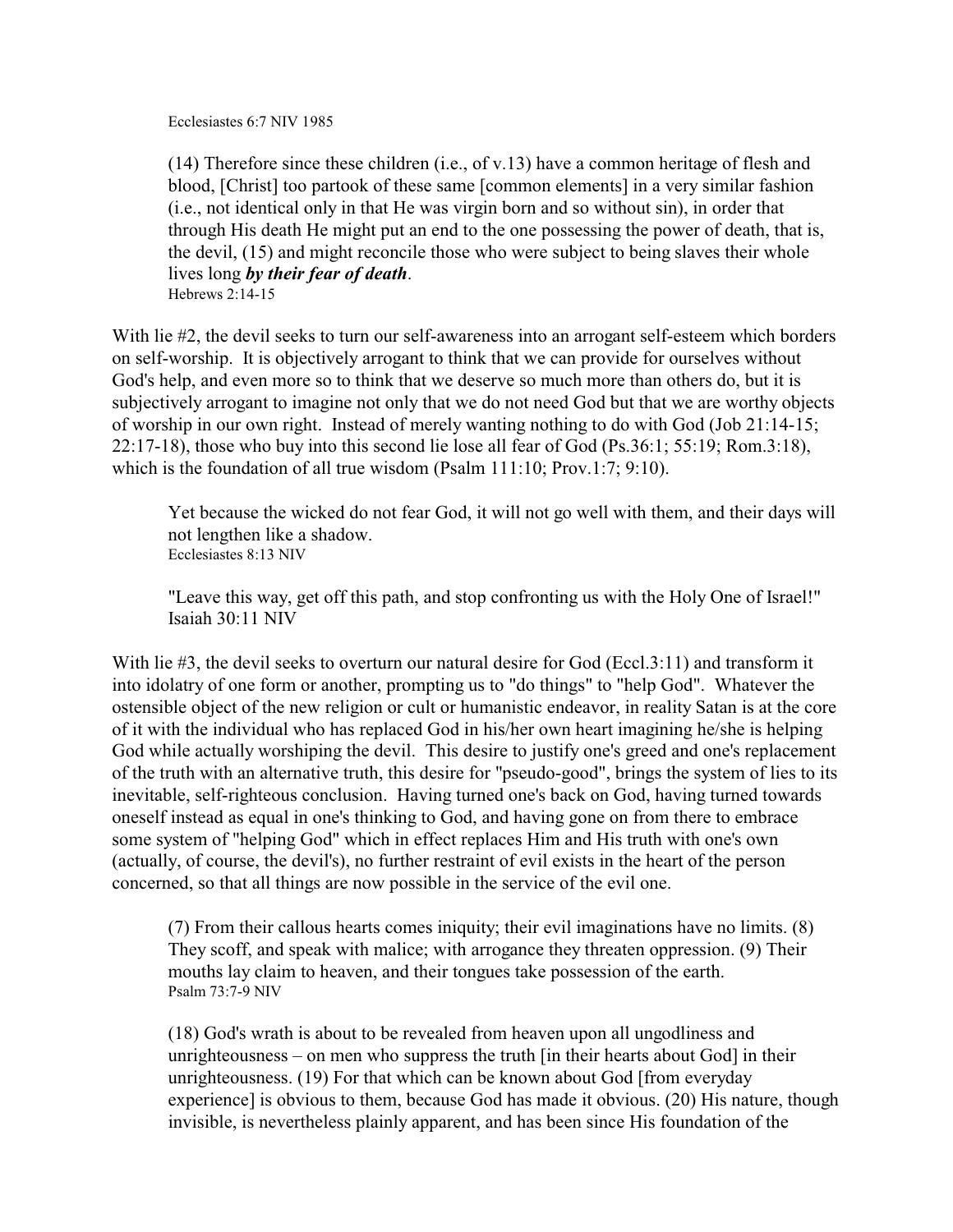world, for it may be clearly inferred from this creation of His – [this is true of] both His eternal power and His divinity – so that they are without any excuse: (21) they knew about God, but they neither honored Him as God nor thanked Him. Instead, they gave themselves over to [the] vanity [of this world] in their speculations, and their senseless hearts were filled with darkness. (22) Claiming to be wise, they became foolish, (23) for they exchanged the glory of the incorruptible God for images and likenesses of corruptible men, of birds and beasts and reptiles. (24) For this [very] reason, God abandoned them to corruption in the lusts of their own hearts, that they might mutually defile their bodies (i.e., the very thing they lusted to do). (25) [And so] they *exchanged the truth of God for the lie* [of the devil], and worshiped and served the creature [Satan] in place of the Creator who is [worthy to be] blessed forever. Amen. (26) [Yes,] for this [very] reason God abandoned them to defiling passions. For their females exchanged natural relations for unnatural ones, (27) and likewise also the males abandoned natural relations with the female and burned with desire one for another, males for males, acting out their shamefulness in full, and in their own [flesh] fully receiving the reward due for their error. (28) And just as they did not see fit to keep God in their hearts, God abandoned them to their unfit minds, to do things which are not fitting, (29) filled up with every [sort of] unrighteousness, wickedness, greed, evil, full of envy, murder, strife, guile, maliciousness, gossips, (30) slanderers, God-forsaken-[and]-forsaking, insolent, arrogant, boasters, devisers of evils, not concerned for their parents, (31) unthinking, unreconcilable, uncaring, unmerciful, (32) men who though they had full knowledge of God's righteous decree, namely, that those who do such things are worthy of death, not only did [such] things themselves, but even commended those who made it their practice [to do them]. Romans 1:18-32

(17) So I tell you this, and insist on it in the Lord, that you must no longer live as the Gentiles do with their minds emptied [of the truth]. (18) They are darkened in their thinking, separated from the life of God because of this [willful] ignorance that is in them due to the hardening of their hearts [against the truth], (19) who, when once they have lost all sensitivity [for what is right], have given themselves over to sensuality so as to indulge in every kind of impurity, with a continual lust for more. Ephesians 4:17-19

For every step of this process, Satan employs false teachers and false teaching, offering a veritable Smorgasbord of possibilities to anyone who can be coaxed into turning away from the truth. For there are innumerable variations of the lie, false paths which deceitfully claim to lead to God, but there is only one way of truth.

"I am the Way: the truth and the life. No one can come to the Father except through me." John 14:6

In contrast to, e.g., Adam and Eve's historic failure, our Lord Jesus Christ's defeat of the devil's attempts to tempt Him provide a primer for us: our Lord rejected all of Satan's attempts to deceive Him with his lies *by means of the truth of the Word of God*.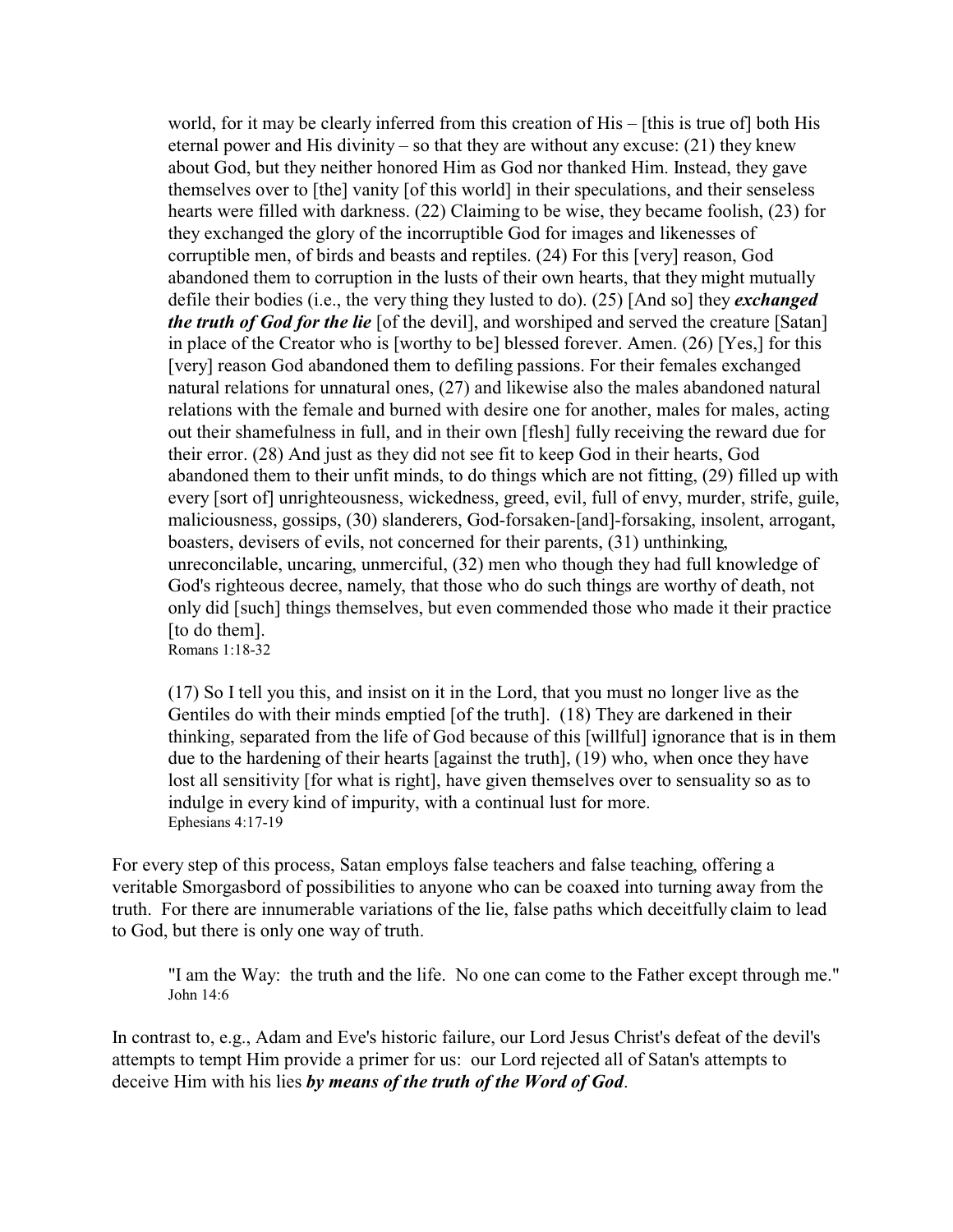1) When the devil tempted Christ to turn stones into bread to assuage His hunger (something well within His power to do but not what the Spirit was demanding of Him), He responded with "It is written: Man does not live by bread alone but by every word that proceeds from the mouth of God" (Deut.8:3; cf. Matt.4:4; Lk.4:4). Turning stones into bread apart from the Father's Will for Him to do so would have been acting independently of the Father's plan – as if the Father were not necessary. We believers likewise need to resist acting as if we do not need God to solve the problems and troubles that come our way, for we need Him absolutely and we need to learn to trust Him – and He is absolutely faithful.

2) When the devil tempted Christ to worship him, offering Him the kingdoms of the world (which are indeed His and will be ruled by Him anon), He responded with "You shall worship the Lord your God, and Him only you shall serve" (Deut.6:13; cf. Matt.4:10; Lk.4:8). Worshiping the devil for personal advantage would be acting on His own authority – as if God the Father were not the authority. We believers likewise need to resist acting as if we were independent agents in our own right and in any way "equal" to God, for God is our authority absolutely and we need to listen to and obey His Word – for it is through our Master, the Living Word, that we have been redeemed from death.

3) When the devil tempted Christ to throw Himself down from the roof of the temple (something which indeed Jesus could have done with no fear of being harmed because the verse quoted by Satan did indeed apply first and foremost to Him personally), He responded with "It is written again: You shall not tempt the Lord your God" (Deut.6:16; cf. Matt.4:7; Lk.4:12). Putting His humanity in a position to have to be saved just to refute Satan and demonstrate His Messiahship which the devil was questioning would have been acting contrary to the Father's plan as if to further it – as if the plan were not already perfect. We believers likewise need to resist acting as if God needed our help to accomplish His plan, as if He needs us to go beyond what He is calling us to do so as to "help Him". For He is the Potter, and we are merely humble pots who need to learn to follow His Spirit and not turn to our own devices, doing things He never intended, things which "never entered His mind" (Jer.7:31; 19:5; 32:35), ostensibly for His benefit.

In stark contrast to the diabolical three lies, since the fall, three supervening truths have stood out above all others in the human experience, truths that demand – with any measure of humility – conclusions which lead back to God.

1) Universal mortality: the reality of death for all (Gen.3:19b).

Conclusion: We need God because we cannot turn death into life on our own.

2) Universal depravity: the reality of sin in all (Gen.2:17).

Conclusion: Our sin, which we cannot expiate on our own, proves that we are not equal to the one perfect God.

3) Universal insanity: the reality of satanic madness surrounding all (Gen.3:15).

Conclusion: Falling short of God's glory as we do, any fleshly attempt to help Him is of the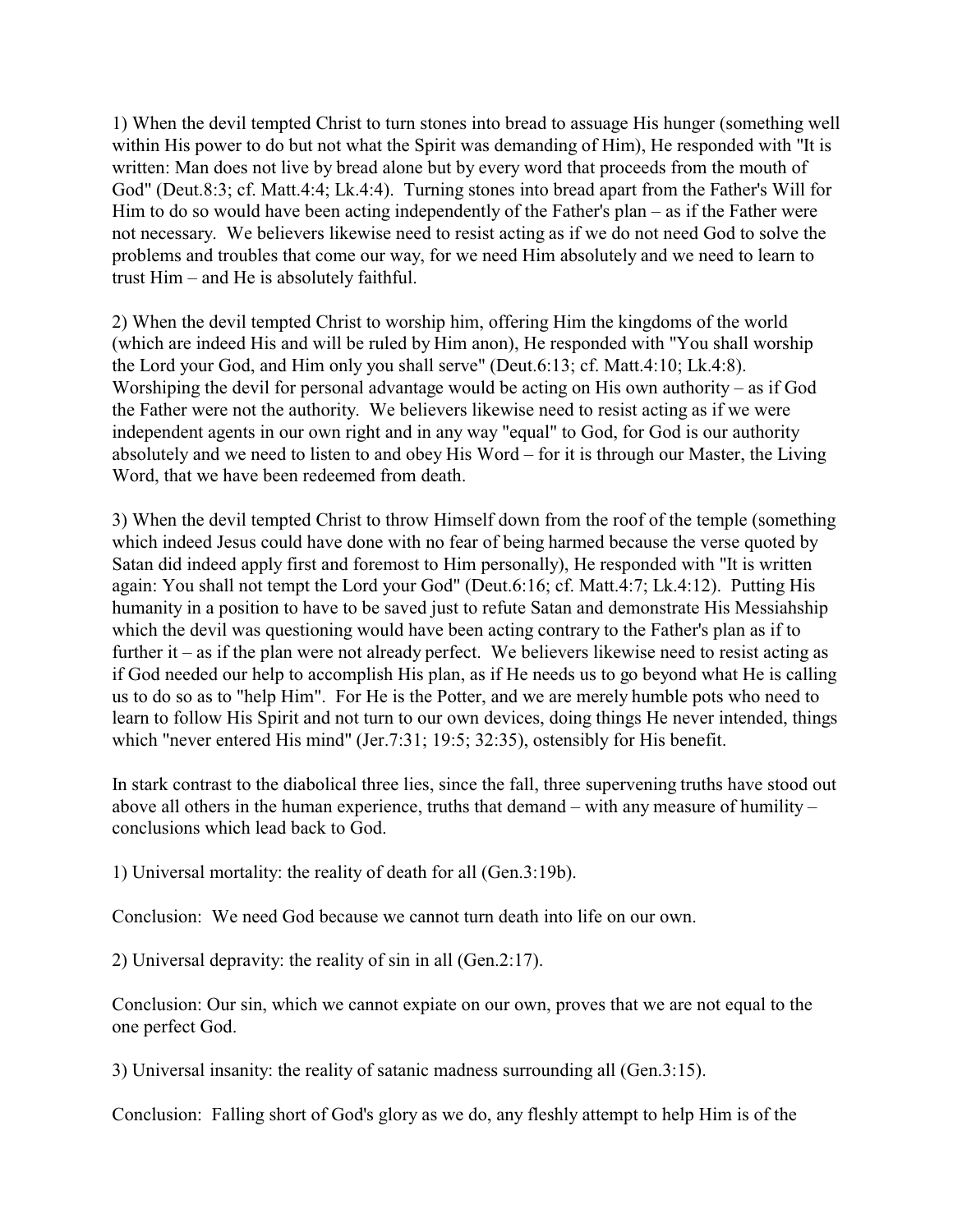### devil.

Turning away from these truths necessarily leads to rationalization (the first lie which attacks the first truth above), desensitizing of the conscience (the second lie which attacks the second truth above), and, finally, justification of one's behavior (the third lie which attacks the third truth above). This sequence can be seen in the system of the three satanic lies above, where first the person declares his or her independence from divine standards (rationalization ignoring divine authority), second, the person frees him or herself mentally from feelings of guilt for sinful behavior (re-programing the conscience according to one's own standards on the basis of putative equality with God), and third, the person begins to justify his or her acts by claiming that his or her standards are superior to God's (so that he or she is actually "helping" God through this pattern of godless behavior, doing "good" as defined by him or her, but actually evil in Satan's service).

All three of these progressively devolving behavior patterns produce a web of sin whose effects, individually and collectively, are evil, but there is a clear, qualitative distinction to be found in the quantitative progression described above. For the more decisively a person turns away from God and His truth, the more useful he or she becomes to Satan – even as he or she comes more and more to reflect the devil's perverse thinking and to duplicate his own moral degeneration – and the more measurably and progressively wicked the evil produced becomes as well.<sup>7</sup>

# 3. Characteristics of False Teachers

Passages dealing with false teachers abound in scripture, no doubt because the problem has always been a pressing one. It is the devil's strategy to oppose God's truth through his lies, and he has need of human beings to promote his deceptions. The devil uses leaders of various religions, cults and philosophies to indoctrinate unbelievers so as to keep their eyes blinded to the truth they have already rejected. But perhaps no false teacher is more despicable – or more dangerous – than a man who styles himself a Christian but is actually in Satan's service.

(13) For men of this sort are false apostles, workers of guile, masquerading as apostles of Christ. (14) And it is no wonder, for Satan himself masquerades as an angel of light. (15) So it comes as no surprise that his servants also masquerade as servants of righteousness. Their end will be according to their deeds. 2nd Corinthians 11:13-15

As this passage reminds us, false teachers are not discernible from the horns growing from their foreheads. In fact, they make it their business to give "an [outward] appearance of godliness" even though in fact they have "rejected its [true] power" (2Tim.3:5). To the undiscerning eye, they may often even appear to be much "holier than thou" (Is.65:5).

There is much more about this subject at the following links:  $SR 4$ : Satan's World System, section IV, "Satan's Tactical Doctrine"; BB 2A: Angelology, section II.7.4, "Satan's System of Propaganda"; and BB 3B: Hamartiology, section II.4, "The Distinction between Sin and Evil".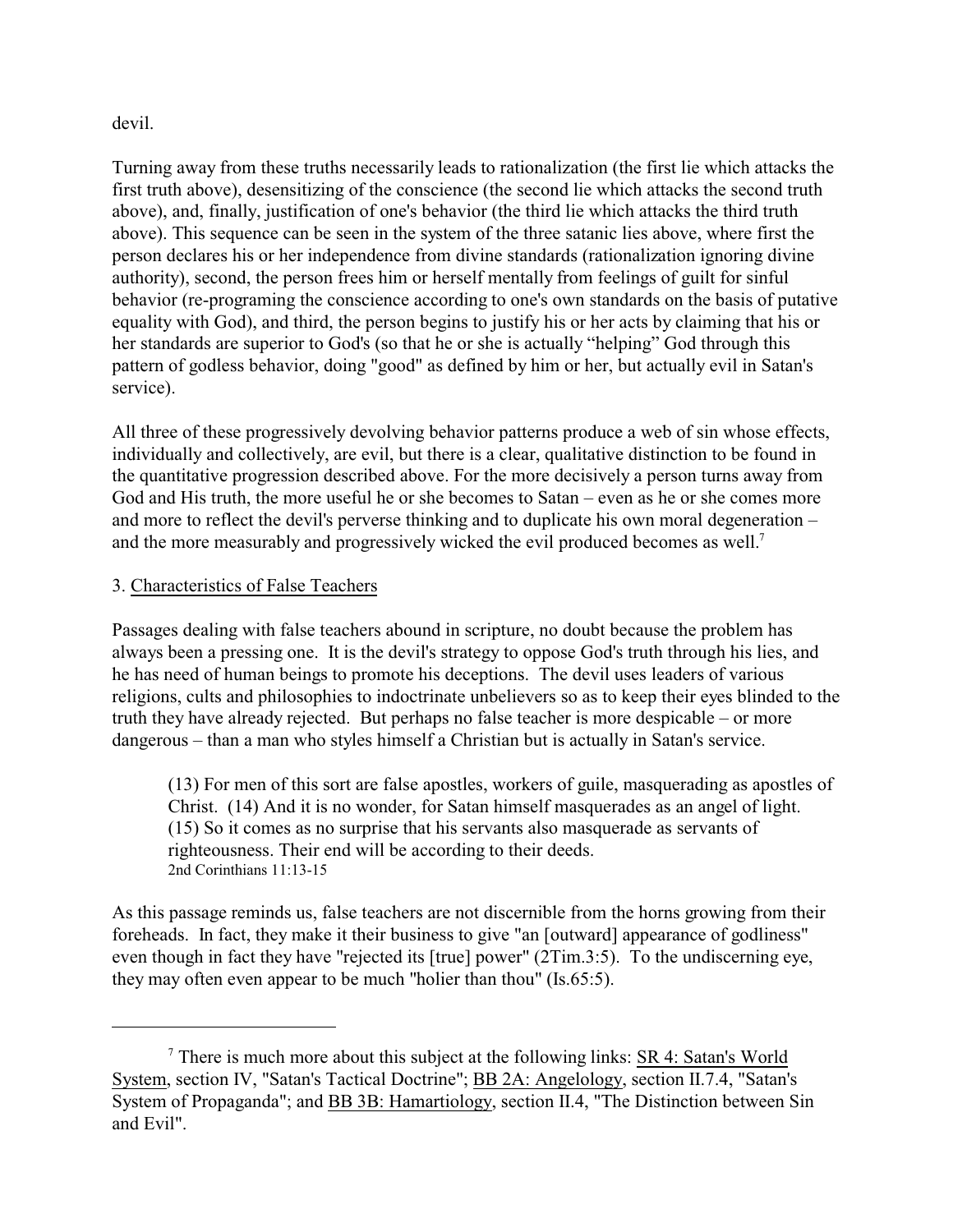We have already examined a number of important passages which deal with the issue of false teachers. Attention to the book of Jude, a good portion of whose content is exclusively concerned with the problem of false teachers infecting Christian groups, will be helpful here, especially inasmuch as Jude wrote this letter previously to the same churches addressed by the apostle Peter, demonstrating that many of the same concerns (evident in the passage below) would still be issues a generation later (as seen in our present context of 2nd Peter chapter two).

(3) Beloved, while I was already very eager to write to you to encourage you regarding our common salvation, I have [now also] found it necessary to do so in order to [direct you to] fight fervently for our faith, [that faith in Christ] which has been received once and for all by all His holy ones (i.e., sanctified believers). (4) For certain men have slipped in among you unawares, men who long ago were destined for this very doom, ungodly men who substitute lasciviousness for the grace of our God and deny our only Master and Lord, Jesus Christ. (5) While you [already] know all these things, I want to remind you that although the Lord saved [all] His people from the land of Egypt at the start, in the end He destroyed those who proved unfaithful, (6) and the angels who did not keep to their own realm but deserted their proper habitation, He has imprisoned with everlasting chains in the gloom below (i.e., in the Abyss) in anticipation of the judgment of that great day, (7) just as He did with Sodom and Gomorrah and their neighboring cities; for they all prostituted themselves in the same manner as these [angels] did, having pursued sexual relations [lit. "flesh"] inappropriate for them (i.e., outside of the natural order). [And so it is that] they have been appointed an example and incurred the penalty of eternal fire. (8) In the same way these [false teachers], deluding themselves with false visions, defile their flesh, reject all authority, and bring slander against angels (i.e., Gnostic "combat" with aeons). (9) But [even] the archangel Michael, when he was contending and disputing with the devil over Moses' body, did not dare to pronounce a slanderous judgment against him, but said [instead], "May the Lord rebuke you!" (10) But *these* men blaspheme about things of which they know nothing! And what they understand by virtue of their sinful natures, by these things they are corrupted. (11) Woe to them! For they have gone the way of Cain. They have been undone by the deception of Balaam's wages. They have been destroyed in Korah's rebellion. (12) They are stains on your communion services. They choose their own ways without godly fear. They are clouds of false promise, driven off course by every wind. They are trees which bear no fruit in season, doubly dead and uprooted. (13) They are wild waves of the sea, belching forth their own shame. They are stars which refuse to follow any fixed course for whom the gloom of darkness has been reserved forever. (14) Enoch, the seventh descendent of Adam also prophesied about these sorts, saying, "Behold! The Lord has come with His holy multitudes, (15) to render judgment against [them] all, to convict everyone of all their ungodly deeds which they have committed and of all the harsh words [these] ungodly sinners have spoken against Him". (16) These men are grumblers, complainers, pursuing their own desires. Their mouths spew forth the most outrageous things as they engage in flattery for personal benefit. (17) But you, beloved, remember the words of the apostles of our Lord, spoken to you before, (18) that at the end of the age there will be mockers who will behave after the manner of their own unholy lusts. (19) These men are dividers – men of this natural world who lack the Holy Spirit. Jude 1:3-19 [INDEX]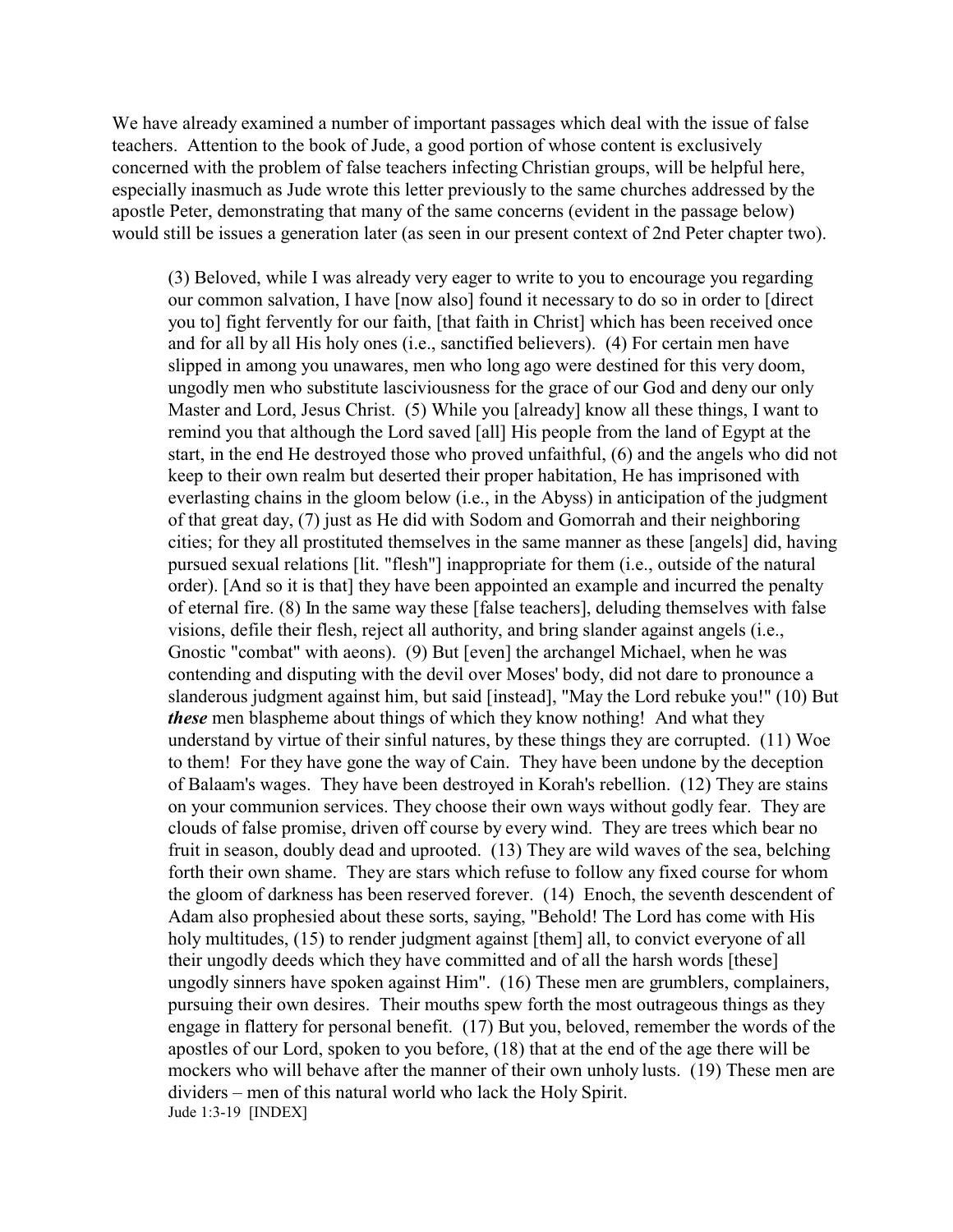#### **Verse 3:**

(3) Beloved, while I was already very eager to write to you to encourage you regarding our common salvation, I have [now also] found it necessary to do so in order to [direct you to] fight fervently for our faith, [that faith in Christ] which has been received once and for all by all His holy ones (i.e., sanctified believers). Jude 1:3

We are not told the specifics of the report or reports Jude must have received in Jerusalem from the churches in Asia minor who were the recipients of this letter, but it obviously had to do with a disturbing rise in false teaching and false teachers infiltrating the churches there (cf. Jude 1:4). We do know from the description in Revelation 2:1-7 of the Ephesian era of the Church that the efforts of the apostles and those associated with them (such as Jude here and also Peter in our present study) was largely effective in warding off this incipient threat to these young churches – at least partially. Our Lord tells the believers of this era that they have it in their favor that they "hate the works of the Nicolaitans, which I also hate" (Rev.2:6), but also that "I have against you [the fact] that you have abandoned [that] love you had at first" (Rev.2:4). This "previous love" is the love for the Word of God. Following the apostolic era, the church-visible coasted on the great depth of teaching they had received from the apostles and their associates (along with the ministrations of the Word initially provided by the miraculous though temporary teaching gifts such as prophecy), and while this momentum allowed them to resist the worst aspects of false teaching, and while this era of the Church did indeed do due diligence in assembling the canon of the New Testament (for which we are all eternally grateful), the study and teaching of the Word of God by the next generation of gifted men fell to a disastrously low level from which the church-visible has yet to completely recover, even today.

We can see a hint of this dichotomy in Jude's opening in verse three above. He had, before he began to receive those disturbing reports, already been "very eager" to write to the churches with whom he was in contact to promote their edification in the Word of God. The crisis of which he was made aware, however, necessarily shifted his focus from a broad exposition of the truth to a very narrow defense of the faith by way of refuting the false teachers who were troubling these churches. This then is the pattern which developed over the next several generations: excellent defense against the false, but with insufficient attention to the truth. We note that Jude was inspired by the Holy Spirit to write what he did, the way he did, so no fault falls at his feet for this change of emphasis: if these churches were not endangered and endangering themselves by giving these false teachers a hearing, this epistle (and the one we are covering, 2nd Peter), might have been much different. And in any case, it was the responsibility of the local pastor-teachers (and those with special gifts during this interim time) to provide the daily helping of truth taken broadly and comprehensively from the Bible (the Old Testament complete and widely available; and the New being gradually filled in, book by book). All was well as long as the apostles and their associates were on the scene, but we do see in Jude's comments here the incipient trend which would grow into a disturbing status quo in the next several generations. Concentrating on rejecting and refuting the false to the exclusion of learning the truth is always a poor bargain – because without the truth, everything will eventually fall apart, regardless of the effectiveness of any attack and in spite of prodigious efforts in defense.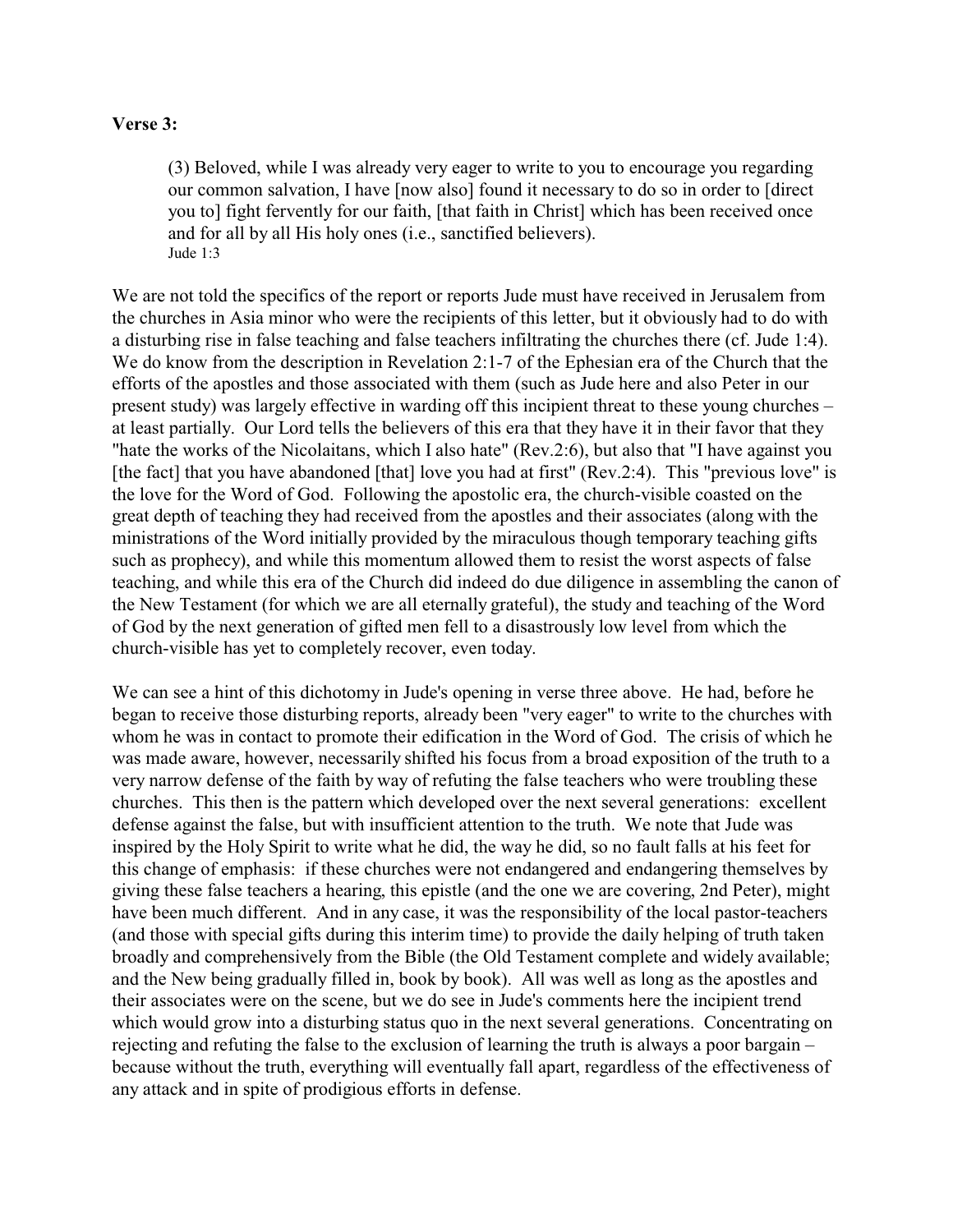### **Verse 4:**

(4) For certain men have slipped in among you unawares, men who long ago were destined for this very doom, ungodly men who substitute lasciviousness for the grace of our God and deny our only Master and Lord, Jesus Christ. Jude 1:4

The "certain men" here are the false teachers who are the subject of all of Jude's comments in the section we are covering (and the main focus of Peter's comments in the bulk of 2nd Peter chapter two, our present context, to which we shall return in the next installment). Jude's choice of vocabulary here, describing these false teachers as having "slipped in" or "snuck in" deliberately does not directly indict the recipients of this letter, neither the leaders of the churches nor their members. But of course there is hint of malfeasance and dissatisfaction with it on Jude's part here: if everyone had been doing their job (of learning and applying the truth so as to easily recognize and reject everything false) this letter and its subject matter would not have been necessary (or at the very least might have been focused on positive teaching more directed towards spiritual edification).

In the Plan of God, we believers are all predestined to life eternal (e.g., Rom.8:29-30; Eph.1:5; 1:11-14), based upon our faith in Jesus Christ. The word used here and translated "destined" is, literally, "having been written ahead of time", terminology which purposely avoids placing these men in the same category as believers. From this we may conclude that these individuals were not believers, so that what we have to do with here is not some "early controversy" about interpreting the Bible and its doctrines (*pace* many secular historians of "Church History"), but a deliberate attack by Satan on these early churches. These men are not merely disgruntled or "misunderstood". They work for the devil and are intent on doing his will, which in these circumstances involves attempting to destroy these churches – and these believers – through the introduction of toxic false teaching.

Jude's account manifests the two basic characteristics of the particular threat, Gnosticism (see on verse eight below), which was sweeping through Asia Minor at the time: 1) the Nicolaitan heresy; and 2) various attacks on Jesus Christ, His person and His work. In terms of the former, this particular false teaching was aimed at Christian behavior: if Christians can be induced to abandon sanctification and the quest for it, then they will likely return to the world and its ways altogether. That was as true in the first century – when virtually all of the gentile believers in these churches came out of pagan backgrounds where immorality was part and parcel of pagan "worship" – as it is today (where popular culture is increasingly immoral as well). Teaching Christians that there was "no problem" with drunkenness and sexual immorality, e.g., was no doubt just what many marginal believers of that time wanted to hear, especially gentile believers who had not yet fully separated in their heart of hearts from their previous illicit manner of life – and who also were no doubt made uncomfortable by "the reproach of Christ" (Heb.11:26; 13:13), being lampooned, ostracized and even persecuted by their former pagan associates.

The latter thrust of the false teaching abroad at this time was aimed more at the Jewish believers of these early churches. The Trinity is clear enough from the Old Testament, and, after the first advent of Christ and the teachings of the New Testament, is put beyond all argument. But for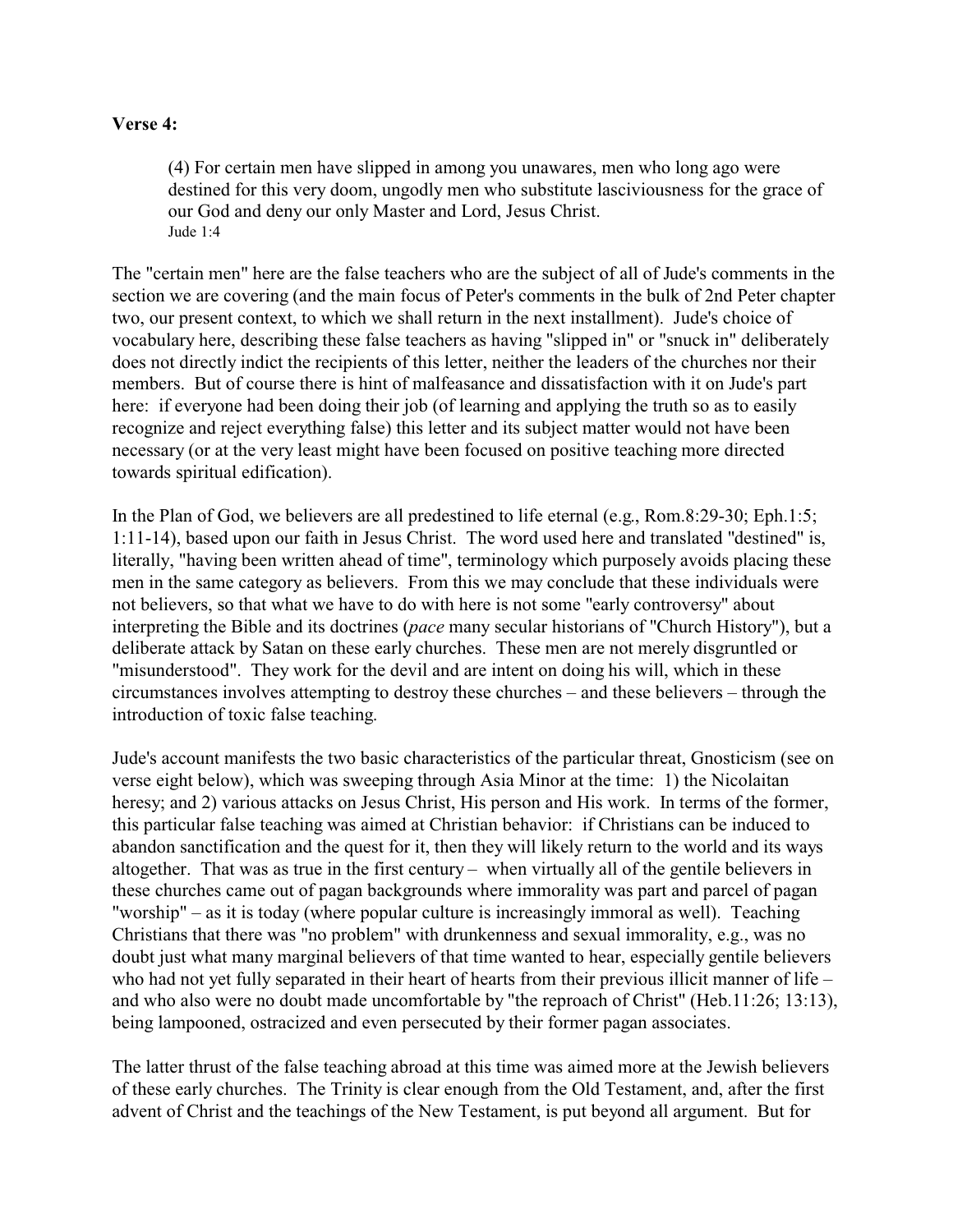individuals who had been brought in such a way as to make it hard to accept that God's Son was God, that God took on a human body to die for our sins, all false doctrines which called into question the exact nature of Christ and of the incarnation offered these false teachers an opportunity to sow doubt about the truth (cf. John's reproof of these Gnostic teachings: Jn.1:1-14; 19:31-35; 1Jn.1:1; 4:2-3; 5:6-8).<sup>8</sup> In later years, all of the different varieties of these false teachings which questioned Christ's humanity, or His deity, or His sacrifice, etc. would receive technical names (of which anyone who has studied the Christological controversies of the early church-visible is aware).<sup>9</sup> The important thing to note here is that these false teachers did not accept Jesus Christ – they were unbelievers, after all. And that they made it their mission in Satan's service to introduce as much uncertainty and confusion as possible regarding the Person of Christ (His two natures, human and divine) and His work (in actually being judged for the sins of the world). Pretending to introduce important "knowledge" about our Savior, their true goal was to undermine faith in the most important truths believers cherish in their heart of hearts: absolute faith in Jesus Christ, the God-man who died for our sins to save us from the lake of fire. Just as the devil coaxed Eve away from the tree of life for the sake of "knowledge", so these false teachers sought to undermine faith in Him whom the tree of life represented, our dear Lord and Savior Jesus Christ who is life itself.<sup>10</sup>

### **Verse 5-7:**

(5) While you [already] know all these things, I want to remind you that although the Lord saved [all] His people from the land of Egypt at the start, in the end He destroyed those who proved unfaithful, (6) and the angels who did not keep to their own realm but deserted their proper habitation, He has imprisoned with everlasting chains in the gloom below (i.e., in the Abyss) in anticipation of the judgment of that great day, (7) just as He did with Sodom and Gomorrah and their neighboring cities; for they all prostituted themselves in the same manner as these [angels] did, having pursued sexual relations [lit. "flesh"] inappropriate for them (i.e., outside of the natural order). [And so it is that] they have been appointed an example and incurred the penalty of eternal fire. Jude 1:5-7

In this section, Jude, somewhat apologetically (no doubt to do his best to avoid offending his readers who do in fact need to hear what he is about to say), reminds his charges of the consequences of listening to lies and liars. In verse five, we are reminded that the exodus generation was never willing to give up the deceitful idolatry to which they had become addicted in Egypt (e.g., Ex.32:1-8; Deut.9:16; Neh.9:18; Amos 5:25-27; Acts 7:43; cf. Num.25:1-3). This resulted in their "lack of faith" or unfaithfulness, by which we understand if not outright apostasy

<sup>10</sup> For the symbolism generally, see in SR 1, section II.5.b., "The Illustration of the Tabernacle".

<sup>&</sup>lt;sup>8</sup> The truth about all these issues may be found in BB 4A: Christology; and BB 4B: Soteriology.

<sup>9</sup> E.g., the Cerinthian and Docetic Gnostic heresies. See, for example, P. Shaff, *A History of the Christian Church*, part 2, topics 4-5, "Christological controversies".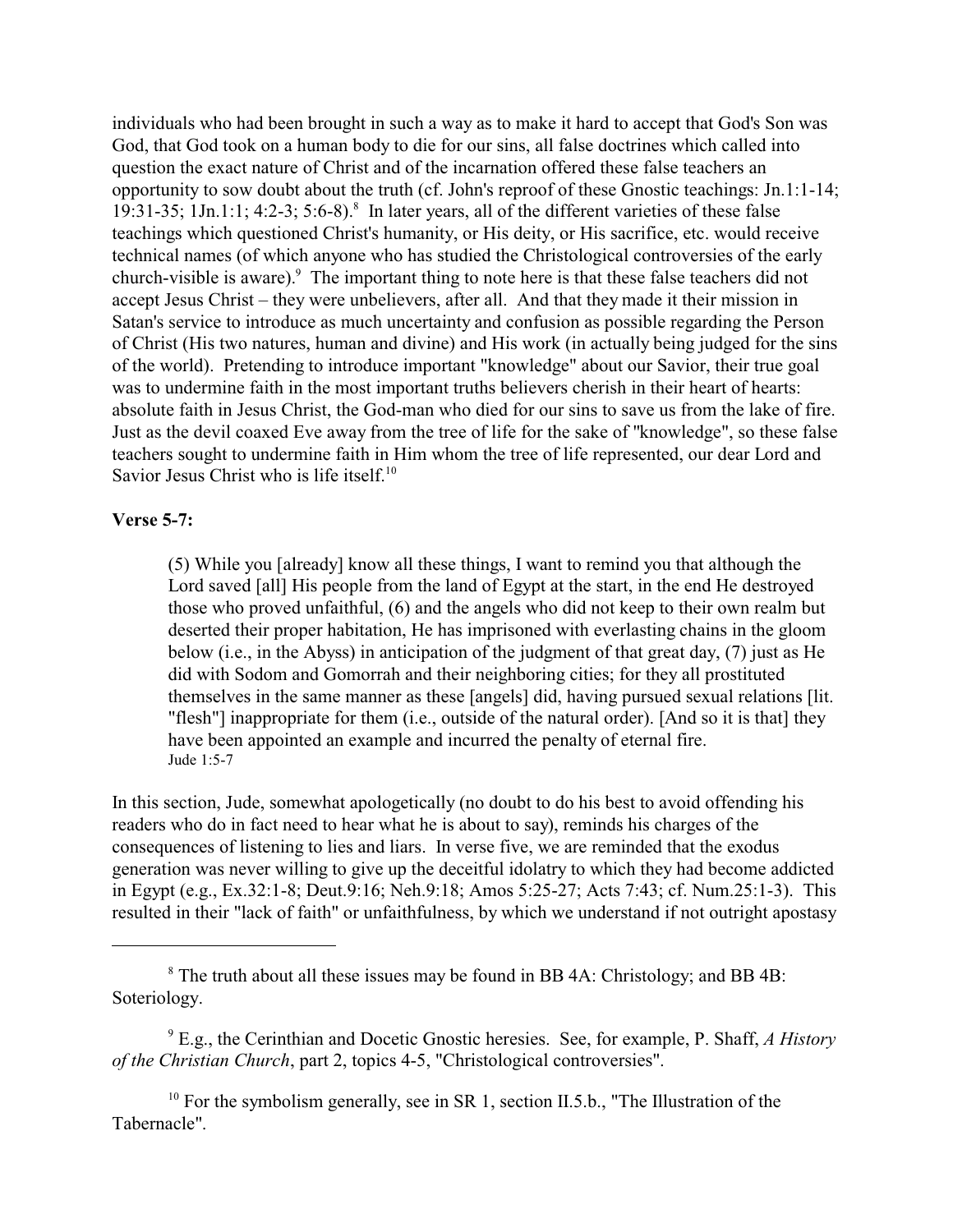at the very least the sin unto death (cf. Heb.3:7-19).<sup>11</sup>

A large draw of pagan idolatry then as in Jude's time was the promiscuousness of its foul rites (cf. Ex.32:6; 1Cor.10:7; cf. Num.25:1-3). In verse six, we are reminded that a third of angelic kind likewise fell away from the Lord through following Satan's false promises, resulting in the imprisonment of those who indulged themselves in illicit relations with human women (to spawn the nephilim).<sup>12</sup> And in verse seven, we are reminded that the inhabitants of Sodom and Gomorrah and the neighboring environs were destroyed for their illicit behavior which in their case was not only sinful but constituted "going after strange flesh", that is, inappropriate in the extreme since this behavior was unnatural, following far outside God's "natural order". As a result, they received not only temporal destruction but also the penalty of "eternal fire", making it clear that in this case we are talking about the fate awaiting unbelievers.

These three examples all have in common gross sinfulness of a sexual nature, resulting from giving heed to demonic influence. Thus Jude, in a none too subtle way, reminds his readers of the consequences of following any and all "teaching" or influence that so clearly defies God's prohibitions for His creation – exactly the sort of bait that these false teachers were dangling in front of the believers of that time, telling them, in effect, that by doing evil, good would come. As Paul remarks about those using this wicked argument, "their condemnation is just" (Rom.3:8).

# **Verse 8:**

(8) In the same way these [false teachers], deluding themselves with false visions, defile their flesh, reject all authority, and bring slander against angels (i.e., Gnostic "combat" with aeons). Jude 1:8

Having reminded the recipients of his letter of the personal consequences of submitting to false teaching, Jude returns to the subject of the false teachers themselves. Key to understanding this verse and what follows – as well as to what we find in Peter's second epistle – is some appreciation of the heresy of Gnosticism. Gnosticism has a long and convoluted history. It is important to recognize that later works on the subject (by the church fathers and also some Gnostic writings which have survived) can be misleading, both because of the centuries-long gap in time between them and the New Testament and also because of the diverse nature of these later witnesses.<sup>13</sup> For that reason, the Gnosticism with which the apostles and their associates were having to cope is often termed "incipient Gnosticism".

<sup>13</sup> E.g., the Nag Hammadi group of Gnostic writings dates to circa the 3rd to 4th centuries A.D.

<sup>&</sup>lt;sup>11</sup> For the distinction, see BB 3B: Hamartiology: section IV.6, "Apostasy and the Sin unto Death".

 $12$  See SR 5, section III.1, "Satan's antediluvian attack on the purity of the human line (the Nephilim)".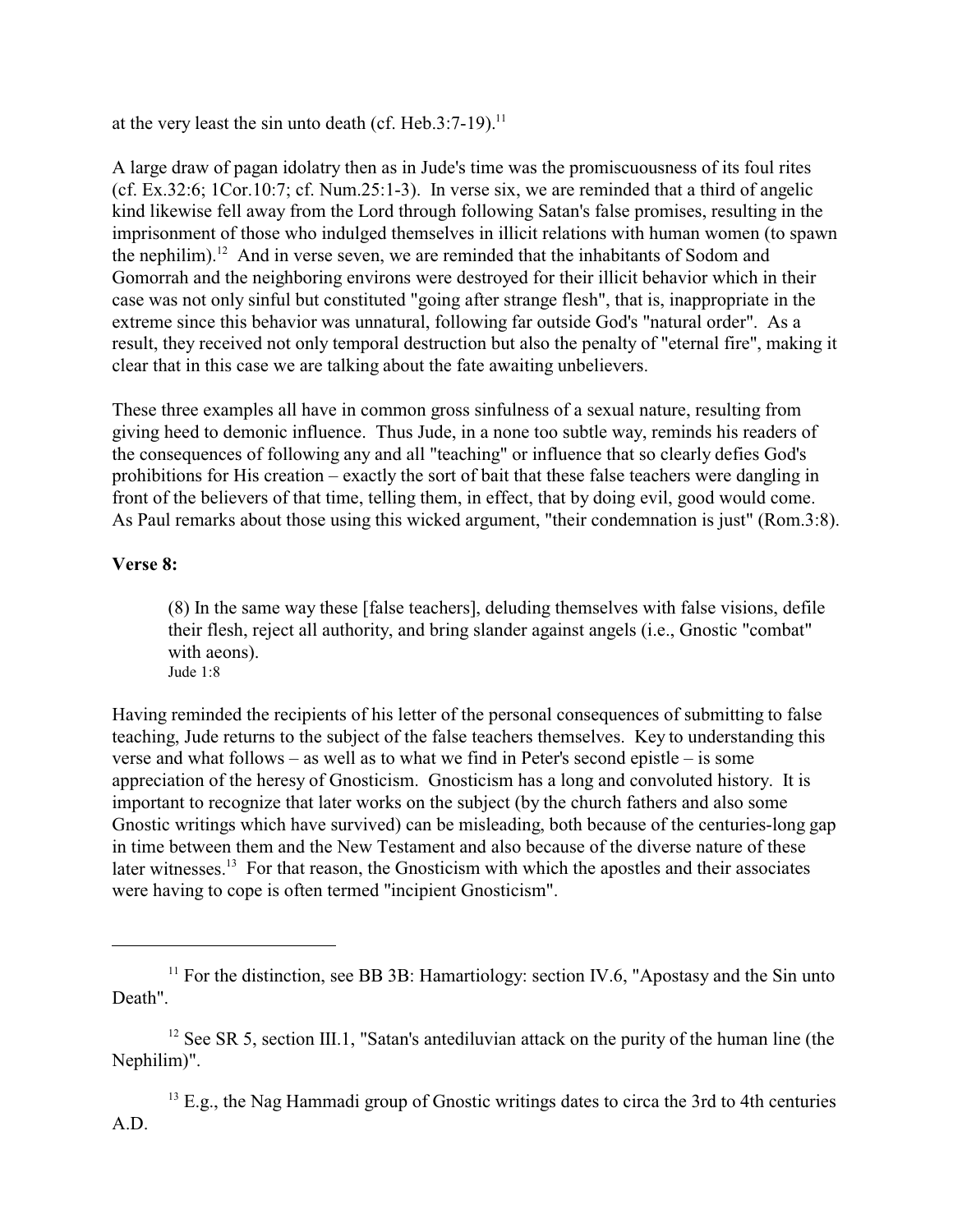Our direct evidence for the early Gnostics who were infiltrating the churches at this time, while informed by the later material, comes mostly from the New Testament itself. What we can say about this movement is that it was a combination of religion and philosophy, and that it incorporated both gentile and Jewish speculations. Akin to the excesses of the so-called "charismatic movement" troubling the church-visible today, the experiences people "enjoyed" were the real motive force behind the movement rather than its theoretical underpinning. To develop that analogy a bit, if a person spent a good deal of time in the library attempting to understand modern day "charismatics" through attention to their putative theology, he/she would miss the point entirely: the charismatic movement is popular because many people find it exciting to speak in tongues, prophesy, engage in healing, exorcize demons (for example). Trying to understand that through investigating their theology is wrongheaded, both because it is the emotional thrill provided by these heretical activities that is actually the grounds for that movement's success, and also because there are in fact no legitimate theological underpinnings whatsoever: just as with Gnosticism, all of these activities are biblically unfounded.<sup>14</sup>

Similarly, first century Gnosticism was comprised of a loose set of "doctrines" being taught by a very disparate group of both gentile and Jewish practitioners. It may be the case that the Jewish Gnostics focused upon mystical interpretations of the Law while the gentiles applied themselves more to pagan philosophy, but Gnosticism was nothing if not highly eclectic, and all of these individuals seemed to have had no trouble adopting and incorporating any and all "truth" which allowed them to persuade their contemporaries to become their dedicated followers. Anything that lent itself to the excesses which in turn served as the bait to lure others into their trap was welcome (just as in the case of comparable modern day cult movements). Paul warned about the danger of being deceived by these charlatans and their false teachings:

Beware lest anyone cheat you through philosophy and empty deceit, according to the tradition of men, according to the basic principles of the world, and not according to Christ. Colossians 2:8

The main distinction Paul draws when speaking of these issues here is between "philosophy" (specifically, incipient Gnosticism) and legalism ("the traditions of men"). Both stemmed mainly from Jewish sources, and, specifically, from false interpretations of the Law (the latter more obviously than the former), but the two are distinctive enough to differentiate. Here, while Paul is speaking mostly of the former, it is clear, when one considers all of his comments on the subject, that Gnosticism too was rooted in Jewish tradition as applied (or misapplied) to natural phenomena (i.e., in the passage above, the "elemental principles" or *stoicheia*; cf. Gal.4:3; 4:9; Col.2:20; 2Pet.3:10; 3:12).

(20) O Timothy! Guard what was committed to your trust, avoiding the profane and idle

<sup>&</sup>lt;sup>14</sup> During the apostolic era, speaking in tongues, healing and prophesying were legitimate – when based upon the proper functioning of the actual spiritual gifts – but only those directly commissioned by our Lord are ever said to have been able to cast out demons. See BB 5: Pneumatology, section II.B.3.d.c, "Temporary Gifts".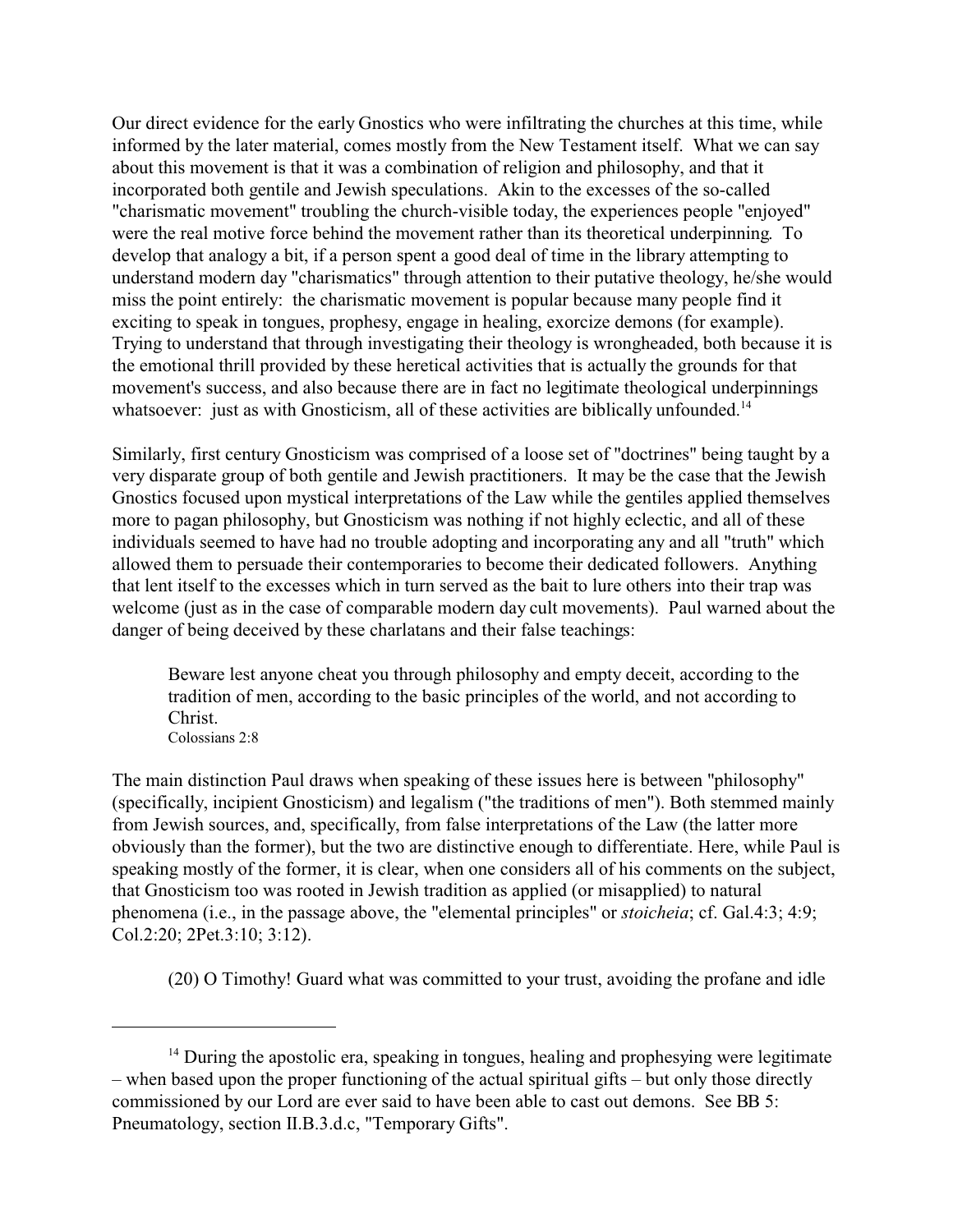babblings and contradictions of what is falsely called knowledge (literally, *gnosis*) – (21) by professing it some have strayed concerning the faith. 1st Timothy 6:20-21a

Gnosticism thus straddled Jewish and pagan false teaching, a fact which contributed to broadening its appeal (with each group being "initiated" thereby into secrets which were generally the province of the other group). It was a very dangerous mix of lies which could lead to apostasy, "straying from the faith" as in the passage above. Imagine astrology, "angel numbers", exorcism-based "spiritual warfare", mysticism, justified licentiousness (for any manner of debauched behavior, since matter was deemed evil and illusory so that it was unimportant to the enlightened) all wrapped up in a supposedly biblical and spiritual cover, and you will see Gnosticism's appeal to unbelievers – and to those who were following Christ carelessly and lackadaisically. The appearance of learned "teachers of the Law" and "professors of secular philosophy" on the doorsteps of these early churches, heralding mysterious revelations which were "from God" – so they said – and which promised an end to the strictures and restrictions of true biblically Christianity . . . along with deliverance from the boredom of mere Bible study, had enough of an immediate impact to prompt Jude to write this "emergency epistle" (Jude 1:3), and also enough staying power to prompt Peter to address the same issue in detail a generation later (our present context in this epistle, 2nd Peter chapter two).

Gnosticism paraded as a means for "helping God" through combat with unseen evil forces, and said combat frequently involving illicit sexual behavior – which of course required the participant to turn scripture on its head. Herein we see all three satanic lies on full display: turning away from the truth to a substitute, alternative "truth", then indulging oneself with no thought of God's authority, then finally justifying oneself by replacing God in one's heart with "another god" who needed help in fighting this fight against Satan. Revelation even calls the enigmatic, shadowy and constantly shifting principles upon which this movement was based "the deep things of Satan" (Rev.2:24) – because they are actually the devil's lies, not in any way hostile to him in fact. Secret knowledge has always been appealing – to the naive. Otherwise there would be no explanation for Scientology – or of Eve's fascination with the idea of becoming "like God" (or "gods") through eating of the tree of knowledge. And it is easy to claim such knowledge, especially if it is only grudgingly given out and at a high price. The fact of such stinginess and demand for great compensation for its dispersal and great sacrifice in order to be enlightened has historically always seemed to have piqued the interest of many victims (cf. 2Ki.10:5-13).

In essence, Gnosticism promised the thrill of "spiritual combat" with the forces of the devil (while in actual fact serving Satan). It posited cosmic powers called "aeons", demons, essentially, which could be neutralized through various means (thus prompting its new acolytes to open themselves up to demon influence and even possession in the case of unbelievers). Taking part in various sorts of odd, arcane, and often also scurrilous behavior was one of the primary means of contacting, engaging with, and ostensibly subduing these evil entities. Gnosticism thus had the advantage of legitimizing all manner of sinful activities committed by pagans in the course of their religious ceremonies – but *now* in the "good cause" of *helping* God! In short, it is not difficult to see the appeal of this movement which had something for everyone: it revealed mystic, secret knowledge, opened up the unseen world of angels and angelic combat,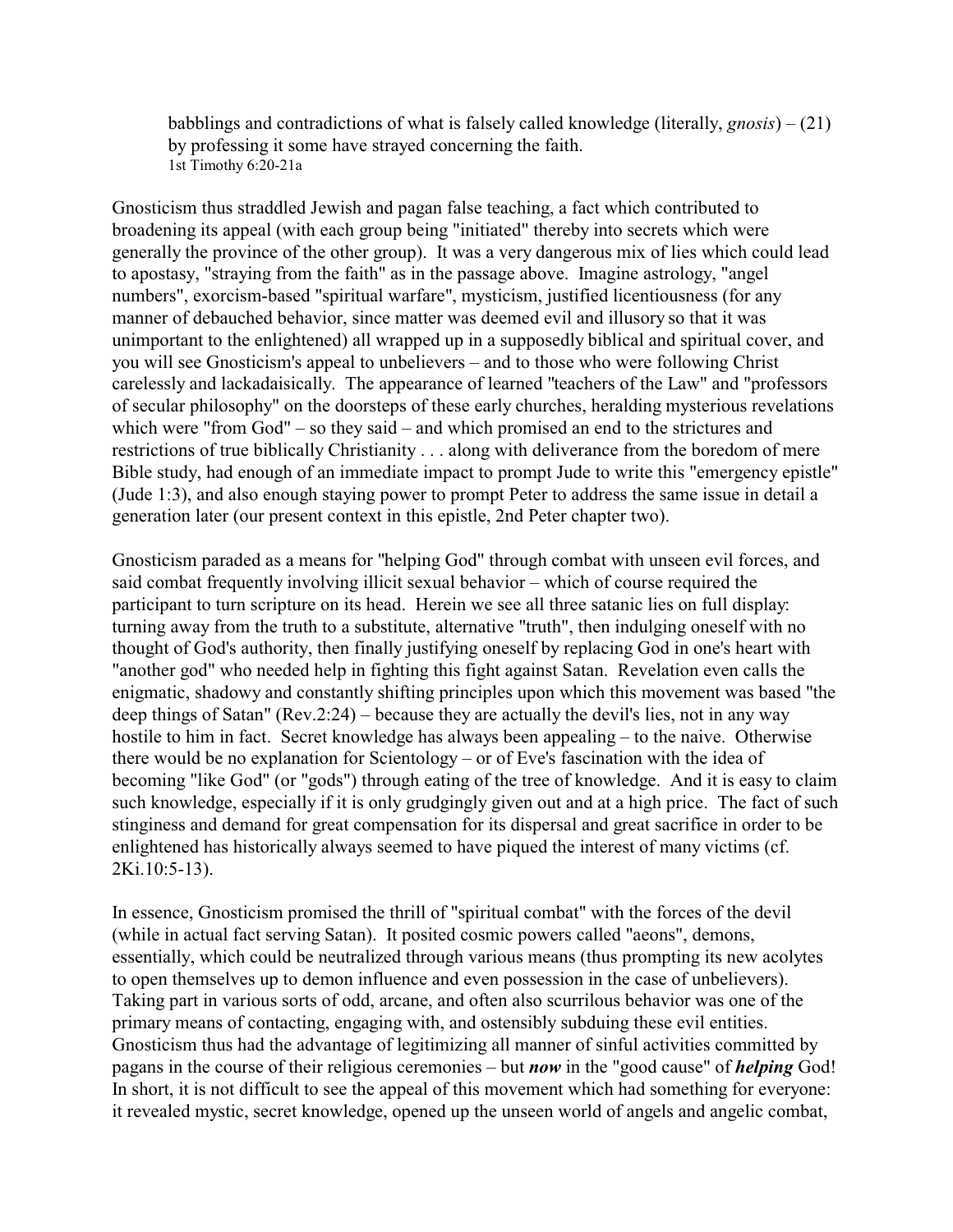and turned gross sin into a holy pursuit. When wrapped in a cloak of biblical "teaching" proffered by distinguished persons, it is no doubt a testimony to those early generations of Church Age believers that more did not fall under Gnosticism's spell.

"But you do have this [in your favor], [the fact] that you hate the works of the Nicolaitans (i.e., Gnostics and other false teachers of the time), which I also hate." Revelation 2:6

All of the above is more than merely historical or loosely applicable to us today. During the Tribulation, Satan and his antichrist will launch the ultimate religion which will differ from Gnosticism only in its greatly expanded and all-inclusive nature. That religion, being on the one hand equally seductive (in its clever appeal to all manner of secret desires), will also add the pressure of being compulsory on the other. Faced with the prospect of absolute ostracism – even from buying and selling – and possible martyrdom for refusing to join (by taking the mark of the beast), many will find the inclusivity of the beast's pseudo-church appealing, especially since it will be coupled with all manner of alluring "benefits" in the manner of Gnosticism, albeit taking these excesses to never before seen levels. We see the early stages of this development today, of course. Believers who recognize the present dangers should keep in mind that they are mild compared to what will soon be unleashed – and do their best to start preparing spiritually here and now so as to be able to meet the challenge when it comes.

(8) And all the inhabitants of the earth will worship [the beast], [that is, all] whose names are not [still] written in the book of life [where they were written] from the beginning of the world, [even the book] which belongs to the Lamb who was slain. (9) "If anyone has an ear, let him hear. (10) If anyone is [destined] for captivity [to captivity he will go]. If it is necessary for anyone to be put to death by the sword, by the sword he must be put to death. *Herein lies the perseverance and the faithfulness of the holy ones.*" Revelation 13:8-10

While not meant to be exhaustive, the following terms often refer to Gnostics and Gnostic teaching in the New Testament:

Gnosis (*gnosis*), literally "knowledge" (Lk.11:52; Rom.2:22; 1Cor.8:1). Later Gnostics taught that salvation came through knowledge which allowed the practitioner to escape the hold of the evil physical body through asceticism or licentiousness (or a combination of both in alternation). Informed by "knowledge", the initiate sought enlightenment and deliverance from material existence into the spiritual plane by means of denigrating the body. Gnosis is the word from which this movement later derived its name, falsely so, as Paul assures us.

(20) O Timothy! Guard what was committed to your trust, avoiding the profane and idle babblings and contradictions of what is falsely called knowledge (literally, *gnosis*) – (21) by professing it some have strayed concerning the faith. 1st Timothy 6:20-21a

Pleroma (*pleroma*), literally "fullness". Gnosticism was fixated on the idea of achieving spiritual fullness, and there are a number of words used in the New Testament which deliberately allude to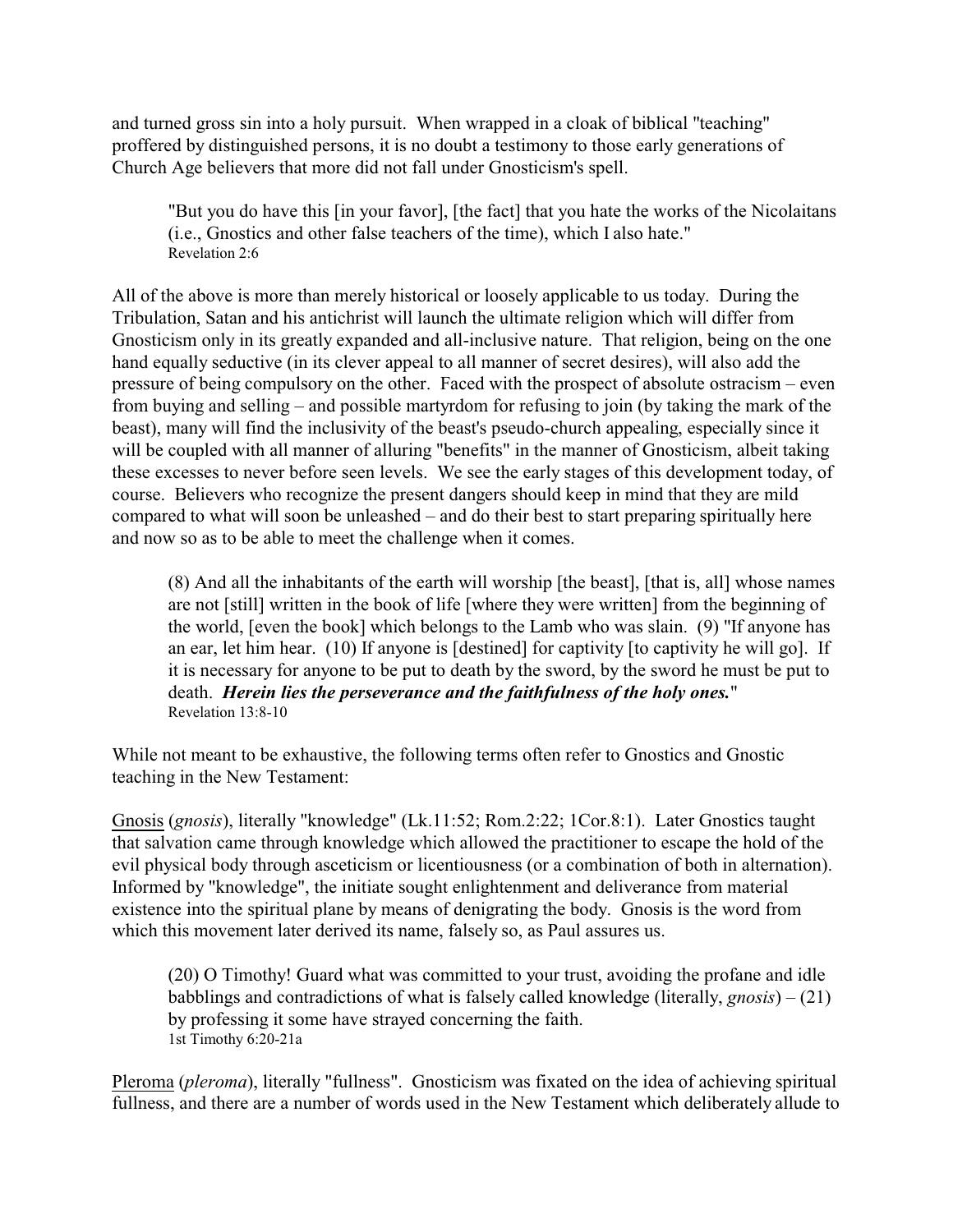this false concept, mostly through contrasting it to the true "fullness" that is to be found in God and in His truth (Rom.15:4; Eph.1:10; 1:21-23; 3:19; 4:10; 4:13; 5:18; Col.1:9; 1:19; 1:25; 2:2; 2:9-10; 4:12; 4:17).

For in Him (i.e., Jesus Christ), dwells all of the *fullness* (*pleroma*) of deity in bodily form. Colossians 2:9

The above verse demonstrates that in contrast to the Gnostic concept of the *pleroma* being only spiritual (so as to denigrate all that is physical), in the case of our Savior, deity and humanity, spirit and body, were united: Christ is both God and man, and His human nature possesses a human spirit and a genuine, *physical* body – yet without sin.

# Wisdom (*sophia, sophos*).

(1) When I came to you, brothers and sisters, announcing the *mystery* of God to you, I did not come with brilliance of speech or *wisdom*. (2) I decided to *know nothing* among you except Jesus Christ and him crucified. (3) I came to you in weakness, in fear, and in much trembling. (4) My speech and my preaching were not with persuasive words of *[human] wisdom* but with a demonstration of the Spirit's power, (5) so that your faith might not be based on *human wisdom* but on God's power. (6) We do, however, speak a *wisdom* among the mature, but not a *wisdom of this age*, or of the rulers of this age, who are coming to nothing. (7) On the contrary, we speak *God's hidden wisdom in a mystery*, a *wisdom* God predestined before the ages for our glory. (8) None of the rulers of this age *knew* this *wisdom*, because if they had *known* it, they would not have crucified the Lord of glory.

1st Corinthians 2:1-8 CSB

Whether or not we would want to characterize the opposition to the truth faced by the Corinthian church in Paul's absence as "Gnostic", Paul's insistent contrast in this passage of God's wisdom with the wisdom of men demonstrates that Satan's attacks are always of a piece. Just as he promised Eve wisdom which turned out to be the wisdom of regret, so we see that the wisdom of this world, Gnostic and otherwise, merely makes those who embrace it the enemies of God – and the servants of the devil. The New Testament is replete with passages such as the above which contrast the two, true wisdom with satanic lies (e.g., Rom.1:22; 1Cor.1:26-29; 2Cor.1:12; Eph.3:10), and which sometimes clearly reference Gnosticism specifically (e.g., 1Cor.2:4-5; 3:19; Col.2:23; 2Pet.1:16).

(1) I want you to know what a great struggle I am engaging in on your behalf and on behalf of those in Laodicea and [on behalf of] as many as have not seen my face in the flesh, (2) [struggling] that your hearts may be encouraged, being instructed in love and [led] into the entire treasury of the *full-confidence* [which comes from] *understanding*, so as to [possess] the *full-knowledge* (*epignosis*) of the *mystery* of God the Father, [namely] Christ, (3) in whom all the [true] *treasures of wisdom and knowledge are hidden*.

Colossians 2:1-3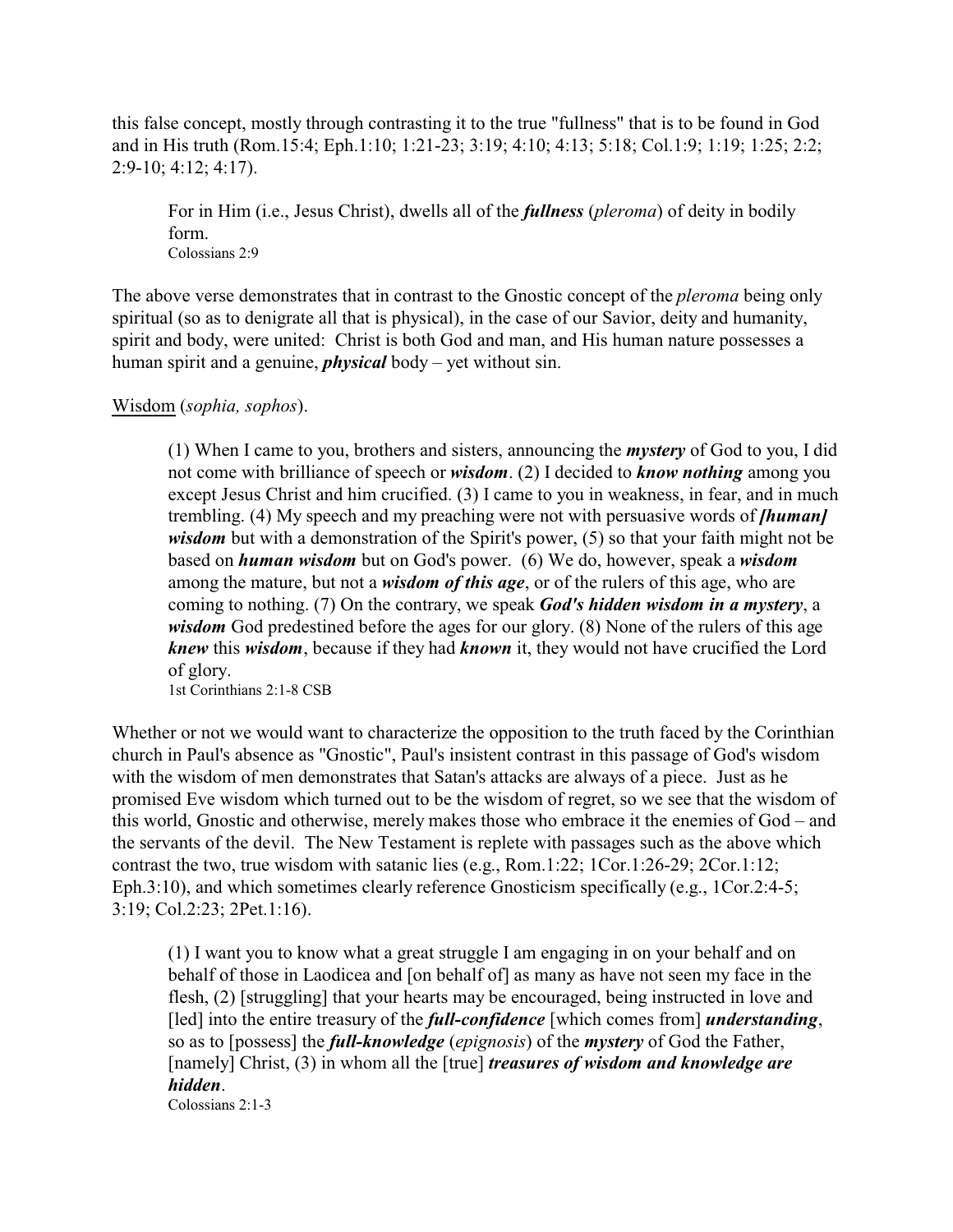Philosophy (*philosophia*). This word is a combination of the Greek words meaning "love" and "wisdom", so in some respects is a subcategory of the above. However, since the late fifth century B.C., the word came to have the more specialized sense we think of today, and that is how it is sometimes used in scripture (Gnosticism being a type of "philosophy", as it were).

Beware lest anyone cheat you through *philosophy* and empty deceit, according to the tradition of men, according to the basic principles of the world, and not according to Christ.

Colossians 2:8

Genealogy (*genealogia*). Jewish mysticism and Gnosticism overlapped in their hyper-concern for genealogy as these were important for tracing the supposed ancestry not only of human beings but also of demigods so that this practice was an "entry gate" to further false teaching.

(3) Remain in Ephesus as I instructed you to do on my way to Macedonia, so that you may command certain individuals not to engage in contrary teaching. (4) Command them also not to pursue *myths* and endless *genealogies*, things which provoke controversies rather than the dispensing [of] the [truth] of God by faith. (5) The objective of this command [to refrain from false teaching and cleave to the truth] is love from a pure heart, a good conscience, and an un-hypocritical faith. (6) It is by rejecting these things that some have missed the mark and turned aside to worthless babbling, (7) wanting to be "teachers of the Law", though neither knowing what they are saying or what they profess to be so confident about.

1st Timothy 1:3-7 [INDEX]

Godless Chatter (*bebeloi kenophoniai*; cf. 2Tim.2:16).

Timothy, guard what has been entrusted to your care. Turn away from godless chatter and the opposing ideas of what is falsely called knowledge. 1st Timothy 6:20 NIV

Myths (*mythoi*; cf. 1Tim.1:4; 4:7; Tit.1:14; 2Pet.1:16)

For the time will come when they will not put up with sound teaching, but will [instead], desiring to have their ears scratched, heap up by their own [devices] teachers to match their specific lusts. And they will turn their ears from the truth and resort instead to fictions (*mythoi*). 2nd Timothy 4:3-4

Mystery (*mysterion*): In Greek, a "mystery" is most commonly a cryptic rite, a ritual or arcane piece of information connected to it which only the initiates of certain cults (the Eleusian mysteries, for example) were permitted to know, a secret, in other words, that was generally hidden from all but the select few. In New Testament usage, the word refers to Jesus Christ and His Church (e.g., Matt.13:11; 1Cor.2:7; 4:1), "mysteries" which were largely veiled to Old Testament eyes (cf. Rom.16:25; 1Pet.1:11-12), but which have now been fully revealed with the coming of our Savior into the world as a human being, His death and resurrection, and the advent of the Holy Spirit. While scripture does not use this word to describe Gnosticism per se, it does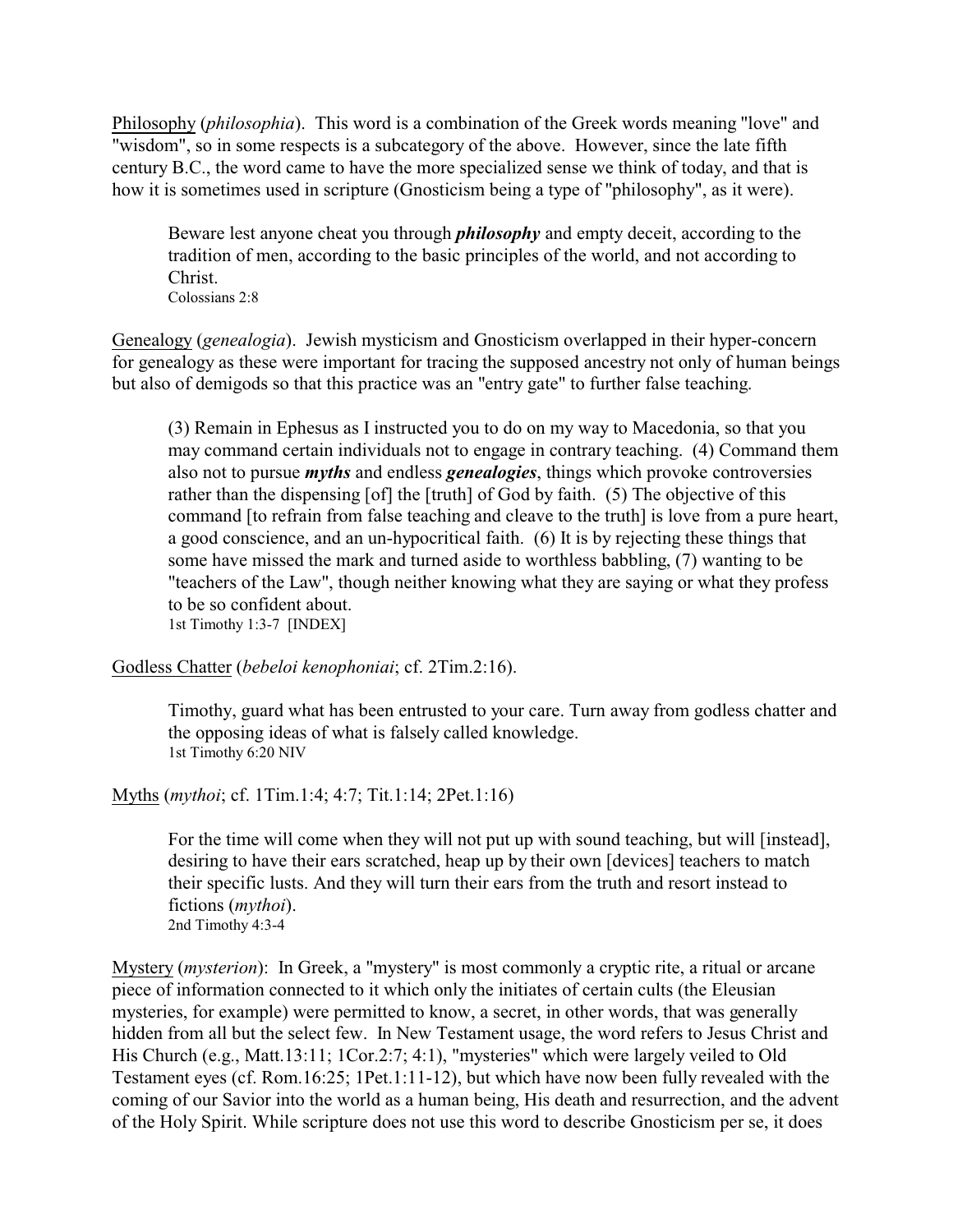occasionally employ it when referencing such false teaching as a means of demonstrating that it is God's truth revealed which is genuine (cf. in particular Paul's opposing of the word mystery to Gnostic teachings at Eph.1:9-10; 3:3-4; 3:9; 5:32; 6:19; Col.1:26-27; 2:2; 4:3). The irony in this term's reference to Gnostic and related false movements is that through appealing to "secret wisdom" (e.g., Rev.2:24), these false teachers were attempting to turn the revelation of *the* mystery of God back into something cryptic once again – in order to tempt their victims with the promise of "special knowledge" whose actual purpose was only to distort, cover and obliterate the real truth.

(25) Now to Him who is able to establish you according to my gospel and the preaching of Jesus Christ, according to the revelation of *the mystery kept secret* since the world began (26) but now made manifest, and by the prophetic Scriptures made known to all nations, according to the commandment of the everlasting God, for obedience to the faith – (27) to God, *alone wise*, be glory through Jesus Christ forever. Amen Romans 16:25-27 NKJV

# The Nicolaitans:

"But this you [Ephesian era believers] have, that you hate the deeds of the Nicolaitans, which I also hate." Revelation 2:6 NKJV

"Thus you [Pergamum era believers] also have those who hold the doctrine of the Nicolaitans, which thing I hate." Revelation 2:15 NKJV

In both cases above, the Nicolaitans represent the false church with its false teachers attempting to infiltrate the true Church of Jesus Christ. Their "deeds" as each context indicates were licentious and lascivious activities which were common in the pagan religion of the time (in the case of the era of Ephesus) or only recently abandoned (in the case of Pergamum). No doubt many if not most of these individuals were conversant with Gnostic teachings, if not outright proponents of them, since their evil practices had to be veiled with some fig leaf of justification in order to seduce believers (the true purpose of Gnosticism).

### **Verse 9:**

(9) But [even] the archangel Michael, when he was contending and disputing with the devil over Moses' body, did not dare to pronounce a slanderous judgment against him, but said [instead], "May the Lord rebuke you!" Jude 1:9

The incident referred to in this verse is important for future prophecy and we have covered it before.<sup>15</sup> In order to be resuscitated in their original bodies for service in the Tribulation as the "two witnesses", both Moses and Elijah had to have special exits from this life along with special

<sup>&</sup>lt;sup>15</sup> See CT 3A, section 5, "The Two Witnesses".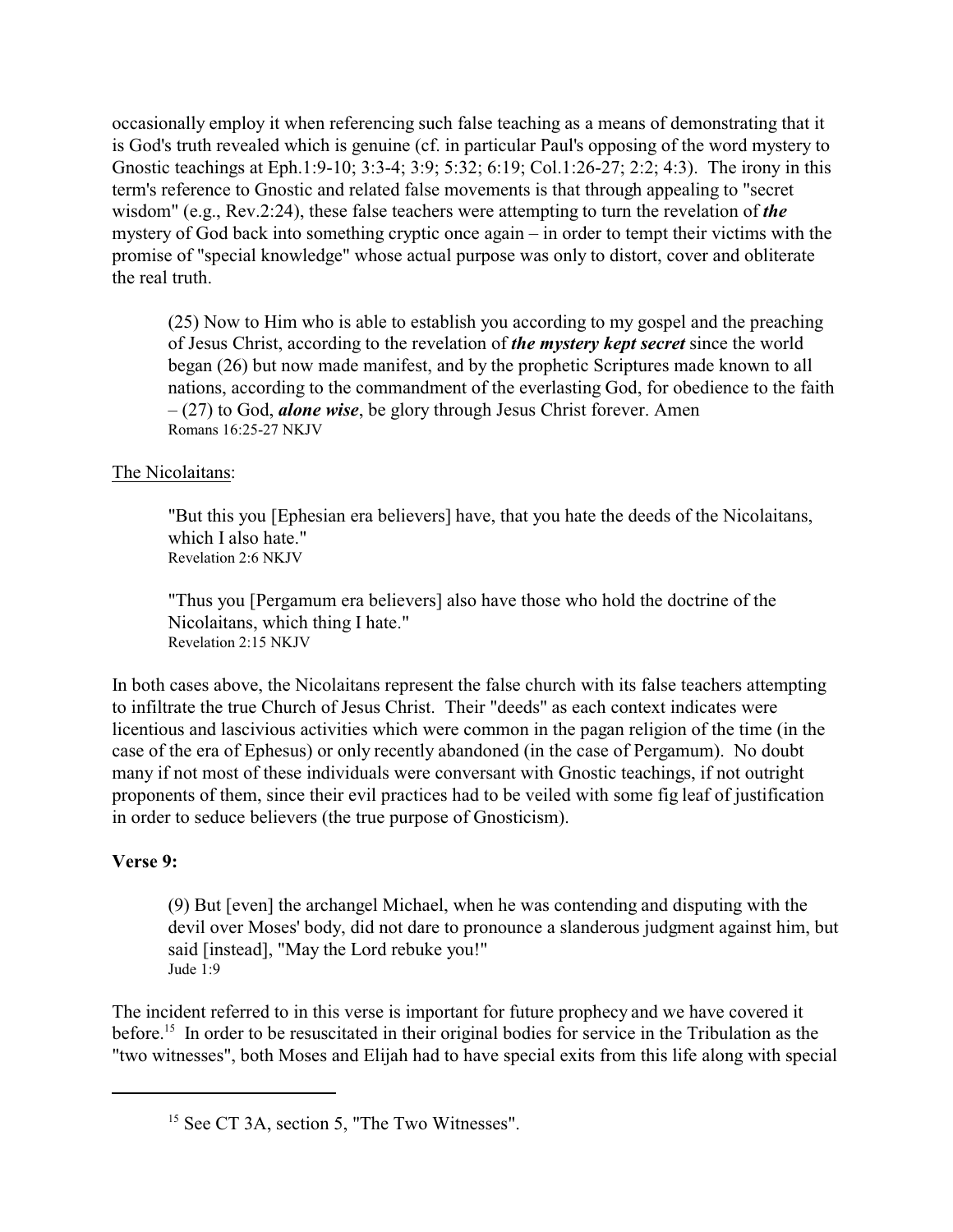supernatural preservation of their physical bodies. Germane to the context and to our discussion is the important point Jude makes by referring to this event: even the likes of the archangel Michael did not on that occasion deign to do what Gnostic teachers professed to be able to perform, namely, engagement in spiritual combat with evil aeons. One can hardly imagine a stronger proof to show the folly – and the danger – of attempting to engage in supernatural battle with demons by any other name. Michael is the chief of the archangels, that complement of angelic officers in charge of those responsible for combating Satan and his demon armies. At the mid-point of the Tribulation, Michael and his force of elect angels will throw the devil and his followers to earth after a pitched battle in heaven (Rev.12:7-9), but until that time, Satan and his henchmen are being allowed – as part of the perfect plan of God – to have free access to the third heaven in order to accuse believers (and also to be confronted with the developments of God's plan which is moving inexorably forward despite the devil's best efforts).<sup>16</sup> Until that future day, "even Michael" does not venture to pronounce any judgment on Satan, not even when the devil was striving to frustrate this important operation upon which God's plan for the Jewish people during the Tribulation significantly depended. The temerity of these false teachers in daring to attempt what even the highest ranking elect angelic warrior would not is breathtaking – and that is precisely Jude's point.

### **Verse 10:**

(10) But *these* men blaspheme about things of which they know nothing! And what they understand by virtue of their sinful natures, by these things they are corrupted. Jude 1:10

In spite of the horrific foolhardiness of going where angels fear to tread, these false teachers of Gnosticism proceed boldly and hurl outrageous insults at the aeons (demons) with whom they think to do battle – when in reality they are doing Satan's bidding all along. They also engage in horrendously lawless and lascivious activities, things they *do* understand "naturally" (Greek *phyikos*), or more specifically, by virtue of the lusts of their sin natures to which they give full vent and through which they entice their victims to pursue their "secret knowledge". This is the "philosophy" or even theosophy characterized by "empty deceit" and "human tradition" which focused on the movements of the stars and planets, against which Paul inveighs, and to which he opposes the truth:

(8) Beware lest anyone cheat you through philosophy and empty deceit, according to the tradition of men, according to the basic principles of the world, and not according to Christ. (9) For in Him (i.e., Jesus Christ), dwells all of the *fullness* (*pleroma*) of *deity* in *bodily* form. Colossians 2:8-9

The Gnostics spoke of the *pleroma*, divine "fullness", as an entirely spiritual thing which could only be approached through their secret knowledge and scurrilous practices which demeaned the physical body. By using the phrase "the fullness of God-ness", Paul demonstrates that God's true fulfilling of all things required that His fullness "dwell" in the physical human body of Jesus

<sup>&</sup>lt;sup>16</sup> See SR 5, section 5, "An Historical Overview of God's Disposition of Satan".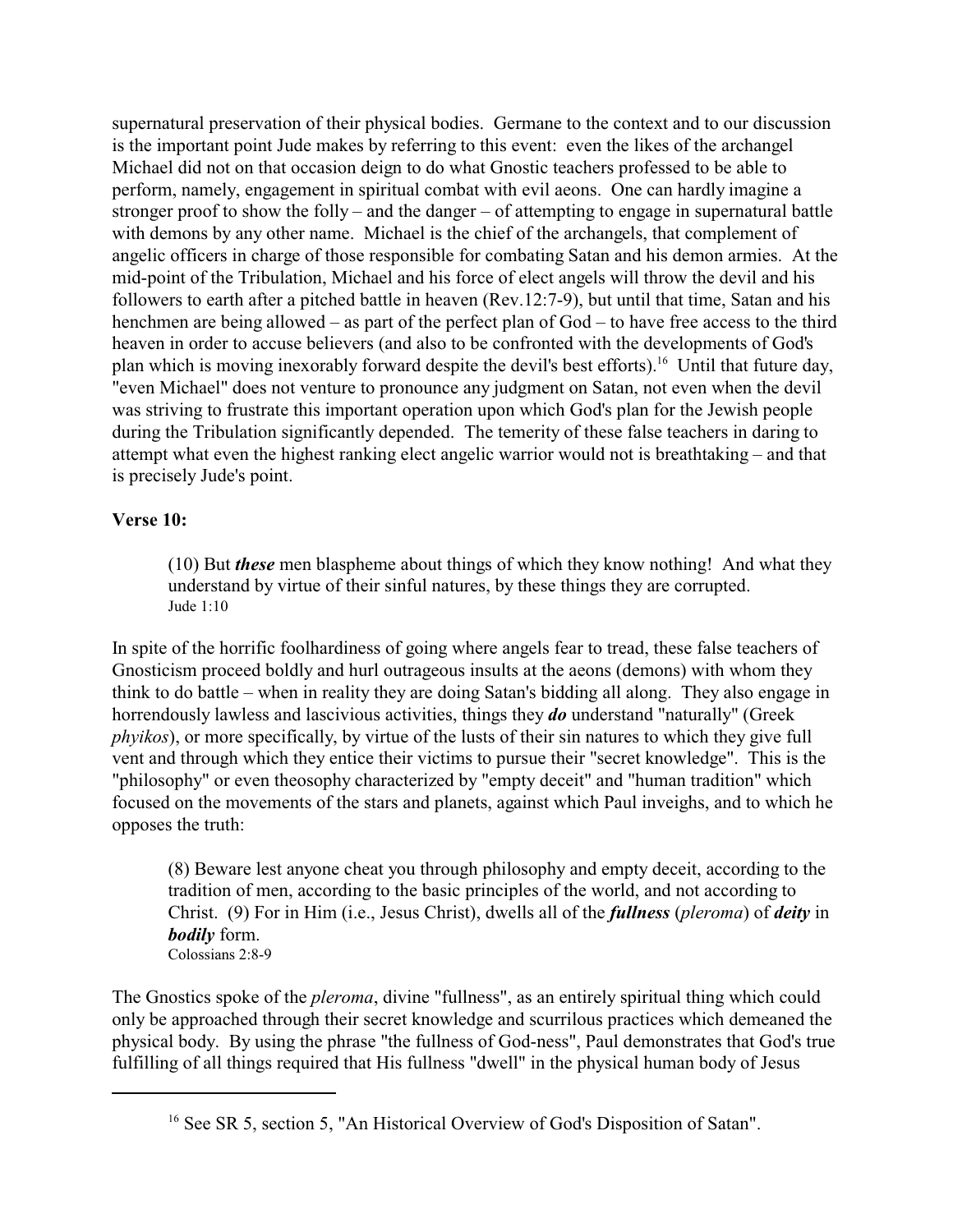Christ. These verses proclaim that Jesus is God because He possesses all the qualities, characteristics, "essence" of God, to the full – but as a genuine human being in a genuine human body as well (precisely the opposite of what the Gnostics claimed). The term *pleroma* or "fullness" was, as we have already seen, a Gnostic "buzz word" used to describe the "magic" they preached as attainable by resorting to their secret "wisdom" and cultic worship. During Paul's day, there was very little distance between many of his Jewish opponents who were hyper-legalistic as in the case of the Pharisees and those who were mystics. Gnosticism grew out of the teachings and fantasies of the latter, with angel worship (a problem very evident in the book of Hebrews) transmogrifying into aeon worship. By combining the terms "fullness", "deity" and "bodily" here in reference to our Lord Jesus Christ in His humanity, Paul not only divorces these words from any possible Gnostic allusions, but also sets the record straight about what the actual truth is: our Lord Jesus is neither a created being, mere human or aeon or angel, nor some sort of phantom, but is both genuine "deity" in all His "fullness", and in truly human "bodily form" at the same time.<sup>17</sup>

# **Verse 11:**

(11) Woe to them! For they have gone the way of Cain. They have been undone by the deception of Balaam's wages. They have been destroyed in Korah's rebellion. Jude  $1:11$ 

Jude selects three of the most notorious unbelievers of the Bible to demonstrate God's impending judgment upon these false teachers who are leading believers astray. All three came to notably unpleasant ends. Cain was forced to depart from the presence of the Lord and bear a mark which, while it protected him from human vengeance, also proclaimed God's great displeasure with his crime of murder (Gen.4:13-16). Balaam was killed by the Israelites after prostituting himself on behalf of the king of Moab so that he did not live to enjoy the proceeds of his egregious behavior (Josh.13:22; Neh.13:2). Korah was devoured alive with his entire family and all he owned when the earth opened up and swallowed them for his rebellion against and attempt to supplant Moses, God's anointed (Num.16:1-33). Jude also uses these three to underscore the methodology of false teachers: they are murderers like Cain, attempting to deprive believers of eternal life by leading them down the devil's path; they are mercenaries like Balaam, willing to lie and deceive and seduce – and anything else that might prove effective – to win over believers to their teaching for the sake of personal gain; and they are rebels like Korah, blatantly opposing teachers of the actual truth in order to replace them and steal their legitimate authority so as to rule over the congregation in their own stead. Praise be to God that all such false teachers will soon suffer similar divine rebukes when the Lord metes out the punishment they so richly deserve!

# **Verse 12:**

(12) They are stains on your communion services. They choose their own ways without godly fear. They are clouds of false promise, driven off course by every wind. They are

<sup>&</sup>lt;sup>17</sup> See BB 4A: Christology, section I, "The Person of Jesus Christ".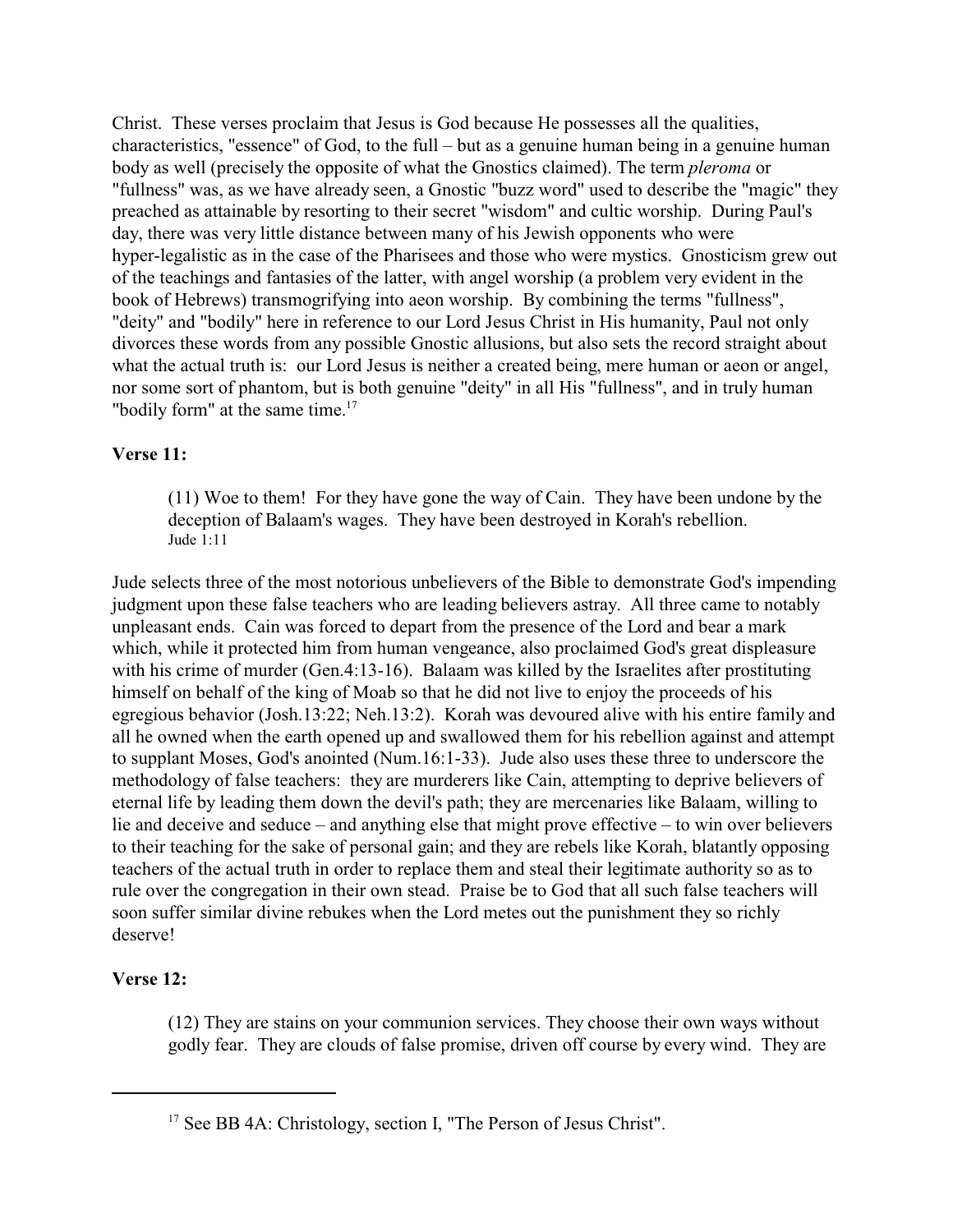trees which bear no fruit in season, doubly dead and uprooted. Jude 1:12

**Communion:** It is of the utmost importance for believers to confess their sins before engaging in "the body and blood of Christ", that is, the remembering of Him in what we call communion, celebrating our fellowship of "commonness" and "union" with Him.

(27) Therefore whoever eats the [communion] bread or drinks the [communion] cup of the Lord in an unworthy way is guilty [of offense against] the body and the blood of the Lord. (28) So let [each] person evaluate himself and in this manner (i.e., following confession of all sins remembered in such reflection) let him eat of the bread and drink of the cup. (29) For the person who eats and drinks eats and drinks judgment for himself if he does not evaluate his body [aright] (i.e., refusing first to repent and confess). (30) It is for this [very] reason that many among you are sick and infirm – and not a few have passed away (i.e., have suffered the sin unto death). (31) But if we were evaluating ourselves [so as to repent and confess], we would not be falling under judgment. (32) And when we are being judged [for this offense], it is by the Lord that we are being disciplined, to the end that we might not be condemned (lit., "terminally judged") along with the world. 1st Corinthians 11:27-32

We can see from the statement in Jude 1:12 above that these false teachers had effectively infiltrated the local churches to which Jude was writing. They are participating in communion ("love feasts" in the Greek, but the communion service is meant), just as if they were believers in Jesus Christ and worthy constituents of those local churches. Instead, in a ceremony that is supposed to represent the spotless Bride of Christ bought by His precious blood, these deceivers are foul stains which pollute the entire undertaking. Any church then or now harboring such dangerous reptiles would do well to follow the apostle Paul's direction:

(12) What business is it of mine to judge those outside the church? Are you not to judge those inside? (13) God will judge those outside. "Expel the wicked person from among you." 1st Corinthians 5:12-13 NIV

**Their Own Ways:** Rather than flowing from the divine source (the Bible illuminated by the Spirit), their teaching stems from arbitrary "personal choice". Simply put, instead of subordinating themselves to the Lord and accepting the truth He has given us through His Word, they "decide for themselves" what they will believe, what they will do, and what they will teach. Instead of the truth, their "teaching", their "secret knowledge" is made up out of whole cloth. They teach whatever will best attract followers and bend them to their own evil will. There are many such "ways", but for believers, there is only *one* Way, the truth of Jesus Christ.

"I am the Way: the truth and the life. No one can come to the Father except through Me." John 14:6

### **Clouds:**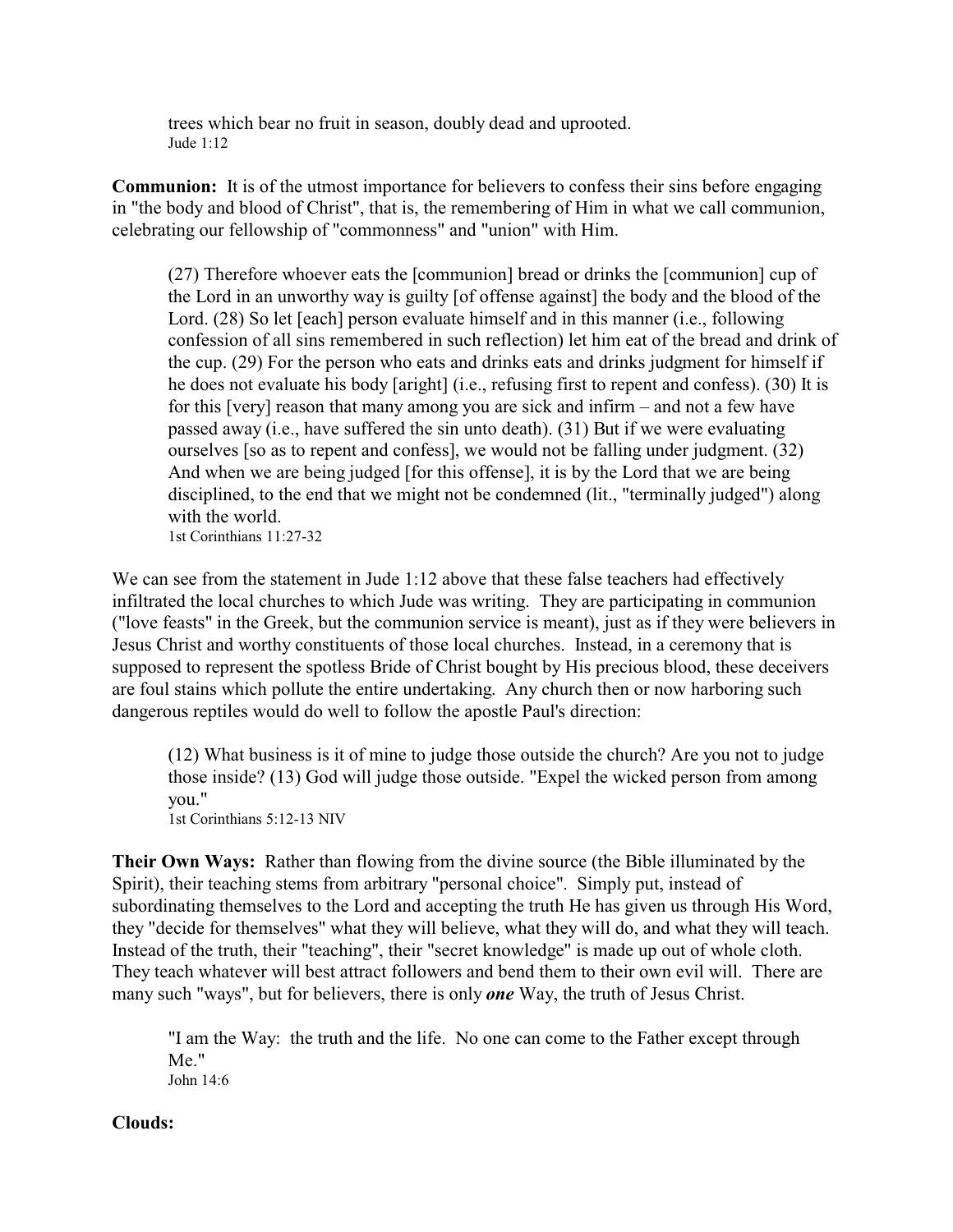Therefore they [i.e., false teachers and those who follow them] will be like the morning mist, like the early dew that disappears, like chaff swirling from a threshing floor, like smoke escaping through a window. Hosea 13:3 NIV

Mists and clouds are proverbially insubstantial and impermanent (e.g., Jas.4:14). They melt away in the sunshine and are easily blown away by the breezes. Such are these false teachers and the supposed substance of their teaching. It will not abide or endure the bright sunshine of the light of truth – and neither will they nor anyone foolish enough to believe their words and follow them. For these "clouds" are also clouds of "false promise" – instead of hoped for rain, they bring only darkness and continual drought.

### **Barren Trees:**

And [Jesus] seeing a fig tree by the road, He came to it and found nothing on it but leaves, and said to it, "Let no fruit grow on you ever again." Immediately the fig tree withered away. Matthew 21:19 NKJV (cf. Mk.11:12-14; Lk.13:6-9)

False teachers and their teaching may present an attractive front, but in fact they bear no edible fruit – only poison fruit. They are inveterate unbelievers with no thought of repentance. Unlike a good tree which, even if cut down, at the scent of water may spring up again, "bud and put out branches like a young plant" (Job 14:9 ESV), they are "doubly dead", uprooted from the soil of the truth, with no chance – and no intention – of ever producing anything good.

### **Verse 13:**

(13) They are wild waves of the sea, belching forth their own shame. They are stars which refuse to follow any fixed course for whom the gloom of darkness has been reserved forever. Jude 1:13

#### **Wild Waves:**

Be ashamed, O Sidon; For the sea has spoken, The strength of the sea, saying, "I do not labor, nor bring forth children; Neither do I rear young men, Nor bring up virgins." Isaiah 23:4 NKJV

The sea and its swells are hostile by nature to mankind.<sup>18</sup> They provide no place for home or

 $18$  The sea is always viewed in negative terms in scripture; see SR 2: The Genesis Gap, section II.3, "The Sea".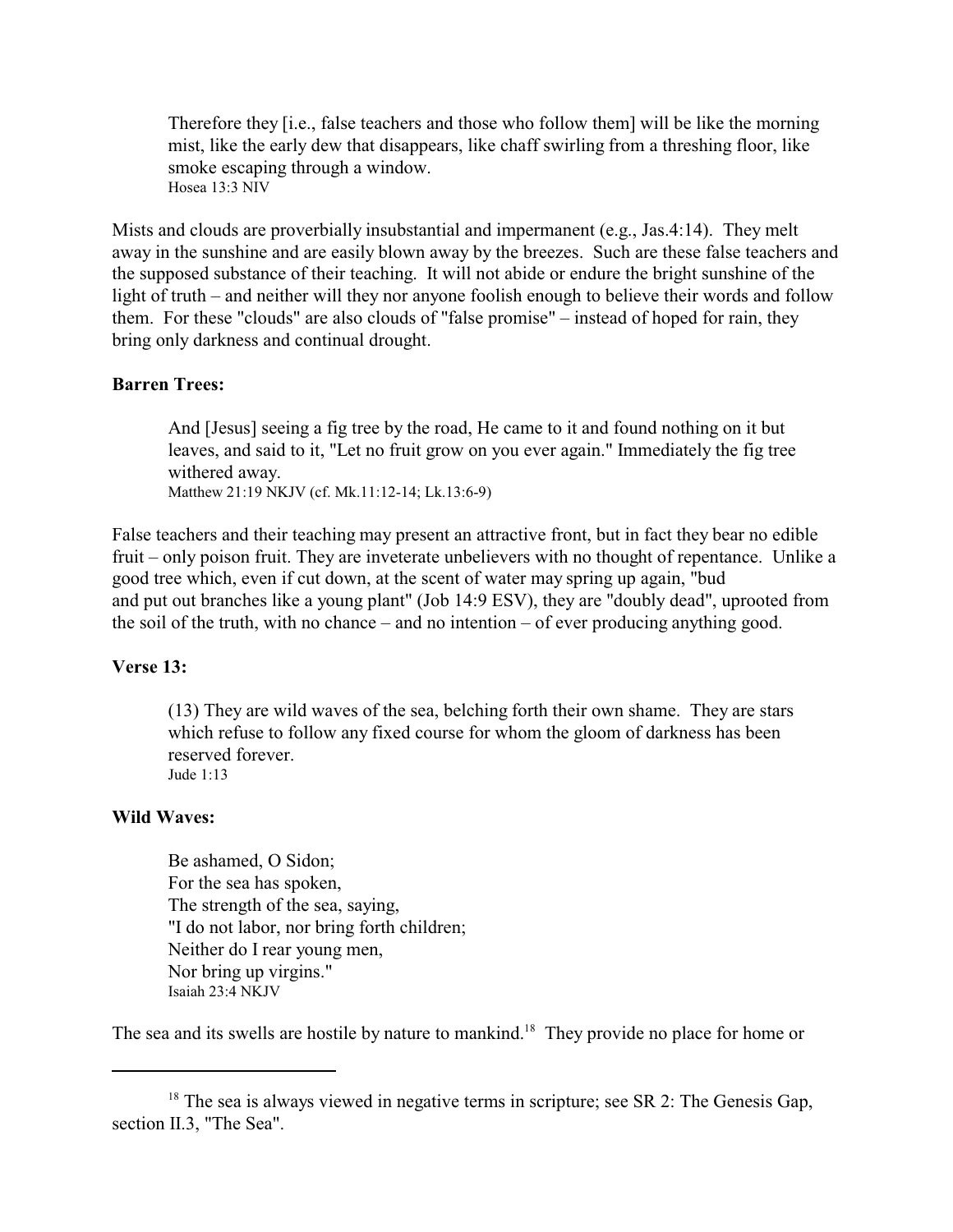hearth, and danger abounds for anyone venturing upon them. And they produce no fruit in the way fertile land does. Rather, the sea when stirred up disgorges all manner of flotsam and jetsam, unuseful and unhealthy for mankind. In a similar manner, these false teachers belch forth dangerous and malevolent material whenever the evil spirit moves them. Believers should therefore view any intercourse with them as being equally dangerous to setting out to sea when the waves are wildly crashing against the shore, for this description highlights the instability, dangerous ferocity, and inherent foulness of these false teachers.

**Wandering Stars:** The Greek actually says "planets", all celestial bodies being of the same essential sort to the Greek way of thinking (i.e., an asteroid, a planet and a star are not three completely different things to them but rather belong to the same category of anything visible in the heavens). As anyone who knows even a little bit about astronomy understands, the other stars are very regular and orderly in their (perceived) movements, but the planets are much less predictable (to the naked eye). That is, in fact, why in distinction to other celestial bodies they are called "planets" (from the Greek *planetai*: "wandering ones"). Significantly, the root of that word also means "to deceive", so that this is a very apt metaphor for the false teachers of Gnosticism Jude warns against here. The good news (for us), is that along with the fallen angels whom the Gnostic false teachers are alternatively worshiping and "condemning", their fate will be what they deserve: the darkness of the lake of fire (which is what "for whom is reserved the blackness of darkness forever" refers to).

But now that you have come to know God, or rather to be known by God, how can you turn back again to the weak and worthless elementary principles of the world, (Gr. *ta stoicheia*, a term which includes the stars; cf. Deut.4:19) whose slaves you want to be once more? Galatians 4:9 NASB

Gnosticism and related Jewish mystery cults put great stock in the stars (as is the case with many new age false teachings today), and this led many to perdition as a result. The stars and the planets, the sun and the moon, and their predictable movements are not bad things per se. God gave them to us not only to provide us with the light we need but also to mark off the seasons et al. (Gen.1:14). God has clearly put the stars in place to show us that there is a Creator who has organized all things according to a precise plan, so that men might seek Him out and be saved through Jesus Christ (Acts 17:24-29), i.e., for "natural revelation". But as to specific details or predictions along the lines of the things astrology "preaches", that is, anything beyond the revelatory knowledge of Him, His existence as the Creator and His just and all powerful nature, there is nothing to be had from the stars (and it is very dangerous to seek such things out). Such over-reliance upon or giving inordinate attention to these "elementary principles" was precisely what Gnosticism did, finding "gods" or "demons" or "aeons" behind these natural phenomenon and attempting to treat with them and even to engage in combat with them.

(16) So don't let anyone judge you in regard to food or drink, or in the category of festival observances, be it of new moons or Sabbaths. (17) All these things are shadows of what was to come, but the reality has to do with Christ. (18) Let no one gain control over your life, desiring to [enslave you to himself] through a show of false humility and the *adoration of angels*, basing his approach on what he has [allegedly] seen while puffed up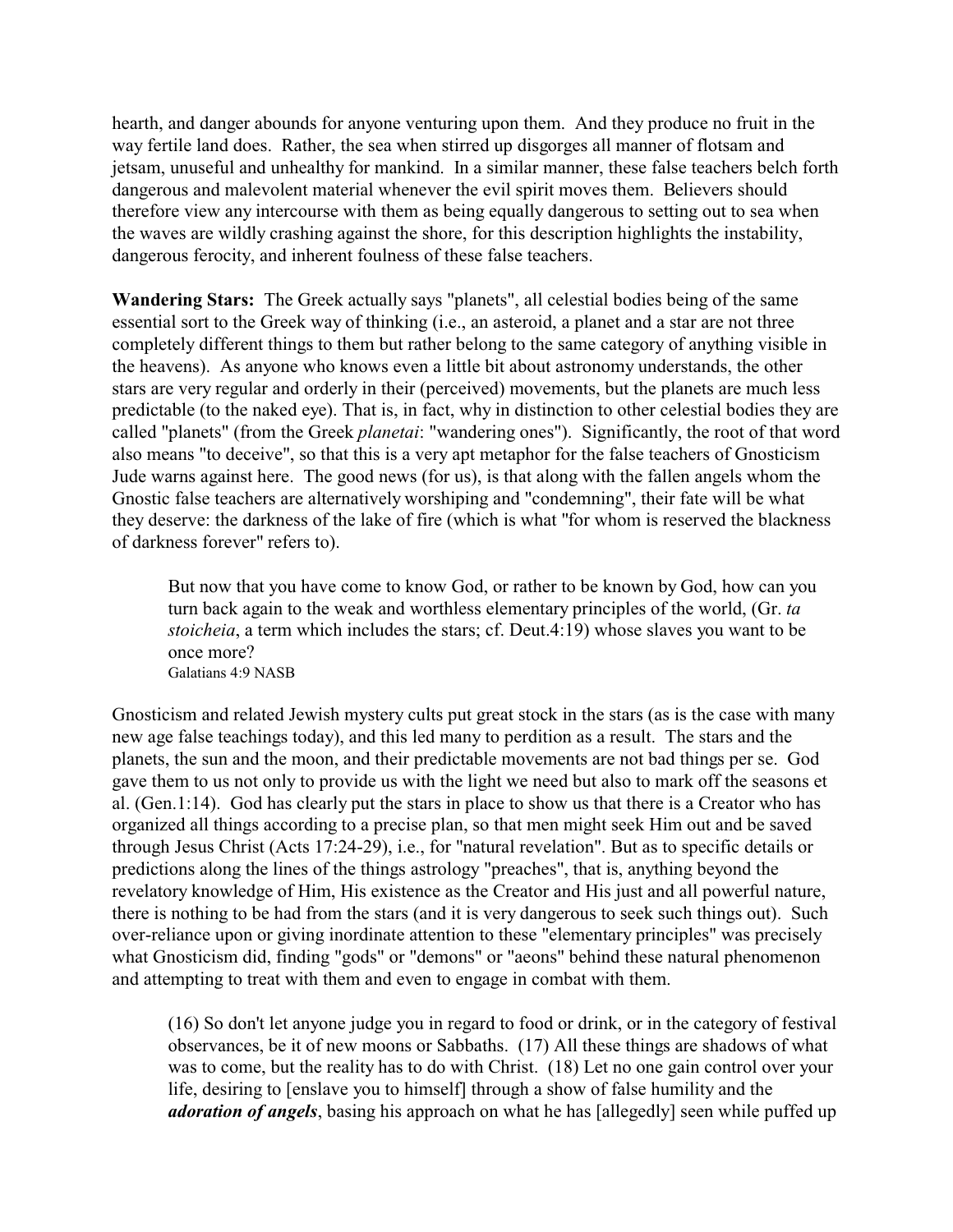by his own fleshly thoughts, (19) yet not embracing the Head [Christ]. For it is from this Source that the entire body [the Church] is [truly] supplied and instructed through [all] its joints and sinews, and [thus] produces the growth that God has given. (20) If you have died with Christ to these *false [pagan] principles [belonging to] this world* (*ta stoicheia*), why are you letting yourselves be [wrongly] indoctrinated as if your life were of this world? In accordance with the commandments and teaching of [mere] men [these false teachers tell you] (21) "Don't handle! Don't taste! Don't touch!", (22) even though [we know] that all these [are only] things [which] decay with use. (23) Such teachings have a [false] reputation for *wisdom*, but [only] in concocted religion, [false] humility, and [legalistic] harsh treatment of the body – they have no actual power to neutralize the [sinful] flesh (i.e., the sin nature is not to be controlled by these legalistic approaches). Colossians 2:16-23

Paul (and Peter too) uses the term, *ta stoicheia*, "elemental principles", more than once (sometimes with slightly different emphases: Gal.4:3; 4:9; Col.2:20; 2Pet.3:10; 3:12; cf. Deut.4:19). What is being referred to with the term *ta stoicheia* are the celestial bodies and the natural physical principles of the world they represent and help to keep track of (i.e., times and seasons were tracked by these natural means before the invention of mechanical clocks). The Law relied on "festivals, new moons and Sabbaths" which are of necessity linked to these "principles", *ta stoicheia*, since these are the physical, celestial sign-posts which demarcate them. While these heavenly phenomena are things that God placed in the world for our benefit (Gen.1:14), paganism, and later Gnosticism and Jewish mysticism, wrongly impute demigod status to them. The Law makes use of these things for a sacred calendar which foreshadows much later-to-be-revealed truth, and the celestial bodies et al. also serve as powerful witnesses of natural revelation (e.g., Ps.19:1ff.). But they do not give us anything more than such elemental truths (astrology is a pernicious evil, e.g.), and will never bring anyone to spiritual maturity, even when used correctly to glean the existence, power and righteousness of God from what He has made (Rom.1:20).

So the "times and seasons" that the constellations help us to track are just that: we navigate by the stars and we chart the seasons by them. But they do not contain any secret information, and all such theories and "mysterious teachings", whether pagan, or Jewish mysticism or Gnosticism or present day "new age" false teachings are dangerous and to be avoided by believers wishing to walk close to the Lord. That was true in Jude's day, and that is why he is so concerned for the spiritual safety of the congregations to which he is writing in this regard.

# **Verse 14-15:**

(14) Enoch, the seventh descendent of Adam also previously prophesied about these sorts, saying, "Behold! The Lord has come with His holy multitudes, (15) to render judgment against [them] all, to convict everyone of all their ungodly deeds which they have committed and of all the harsh words [these] ungodly sinners have spoken against Him". Jude 1:14-15

Enoch's prophecy was made known to Jude by the Holy Spirit. This is not a quotation from the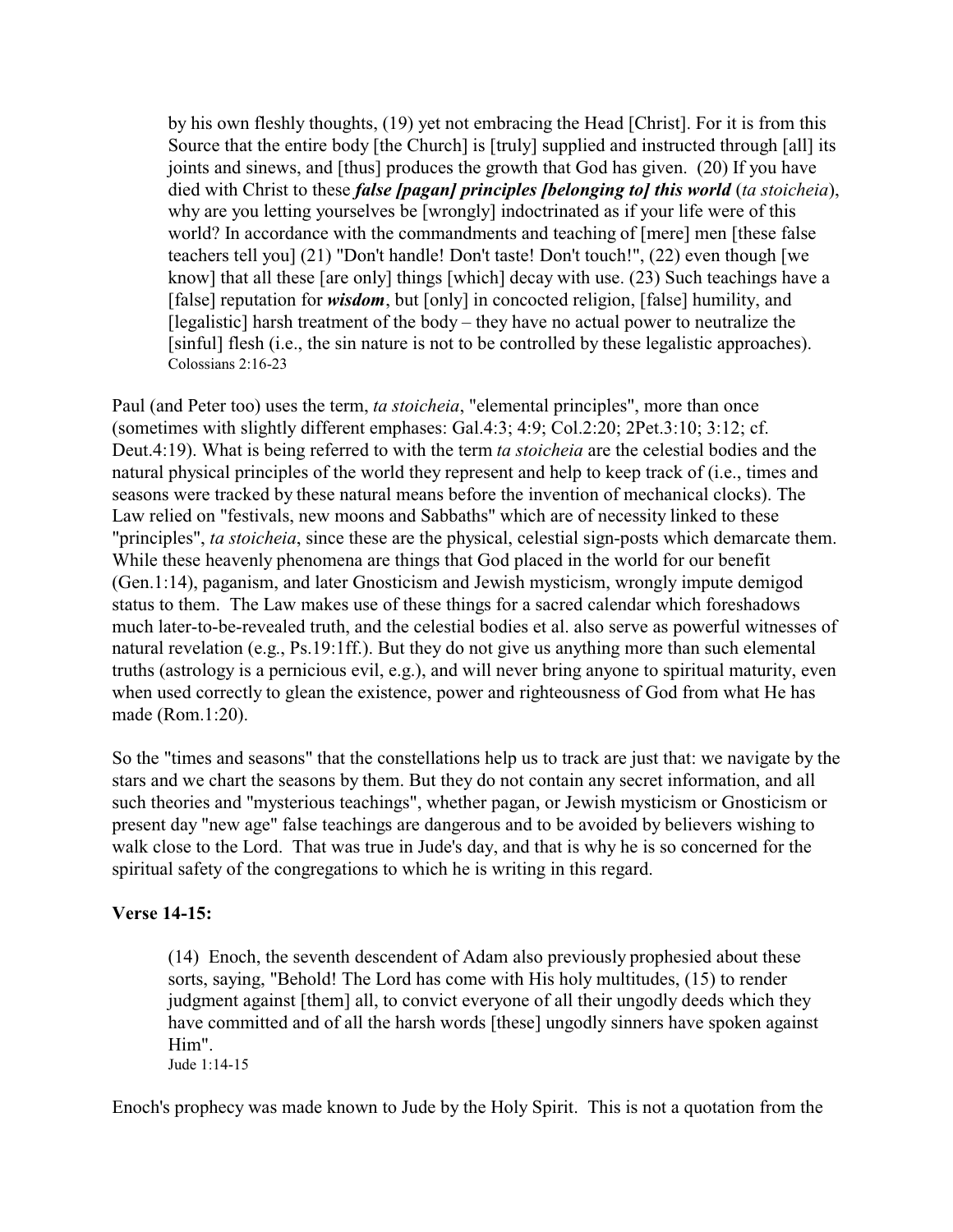so-called "book of Enoch" (which may be found in English translation today). That is an apocryphal work of unknown provenance and of unknown development. Most English translations derive from the Ethiopic version (the only "complete" one), and these mss. do not date back to before circa the 16th century A.D. There is evidence of such a book in ancient reports, and there are Greek, Aramaic, and Hebrew fragments of the book itself found at Qumran (it is claimed, at least). Given the sketchy nature of the other evidence (n.b., the Qumran community was still in existence *after* the New Testament had been completed), it is far from certain that these fragments of the Dead Sea scrolls ever contained precisely the same text as the Ethiopic version of the book now bearing this name. And *that* is the *only* place that this supposed source of Jude's "quotation" is to be found. We may actually have to do with three pseudepigraphical "books of Enoch", and the most likely scenario is that the Ethiopian "Enoch" or "Enoch I" is a much later composition which reworked much of the older material, working this passage, Jude 1:14-15, into its text as a false "proof" of authenticity.

It is the sentiment expressed by the prophecy Jude records which is important for our purposes here. We are assured by the Spirit that when the Lord returns, all of His enemies will be duly recompensed – with all liars (false teachers no doubt in particular) to be punished for "the harsh words [these] ungodly sinners have spoken against Him". Given the success which many false teachers are presently enjoying – and always have – it is a considerable comfort to know that "these sorts" will not always prosper.

(8) Now as Jannes and Jambres resisted Moses, so do these also resist the truth: men of corrupt minds, disapproved concerning the faith; (9) but they will progress no further, for their folly will be manifest to all, as theirs also was. 2nd Timothy 3:8-9 NKJV

Wicked men and tricksters (i.e., false teachers) will continue to "make progress" for the worse, [both] deceiving [others] and deceiving themselves [as well]. 2nd Timothy 3:13

It is a fearful thing to fall into the hands of the living God. Hebrews 10:31 NKJV

#### **Verse 16:**

(16) These men are grumblers, complainers, pursuing their own desires. Their mouths spew forth the most outrageous things as they engage in flattery for personal benefit. Jude 1:16

In this verse, Jude sums up some of the most obvious and despicable characteristics of these false teachers, both to disabuse his readers of any thought that there might be something worthy of redemption in them and their teaching and also to give some clear identifying features to prevent such persons from continuing to interact with these churches unawares.

**Grumblers:** This recalls the stiff-necked, stubborn exodus generation who were notoriously dissatisfied with the Lord's miraculous provisions to them, and ungratefully expressed and gave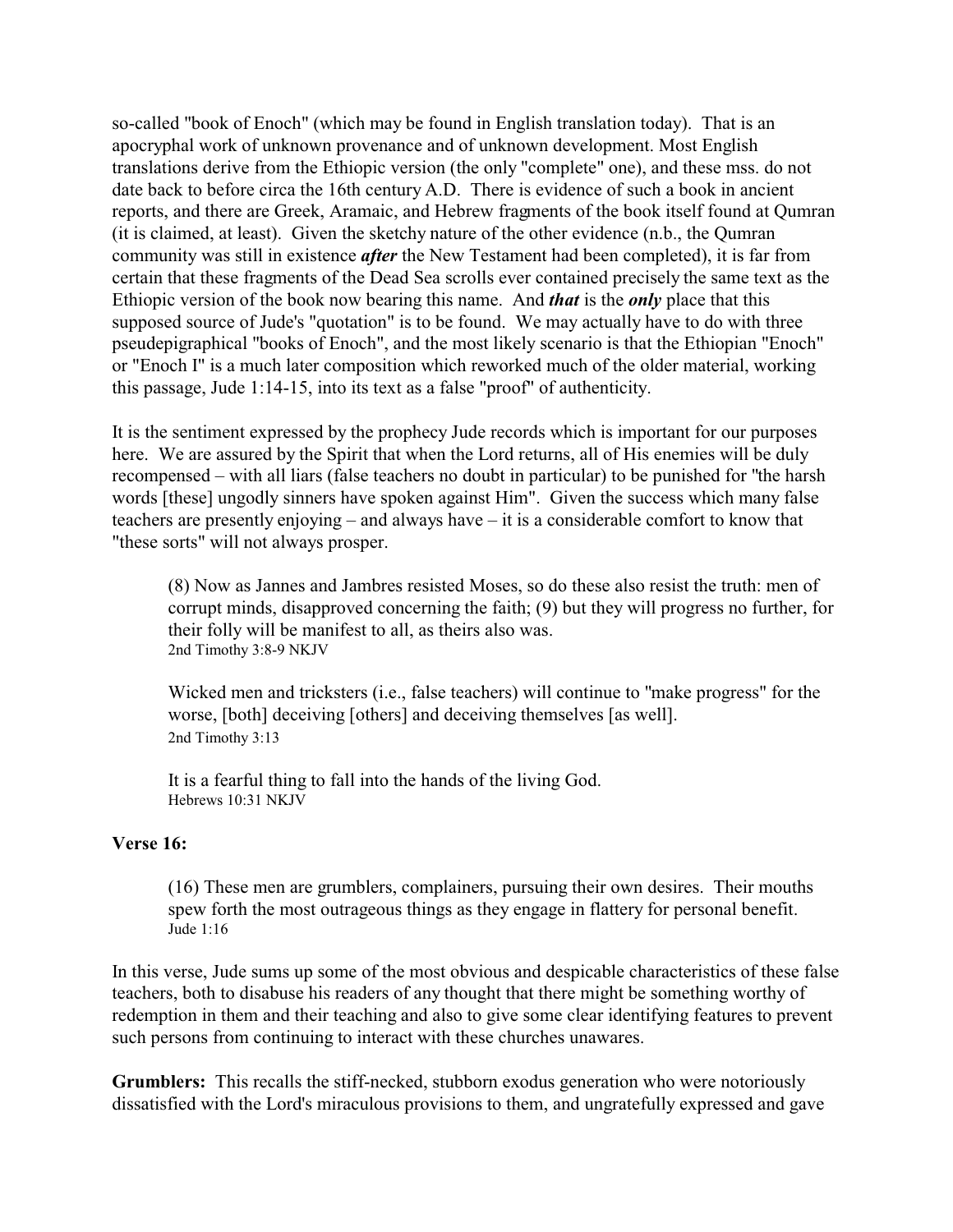vent to that dissatisfaction repeatedly (Ex.15:24; 16:2; 16:7-9; 16:12; 17:3; Num.14:2; 14:27; 14:29; 14:36; 16:11; 16:41).

And do not grumble, as some of them did—and were killed by the destroying angel. 1st Corinthians 10:10 NIV

No believer's life is perfect or without troubles, trials and difficulties. When things really get dark – as they will on occasion do for us all – it is tempting to say like the exodus generation did "We were better off in Egypt!" (Num.11:18). But that is to forget all of the Lord's prior deliverances of us and all of His great blessings to us. That is to forget that testing has a purpose in His perfect plan. That is to substitute selfish arrogance and lack of trust in Him for the humble obedience of faith which has brought us very far forward in spiritual terms (regardless of whatever material hardships we are currently facing). The false teachers of that day, men who were quick to despise any sort of adversity since they had no faith in God whatsoever, found a ready audience in those believers who were suffering one trial or another. By "sympathizing" with them and offering a louder voice and a "theological" justification for their grumbling, they won over the foolish in the same way that false teachers and false teaching always do, namely, by offering them an attractive lie in place of the truth: "The teaching you are receiving is not true, so why are you so willing to suffer on account of it?" Or as the devil said, "You will *not* die!" (Gen.3:4). But those who love the Lord more than this miserable life will never return to Egypt (Num.14:4); we have our sights fixed on New Jerusalem.

(13) These all died [while still walking] in faith, though they had not received the [fulfillment of their] promises. But [while they lived] they did catch sight of [these promises] from a distance and salute them, [so to speak], thus making it plain [to all the world] that they were [in effect] strangers and sojourners on the earth. (14) For people who express [their faith] in this way make it quite evident that they are eagerly in search of a homeland [other than the place they now occupy]. (15) Indeed, if these [believers'] hearts had yearned for the [land] from which they had departed, they would have had [ample] opportunity to turn back. (16) But they were zealous for a better place, a heavenly one. Therefore God is not ashamed to be called their God. He has, in fact, prepared a city for them (i.e., the New Jerusalem). Hebrews 11:13-16

**Complainers:** The Greek word here means, literally, "lot-blamers", that is, those who are dissatisfied with what the Lord has given them and make that dissatisfaction known. This characteristic is very similar to the above but takes the vociferousness of the complaining up to a higher level, blaming God outright for whatever disadvantage or trouble one is laboring under. Once grumbling is enabled by these false teachers, it is a seemingly small though in actuality a very deadly step to move on to placing the blame squarely at God's feet.

On the contrary, who are you, O man, who answers back to God? The thing molded will not say to the molder, "Why did you make me like this," will it? Romans 9:20 NASB95

**Pursuing their Own Desires:** Once dissatisfaction has been overtly expressed, aided and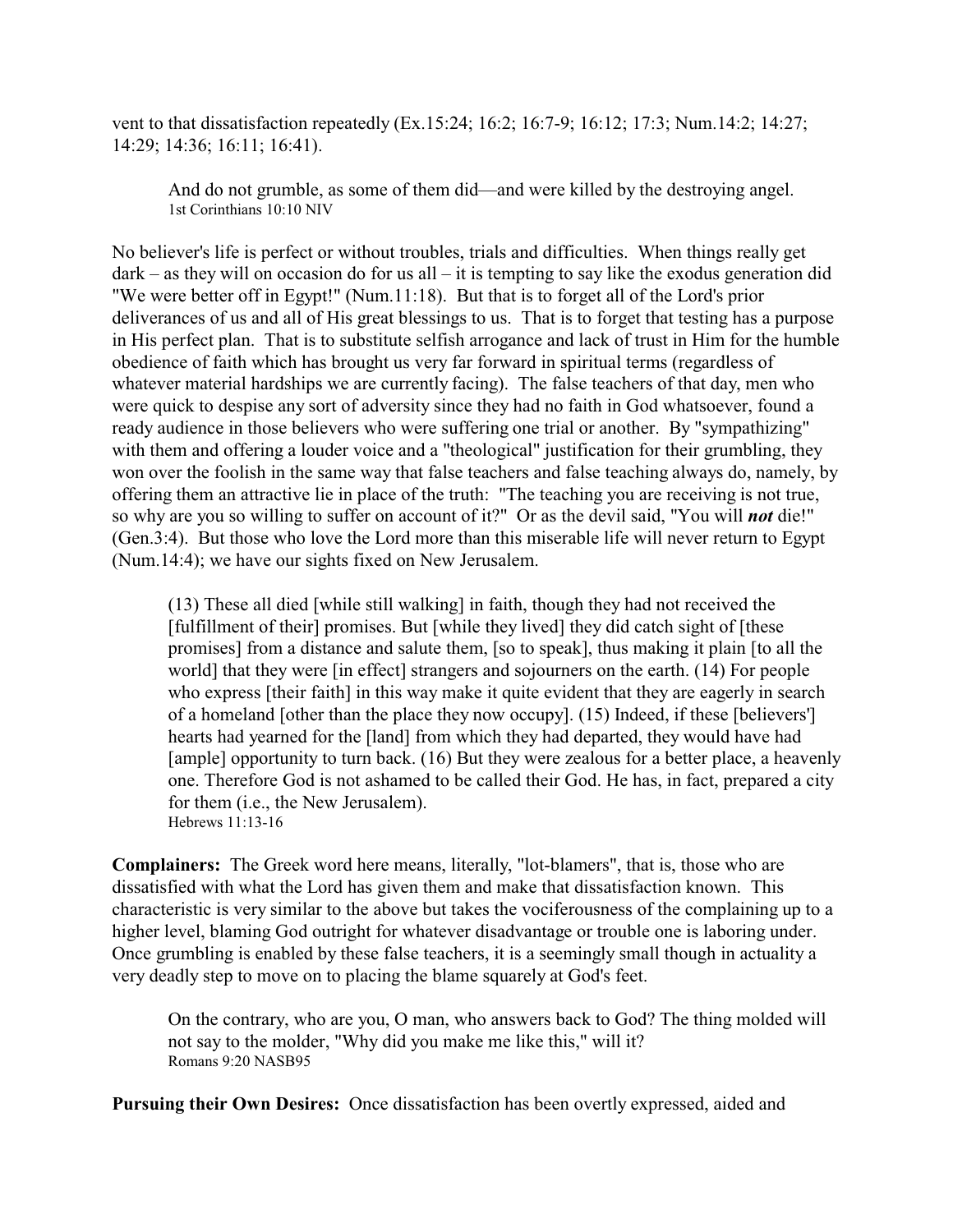abetted and then directed at God, the next step is to turn away from Him entirely, ignoring the very clear "ways" laid down by Him in scripture, and turning to one's own ways in pursuit of one's own desires instead. Christians ought to trust God that whatever trouble we face is for our good in the perfect plan of God (Rom.8:28), that our "lot" from Him is good in every way (Ps.16:5-6), so that even hardships are having their perfect effect if we but trust Him to see us through them (Jas.1:2-4), and that His ways are the only safe ways – because He is the "one way", the very life and the very truth by which we live (Jn.14:6). Behaving contrary to this is an abomination to the Lord.

They have chosen their own ways, and they delight in their abominations. Isaiah 66:3b NIV

**Spewing forth Outrages:** In the above sequence, we can easily see how these false teachers were able to make inroads into the churches of Jude's day. Giving voice to the frustrations which are natural enough when we are suffering, offering a scapegoat and providing an alternative escape is a progression all cults employ. This next feature of false teachers and false teaching is somewhat counterintuitive in its effectiveness at furthering the devil's goals. One would think that the more outrageous the statements and the assertions made by such individuals and groups, the more temerity and arrogance employed in their profession, and the more demanding and presumption the claims made of their new followers, the less attractive and the less persuasive they would be. But it is a curious feature of human nature to find exceptional boldness disarming. The confidence exuded by the serpent towards Eve and by all satanic liars ever since towards their victims has always proven seductive – for any and all whose hearts have not been sufficiently committed to and grounded in the truth.

But I am afraid that just as Eve was deceived by the serpent's cunning, your minds may somehow be led astray from your sincere and pure devotion to Christ. 2nd Corinthians 11:3 NIV

In fact, you even put up with anyone who enslaves you or exploits you or takes advantage of you or puts on airs or slaps you in the face. 2nd Corinthians 11:20 NIV

(6) I am amazed that you have had such a rapid change of mind away from the One who called you by the grace of Christ – to a different gospel (7) which is [really] not another [gospel at all]. Rather [the case really is that] there are certain men [there] who are throwing you into disorder, men who desire to pervert the gospel of Christ. (8) But [even] if I myself – or even an angel out of heaven – should preach to you something out of keeping with what I have preached to you, let him be cursed! Galatians 1:6-8

**Flattery for Personal Benefit:** Through progression of the process described above, these false teachers gained an (undeserved) reputation for stardom (2Cor.11:5; 12:11; cf. 2Cor.10:12; 11:13- 15). Many people are attracted to celebrities – as the Latin derived word suggests, they "throng around them". Our Lord avoided the negative aspects of celebrity as much as possible, being true to His mission at all times (e.g., Mk.1:45), for He knew full well that human popularity was at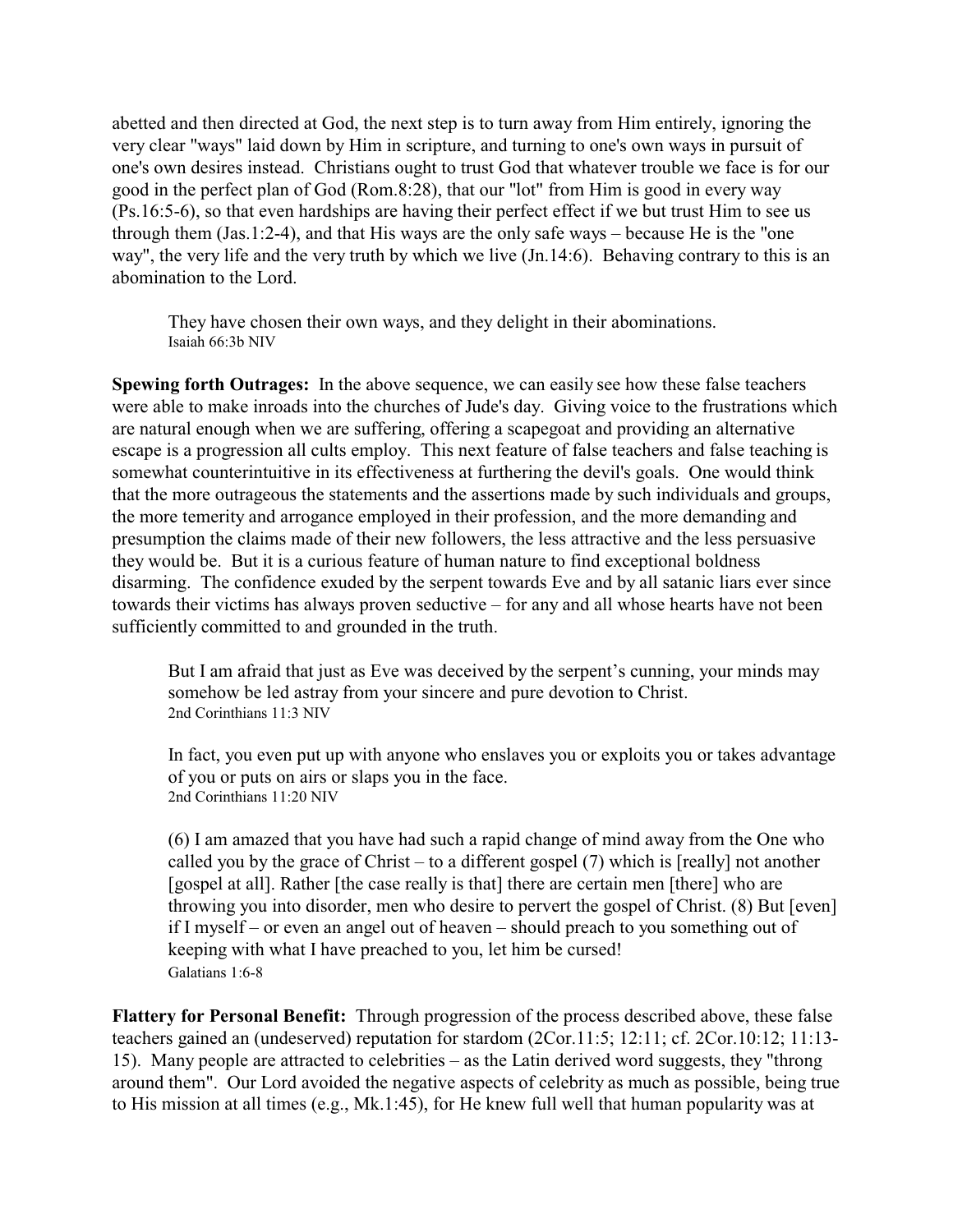best fleeting and absolutely worthless (Jn.2:24-25). False teachers and cult leaders who attain notoriety often use that appeal in deadly, deceptive ways. Attention from "a celebrity", being thought to be lifted up to their level because of attention from them, is often all that is needed to make someone their slave through such flattery. But God "is no respecter of persons" (Acts 10:34; Rom.2:11; Eph.6:9; Col.3:25; Jas.2:1-9).

(17) I urge you, brothers, to watch out for those who cause divisions and put obstacles in your way that are contrary to the teaching you have learned. Keep away from them. (18) For such people are not serving our Lord Christ, but their own appetites. By smooth talk and flattery they deceive the minds of naive people. Romans 16:17-18 NIV

Those people are zealous to win you over, but for no good. What they want is to alienate you from us, so that you may have zeal for them. Galatians 4:17 NIV

And while such behavior may seem pointless to us – as human celebrity is indeed pointless – those who employ it in Satan's service always have the ulterior motive in engaging in this sort of flattery of profiting personally through the exploitation of those who respond and follow them.

(4) They are conceited and understand nothing. They have an unhealthy interest in controversies and quarrels about words that result in envy, strife, malicious talk, evil suspicions (5) and constant friction between people of corrupt mind, who have been robbed of the truth and who think that godliness is *a means to financial gain*. 1st Timothy 6:4-5 NIV

#### **Verse 17-18:**

(17) But you, beloved, remember the words of the apostles of our Lord, spoken to you before, (18) that at the end of the age there will be mockers who will behave after the manner of their own unholy lusts. Jude 1:17-18

The godless character of men "in the last days", and especially of false teachers, is a common enough prophecy in the New Testament (e.g., 1Tim.4:1-5; 2Tim.3:1-9), and one that is already being fulfilled, inasmuch as the entire Church Age stands on the threshold of those end times and in that sense forms a part of them (which is why "the end" has been in that sense "imminent" since the days of the apostles: e.g., Matt.3:2; 4:17; Rom.13:11-12; 1Cor.7:29; Phil.4:5; Heb.10:25; Jas.5:8; 1Pet.4:7; 1Jn.2:18; Rev.1:3; 3:11; 22:7; 22:12; 22:20).

This particular passage also shows beyond argument that Peter was following Jude's lead in ministering to the same churches wherein the same problems would still be at issue a generation later:

(3) Keep this foremost in your mind: in the end times mockers will come [on the scene], ridiculing [the truth] and acting out of their own selfish lusts, (4) saying, "Where is that 'return' He promised? Everything is the same now as it was since the beginning of the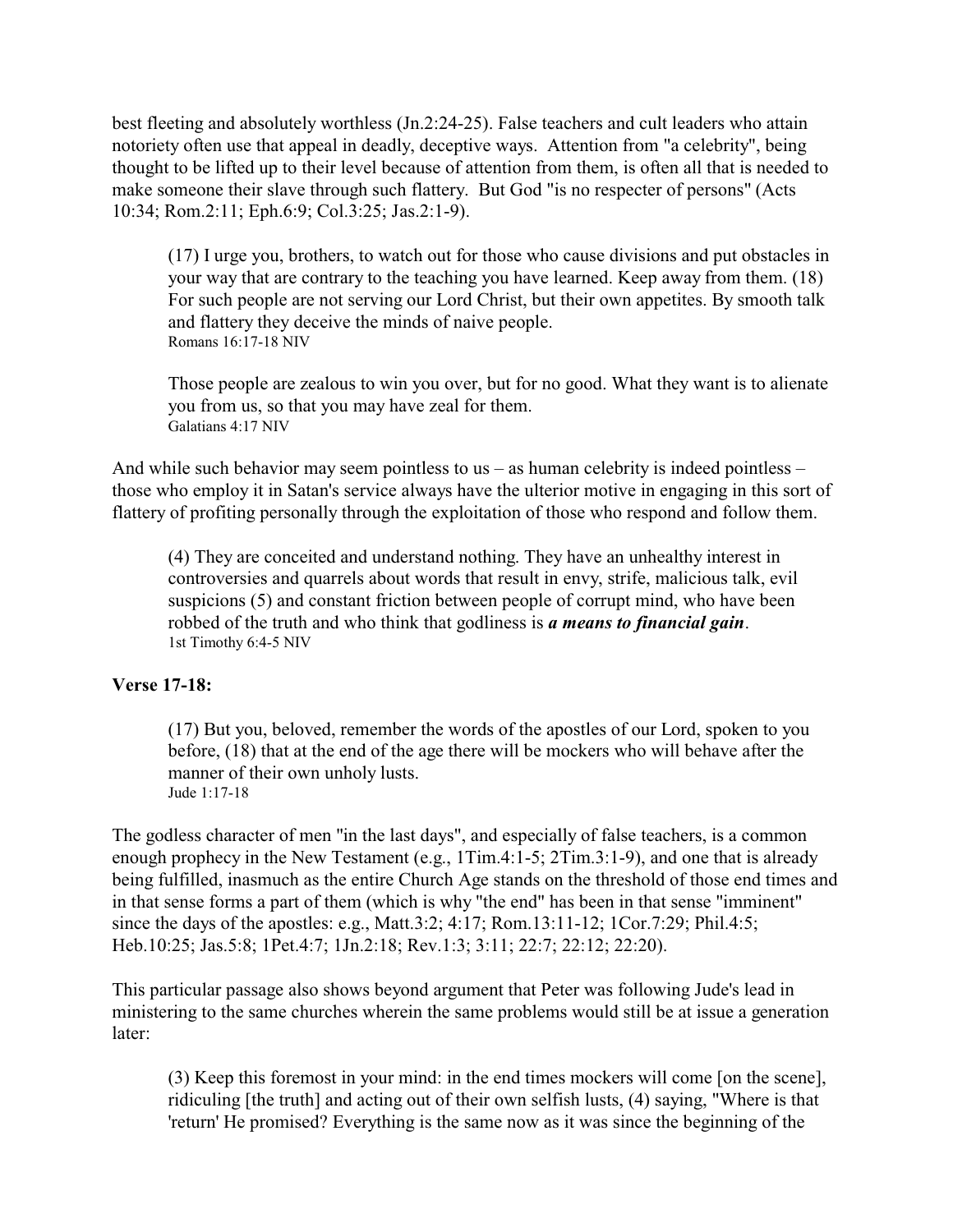world, since the time our forefathers passed on." 2nd Peter 3:3-4

For Jude, rather than the question of the second advent in the passage above, the issue which the Spirit gives him to emphasize is the principle of ridiculing scripture itself and those who teach it (true Bible teaching from legitimate teachers is what and whom these Gnostics are mocking). Anything true is merely an impediment to the lusts which actually motivate these false teachers' every thought, word and deed. Teaching the truth is thus to be mocked since anyone hearkening to it will of necessity be dissuaded from following these men and their satanic teachings.

#### **Verse 19:**

(19) These men are dividers – men of this natural world who lack the Holy Spirit. Jude 1:19

While the truth is, of course, divisive (Matt.10:34-39; Lk.12:51-53; 2Thes.3:14; 2Jn.1:9-11), the goal of all true Christian ministry is the unity of believers achieved *through* believing the truth (Rom.15:5-6; 1Cor.1:10; Eph.4:3). False teachers divide otherwise united believers by seducing some to follow lies instead.

[Let us grow spiritually] . . . that we may no longer be immature, swept off-course and carried headlong by every breeze of so-called teaching that emanates from the trickery of men in their readiness to do anything to cunningly work their deceit. Ephesians 4:14

Thus these individuals make it abundantly clear that the Holy Spirit has not sent them. While pretending to possess special supernatural knowledge, by rejecting the actual things of the Spirit they only prove – to any and all with even small spiritual discernment – that they have no part in Him at all. To sum up, false teachers have no concern for God at all (2Tim.3:4-5), are motivated entirely by their own self-interest (Jn.10:12-13), and are more than happy to offer themselves up as instruments of Satan for the sake of personal gain (Tit.1:11; cf. Mic.3:11). As mentioned before, the Bible is filled with passages on this subject, precisely because it has always been such a serious problem throughout human history. In many ways, false teachers are the devil's shock troops. And the only good way to resist them is by giving our undivided attention to the truth instead (Eph.6:11).

Therefore let us pursue the things which make for peace (i.e., the truth) and the things by which one may edify another (i.e., the truth). Romans 14:19 NKJV

#### 4. Characteristics of False Groups

Where false teachers and false teaching come together in a way which attracts a critical mass of dedicated followers, the result is a false group. These false groups go by many names: religion, cult, church, denomination, etc. What all false groups have in common is their underlying allegiance to Satan and their absolute opposition to the truth and to those who teach and follow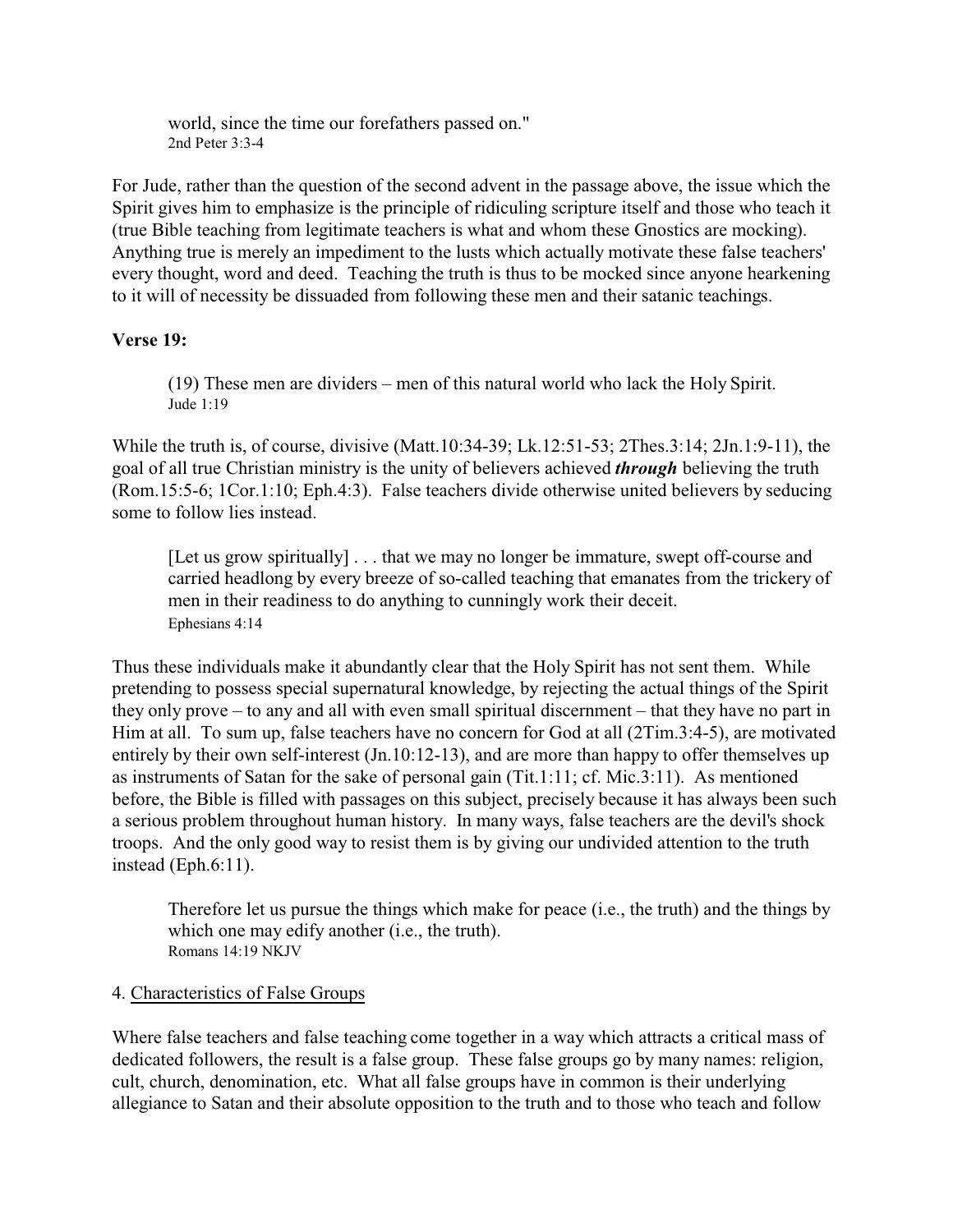the truth. For while true, biblical Christianity follows Jesus Christ, religion, in whatever form, is the devil's primary method for controlling the human race. It is his means, combining false teachers and false teaching in an organizational structure, of deluding and enslaving the human race to do his bidding while at the same time keeping as many as possible from coming to the knowledge of the truth so as to be saved (contrast 1Tim.2:4 with 2Tim.3:7).

(25) [The servant of the Lord must] in humility be correcting those who oppose him, in the hope that God may grant them to repent and acknowledge the truth, (26) and that they may come to their senses, [escaping] from the devil's trap, though they have now been taken captive by him to do his will. 2nd Timothy 2:25-26

As the passage above indicates, even believers are often waylaid by false groups, especially those which purport to be Christian or even perhaps are nominally so: the devil is happy to use any group which neutralizes believers if he is not able to lead them completely astray. This being the case, a short consideration of false groups seems in order here, inasmuch as it is far better to gain some perspective on such organizations theoretically and from a distance rather than personally and through direct encounters.<sup>19</sup>

Organization is one of the keys to satanic false religion. The devil knows well that people will do things in a group that they would never do on their own. Corollary to this and equally important is the principle that if enough people are doing something in a highly organized manner, then an air of legitimacy will be lent to the enterprise, a false patina of orthodoxy, in effect, that will help to blind initiates new and old to the fact that God and Christ may in reality be entirely absent and the organization subtly evil in every way. Once enough people become involved in such religious organizations, a momentum and critical mass is achieved that allows pseudo-groups to present to the world a false picture of spirituality (even though in truth God is not in their midst at all).

It is also a common human failing that once we become involved in something, once we have "thrown good money after bad" long enough, we come to have a vested interest in believing the lie we have been sold. For if we admit we have "been had", we not only look foolish, but all of our sacrifices will have been made in vain. For these reasons, not only does Satan take pains to help any successful false teacher organize but also is ever on the lookout for any putatively Christian organization vulnerable to being taken captive.<sup>20</sup> Even legitimate, originally

<sup>20</sup> In many ways, this is the history of the Church Age, at least when viewed from the standpoint of the devil's reaction to the growth of the Church, and his efforts to insinuate himself,

<sup>&</sup>lt;sup>19</sup> Time and space do not permit here a listing out and critique of the plethora of false groups currently in operation (let alone those of the past), such as, e.g., various religions and different cults along with supposedly or nominally "Christian" groups which are either actually not worthy of the name or at least not accomplishing their true Christian purpose. The reader is directed to 1) the Ichthys email archive, and 2) the Ichthys subject index for information about particular false groups. See also especially in SR 4, section IV.4.a, "Religion and the Occult"; in Peter #13, "Selecting a Cook"; and in Read Your Bible, "Ignorance of the Bible = Recipe for a Cult".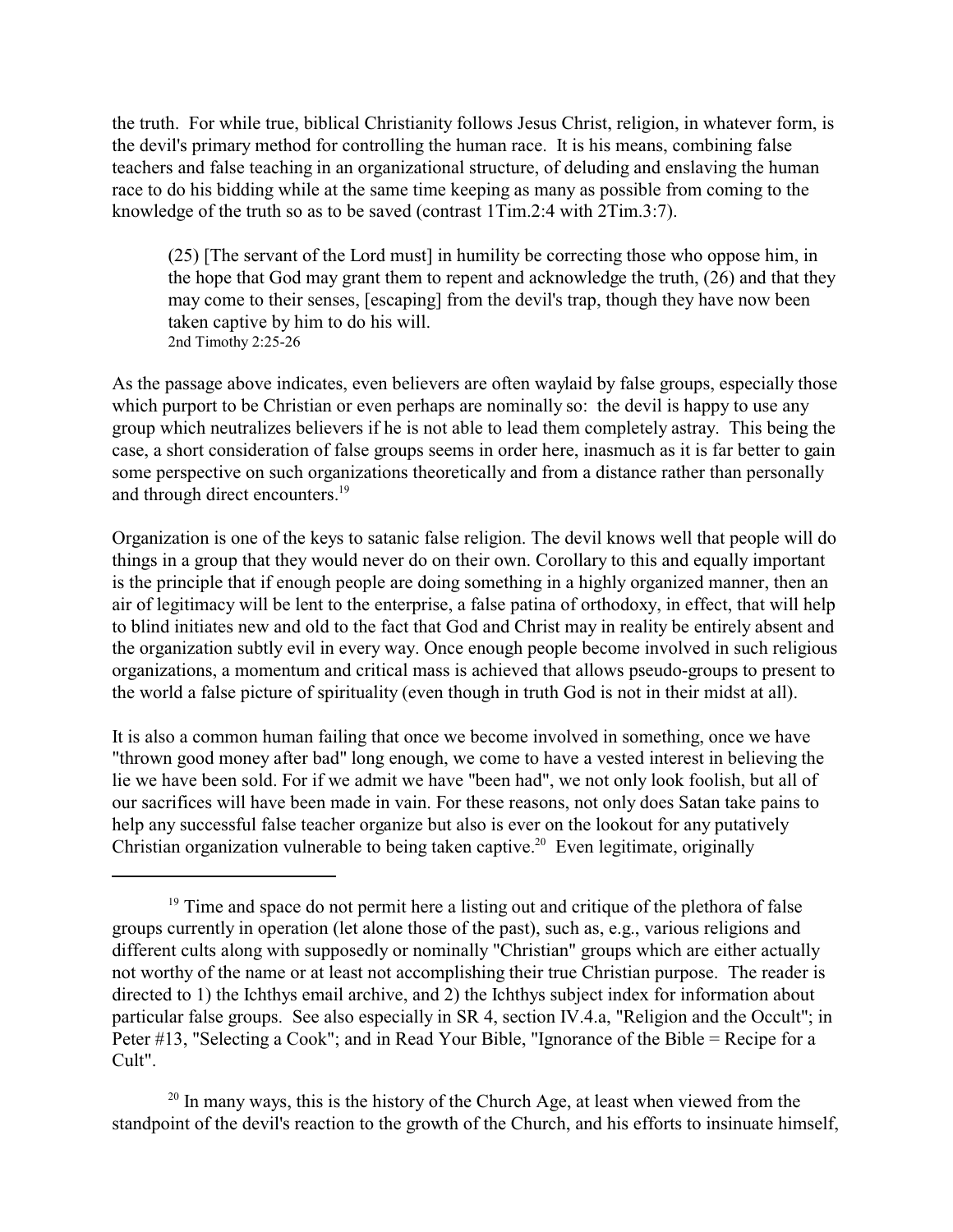God-fearing Christian groups can and have historically succumbed to Satan's infiltration: succeeding generations of followers and leaders alike are almost never as dedicated and clear in their thinking as the original founders, and when tradition and organization come to be as or even more important than the Word of God, it becomes an easy matter for the devil to gain a foothold.

There are a number of common factors, present in varying combinations, which connect religions, paganism, cults, the occult, and organized pseudo-Christianity. First and foremost is the fact that by denying the power of the gospel of Jesus Christ, they are fellow participants with the devil in the process of "blinding the minds" of potential believers (2Cor.4:4), and "stealing the seed" of the gospel out of hearts which are seeking God before they can turn to God in Christ and thus be saved (Lk.8:12). Some other derivative characteristics one often finds in Satan's substitutes for the true worship of God through Jesus Christ include:

- Emphasizing "secret doctrines", mysteries, and esoteric materials.
- Seeking to minimize the sting of death, denial of final judgment, denial of hell.
- Substitution of another god or gods, whether of the same or a different name, or so perverting what the Bible says about the one true God that it amounts to the same thing.
- Promises of "becoming a god" or "like God" or otherwise transcending the mortal plane.
- Denial of the need for a Savior, substituting works or reincarnation.
- Focus on ritual and rote worship instead of true communion with God.
- Emphasis on feelings or ecstatic behavior over scripture.
- Odd, alienating, isolating behavior.
- Intolerance of other opinions and dogmatism not based upon true biblical authority.

While it is not practical to go into detail here about all the various false groups currently in existence, let alone the historical ones as well, it will be useful to give a synopsis of the predominant "styles" of such groups so as to better recognize them, an important skill to have, given the devious deceptiveness many of them manifest:

Groups that emphasize other writings over the Bible: There is great appeal to the idea of some "secret knowledge" contained in extra-biblical writings or doctrines (this attraction goes back to the Gnostic heresies of the early Church as we have seen), but whether these be additional "authoritative" books ("The Book of Mormon"), books appended to the true canon of scripture (The "Apocrypha"), or the writings or teachings of any teacher or commentator when these have

his followers and his false teaching therein. Compare the developments in the trends of the seven Church Age eras: see Coming Tribulation 2A: "The Seven Churches".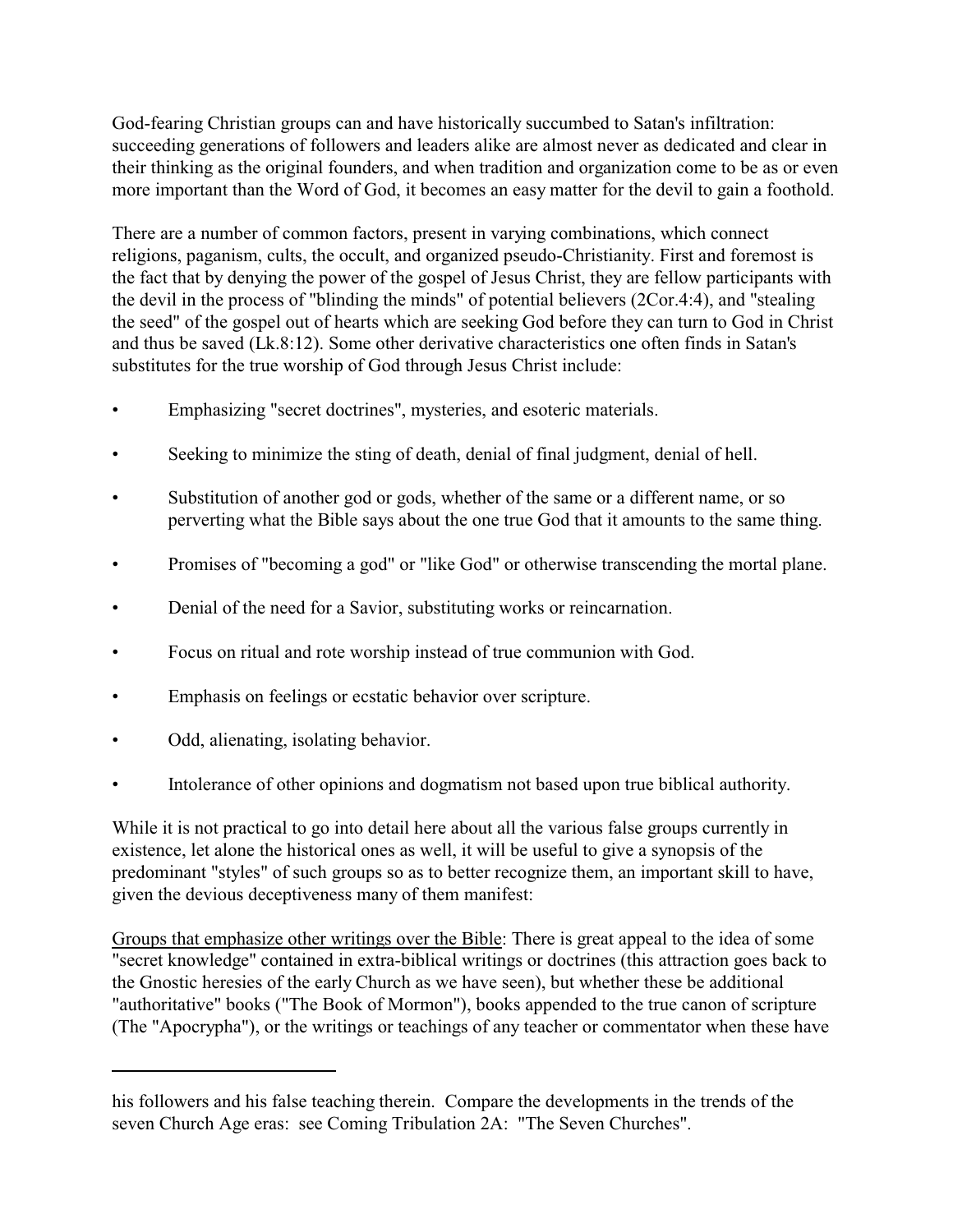begun to assume a weight of authority commensurate with or surpassing the scriptures they purport to interpret, these should be avoided along with the groups that disseminate them. The Bible must be our one true standard of faith (2Tim.3:16).

Groups that emphasize a charismatic leader over the Bible: There is natural desire to follow a "special" leader who knows all and is somehow specially "anointed" or ordained by God such as a Moses or an Elijah. That status is easy enough to claim, but it is not in accordance with the manner in which the Spirit is organizing local churches during the Church Age to raise up such individuals in fact.<sup>21</sup> As Christians, we are to focus upon and to emulate Jesus Christ, and not to make idols of mortal men (1Cor.3:21; Gal.4:17).

Groups that emphasize religious experience over the Bible: The growth of the so-called charismatic movement in Protestant, Roman Catholic, new age and other circles is not difficult to understand. We would all love to see the power of God miraculously exhibited right here and now. Our Lord's contemporaries repeatedly demanded signs from Him in spite of His many genuine miracles, and that is proof enough that such experiences mean nothing when not mixed with faith. While miracles and miraculous "sign gifts" were being given and empowered during the early part of the apostolic era, for the rest of the Church Age, God has chosen to emphasize His completed Word – the Holy Bible.<sup>22</sup> It is not therefore to signs or prophecies or visions or miracles or speaking in tongues or the like that we are to attend as we await the glorious return of our Lord, but to Him through His Word. Obsessing about tongues, healing and other "charismatic" preoccupations is, at best, a distraction from the process of spiritual growth (Matt.16:4). It is also incredibly dangerous. When we seek to force such personal religious experiences to happen, we weaken our own conscience, and the illegitimate behavior which seemed wrong to us in the first place, begins to appear normal and acceptable (Eph.4:17-18). The net effect of this process is to isolate us from friends, family and normal Christian circles (a common characteristic of all cult activity), thus making us even more vulnerable to the exploitation and manipulation common in all cults.

The ability to identify – so as to shun – false groups has never been more important. During the Tribulation, a massive falling away from the Christian faith will occur (the Great Apostasy: Matt.24:12; 2Thes.2:3), and at that time, many Christians will be taken in by just such false and non-Biblical teaching (1Tim.4:1ff.; 2Tim.3:1ff.; 2Pet.2:1ff.). But it is not only at that future time when it will be important for believers to have a firm grasp of the scriptures and the principles of truth they contain. Ignorance of what the Bible really says has played a large role in making many Christians vulnerable to the teachings and the tactics of the ever dangerous and ever more numerous false groups at work in these final years of Laodicea, whenever Christians make the mistake of getting involved in one of them.

Successful cults are always highly proficient at "mind control" techniques, and while most of us feel that we are impervious to such things, there are enough case studies to show that relentless

<sup>&</sup>lt;sup>21</sup> See BB 6B: Ecclesiology, section II, "The Local Church".

<sup>&</sup>lt;sup>22</sup> See BB 7: Bibliology: the Study of the Bible.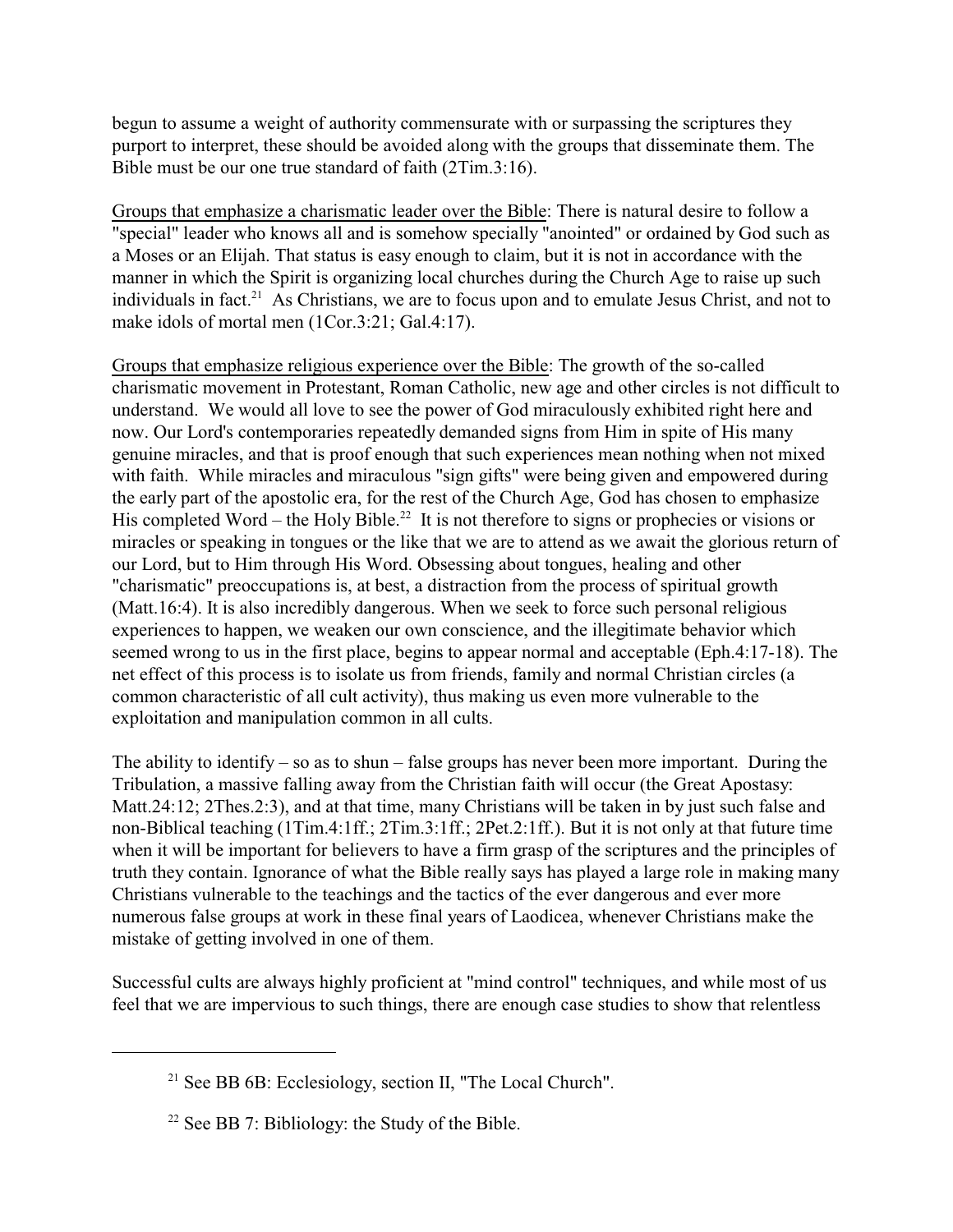group pressure preying upon our most basic fears, needs – and especially guilt – can be extremely effective. Such pressure can cause even the most self-confident of people to surrender their will to such organizations, especially in times of intense grief or loss, or when being crushed by guilt from some failure or another. Cults and their leaders are very good at appearing to be "angels of light", when in reality they are agents of the devil (2Cor.11:14), and that is particularly the case for those which style themselves as "Christian". Our first line of defense against such persons and organizations must be the Bible, for it is with the Bible that they will often attempt to win us over. So beware of any person or group that:

- downplays the importance of reading the Bible for yourself.
- wants to supervise or take control of your reading of the Bible.
- suggests you read only their "special version" of the Bible (proclaiming other versions "wrong").
- tells you not to read the Bible for yourself at all.

From any false group's point of view, the Bible is a dangerous weapon in your hands, because if it is read with even the tiniest bit of openness of mind, it will eventually contradict their tenets. All false groups inevitably share certain features that a firm grounding in scripture will condemn every time. But for those whose grasp of scripture is less than adequate, false doctrine and cultlike methodology is frequently effective. While often proclaiming the Bible and Christianity at first, false groups are in fact anti-Bible and anti-Christian. Despite their disparate origin, these groups all have nearly identical essential characteristics as might be expected when we take into account that they are all at their base dedicated to furthering Satan's plan (only the degree is at issue). We are reminded of the similarity of the devil's original anti-Biblical ploy in paradise when we examine these four basic characteristics, professing . . .

a. A Separate Society:

Did God really say, "You must not eat from any tree in the garden? Genesis 3:1

In Genesis chapter three we find Eve alone in the garden conversing, strange as it may seem, with a snake. Perhaps the novelty of a talking creature should have set off an alarm, but we should not be too surprised at the lapse of judgment. Failing to pay attention to God and His Word makes us all vulnerable to lies. The oddity of the source of the lie (cf. religious rites that seem strange to the uninitiated) is easily overcome by the devil when there is no barrier of truth to block the way. Notice in the passage above that the serpent began his attack by twisting the truth (God had actually only forbidden eating from the tree of knowledge). The devil often starts his attack by misquoting God's truth. Perverting the truth is an important first step for false evangelists, because getting people to accept distortions of the truth is a good way to start divorcing them from the reality they know. This, in turn, makes them increasingly dependent upon the new leader and the new society into which they are being initiated, a separate society that will ultimately alienate them from the normality of their past, until finally they become completely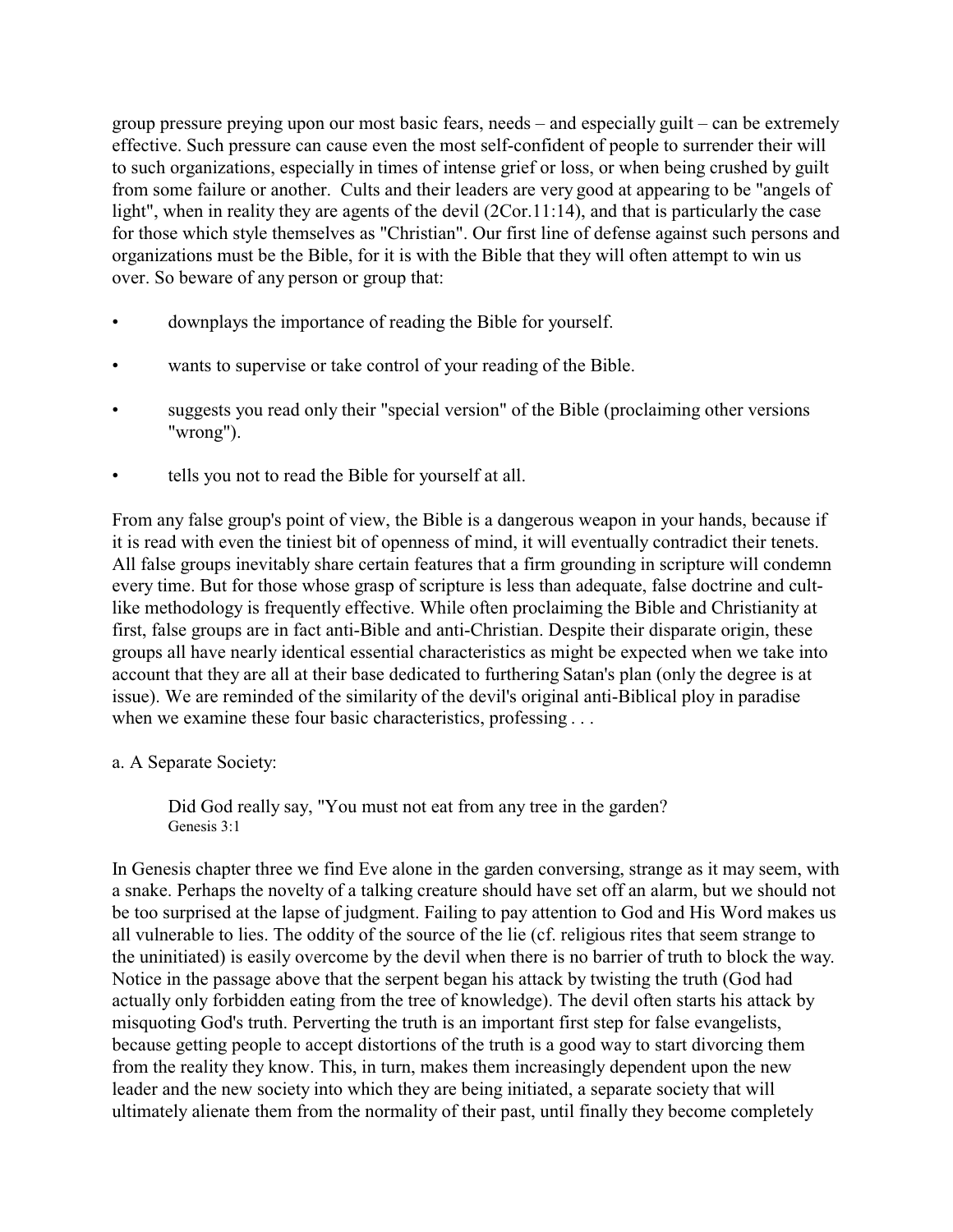dependent upon their new masters. The new, "separate" society to which the victim now belongs thrives upon isolation from the real world, and not only because the light of truth and reality exposes the lies upon which it is based: all false groups draw their main strength from separating and isolating their members from normal society, to one degree or another (i.e., the difference between Roman Catholicism, Mormonism, and the Branch Davidians in this regard is merely a matter of magnitude).

Once the resistance of Biblical truth is overcome, it is a central part of the strategy of false groups to isolate their victims and new recruits from their friends, family members, support systems and from the normal world in general. Isolation of the new recruit is achieved by:

Intolerant Dogmatism: Beware of groups which claim to have a monopoly on the truth and will not tolerate any deviation from their doctrines or any discussion of their tenets. People who are positively certain of the truth of what they say do have a definite appeal, but their certainty and dogmatism do not necessarily make what they say true. False groups will often put the matter to the potential recruit in this way: They are the "only ones" with the truth and it cannot be found anywhere else; this is your "last chance" to be saved, and unless you grab it, then hell awaits you (a version of pressure salesmanship that is all too often effective). Once within the group, however, there is no real seeking of truth, since they have already found it. Yet somehow it is impossible to get a full exposition of this truth of theirs immediately so that it cannot be fully examined or tested (all things will be revealed "later"). And if one dares to question or challenge the dogma, then that person becomes the enemy. These tactics are isolating, because they force the initiate to "go along in order to get along". And it generally is not long until he/she surrenders their will as a result.

Odd Customs: Beware of groups that sport unusual dress, exhibit strange behavior, and affect an odd vocabulary or manner of speaking (including chants, for example). Besides appearing exotic and therefore strangely intriguing to some potential members, these patterns of behavior serve another important function in the strategy of the false group: they serve to isolate the individual from the rest of society which does not dress, act or speak in the same way. As the new recruit begins to adopt the manners of the group, people outside are alienated from him (or at least tend to keep a greater distance). Now the other members (who dress, act and talk as he has begun to) are the only ones like him and the only ones who fully accept him, and the process of isolation moves forward.

Emotional Excess: Beware of any emphasis on feelings over facts. False groups are masters at using feelings of loneliness, guilt, inadequacy – even an honest desire for truth and self-improvement – as levers to pry the potential recruit out of his normal environment. Experiencing emotional turmoil does not mean that those who have managed to bring it to the surface are therefore honest, or righteous or in possession of the truth. It only means that they are skilled at emotional manipulation. In the same way, the expression of emotion in an effusive or excessive way does not necessarily mean that one has found the truth or the "right way". Displays of emotional ecstasy, besides being enjoyed by many people and tending to reinforce the sense that they "have found the truth", have this additional effect: they tend to isolate the person from main-stream society, as friends, acquaintances and sometimes even family members have a tendency to withdraw from these extremes of behavior which they understandably consider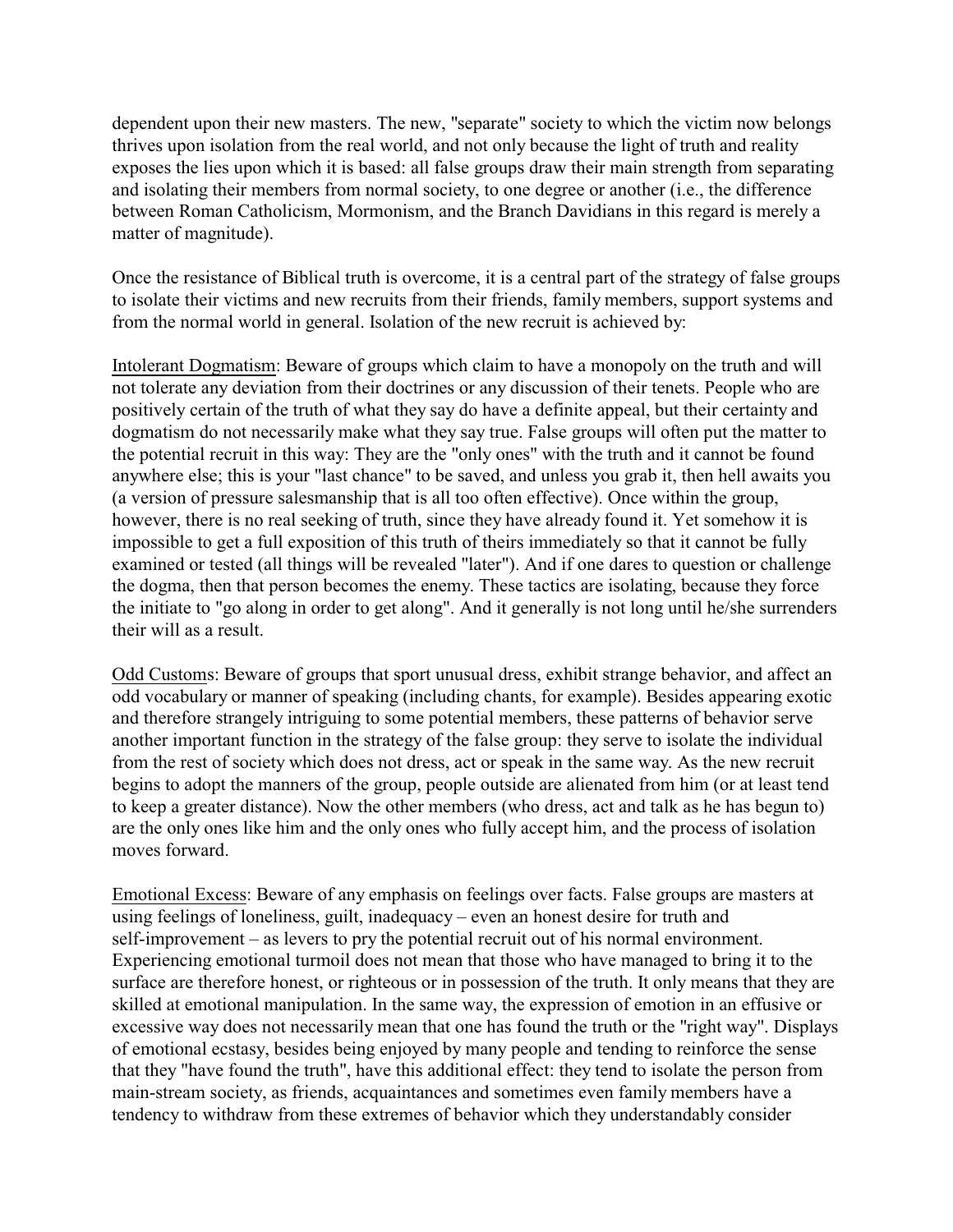### bizarre.

Physical Separation: Beware of any group that demands you sell your possessions and move to another state. This may seem laughably obvious, but it is amazing how many people have succumbed to such tactics to the point of embarking upon just such tragic courses of action. Certainly, this is not usually the first step of cult-like indoctrination, and many false groups do not take things quite so far, but many poor souls are brought to this point with much greater alacrity than we or they would have imagined. When one is not standing firm upon the Rock of truth, when one does not put what the Bible says above what man says, then it is not a far stretch to see how the group leader (or leadership) and his word can easily become "the truth" in the minds of their victims. The process often starts with the leader demanding that he approve the new follower's decisions (even the most minute ones), until the time comes when almost all independent decision-making has been done away with. Once a person has been spiritually isolated (from the truth of scripture), it is no great task to isolate him emotionally, and, eventually, effect a complete physical isolation from family, friends, and the world he once knew.

When we lose our anchor of truth – what God says to us in the Bible – it is inevitable that we will drift into other currents of influence, the end of which may possibly be the shipwreck of our faith in a separate society whose end and intent is evil (1Tim.1:19; Heb.2:1).

# b. A Self-Righteousness:

"You will surely not die," the serpent said to the woman. Genesis 3:4

A central part of false doctrine concerns the issue of God's judgment upon sin and sinners. The immutable righteousness of God and the inevitability of judgment is an indispensable part of the gospel (cf. Acts 10:42; 24:25), because it explains why Christ had to die in our place (to satisfy, or propitiate God's perfect justice: Rom.3:22-26). As Christians, we are saved from the judgment due our sins by relying on Christ and His work on our behalf. To deny that there is a final judgment (and no hell), is, in effect, to deny that God is a just God (He can overlook sin if He chooses, would be the implication). It is also to deny that mankind has any need for a Savior (if sin can be dismissed so easily). Our God is a loving God and a forgiving God, but His forgiveness is based upon Christ's payment of the penalty for our sins. To reject this aspect of the gospel is to reject the gospel itself. Groups that promise righteousness and eternal life apart from belief in Christ – usually through "good" works of some sort – are essentially denying the existence of a truly righteous God, just as the serpent did when he called God a liar in the passage above. To attain eternal life (or whatever their equivalent may be) anti-biblical groups universally substitute some system of self-righteousness. Their version of heaven or paradise can only be achieved through an onerous system of works (rituals, good deeds, self-sacrifice, etc.), works that are ultimately an insult to God who offered His Son that we might possess true righteousness by faith in Him (Rom.4:1ff.).

#### c. A Secret Doctrine:

"For God knows that when you eat of it, your eyes will be opened."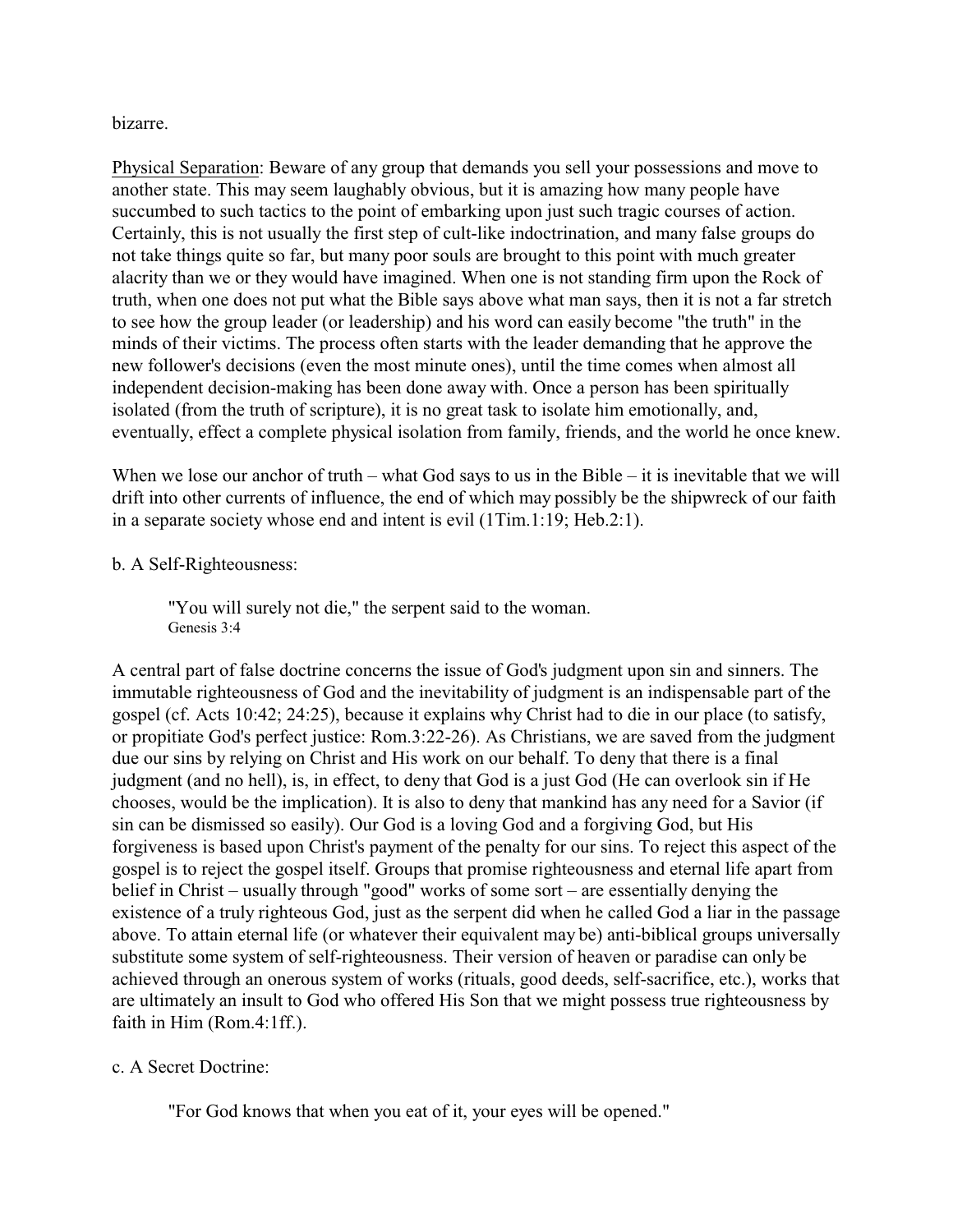#### Genesis 3:5a

It is a common quirk of our human nature that the prospect of knowing something few others know is a tempting one. Satan promised Eve what all cults promise their prospects: initiation into the mysteries of the universe, the "secret doctrines" available only to the select, enlightened few (cf. Rev.2:24). This aspect of the modus operandi of false groups was particularly prominent in antiquity in Gnosticism, a movement, as we have seen above, which claimed possession of such secret knowledge as the means of attaining spirituality and spiritual advancement.

It is well to remember that while the lies of all false groups may seem manifestly ridiculous when viewed from a safe and sanitary academic perspective, for the potential victim, the hidden and forbidden nature of the secret doctrines enhances the temptation, as does the committed and dogmatic adherence of the society of "believers" who are doling them out cautiously and selectively. In such carefully constructed situations, the very dogmatism of the group's members can impress and command allegiance. The problem, of course, is that such dogmatism comes without the authority of the truth and always also without documentation. The Bible does not change and can be read and checked "to see if these things are so" (Acts 17:11). The doctrines of false groups, on the other hand, so far from being open to scrutiny, are usually difficult to pin down, are almost always changeable, and ever open to fresh "revelation" from the infallible leader or leadership. The Bible, being the very Word of God, is *the* authority for biblical Christianity, not any single person or group of people or their writings or "visions". If it really is the Bible that is being taught, this can be checked, this can be verified. When such is not the case, we can be sure that it is a matter of a false group intent on blinding the eyes of their followers rather than opening them up to the actual truth.

#### d. A Substitute for God:

"and you will be like God, knowing good and evil." Genesis 3:5b

The Hebrew word for God in Genesis 3:5b here is *Elohim*, a plural of majesty of the word *El*, meaning "mighty one" or "god". *Elohim* is the most common word in the Hebrew Bible for God, and stresses the preeminence of our God as well as the plurality of the persons of the Godhead (the Father, Son and Holy Spirit) in His single, unique essence. Occasionally, however, *Elohim* is used as a true plural for "gods" (as in the gods of the heathen nations: Ex.20:3), and it is likely that this is what Satan was implying to Eve: "you will be *gods*".

To be like God, or even to become a god or a god-like being, or to become a "saint" worthy of supplication seems a fairly unbelievable offer to make, yet the offer to Eve was just the first and by far not the only time that Satan has used this ploy. There are any number of groups operating in the United States today which really do make this promise in no uncertain terms – not, it is true, to non-members whose pliability has not yet been determined, but eventually, as the victim is sucked deeper and deeper into their vortex.

Analogous to being promised divine status is the relatively new twist of becoming part of an extra-terrestrial civilization. And occasionally, the transcendence of humanity by evolving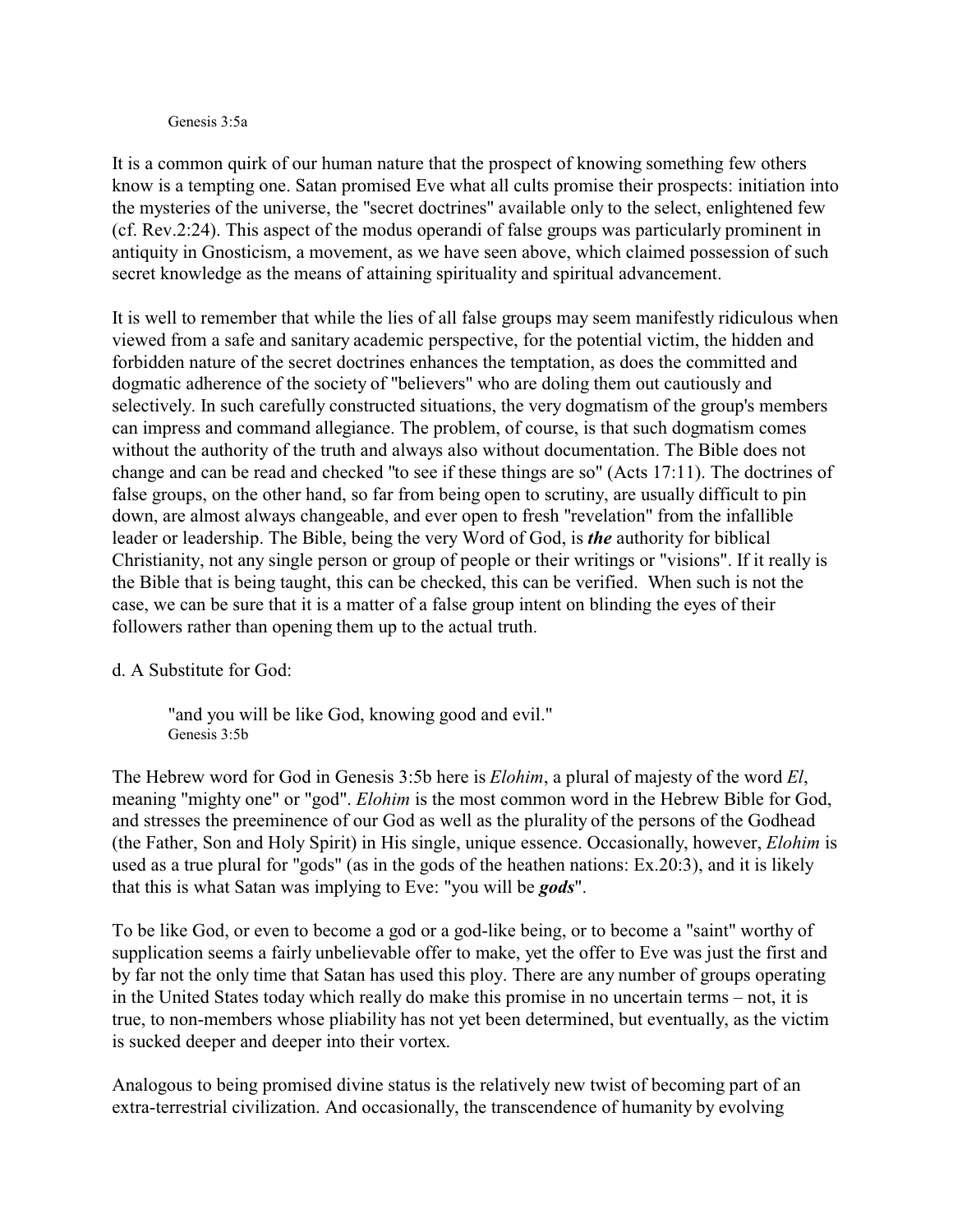consciousness is promised. But whatever form "becoming like gods" takes, implicit in such an ambition is the effective replacement or supplanting of God. For if man can become God's equal in every way, then, of course, God would no longer be God relative to the new "man-god". It would be hard to find a single page of the Bible which would not contradict (in tone or in text) such a blasphemous notion, and even the basic common sense human beings are born with cries out against such an unbelievable claim (Rom.2:1-16). Yet Eve has not been alone in succumbing to the temptation. Nor was she the first in the realm of creatures to lust after such an impossible object, for the desire to be "like God" and ultimately to replace Him is the arrogant essence of the sin that corrupted the heart of Satan (Is.14:12-15; Ezek.28:12-19).

Therefore in this final point, we see a principal that we have been building up to from the start: false groups, cults and anti-Biblical religions are always, in their starkest fundamentals, embodiments of Satan's essential philosophy, of his essential religion: at its base all false religion is idolatry and standing behind the idol, craving our worship, is the devil. After all, if one is not worshiping the one, true God, who is being worshiped? Christ said, "He who is not with Me is against Me (Matt.12:30)," and He said this while responding to those who were accusing Him of using the devil's help to cast out demons. Satan, Paul tells us, masquerades as an angel of light (2Cor.11:14), and what, after all, would the devil wish to be called by his worshipers if not God? If he must falsely promise a share of divinity to his potential prey, why not? Was he not so bold as to even offer our Lord all the kingdoms of this world, an offer he would not and could not honor in any case (Matt.4:9)?

Examination of the idolatrous religions of antiquity yields similar results. At the top of the pantheon is almost always a bright, shining "sky-god" (e.g. Zeus/Jupiter) who has replaced an older "crooked" god (e.g. Chronos). It is easy to promise goodness, light, knowledge, brotherhood, no judgment and no judgmental condemnation of wrong, but behind such cultsystems past and present is a dark and sinister reality. Instead of sharing in divinity and becoming God, those who wed themselves to such evil only succeed in becoming the servants of a condemned creature of the one and only true God, and ultimately sharing in the devil's condemnation:

(18) For by pouring forth [statements] of outrageous folly, [by appealing to] fleshly lusts, and by making use of every [sort of] sensuality, [these false teachers] entice those who [previously] had truly escaped from those who live [such] lives of deception (i.e., the false teachers). (19) [These false teachers] promise [weak believers] freedom [from a disciplined life], though they themselves are truly slaves of corruption. For by what[ever] one is mastered, to this is he enslaved. 2nd Peter 2:18-19

So why do people begin to follow false groups? Often it is because they are given the sense that they are missing out on "the truth" (an impression which organized, apparently righteous and blissful members are practiced at creating). In fact, it takes a strong and solid grasp of what the Bible actually says to resist religious and cult proselytism on its own ground when operating according to its own tactics. "Wolves in sheep's clothing" are indeed plentiful in our day. They may seem nice and even spiritual at first, but the end result of believing their lies instead of the Bible leads only to spiritual disaster.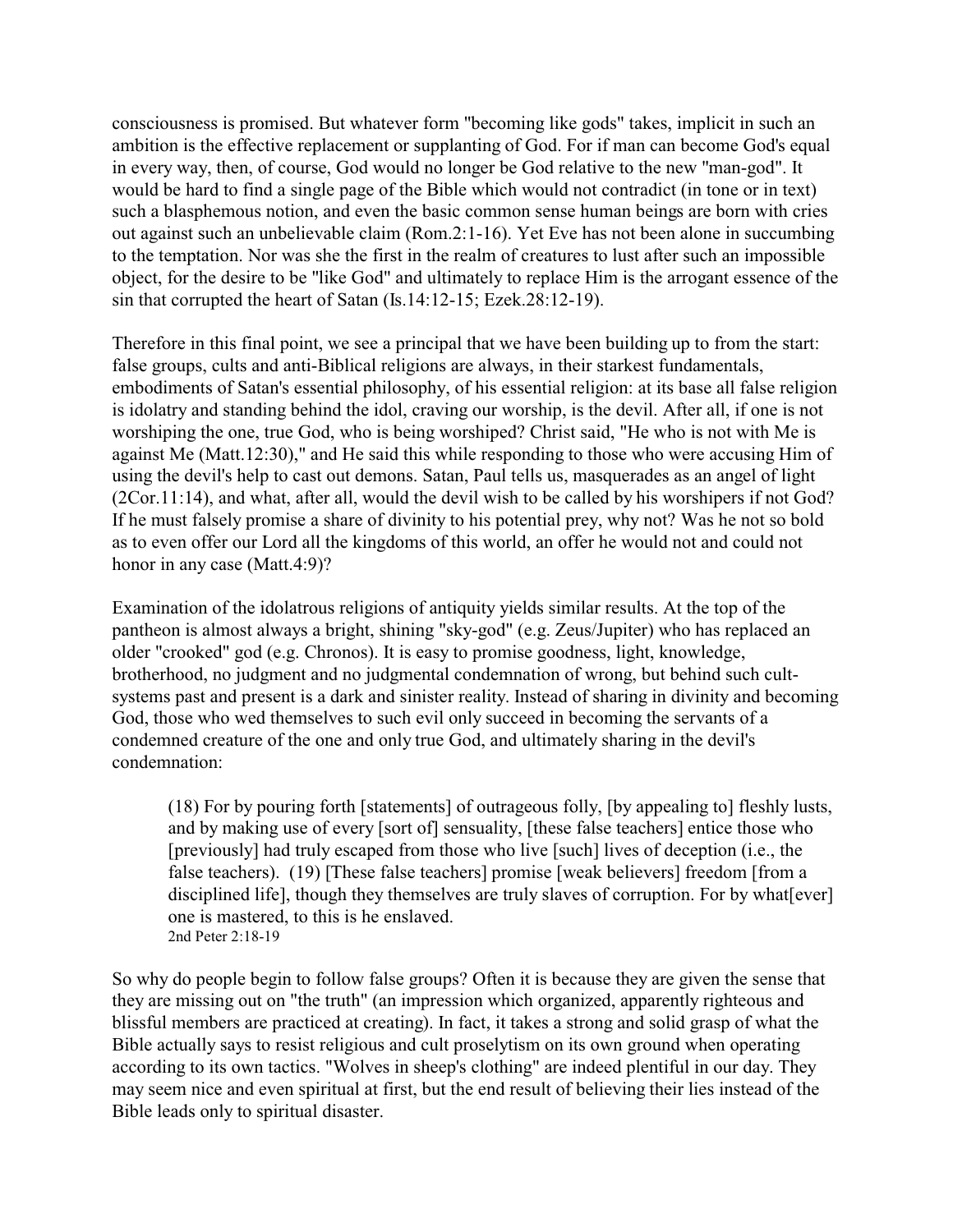### 5. False Teachers and False Teaching throughout the Church Age

Having considered the problem of false teaching and false teachers in general terms (i.e., the issue of "religion" generally), a word is necessary here about the development of false teaching diachronically over the course of the Church Age as it has affected the church-visible specifically (i.e., groups which are at least putatively "Christian"). The first thing to note is that enthusiasm for the truth among believers has been on a long-term trend downward ever since the apostles left the scene. While there have been notable exceptions to this rule (the courageous response of believers to the Roman era persecutions and the Reformation, e.g.), from the era of Ephesus which followed the apostolic period to the era of Laodicea today, zeal for God's truth has been on the wane, generally and collectively speaking.

The true problem in the church-visible today, therefore, is really not false teaching at all, but a lack of desire on the part of most believers for genuine, solid, orthodox, in-depth teaching of the truth. So in practical terms, a believer today who is intent on bucking the Laodicean trend faces two immediate issues: 1) finding a genuine source of truth; 2) keeping lukewarmness on the part of others at arms length so as not to let it negatively affect one's own positive approach. The two go hand in hand, because if a believer settles for aligning him or herself with a mediocre church, for example, then of necessity such believers will find themselves in close contact with others who do not share the same zeal for spiritual growth, progress and production. And it is very rare for the good to influence the bad rather than the other way around. In such circumstances, the good tends to become watered down and reach the same level of insipidness with which it is associating. On the other hand, separating from compromise and pursuing the truth in the right way which may require sacrifices will of its own accord result in less contact with those who have chosen to squander the precious time and resources we have in this life which ought to be focused on the Lord and what pleases Him – if we have hopes for a good report from Him and a correspondingly bountiful reward on that great day to come.

If a liar and deceiver comes and says, "I will prophesy for you plenty of wine and beer," he would be just the prophet for this people! Micah 2:11 NIV

Do not be deceived: bad associations corrupt good morals. 1st Corinthians 15:33

(6) Of this sort are those who [even in our own day] worm their way into households and take captive the [spiritually] weak who are loaded down with sins, leading them astray with various lusts, (7) [victims who consequently,] though always learning, are never able to accept the truth. 2nd Timothy 3:6-7

(3) For the time will come when they will not put up with sound teaching, but will [instead], desiring to have their ears scratched, heap up by their own [devices] teachers to match their specific lusts. (4) And they will turn their ears from the truth and resort instead to fictions. 2nd Timothy 4:3-4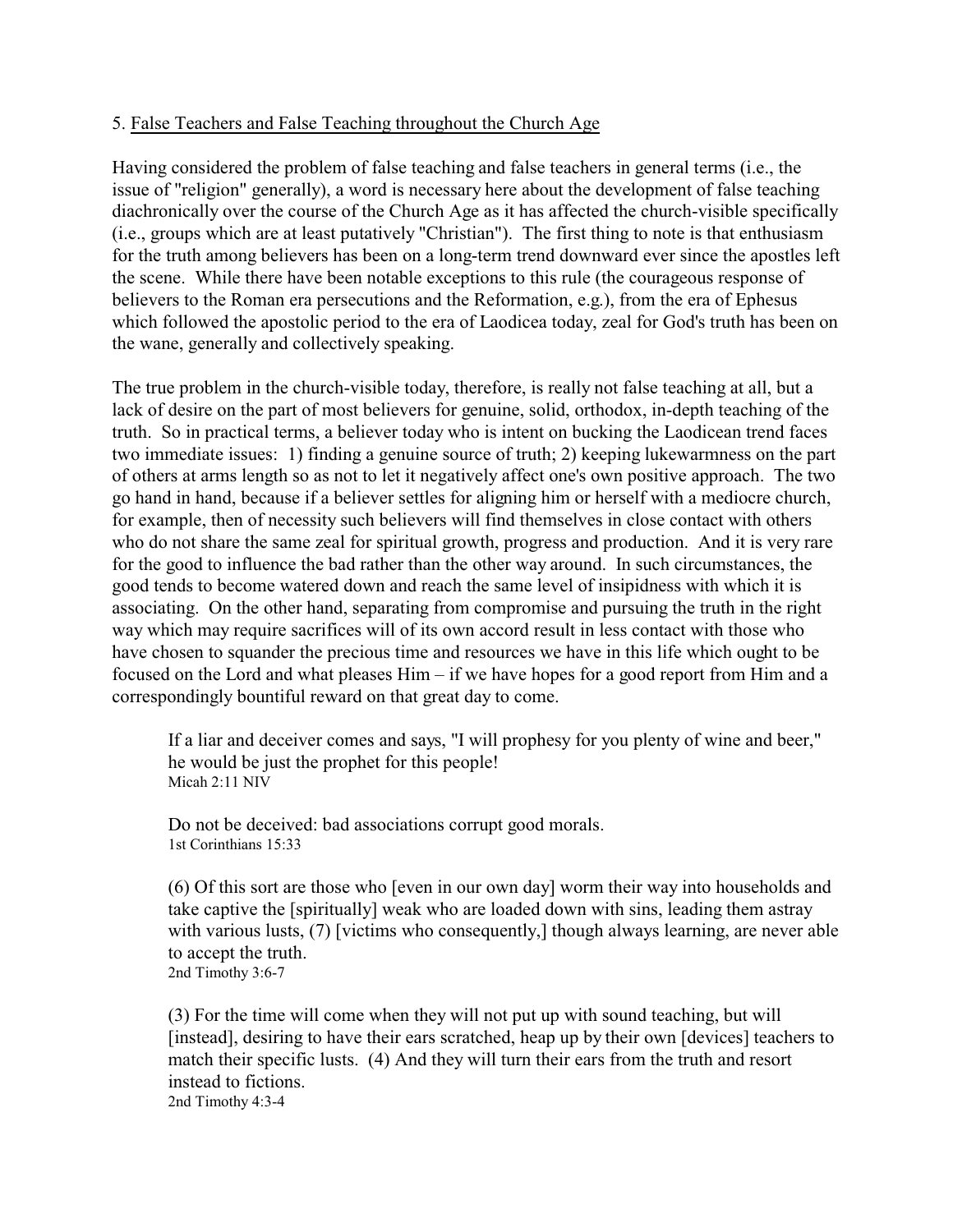Without fuel, fires burn out. Without a demand for false teaching, it would likewise soon disappear. But there is much demand for all manner of falsity in Laodicea, making the twofold problem mentioned above all that much more significant for those believers who are determined to do what the Lord wants us to do. On the one hand, finding a good source of truth, a good place where spiritual growth is possible, is becoming increasingly difficult – especially since so many "ministries" are in fact doing more harm than good (1Cor.11:17; cf. Is.1:11-12; Amos 5:21, Mal.1:10). On the other hand, the danger stemming from associating with lukewarm and wrongly motivated believers is also on the rise – especially as these individuals understandably tend to gravitate to false teaching of one sort or another, seeking out what they want to hear as opposed to what the Lord wants them learn.

In chapters two and three of the book of Revelation, our Lord gives specific messages to the "seven churches" which, as we have seen, represent the seven eras of the Church Age from the departure of the apostles to the return of our Lord.<sup>23</sup> Within those seven eras, we find chronicled the progress of Satan's efforts to attack, infiltrate and neutralize Christ's Church, with the devil's instruments variously described (i.e., Nicolaitans, Jezebel, synagogue of Satan, false apostles, etc.). This particular thrust of Satan's efforts against believers is to be distinguished from his worldwide efforts to ensnare unbelieving mankind through a whole host of false religions, cults, and philosophies. The devil takes special care in directing his attacks on the church-visible in hopes of undermining the true Church of Jesus Christ.

The true Church, after all, cannot be seen with our eyes.<sup>24</sup> The true Church is composed of those who are genuinely believers in Jesus Christ, His true disciples who have dedicated their lives to following Him. The true Church is not a building, nor can it be defined in terms of physical structures. It is not an organization, nor can it be defined in terms of specific associations or bureaucracies. The true Church is not for man to define or even to be able to perceive with complete certainty, for only the Lord knows who are truly His, and who are really false (2Tim.2:19; cf. Jn.10:14; 1Cor.8:3; Gal.4:9). Even within the elite circle of the original twelve apostles, one "was a devil" (Jn.6:70-71), and our Lord's implied admonition to us with that reference constitutes an important lesson for all who genuinely believe in Him: be careful of assuming what only God can know for sure. For within even the most seemingly orthodox of organizations, and even in the most zealous of Church eras there have been false teachers, false doctrines, and false Christians. And we can say of a certainty that our adversary has made the infiltration, perversion, and destruction of every true Christian group and organization a very high priority. This has been the case throughout Church history as can be seen from this synopsis of our Lord's descriptions of "the false" during the seven Church eras:

Ephesus: ca. 70 to 82 A.D. "The Era of Transition" (Rev.2:1-7): False apostles rejected; Nicolaitans hated: the false kept out of the Church (incipient Gnosticism rejected by true believers, but attention to the truth begins to atrophy).

<sup>&</sup>lt;sup>23</sup> See Coming Tribulation 2B: The Seven Churches.

<sup>&</sup>lt;sup>24</sup> See BB 6B: Ecclesiology.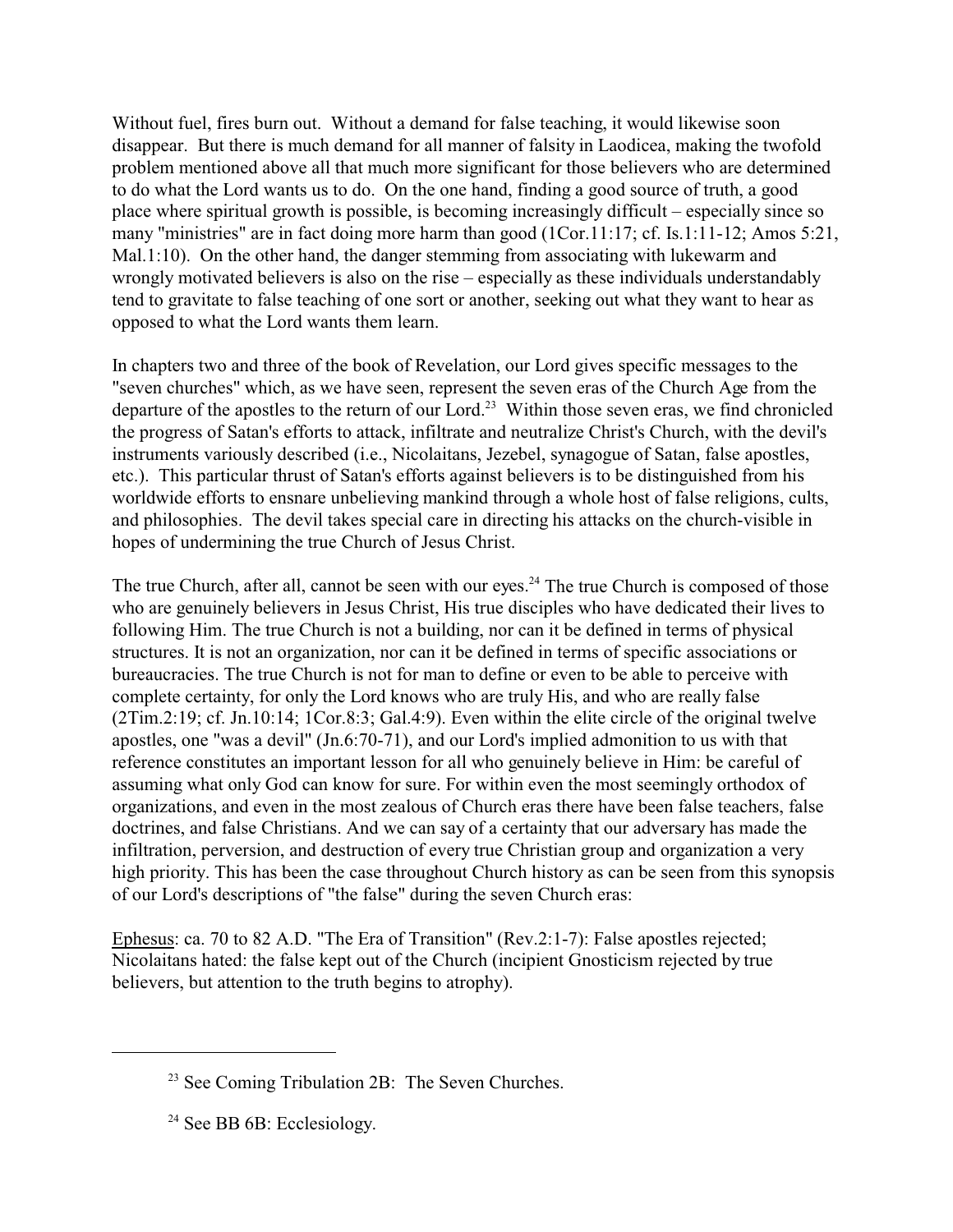Smyrna: ca. 82 to 442 A.D. "The Era of Persecution" (Rev.2:8-11): Slandered by the Synagogue of Satan: the false attacking from outside of the Church (in issues of life or death, believers prefer the latter to compromise, but overall attention to the truth continues to decline).

Pergamum: ca. 442 to 802 A.D. "The Era of Accommodation" (Rev.2:12-17): You have Balaam and Balak: the false accommodated within the Church (as Christianity becomes the "official religion", compromises with the truth are made across the board with pagan elements within for the sake of expansion and false unity).

Thyatira: ca. 802 to 1162 A.D. "The Era of Compromise" (Rev.2:18-29): Jezebel: the false acquiesced to and in turn compromises the Church from within (the church-visible rots from within through lack of attention to the truth and through false teaching now being promulgated by its unbelieving leadership).

Sardis: ca. 1162 to 1522 A.D. "The Era of Corruption" (Rev.3:1-6): No group mentioned: the true excluded by the false from the visible, apparent "church" (during the Reformation, believers leave dead Roman Catholicism behind, which has been completely coopted by the devil).

Philadelphia: ca. 1522 to 1882 A.D. "The Era of Revival" (Rev.3:7-13): Acknowledged by the Synagogue of Satan: the true has now separated from the false (reformed denominations solidify in separation from the false church, but return to doctrinal purity is narrow and incremental, and creedal sclerosis quickly sets in).

Laodicea: ca. 1882 to 2026 A.D. "The Era of Degeneration" (Rev.3:14-22): No group mentioned: the false has now once more infiltrated and blunted the true Church throughout the church-visible to such a degree that false and true have mostly melted into one indistinguishable, lukewarm mass (conditions grow increasingly ripe for the Tribulation and the Great Apostasy).

The synopsis above should be sufficient to show that in every era of the Church there has been a struggle between the false (satanic infiltration of organized Christianity) and the true (genuine believers in and followers of Jesus Christ, irrespective of organization). Not everyone who has applied the name "Christian" to himself has been so in fact (a principle which still applies today), and, on the other hand, not everyone who has found himself outside of what is seen by the world as "legitimate Christianity" has for that reason been excluded from the true Body of Christ, His genuine Church. Throughout every generation and every Church era there have been Christians who have run counter to the trend and have placed the Lord and His truth ever before them (Ps.16:8). The fact that today it is difficult to discover anything not lukewarm and therefore to distinguish between the truly good (which is nigh on impossible to find) and the great mass of indifference to truth (though it goes by a myriad of names and occurs in a plethora of forms) is thus merely the end result of the centuries-long trend which Revelation chapters two and three chronicle.

# 6. False Teachers and False Teaching in the Tribulation

As a result of the process described in the previous section, the church-visible, not to mention the world, is primed for Satan's final offensive. That offensive will hinge in no small part on the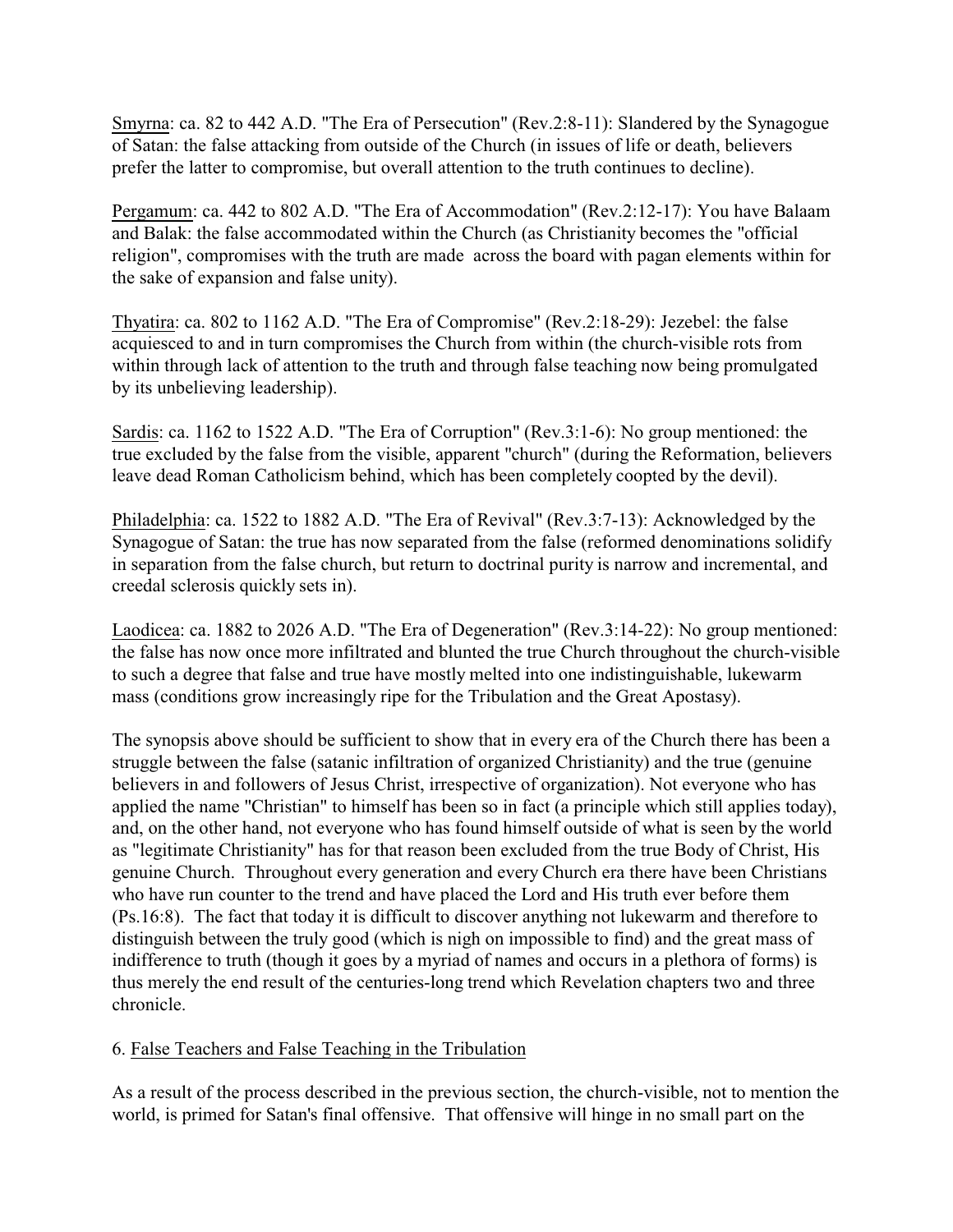worldwide religion which the devil will institute during the Tribulation, a syncretic organization which will accept all manner of worship and worshipers – except for true Christians and true, biblical Christianity. Antichrist, the pseudo-Christ (as his name indicates in addition to being opposed to Christ), will easily coopt lukewarm institutional Christianity into his own religious movement – in fact it is likely that it will take the lead since the beast will falsely proclaim himself to be "the true Christ" (cf. Jn.5:43). Only those solid in their faith are likely to be able to resist the pressures, ignore the miracles, and refrain from the enormous wave of enthusiasm and popularity which will attend antichrist and his movement. But without attention to the truth now, resistance to the powerful forces of deceit about to be unleashed at that time will be all that much more difficult. Hence the importance of resisting the trend to lukewarmness today and insisting on determined dedication to learning, believing and applying the truth of the Word of God *now* – while there is still opportunity to do so.

And when He sat down on the Mount of Olives, His disciples came to Him privately, saying, "Tell us when these things will be, and what the sign is of your return and of the end of the age?" And Jesus answered and said, "See to it that no one *deceives* you. For many will come in my Name, saying, 'I am the Christ', and they will deceive many people."

Matthew 24:3-5

"For [during the Tribulation] false Christs and false prophets will arise and will perform great miracles (lit., "signs") and wonders [sufficient] to *deceive* even the elect, if [that were] possible." Matthew 24:24

(9) [Antichrist's] appearance [will come about] through Satan's empowerment [and will be] accompanied by every [sort of] false miracle, both signs and portents, (10) and by every [sort of] unrighteous *deception* [designed] for those who are perishing, [namely those who will believe these lies] because they did not open themselves up to the love of the truth so as to be saved.

2nd Thessalonians 2:9-10

And the great dragon, the ancient serpent, the one called Devil and Satan, was thrown down; even he who *deceives* the entire world was thrown down to the earth, and his angels were thrown down with him. Revelation 12:9

(13) And [the beast's false prophet] [will] perform great miracles (lit., "signs"), even making fire come down from heaven to the earth in front of everyone. (14) And he [will] *deceive* those who dwell upon the earth on account of the miracles (lit., "signs") which have been given to him to perform in the presence of the beast, even commanding the inhabitants of the earth to make an image of the beast, [that is] of him who received the [deadly] stroke of the sword and [yet] came [back] to life. (15) And it was given to him to provide a spirit for the image of the beast so that the image might speak, and [it was also given to him] to bring it about that as many as refused to worship the image of the beast might be put to death.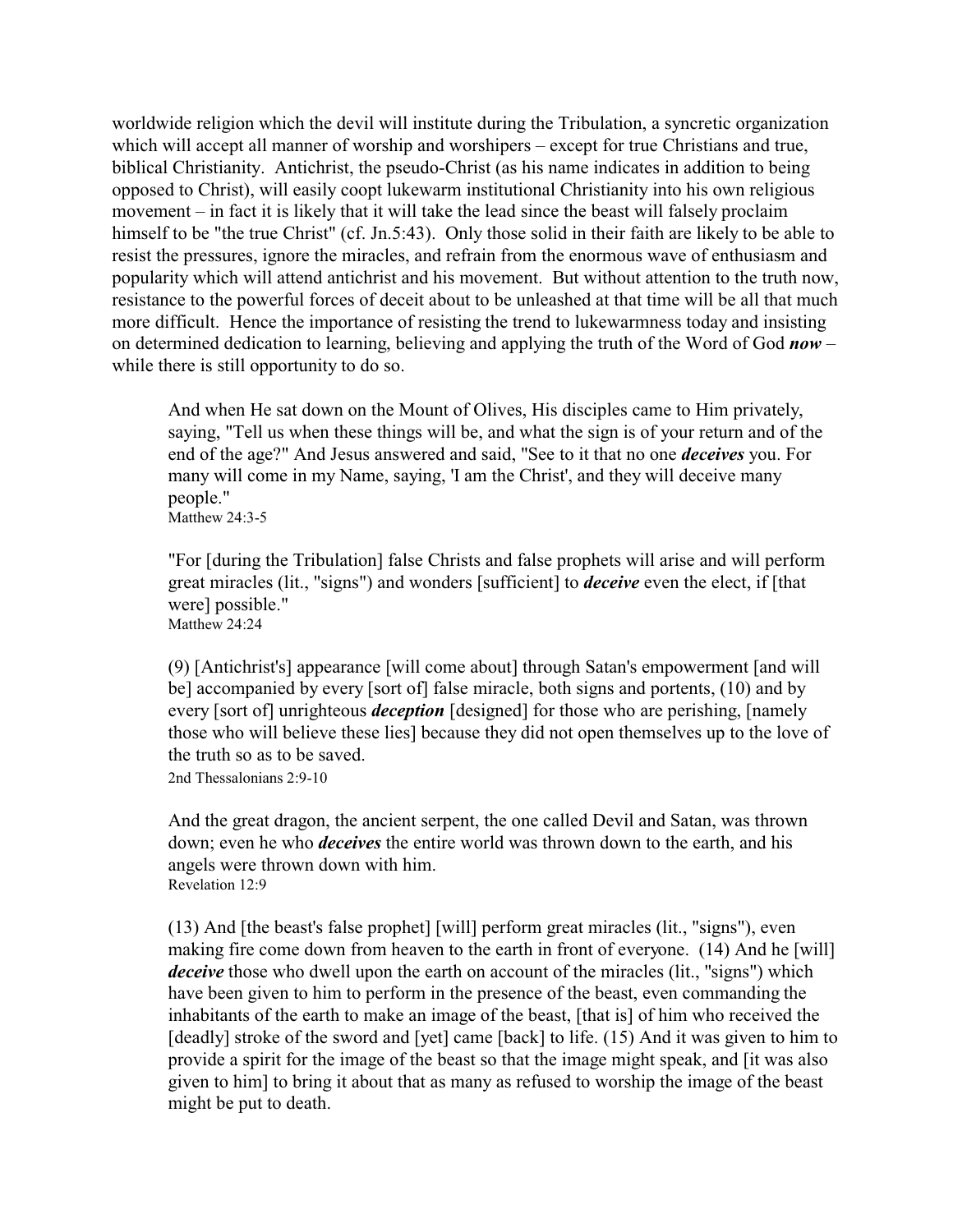Revelation 13:13-15

And the beast was seized and the false prophet with him (the one who had performed the signs before him with which he had *deceived* those who took the sign of the beast and worshiped his image). The two were thrown alive into the lake of fire which burns with sulphur.

Revelation 19:20

[The angel with the key to the Abyss] threw [Satan] into the Abyss and closed it, putting his seal upon it, so that [the devil] might not *deceive* the nations any longer until the thousand years had elapsed. After this, he must be released for a short while. Revelation 20:3

And when the thousand years were completed, Satan was released from his prison, and he came forth to *deceive* the nations which [reside] in the four regions (lit., "corners") of the earth, Gog and Magog (whose number is as the sand of the sea) in order to marshal them together for war. Revelation 20:7-8

Some of the factors which will contribute to the ease with which the devil's regent, antichrist, will be able to coopt organized Christianity (along with all other established religions) include:

a. The Complacency of the present-day "Church-visible": In addition to the fact that many Christians today are not particularly interested in the Word of God and that many are not carrying on their Christian lives in a particularly sanctified way, a large proportion of those who belong to "Christian" organizations are not believers at all. These twin dangers of complacency and pseudo-Christianity will contribute in no small measure to furthering the beast's efforts at removing the organized church-visible as any sort of impediment to the establishment of his oneworld religion.

b. The Sclerotic Nature of the present-day "Church-visible": Most of organized Christianity today very much resembles the spiritually dead Judaism of our Lord's day, likewise teaching salvation by works whether overtly or subtly, thus denigrating faith in Christ alone (Matt.23:23; cf. Eph.2:8-9); adding false strictures to the truth and thereby obscuring that truth (cf. Is.29:13; Matt.15:9; Mk.7:7; Col.2:22b); presenting a superficial "holiness" which is in fact devoid of all true spirituality (Matt.23:5; 23:27; cf. 2Tim.3:5).

c. The Lukewarmness of Believers within Organized Christianity: As we have observed many times now, the supply problems when it comes to truth in the church-visible go hand in hand with an equally problematic demand problem. While it is easy to blame churches for not providing any substantive teaching, to some degree they are providing the Laodicean believers attending them with what they really want. They must be. Otherwise these believers would "vote with their feet" and find some venue where they can be fed spiritually. Complacency regarding the truth is complacency about God and His grace to us in the gift of His Son. This is not only the height of ingratitude to the One who paid the ultimate price to rescue us from the lake of fire; it is also a highly dangerous thing because spiritual lukewarmness makes any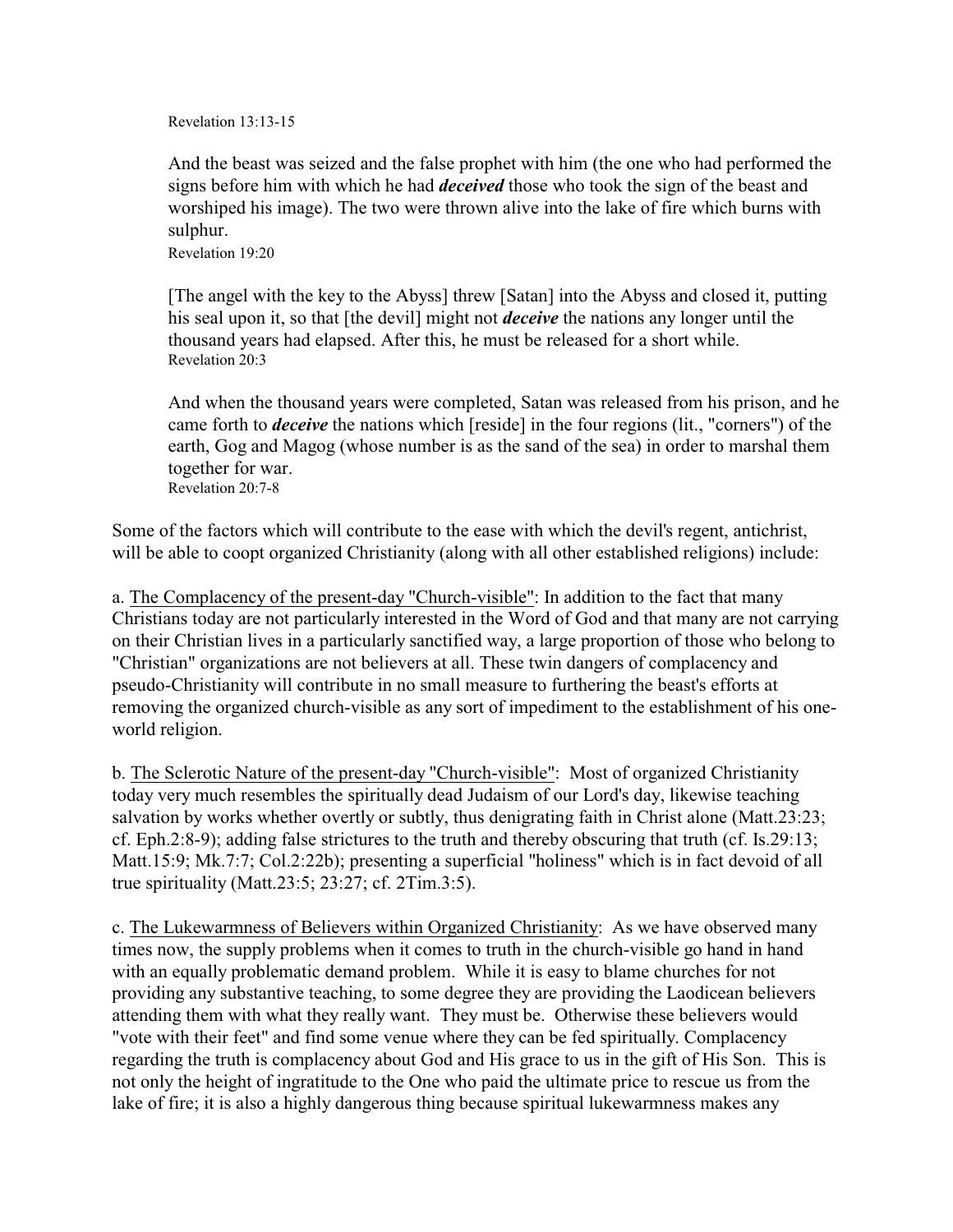Christian weak in faith. At no time will such spiritual deficiency put believers at greater risk than during the soon to come Tribulation.

### d. The Full Unleashing of the Mystery of Lawlessness:

(6) Even now you know what it is that restrains [antichrist's arrival] so that he will be revealed [only] in his own time. (7) For *the mystery of lawlessness* is already at work – [and] it is only the Restrainer [who keeps things in check, and will] until He moves out of the way.  $(8)$  And then the lawless one will be revealed ... 2nd Thessalonians 2:6-8a (cf. Jn.8:36)

The Tribulation will be much more difficult for believers than the present time for a variety of reasons, but one of the key reasons for that higher level of difficulty will be the abeyance of the Holy Spirit's restraining ministry which has, hitherto, kept many satanic trends in check. This is not to say that the devil has not enjoyed success in stirring up war, violence and political upheaval in the past. One only has to open any history book to see it. But, up until the beginning of the Tribulation, God has protected mankind from absolute worldwide tyranny and any universal removal of human freedom. History is filled with examples of where such tyranny and slavery has been able to oppress entire countries or regions, but God has never previously allowed this lawlessness – contrary to God's laws of nationalism and basic legal rights meant to ensure the freedom of the human race to choose for or against Him – to reach absolute levels simultaneously around the globe. The Tribulation will be different. Antichrist will be allowed to impose a worldwide satanic regime which by fiat will make worshiping the one, true God illegal even as it makes worshiping the devil through his son obligatory. This level of evil, the fulfillment of the "mystery of lawlessness" which is already at work but still being kept in check, will only be possible because the Spirit allows it. Believers will not lose the indwelling of the Holy Spirit. But the world will be, for the first time, without His blessed restraining ministry, and this fact will contribute in no small measure to making the Tribulation the terrible period it will be.

For at that time there will be a great tribulation such as has never occurred from the beginning of the world until now, and [such as] will never again occur thereafter. Matthew 24:21 (cf. Dan.12:1; Mk.13:19)

Indeed, in order to demonstrate in the most perspicuous possible way the distinction between those who belong to Him and those who do not, God will facilitate the rush towards allegiance to antichrist on the part of all who in their heart of hearts prefer the devil to Himself, just as He did in the case of the Pharaoh of the exodus).

(8) And then the lawless one (i.e., antichrist) will be revealed, [that same one] whom the Lord Jesus will slay with the breath of His mouth and destroy when He appears at His [glorious] return (9) – [that same lawless one] whose appearance [will come about] through Satan's empowerment [and will be] accompanied by every [sort of] false miracle, both signs and portents, (10) and by every [sort of] unrighteous deception [designed] for those who are perishing, [namely those who will believe these lies] because they did not open themselves up to the love for the truth so as to be saved. (11) And for this [very]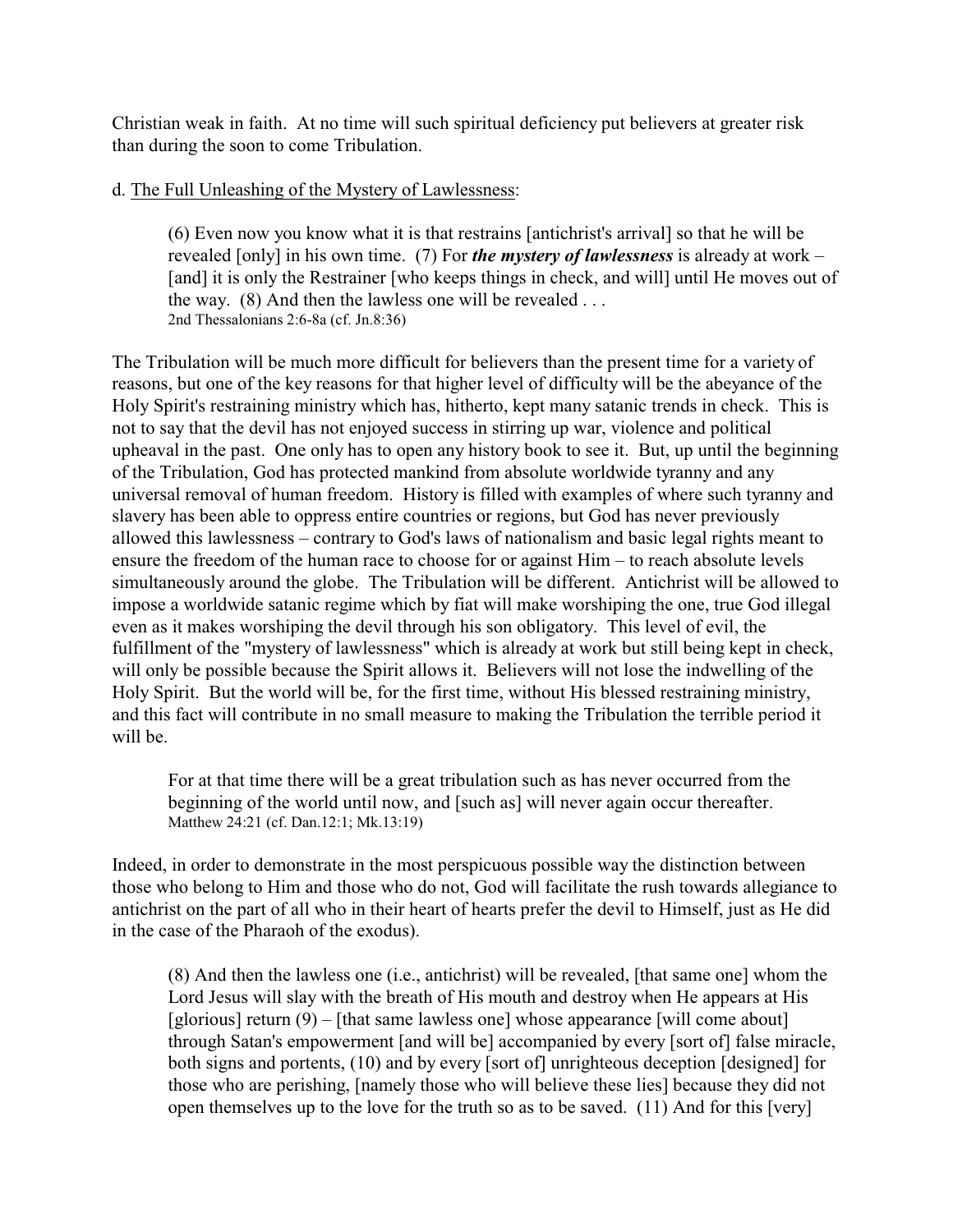reason God is going to send upon them an *empowerment of error* (i.e., facilitating it; cf. Ex.14:4) so that they may believe the lie, (12) in order that they may be condemned, [even all those] who have not believed the truth but have [instead] approved of unrighteousness. 2nd Thessalonians 2:8-12

e. The dearth of Orthodox Bible teaching: While the unleashing of lawlessness and the consequent degeneration of the behavior of unbelievers will only affect believers indirectly (by increasing the external pressures on faith), the coming dearth of genuine Bible teaching anticipated during the Tribulation will have a direct, negative impact contributing to apostasy. We may expect that the presently lukewarm members of the Body of Christ will be the most adversely affected by this coming famine of spiritual food. Having been complacent about solid spiritual nutrition in good times, they will find turning to substantive Bible teaching in hard times a difficult transition, especially considering that it will be very hard to find (cf. 1Sam.3:1; 28:6; Prov.29:18; Mic.3:4-7).

"Behold, days are coming", says the Lord, "when I shall send a famine upon the earth. Not a famine of bread nor a drought of water but [a dearth] of hearing the words of the Lord. [Men] will stagger from sea to sea, and will wander from the north to the east to seek the Word of the Lord, but they will not find [it]". Amos  $8:11$ 

It is also the case that antichrist's worldwide religion will make it very difficult for those Christians who truly follow and worship God to survive physically (Rev.13:11-15). Therefore it is not amiss to assume that the beast and his false prophet will add to this physical persecution a spiritual one as well, making it illegal and next to impossible for believers to assemble or share with each other the fruits of their spiritual gifts. Nothing, of course, is impossible for God, and so we can be confident that we will never lack the essential spiritual food we need for our spiritual well-being. That does not mean that we will have it as good then as we have it now, however, and this is certainly something to keep in mind when we forgo opportunities to take in the Word of God, opportunities which are going to be much rarer in that future day.

f. The Exponential Rise in False Teaching: False teaching, the subject of this extended supplement, has, as we have seen, always been a problem for the Church. But this problem will be exponentially more severe during the Tribulation. Our Lord's teachings in particular are filled with warnings about the danger of deception and the need for alertness during that troubling period ahead (Matt.24:5-6; 24:11; 24:24-27; 24:42; 25:13; Mk.13:5-6; 13:9; 13:23; 13:33; 13:35; 13:37; Lk.12:40; 17:23; 21:8; 21:36; cf. 2Thes.2:3-12; 1Tim.4:1-5; 2Tim.3:1-13).

# 1) The False Teaching of the Tribulation will be Exceptionally Persuasive:

While the pressure of rampant lawless behavior will push believers toward apostasy and the famine of spiritual sustenance will reduce their resistance to apostasy, the false teaching of the Tribulation will exert a tremendous pull on believers who are not solidly grounded in the truth. The devil has always gone to great lengths to make his false doctrines attractive, and all who buy into them are said to be caught in his snare (2Tim.2:25-26). However, the conditions which will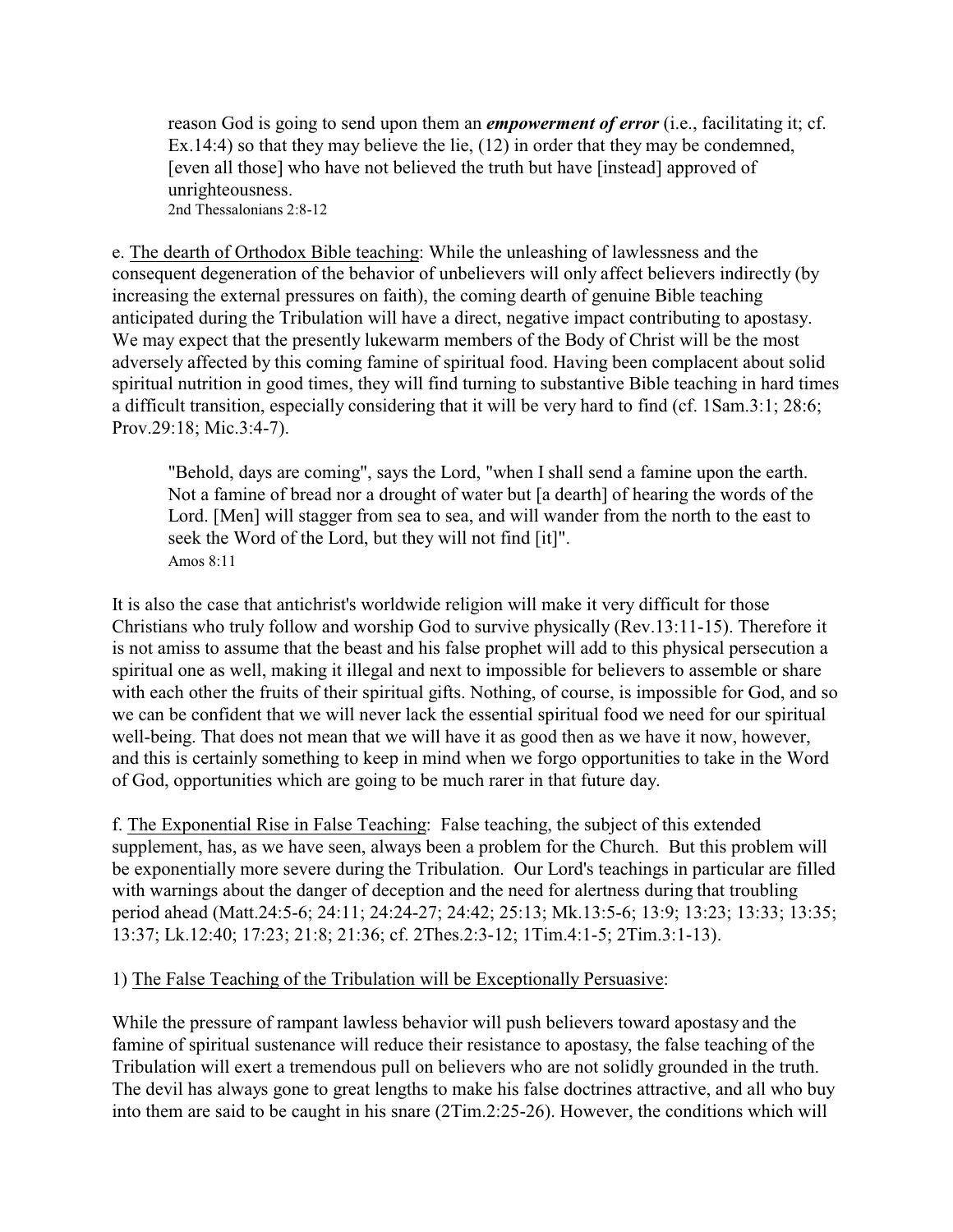exist during the Tribulation (lawlessness, empowerment of error, shortage of Bible teaching, general hardships of an unprecedented nature, etc.) will definitely contribute to the receptiveness of the world to Satan's grand offensive against the truth of God, and will help to create the complete spiritual polarization which is destined to strip away any middle ground so that the Lord's "sword" may clearly divide the world into two main camps (Lk.12:49-53): believers and those committed to the devil's pseudo-Messiah.

In conceptual terms, satanic false teaching is, as we have seen, a progression. First, the devil undermines God's authority, convincing his victims that God is untruthful, unable or unwilling to help, and, in general unnecessary and irrelevant in the face of "more important" issues (cf. the assurances given to Eve, "You will not die"; Gen.3:4). Next, Satan advances the idea that we are, can be, or will be like God if only we follow his program instead of God's (cf. the tempting of Eve, "You will be like God"; Gen.3:5). Finally, in the case of those who buy into the devil's first two lies, Satan attempts to convince them that by carrying out their desires (and the devil's will) they are actually helping God (cf. Eve's participation in the temptation of Adam; Gen.3:6).

The first lie, motivated by greed and fear, focuses our attention upon attaining temporal security here and now (instead of on the issue of eternal life), thus ignoring the key fact of our mortality and the need to find a solution from God alone. The second lie, motivated by subjective pride, focuses our attention upon ourselves, seeking to establish and affirm our own glory (instead of on our need for forgiveness), thus ignoring the issue of our essential sinfulness and the need for a Savior. The third lie, motivated by objective arrogance, focuses our attention upon our own deeds and accomplishments, seeking to demonstrate our ability to "do good" apart from God (instead of realizing that there is nothing we can do to help God), thus ignoring the issue of our own flawed character and our need for rebirth through Jesus Christ.

The devil tells us that it is this short life and this world which are important, not the triumph over death in eternal life in the world to come through Jesus Christ. The devil tells us to esteem ourselves, instead of realizing that we are sinful and in need of someone to wash away our sins. The devil tells us that what we do is good, while in truth our efforts to "better the world" apart from God are serving Satan's cause. This three-fold system of deception has many aspects, but it should be noted that Satan's ministers inevitably come back to these same three themes in all of their craftily concocted false teachings, preaching the material instead of the spiritual, self-worth instead of total depravity, and doing good as they define it instead of truly serving God by (1) foreswearing any love for the world; (2) embracing salvation through the cross of Christ; and (3) following after Jesus Christ in spiritual growth, progress and production.

(24) Then Jesus said to His disciples, "If anyone wants to follow Me, let him [first] abandon his own aspirations, [then] pick up his cross and follow Me." Matthew 16:24 (cf. Mk.8:34; Lk.9:23)

We can expect Satan's false religion of the Tribulation to make full use of the above discussed progression as never before. The activities of antichrist, his success and pseudo-miracles, will persuade many that he and his worldly system are the hope for the troubled world of that time and that God's promises are untrue and His prohibitions of no account ("You will not die"; cf. 2Pet.3:1-18). The promises made by this false religion will be as enormous as they are egregious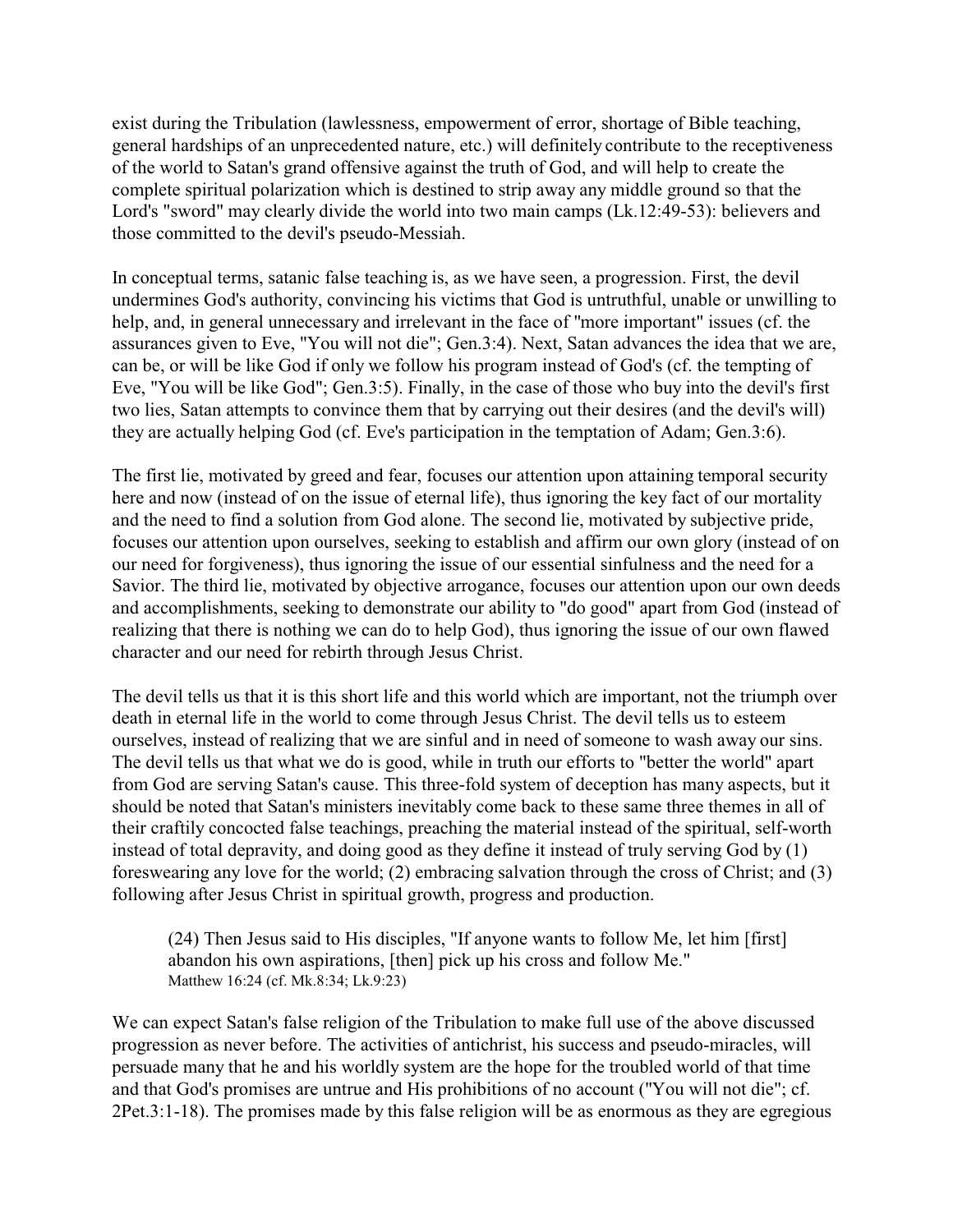– offering life from the dead and semi-divine status in the same way that the beast will appear to have been "resurrected" ("You will be like God"; cf. 2Thes.2:9-12). Finally, in turning the fury, frustration and blood-lust of the world against the family of God, Satan will have fully convinced his followers that they are "doing good" (willing participation in the destruction of others with self-righteous satisfaction; cf. Jn.16:2).

A further common element in all three phases of the progression of the satanic system of lies, both conceptually and specifically in its tribulational manifestations, is the fact that the devil is always careful to proffer things that people actually want (whether their desire is an open one or well-hidden from the world's eyes):

a) A tangible and visible solution to the political and economic problems of the day, especially if such a solution promises benefits for each individual in a personal way, is a common aspect of all strongman totalitarian movements, and we can expect this to be even more so the case during the Tribulation to the extent that the problems and discomfort of that time will be more acute than ever before: God promises to take care of His people forever as well as providing for our essential needs day by day; Satan promises abundance in this world for those who forsake God and follow Him (of course the devil is lying and will never keep his promises of provision whereas God is ever faithful and ever true, but following God takes faith).

b) A promise of immortality and/or promotion to demigod status has long been a feature in many religions which operate on a salvation by works basis, and we can expect during the Tribulation when the incidence of death and terror will be higher than ever before that this appeal will be all the more persuasive, especially since on the one hand failure to join the beast's religion will lead to persecution, and, on the other hand, antichrist's apparent resuscitation from the dead and performance of miraculous signs will seem to give credence to this message: God promises an eternal life with Himself and His Son for His people who wait patiently for that day; Satan promises longevity in this world for those who forsake God and follow him (of course the devil is lying and could never keep his promise of deliverance from death whereas God is ever faithful and His promises of eternal life absolutely true, but following God takes hope).

c) A scapegoat whose destruction is to be considered an act of good is a very appealing prospect for the unbelieving world and a common element in political and religious movements that have sought world-domination, and we can expect it to be all the more so during the Tribulation when there will be both a more integrated and universal world-order than ever before and when the horrific nature of the events of that time will seem to cry out for an appropriate victim to blame: God commands us to love even our enemies; the devil claims that we are doing good when we destroy those who oppose him (of course the devil is lying and has no true concern for those who forsake God and destroy themselves by helping him, whereas God has shown us the true way to live, but following God in this way takes love).

# 2) Antichrist's Tribulational False Religion will be Exceptionally Persuasive:

Attractiveness will be a second feature of the beast's religion which will lend momentum to the persuasiveness of the false teaching destined to be endemic during the Tribulation. There are any number of close analogies today to the phenomenon of this future religious movement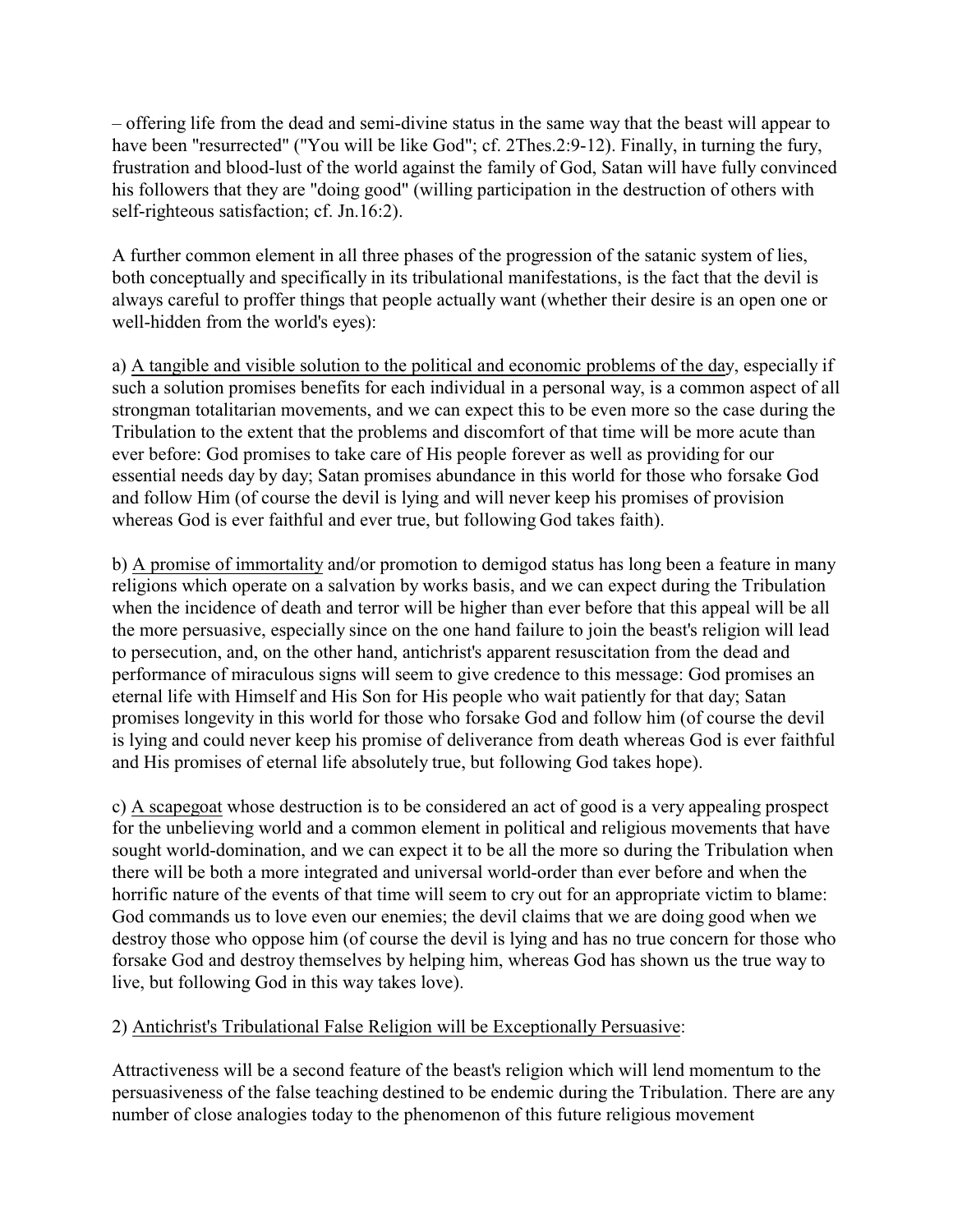prophesied to mimic true, biblical Christianity in many persuasive ways. Nearly all non-Christian religions share common characteristics which present parallels carefully designed by Satan to lure human beings away from the one true God. Almost all call upon "God" or gods; almost all have a "sanctified place of worship", a collection of holy writings, a cadre of trained priests (or teachers, or administrators, etc.), and a colorful collection of religious rituals and paraphernalia; almost all claim to be a way to God, and almost all promise some sort of solution or answer to the ultimate concern of human mortality. Such spin-offs from the true, biblical worship of God, both cults and spiritually dead denominations alike, are particularly dangerous for new or as yet immature believers who are in the process of seeking God. For in many cases it takes wisdom, discernment, diligent reading of the scriptures, and often much digging into the real beliefs of such groups to be able to see clearly that what they are worshiping is in fact not really God – for the true worship of God requires a genuine and unpolluted faith in His Son, our Lord and Savior Jesus Christ (Jn.14:6).

What is true today we can expect to be even more so the case with the antichrist's religion during the Tribulation. It will not spring forth out of nowhere, but will be preceded instead by a worldwide ecumenical movement in which most "Christian" denominations will doubtless participate. We can expect both the precursor religious movement and the beast's religion proper (which will visibly take over this movement in the middle of the Tribulation) to be highly syncretic. That is to say, both the prototype and the revealed satanic final form (wherein the mark of the beast will identify the participants) will in all probability include, tolerate, and encourage virtually all religious practices and beliefs as being a part of "the holy", with exclusivity and dogmatism (e.g., claiming that faith in Jesus is the only way of salvation and that the Bible is the only inspired Word of God) being just about the only views not tolerated. In this way, those who are determined to follow the truth wherever it leads will be relegated to the fringes of society, while, on the other hand, the magnetic draw of being part of this all-inclusive and exciting new development will be tremendously powerful.

We can, of course, see the same trend already at work in our own day in a very similar way. But during the Tribulation this trend will accelerate, and the ecumenical movement will gel to a degree and with a speed difficult for us to envision or anticipate at present (especially in the absence of Holy Spirit's ministry of restraint: 2Thes.2:6-7). During the second phase of the tribulational false religion's development, that is, the establishment of antichrist (and Satan) as the overt object of worship, intense persecution of those who resist will produce the final installment of apostasy, driving into the arms of the beast those whose faith is not strong enough to endure the challenge of potential martyrdom.

A brief perusal of some of the salient characteristics of this future religion should suffice to demonstrate its potential for persuasiveness:

a) It will mimic Christianity: A very large part of the deceptive element of the tribulational false religion will be the deliberate lengths to which it will go to give the appearance of being "true Christianity". This is nothing new, of course. One can easily point to half a dozen major denominations and many cults today which claim to be the only true Church of Christ (even though Christ's true Church is composed of all who have faith in and are faithful to Him, quite apart from any organizational affiliation at all). However, two major points will mark out the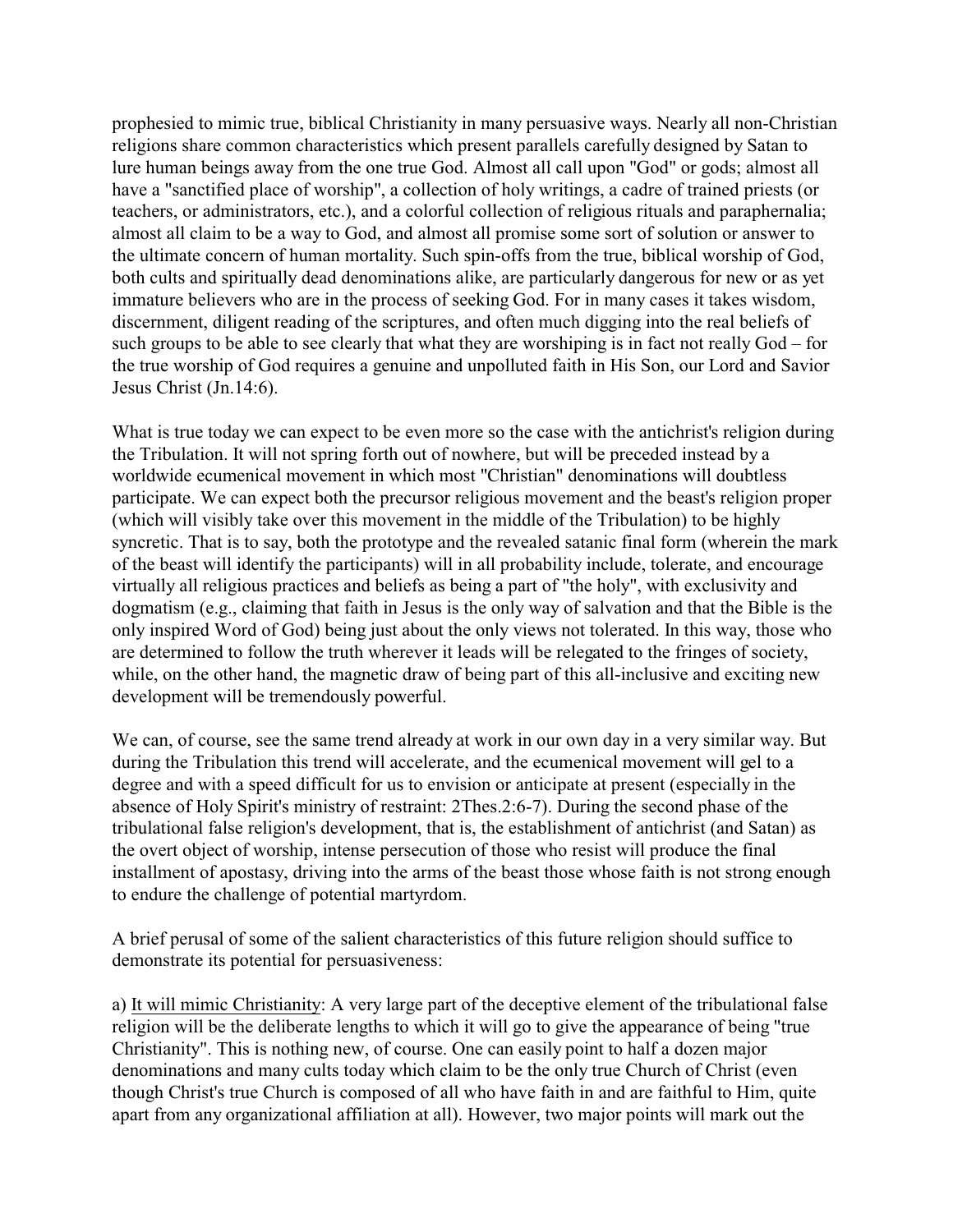beast's tribulational religion as significantly different. First, during its ecumenical opening phase this false religion will coopt and incorporate many groups and denominations that do include Christians (at least at that point). Only after the Tribulation's mid-point, when antichrist takes his seat in the rebuilt temple in Jerusalem and unveils his new religion in all its sordid particulars will the practice of true Christianity within this polyglot accretion of ecumenicalism become completely impossible.

Secondly, during that second phase, with the help of his false prophet (and of Satan's power) antichrist will portray himself as the fulfillment of all world religion, and of Christianity and Judaism in particular. For he will be the devil's "Messiah" (hence the name "anti-Christ", the prefix conveying the meaning of a substitute as well as an opponent: cf. 1Jn.2:18-23; 4:3; 2Jn.1:7), taking his seat in God's own temple in his new world-capital of Jerusalem (2Thes.2:4), and proclaiming himself to be "the Christ" (Matt.24:5; 24:23-24; Lk.21:8). The parallelisms do not end here, but suffice it to say that the level of deceit which the false trinity of Satan, antichrist, and the false prophet will employ against the inhabitants of the earth at that time will be so intense and effective that it will even put pressure upon the faith of "the elect" (cf. Matt.24:24; Mk.13:22).

b) It will go to great lengths to be attractive and appealing: This point is often misunderstood. Conventional wisdom about the tribulational false religion has it as forbidding in aspect and terrifying in operation. Nothing could be further from the truth, especially during its first phase. For, on the contrary, the ecumenical world-religion which will morph into outright worship of the beast will go to great lengths to welcome, engage, and assure anyone and everyone with whom it has contact. It will put on a friendly face and stop at nothing to appear attractive, entertaining and wholesome. Just as Satan made use of a friendly agent to deceive Eve (i.e., her pet serpent), so he always has endeavored to enclose his lies and deceit in packages which look as attractive as possible. As in all the other aspects of the false religion of the Tribulation, so also in its projection of apparent benevolence, sincerity, and affability, it will represent the pinnacle of Satan's efforts in this regard. Those of us who experience these pressures first hand may also expect to have our friends and relatives "evangelizing" aggressively for it. They will certainly have plenty of incentive to do so, and not only in respect to rewards promised for such activities. There will unquestionably be penalties to pay for having close associations with true Christians who refuse to "convert", and this is a trend which will intensify in bloody earnest when the Great Persecution of the Tribulation's second half begins.

c) It will utilize classic satanic methodology: In order to optimize its persuasiveness, the tribulational false religion will employ all the techniques of propaganda the devil has utilized since the beginning. These classic tactics of persuasion will be (as they have always been) focused upon gaining a hearing, then acceptance in principle, and then lead to a full embracing of the lie. The evangelistic "pitch" of the tribulational religion's false gospel will rely upon all the familiar methods which have always been used by Satan and his subordinates to win human beings over to falsehood:

Its "gospel" appeal will include an element of truth: Half-truths are a notoriously effective way of undermining the real truth, and we know for a fact that this common deception will figure large in the beast's religion. To take the two most salient examples, there will be a world kingdom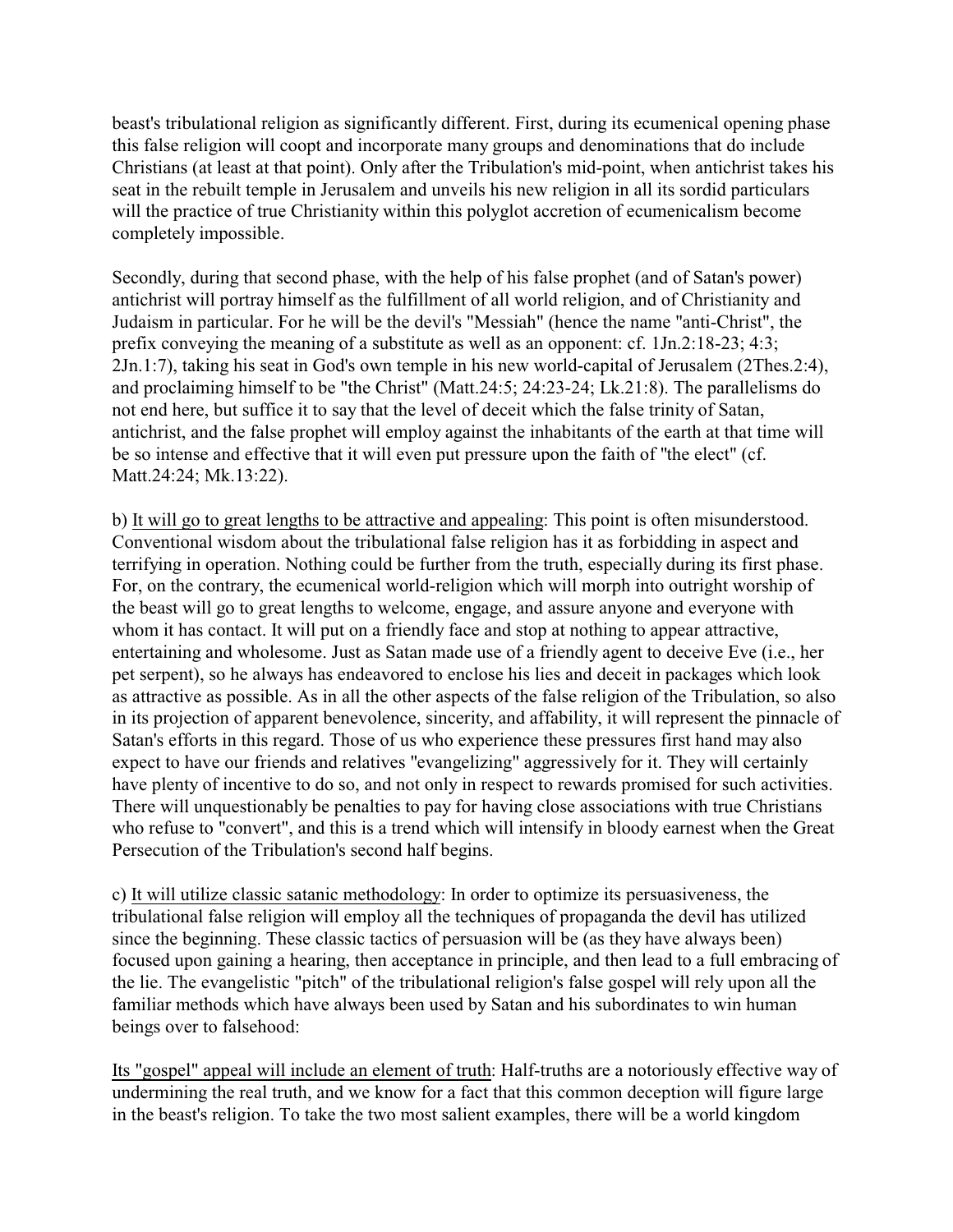established by God, but that will be Christ's kingdom, not antichrist's regime (though the false religion will claim divine favor for the kingdom of the beast), and there will be a world ruler anointed and appointed by God, but that will be Jesus Christ our Lord at His return, not antichrist (though the false religion will proclaim him as the true Messiah). In both examples there will be superficial similarities which support these lies (a united world rule and a world ruler with seemingly miraculous powers respectively), and we should be prepared to see this pattern of half-truths repeated in the superficial mimicking of virtually every aspect of true Christianity by the tribulational religion of antichrist.

Its "gospel" appeal will be highly syncretic: This point is the converse or "flip-side" of the above. In addition to containing some elements of truth to cloak the larger lie, the institutions, practices, and doctrines of the false religion of the tribulation will also embrace widely disparate approaches and beliefs, including, so far as is possible, almost every organization's pet ideas and customs. "Swearing by God . . . yet also by Malcom" will be a hallmark of this syncretic faith (Zeph.1:5). But compromise of the truth in principle is just as deadly for believers as accepting a lie covered in a veneer of truth.

Its "gospel" appeal will be delivered by a friendly agent: The ministers, evangelists, and spokesmen for this new religion will be among the world's most powerful, influential, and popular people (cf. Is.23:8; Rev.18:3). The power celebrities wield in influencing the weak-willed and weak-minded into various bizarre, cult-like, and anti-Christian activities should be clear to anyone who casually browses the news. The difference between contemporary practice and what will occur during the Tribulation will be both qualitative and quantitative. For it will not only be fringe celebrities involved in evangelizing for the beast's religion, but very nearly the entire complement of "Who's Who", including those with good and solid reputations.

Its "gospel" appeal will exude a familiarity with God: The words "God" and even "Jesus" will be salted liberally into the conversations of everyone involved in both phases of the tribulational religion. From those who are its formal representatives in particular we can expect a very polished evangelical appeal that suggests a deep intimacy and familiarity with God and all things divine. Though the truth will be exactly the opposite, giving the appearance of being "close to God" is a classic way for agents of the devil to allay the fears of their intended victims, portraying themselves as "ministers of righteousness" (2Cor.11:14-15).

Its "gospel" appeal will contain a legitimizing of secret desires: Just as the saying "you can't cheat an honest man" has much merit, so in the case of satanic deception it is the lack of love for the truth that makes human beings vulnerable to the devil's lies in the first place. And, inevitably, when one is lackadaisical about the truth and lazy about following God diligently (or entirely disinterested in either), one fleshly desire or another will generally rise to fill the void. Whether subtly or obviously, the devil never fishes without bait. Behind every cult, every satanic lie, and, without question, behind the coming false religion, one finds an offer from the devil to fulfill and to justify some sinful desire hidden in the heart. Whether it is to offer as a reward for service and participation something one does not yet have but lusts for, or to justify some current behavior or past deed about which one feels guilty, all organizations of which the devil approves, and certainly this future one which will be most directly under his control, offer something of value to potential participants. This is not, of course, to suggest that the devil actually "delivers" on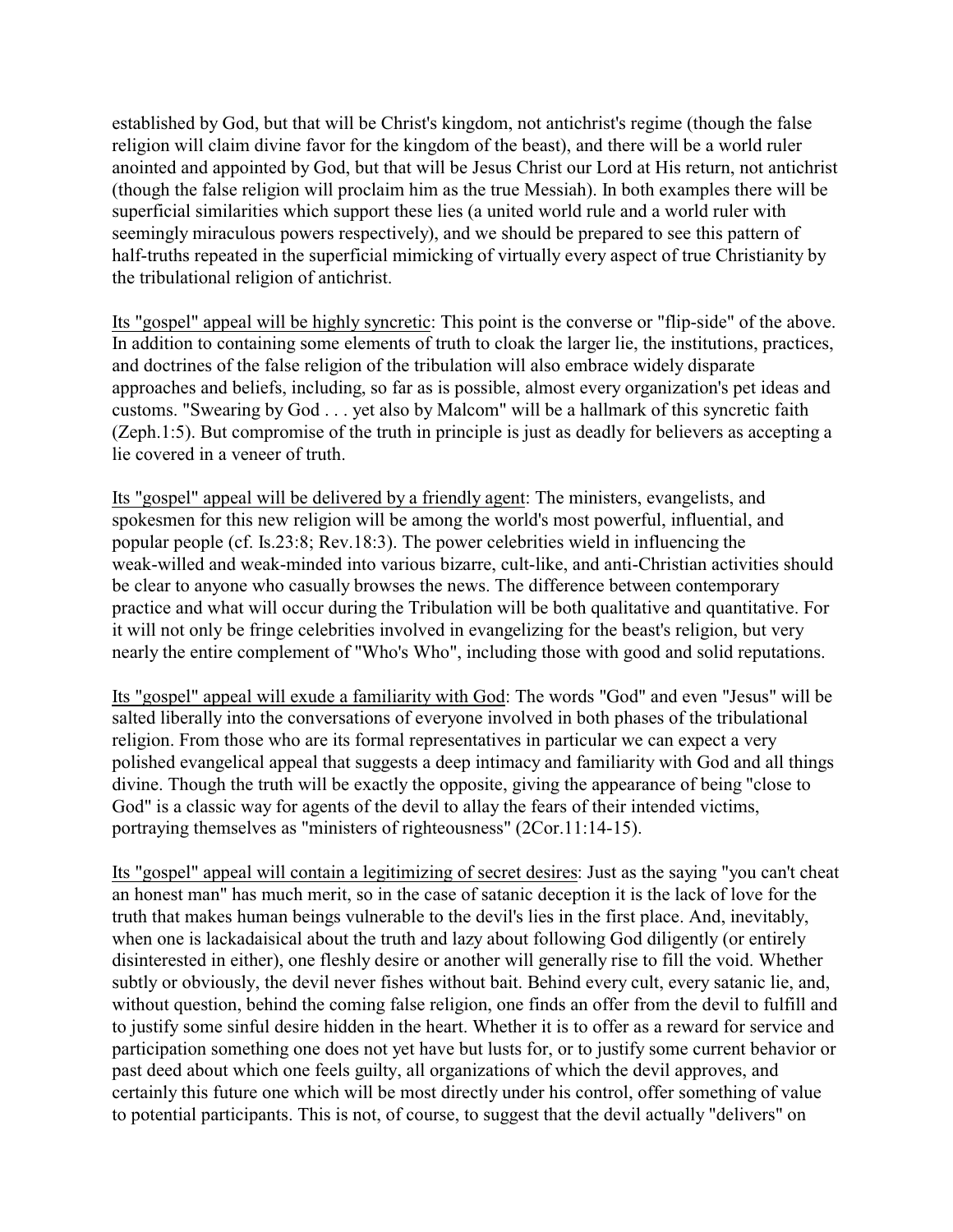these promises, for he and his have no true interest in justice for or in the welfare of their victims.

Its "gospel" appeal will be extra-biblical: The quickest and best way to "smoke out" any cult or demon-influenced group is to examine their attitude toward the scriptures. Any group that claims to be "of God" which downplays the importance of reading the Bible for oneself is inevitably and invariably headed in the wrong direction, at the very least. And when mere discouraging of independent consultation advances to prohibition or denigration of the Bible, one can rest assured that God is not present in that group. The tribulational false religion, syncretic as it will be, will in all likelihood hold the Bible in low esteem, granting equal or greater weight to other "great books", and placing its own doctrines and new "sacred writings" in the place of honor.

d) It will be inclusive and exclusive at the same time: This dual character of the false religion will also contribute to its persuasiveness. The fact that it will be a "big tent" organization will encourage individuals from all walks of life to join, and we should also not underestimate the persuasive appeal of the band-wagon effect that will occur once its ecumenical phase has begun. With seemingly everyone everywhere being pulled into its orbit, the power of the group and the desire to belong to something that virtually everyone else is joining will prove too much for most people to resist. But even as the majority of the world's population is being sucked in, the fact that those who choose to take their stand with the Word of God are not included will also make this new organization exclusive, containing only those who have embraced this "one true church", and this "one true religion" (creating a sort of "crusade" effect which will later be directed against genuine believers during the Great Persecution).

Remaining aloof from such pressures will not be an easy matter, and for those who do the situation will not be a simple one with which to cope. For before the first half of the Tribulation has come to an end, the situation will doubtless be much like that faced by Noah and his family, who, being the last remaining remnant of true humanity, were doubtlessly ostracized and ridiculed by the hybrid population of the antediluvian world of that time. And just as it was a very difficult matter to resist the nearly unanimous peer pressure to join in Nimrod's movement to build the tower of Babel, so at this future time dissent will pay a heavy price. Going in the opposite direction from everyone else is never easy. How much more will this not be true during the Tribulation when former Christians, friends and relatives are eagerly beckoning the few hold-outs to turn around? For those who do join, the promise of being "safe" within this near universal organization will seem genuine. For those few who refuse, choosing instead to remain loyal and faithful to Jesus Christ, ostracism and ridicule will soon turn to threats, coercion, and persecution, culminating in the Great Persecution which characterizes the Tribulation's second half, the Great Tribulation.

e) It will be tolerant and intolerant at the same time: Vis-à-vis the behavior and ancillary beliefs of its own members, the tribulational false religion will be extremely tolerant. There will be "many gates" of entry, and "many ways" to pursue its false spirituality. This will be true even in the case of practices which are exact opposites, for example:

It will embrace both hedonism and asceticism: On the one hand, the false religion of the tribulation will profess pleasure and the "godliness" of indulging in it, proclaiming universal forgiveness (apart from faith in Christ or repentance) and denying any divine judgment for any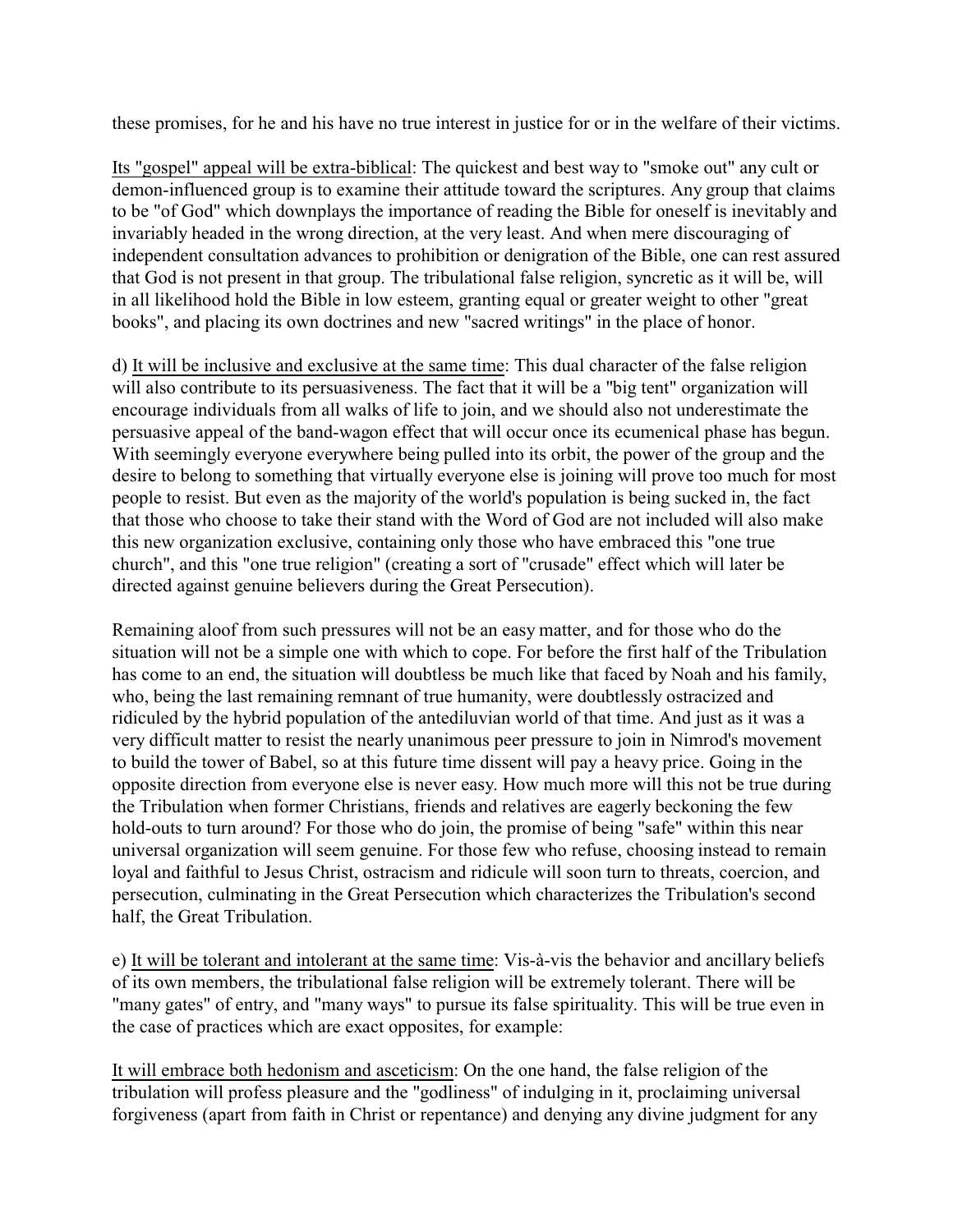sort of excess (cf. Col.2:16; 2:20-23; 1Tim.4:3; Heb.13:9). On the other hand, it will also preach an austere self-denial and strict dietary regulations, threatening judgment for violations without any valid reference to Christ or true biblical usage (cf. 2Tim.3:1-5; 2Pet.2:1-2; 2:13-14; Jude 1:18-19). Both of these "ways", though contradictory, will be embraced as acceptable for converts, and it must be noted that about the only common features they do share are that both are, in their very essence, hostile to a grace-based life of faith and obedience to Jesus Christ, and that neither has scriptural legitimacy (cf. Rom.14:17; 1Cor.8:8; 10:30; 1Tim.4:4-5).

It will permit both licentiousness and abstinence: What is true in material matters generally (eating habits being the most common application in the first antithesis immediately above), will also be true in regard to sexual behavior and the use of alcohol and other behavior-altering substances. Idolatry from ancient times has always been known for its licentiousness in these regards. It is also quite common to find a brand of celibacy and self-denial in all such matters in many false religions. The false religion of the Tribulation will allow either "way" as a valid method of serving the beast. Antichrist himself will be non-conventional in his approach to these things, exhibiting behavior that is amoral and "above" normal human conventions (Dan.11:37 in the context of verses 36-39). Neither approach, however, will have any validity in God's eyes.

It will express itself in both emotionalism and rationalism: Both wild ecstatics and dispassionate cerebral "worship" will characterize the followers of this coming false religion. Neither those who prefer a cold, analytical approach, nor those who crave emotional release will be excluded. But in either case, the true worship of God the Father and Jesus Christ in Spirit and in truth will be rejected.

Thus this new religion will have something for everyone, and will legitimize, justify and "bless" excesses of behavior on both extremes of the spectrum. Little wonder then that all those who are not committed to following Jesus wherever He leads will be easily intrigued and seduced by such an all-inclusive, all-forgiving, all-tolerating system that at the same time seems entirely authoritative, embracing all (non-biblical) traditions, and yet manages to be novel in and of itself.

As touching the beliefs and behavior of true Christians, however, the coming false religion will be extremely intolerant. For we know the truth: Jesus is the only gate of entry to the Father (Jn.10:7), and He is the only truth, the only way, and the only life (Jn.14:6). The absolute nature of our faith (and the fact that its elimination is a prime objective of the devil and a major purpose behind this coming false religion) guarantees that this new, most "tolerant" of all religions will be unwilling to abide true Christianity or accept the survival of true Christians. This combination of extreme tolerance and extreme intolerance will also be very persuasive, for it is our nature as human beings to crave complete carte blanche for any behavior when the object is ourselves, and to admire unyielding intolerance of "aberrant" behavior when the object is someone else.

# 3) The False Signs Performed during the Tribulation will be Exceptionally Persuasive:

One particular aspect of tribulational false teaching that deserves special mention is the effective use to which false signs will be put by antichrist and his false prophet to persuade the world to believe their lies. Scripture is very clear that the signs performed by these two in the power of the devil will be unprecedented in human history and will play no small part in winning over the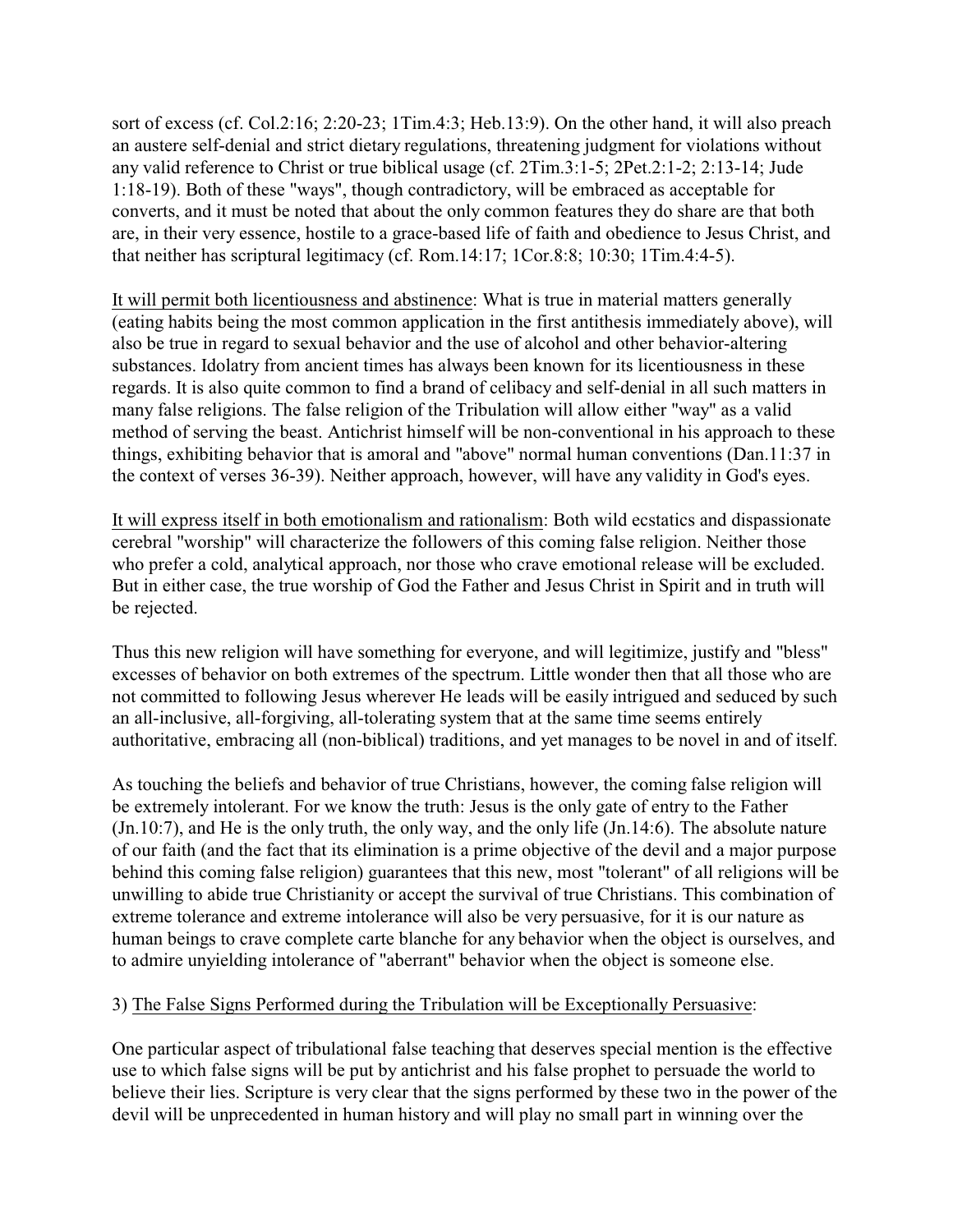majority of the world's population (Mk.13:22; Rev.13:3-4; 16:13-14; 17:8; 17:11; 19:20).(48)

For [during the Tribulation] false Christs and false prophets will arise and will perform great miracles (lit., "signs") and wonders [sufficient] to deceive even the elect, if [that were] possible. Matthew 24:24

(9) [Antichrist's] appearance [will come about] through Satan's empowerment [and will be] accompanied by every [sort of] false miracle, both signs and portents, (10) and by every [sort of] unrighteous deception [designed] for those who are perishing, [namely those who will believe these lies] because they did not open themselves up to the love of the truth so as to be saved.

2nd Thessalonians 2:9-10

(13) And [the beast's false prophet] [will] perform great miracles (lit., "signs"), even making fire come down from heaven to the earth in front of everyone. (14) And he [will] deceive those who dwell upon the earth on account of the miracles (lit., "signs") which have been given to him to perform in the presence of the beast, even commanding the inhabitants of the earth to make an image of the beast, [that is] of him who received the [deadly] stroke of the sword and [yet] came [back] to life. (15) And it was given to him to provide a spirit for the image of the beast so that the image might speak, and [it was also given to him] to bring it about that as many as refused to worship the image of the beast might be put to death. Revelation 13:13-15

But no matter how miraculous such signs may appear to unbelievers, we Christians walk by faith, not by sight (2Cor.5:7; cf. Prov.3:5). Therefore as faithful followers of the Living Word, our Lord Jesus Christ (Jn.1:1-14), we must be careful always to put our total faith in the Word of God above anything and everything our eyes may see, and trust in what our Lord has told us through His Bible, even in the face of such overwhelmingly persuasive "miracles" which may seem to contradict what we know from scripture to be true.

(1) If there arises among you a prophet or a dreamer of dreams, and he gives you a sign or a wonder, (2) and the sign or the wonder comes to pass, of which he spoke to you, saying, 'Let us go after other gods' – which you have not known – 'and let us serve them,' (3) you shall not listen to the words of that prophet or that dreamer of dreams, for the Lord your God is testing you to know whether you love the Lord your God with all your heart and with all your soul."

Deuteronomy 13:1-3 NKJV

This is what the Lord says: "Do not learn the ways of the nations or be terrified by signs in the heavens, though the nations are terrified by them." Jeremiah 10:2 NIV

(25) "And there will be signs in the sun, in the moon, and in the stars; and on the earth distress of nations, with perplexity, the sea and the waves roaring; (26) men's hearts failing them from fear and the expectation of those things which are coming on the earth,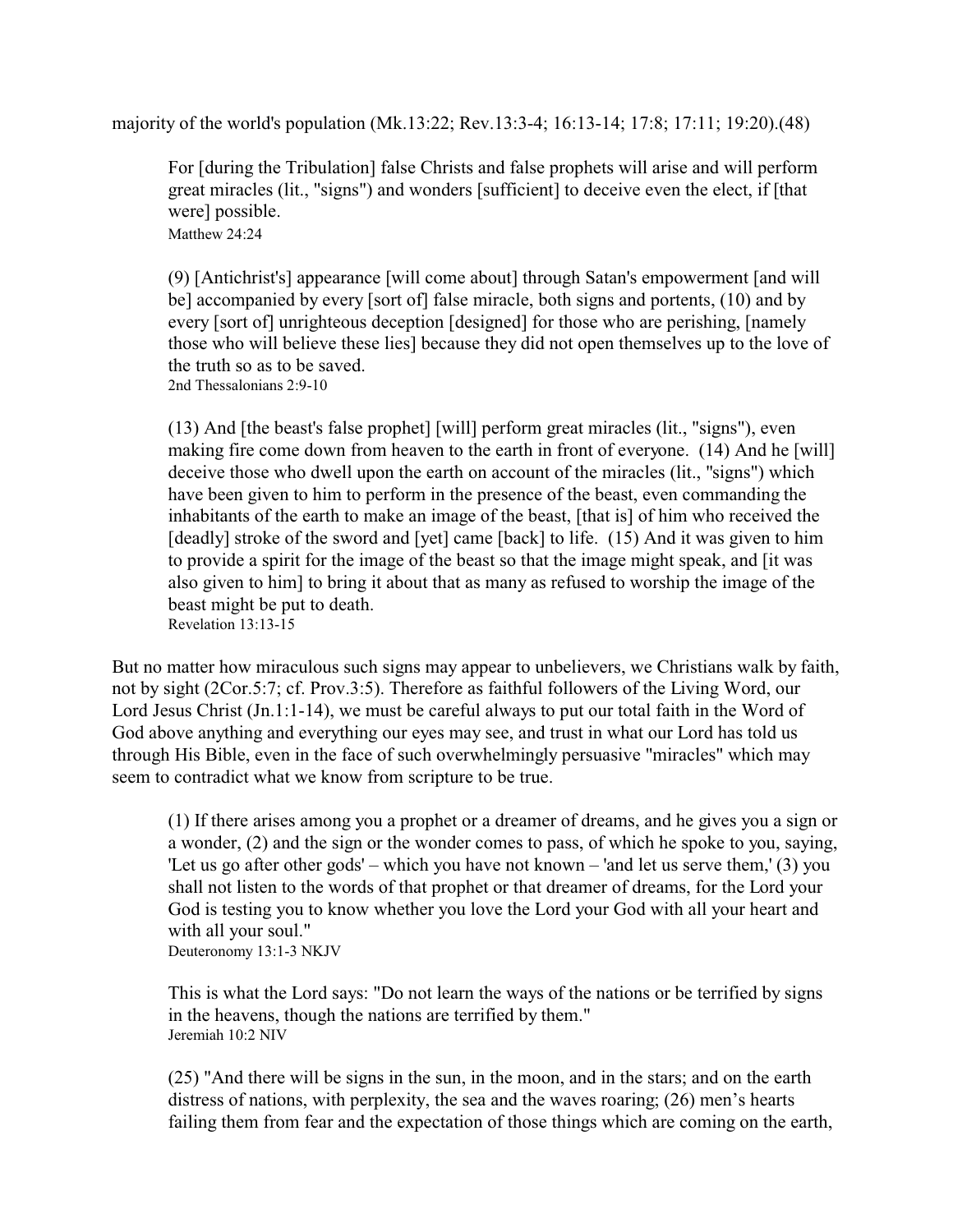for the powers of the heavens will be shaken." Luke 21:25-26 NKJV

But even if we, or an angel from heaven, preach any other gospel to you than what we have preached to you, let him be accursed. Galatians 1:8 NKJV

4) Christian Organizations Coopted by Antichrist will be Exceptionally Persuasive:

We have already seen in regard to the persuasiveness of the satanically inspired "miracles" which will characterize the Tribulation that they will be amazingly powerful to the point of putting serious pressure even on the faith of the elect (Matt.24:24; Mk.13:22). In spite of these pressures, dedicated believers in Jesus Christ will continue to follow what the Bible says rather than what their eyes see, no matter how miraculous these things may seem, applying all the appropriate scriptures instead of leaning on experience:

(1) Beloved, don't believe every spirit [of every so-called prophet], but test the spirits [of these "prophets" to see] whether [or not] they are from God. For many false prophets have gone out into the world. (2) By this [test] you [will] know [whether or not a person has] the Spirit of God. Any spirit (i.e., a person or organization) which professes that Jesus Christ has come in the flesh is from God, (3) but any spirit which does not profess that Jesus Christ has come in the flesh is not from God. And this [latter] is the [spirit] of the antichrist, which you have heard about, that he is coming, and [even] now [his spirit] is already in the world.

1st John 4:1-3

Sadly, however, many who are weak in faith will cave in to these pressures, and in very many instances they will be led into doing so from the top down. For in all too many individual cases of apostasy, it really will be a matter of lambs being led to the slaughter by the very leaders and organizations whose job it is to shepherd them. Indeed, all those who currently find themselves in denominations which are only marginally Christian or whose leaders and "teachers" are doing a poor job as representatives of Jesus Christ have already been compromised to an extraordinary degree. Based upon the predictions and analogous scriptures covered in the sections above, we should have every expectation that these weak and/or venial leaders will be quick to succumb to antichrist's exploding world-ecumenical movement, and only too willing to drag most of their membership along behind them (even as they have continued to be dragged along into spiritual apathy in our own day). This will be all the more true during the Tribulation's second half when antichrist's "wonders" will be added to this witches' brew of false motivations.

The performance of such unbelievable signs and miracles will endow this coming false religion with a tremendous amount of emotional authority, with only the firm determination to put scripture ahead of what is visible being capable of resistance. It should be noted by way of an aside here that our current world is more vulnerable to such deceptions than was ever the case in the past. To a world that sees itself as sophisticated and knowledgeable to a degree not seen before in history, this statement no doubt will seem ludicrous. But it is true nonetheless. For it is precisely our present preoccupation with materialistic explanations for everything that happens in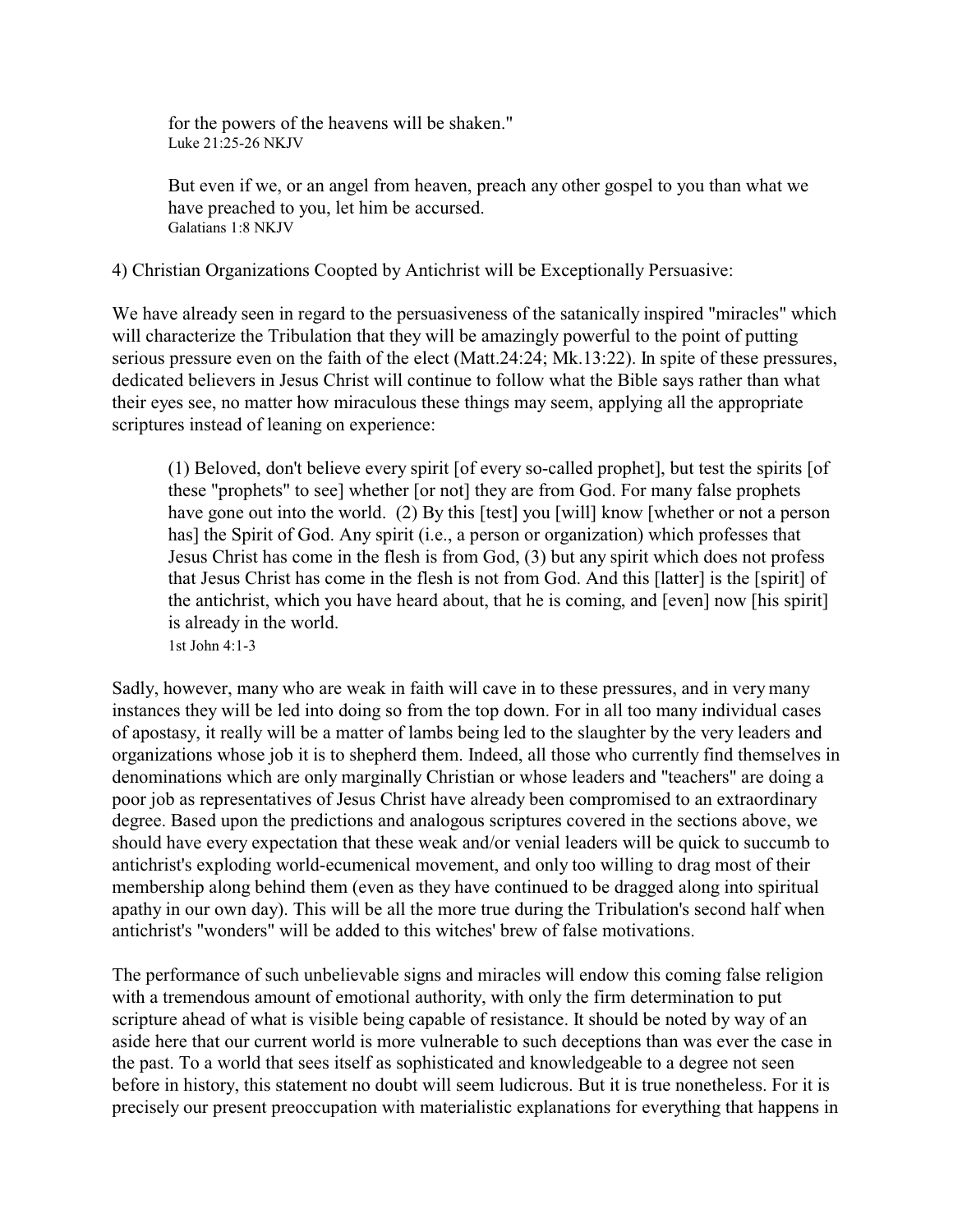the world that will make people all the more vulnerable to the beast's miracles, signs so profound that they cannot easily be denied or explained away in materialistic terms.

For those who know their God, the occurrence of such phenomena will not overly impress. Completely convinced of the power of the immaterial over the material, mature Christians use the Bible as our guide to distinguish between signs and miracles that are of God and those that are not. But to the vast majority of humanity, the experience of undeniably extra-material events will in most cases prove too powerful to resist. And for those leaders and members of putative Christian groups which are spiritually weak or even dead, these wonders will be all that is necessary to "prove" that the beast is "the one", and that his new religion is the only "true way".

What this means in practical terms is that once such organizations and denominations sell out completely to the ecumenical movement of antichrist and thereafter allow themselves to be incorporated into the beast's religion in toto (during the final three and a half years), those believers who have kept fellowship with them up to and into the Tribulation will find it increasingly difficult to escape their grasp. The problem of freeing oneself from an organization which has come to be synonymous in one's mind with faith is somewhat akin to sinking into quicksand while unconscious: even if one "comes to" and recognizes the dire nature of the situation, escaping the terrible pull is still no easy matter.

We can see this same phenomena playing out in many denominations even today, as unbelieving elites continue to move their charges farther and farther away from God and the Bible, while many of the rank and file, though far from happy with these developments, allow themselves to be dragged along – out of misplaced loyalty, tradition and inertia. But regardless of circumstances, every individual believer is responsible to the Lord for remaining faithful to Him. The fact that he or she may have been influenced by his or her leaders and organizations to follow the beast is no excuse:

(1) But there arose among the people false prophets, just as there will also be false teachers among you, who shall introduce destructive false doctrines – even denying the Master who bought them – and bringing swift destruction upon themselves. (2) And many will follow their lascivious ways so that the way of truth will be subject to blasphemy on their account. 2nd Peter 2:1-2

(18) For by pouring forth [statements] of outrageous folly, [by appealing to] fleshly lusts, and by making use of every [sort of] sensuality, [these false teachers] entice those who [previously] had truly escaped from those who live [such] lives of deception (i.e., the false teachers). (19) [These false teachers] promise [weak believers] freedom [from a disciplined life], though they themselves are truly slaves of corruption. For by what[ever] one is mastered, to this is he enslaved. (20) For if after having escaped the defilements of this world by recognizing our Lord and Savior Jesus Christ [these weak believers] should be overcome [spiritually] by becoming involved again in these foul things, then they have become worse off than they were before. (21) For it would have been better for them not to have accepted the Righteous Way in the first place, rather than – once having accepted this holy command [for faith in Christ which was] committed to them – to turn their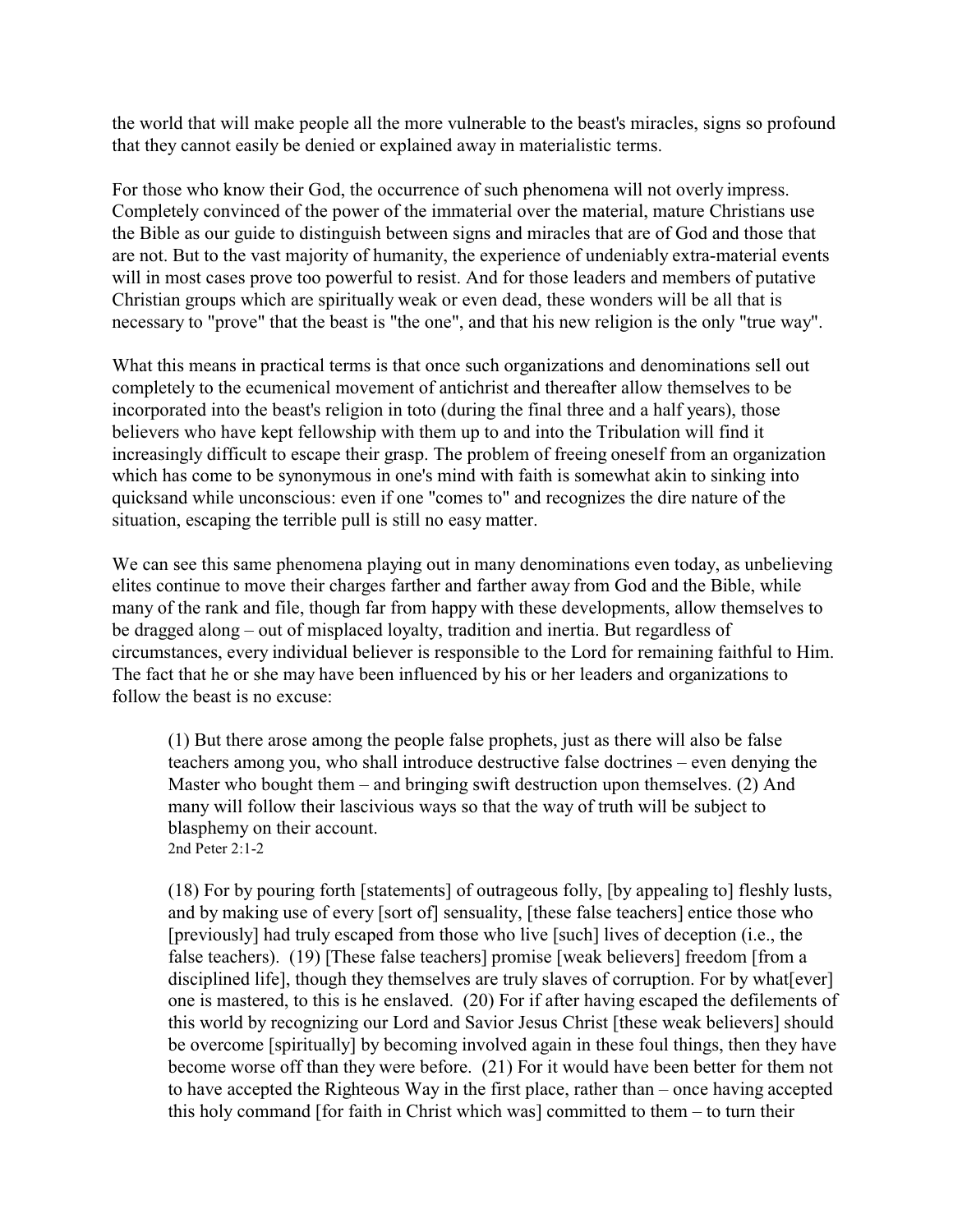backs on it now. (22) And so in their case this proverb is true: "The dog has returned to his vomit, and the sow, though washed, to her muddy sty". 2nd Peter 2:18-22

While it is one thing for pagan religions and dead denominations containing few Christians in their ranks to be pulled into the orbit of the beast's religion, the coopting of groups which are comprised of at least some genuine believers will be yet another powerful factor in aiding and abetting the process of apostasy. In the end, it will make little difference whether it was the band-wagon principle, the continuing authority of the denomination in question, the fear of being shunned, discriminated against, or persecuted, or the outright deceptions discussed above which play the dominant role in pulling believers into apostasy along with the organizations to which they belong. Continuation in a relationship which is spiritually harmful cannot help but compromise and threaten faith:

But now I have written to you not to keep company with anyone named a brother, who is sexually immoral, or covetous, or an idolater, or a reviler, or a drunkard, or an extortioner—not even to eat with such a person. 1st Corinthians 5:11 NKJV

Do not be deceived: bad associations corrupt good morals. 1st Corinthians 15:33

(10) If anyone comes to you and does not bring this doctrine, do not receive him into your house nor greet him; (11) for he who greets him shares in his evil deeds. 2nd John 1:10-11 NKJV

The current trend in our Laodicean age toward apathy to the truth and a desire for entertaining substitutes which "scratch the ear" will, during the Tribulation, greatly assist the process of assimilation and cooption of Christian groups by Satan and his antichrist into their worldwide religion.

The Spirit explicitly says that in the end times certain men will rebel from the faith, giving their allegiance [instead] to deceitful spirits and demonic doctrines. 1st Timothy 4:1

(3) For the time will come when they will not put up with sound teaching, but will [instead], desiring to have their ears scratched, heap up by their own [devices] teachers to match their specific lusts. (4) And they will turn their ears from the truth and resort instead to fictions. 2nd Timothy 4:3-4

This process, moreover, will not only proceed from top to bottom, but also from bottom to top. For not only will it be a case of leadership subverting membership, but also the other way around. As false teaching and false teachers begin to aggressively infiltrate Christian and erstwhile Christian groups, many of the rank and file in these groups (whether apostate Christians or unbelievers all along) will put pressure on the leadership from the "grass roots" to join in. Under such pressure (and faced with rebellion or expulsion), only the staunchest leaders will be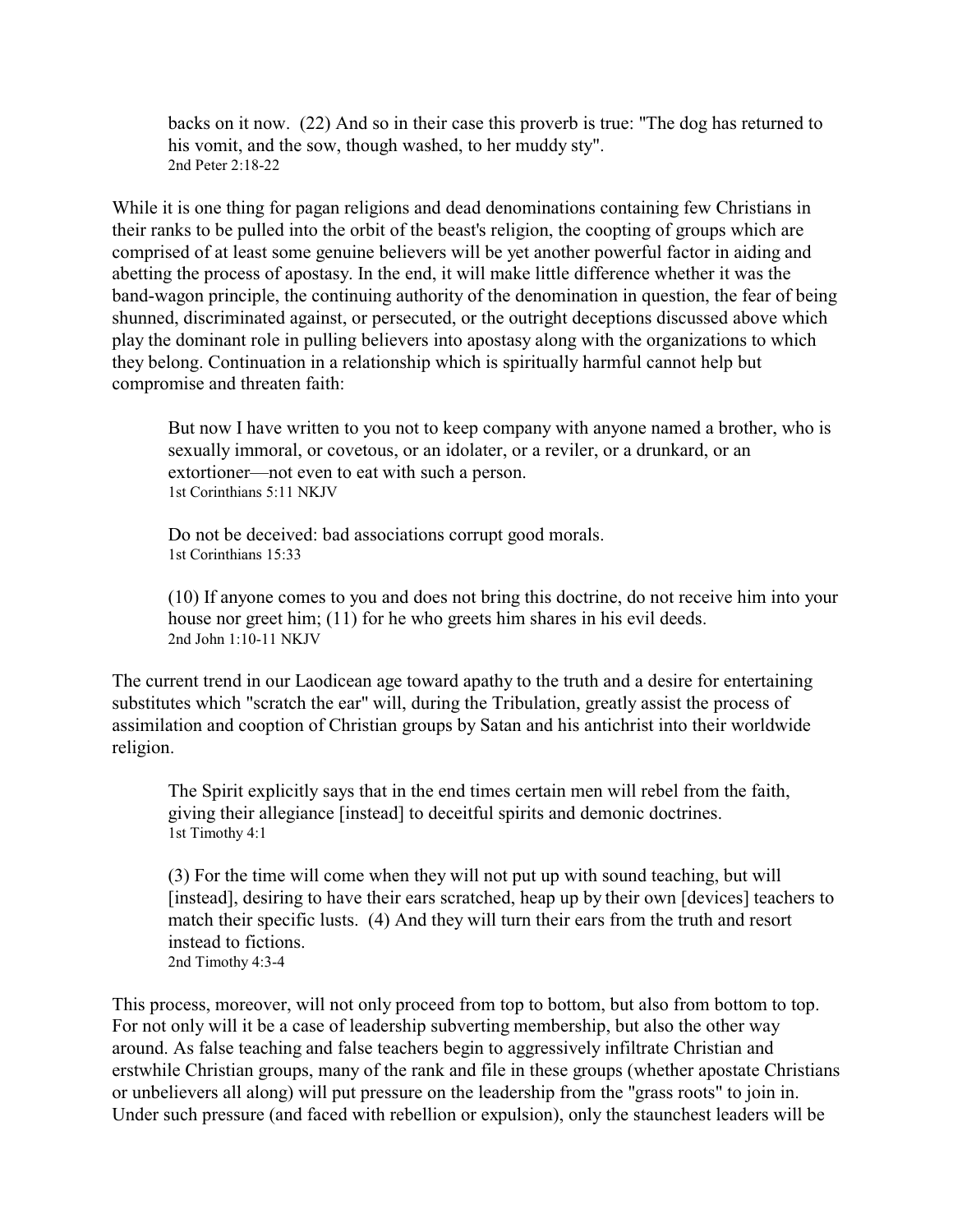able or willing to offer any resistance, daring to lose their jobs, reputations, and worse. Given that the groups we are talking about here are already deeply mired in spiritual apathy, we can expect such resistance to be inconsequential, and can further expect most of the leadership of such groups to accommodate to the wishes of the majority of their constituency.

We may call this phenomenon "the golden calf compromise". For just as Aaron was quick to heed the demands of the rebellious mob that confronted him in Moses' absence (even though he was certainly aware of the wrongness of his actions: cf. Ex.32:1-4), so also we can expect the vast majority of spiritual leaders in all but the most dedicated Christians groups to likewise buckle under the internal pressure to compromise with the ecumenical developments of the Tribulation's first half. And just as Aaron may have foolishly thought he could still steer this horrible idolatry in God's direction by calling the golden calf's feast a "feast to the Lord" (compare Ex.32:5 with Ex.32:6), so it may well be that some of the leaders constrained by these pressures may rationalize their actions, convincing themselves that they are sticking with their groups for the sake of their good (analogously to those who remained in the Roman Catholic church during the Reformation).

In reality, however, when the final opportunity for separation comes, failing to avail oneself of it will only mean spiritual disaster. Moreover, in the case of the leadership, by remaining and accommodating they will only be giving false comfort to their truly Christian charges, and in reality will be helping to blind them to the fact that staying with these organizations once they have been fatally compromised can only lead to apostasy.

It is well to note that the Israelites became restless and vulnerable to such outrageous apostasy only when Moses, a well-known type of Christ (cf. Ex.32:1; Acts 7:40: a return as if from the dead), had been away a long time – and just before he returned at that. So also in this case it will be just before Christ's return, and at the lengthiest point of His absence, that the Great Apostasy will claim so many of our fellow believers, with the most prominent leadership of the churchvisible (analogous to Aaron) being swept up in their rebellion out of fear. And just as the rebellious Israelites of that time sought another leader other than Moses to "take them back to Egypt" (Neh.9:16-17; cf. Num.14:1-4), so in their apostasy these former Christians will join with unbelievers the world around in embracing a new savior, one who will promise them a worldly heaven on earth, namely, the antichrist.

In this capacity it is at least worth asking whether so-called "Christian" groups may not constitute antichrist's original base for his ecumenical movement (as opposed to being a later target). Since the beast will begin with politics, we may posit that the ecumenical movement (which will only later develop into a universal, idolatrous religion) will be an essentially political formation at its inception. The Tribulation's first half will be a time of exceptional upheaval. Antichrist will doubtless gain much political support by promising political solutions to the horrendous world conditions of that time. Given the propensity of many religious and even Christian groups to become involved in political causes "for good", it is not far from the realm of the possible to suppose that antichrist will make full use of this tendency. Since the initial development of ecumenical cooperation will be political in nature rather than doctrinal (with "cooperation" and coercion in the realm of belief coming only later), it is easy to see how many Christians of poor discernment might be able to embrace this movement and still allow themselves to think they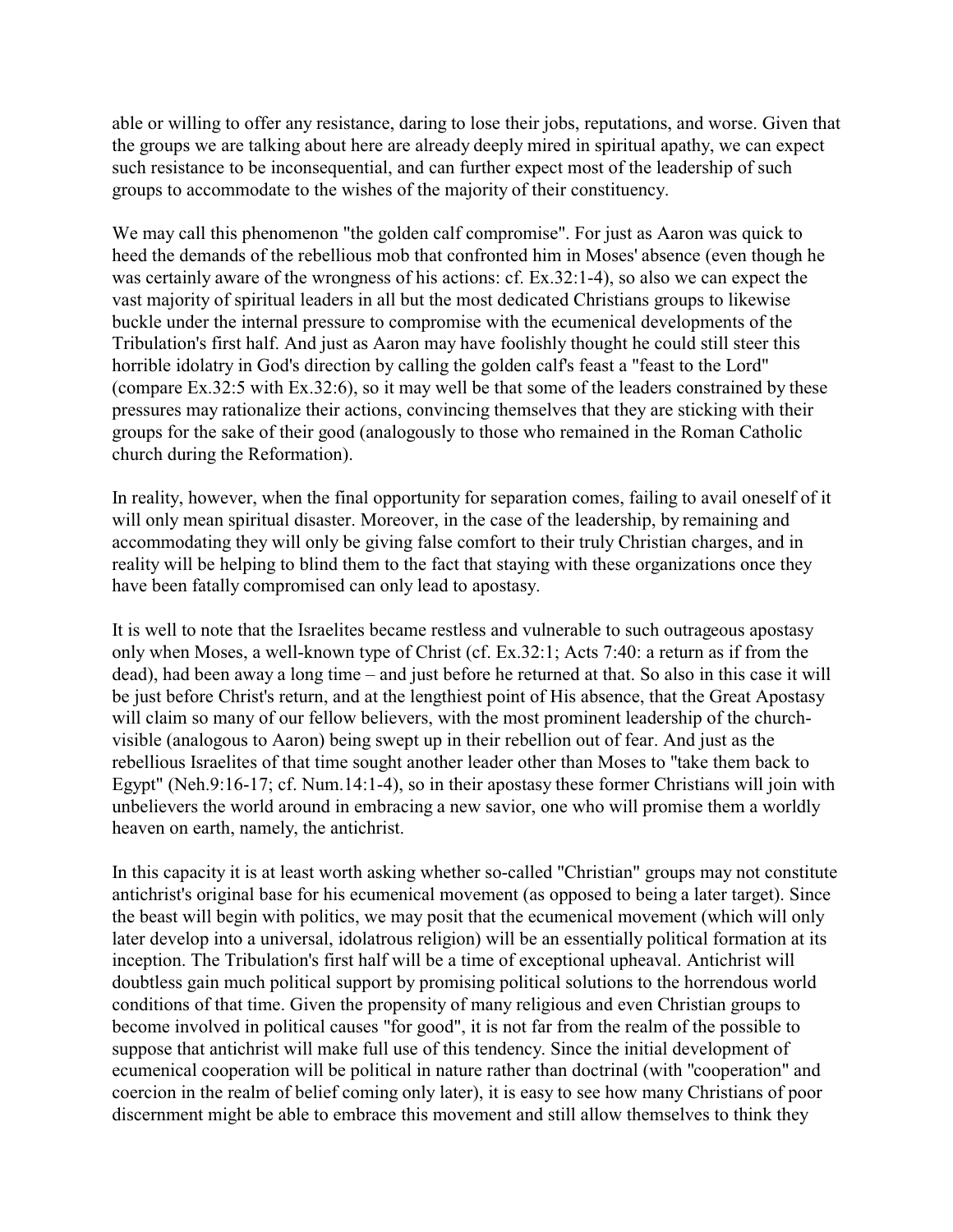were doing something "Christian" (even as they were actually falling away from the truth and from Christ). Using Christian and semi-Christian groups as a base would have very clear advantages for antichrist, whose entire false religion will later come to be based upon claiming that he is the Messiah.

g. The Characteristics of Antichrist's New Religion: Despite the inherent horrors of antichrist's universal religion of Satanism and the terrors it will hold for all who refuse to bow down to it, we should not think that it will be for those reasons a system of worship that most people find oppressive and abhorrent but are only embracing out of necessity. As suggested earlier, the situation will be much to the contrary. As in the case of many cults, beyond the obvious mind-control and group coercion, there is always also an element that appeals to and even legitimizes the secret desires of many if not most of its members. Just as we would be mistaken to imagine the devil as some horrible looking creature when in fact he was made beautiful (Ezek.28:12-13) and even now masquerades as "a messenger of light" (2Cor.11:14), so in the case of the worldwide cult designed to worship him, rather than imaging some repulsive collection of odd and onerous rituals, we would do better to understand this new religion as something that most people will find incredibly appealing (cf. Nah.3:4 and the harlot analogy generally: Rev.17:1-5; 17:15-16; 19:2).

Cults often attract new adherents by promising them a welcoming and friendly society, and by offering them a "deeper" spiritual relationship through initiation into "secret doctrines and mysteries" unavailable elsewhere. And if in the process they also appeal to the hidden desires of the new initiate (be they of either an ascetic or licentious nature), then their appeal can seem irresistible. The unique feature of the beast's religion will be, as we have seen, a syncretism of all such elements, allowing virtually every human being to clothe his or her base desires in the mantle of religion, in a friendly and welcoming environment, and with the conviction that the "truth" is thus being sought, and the "true God" thus being served, to the end that "true eternal life" may be earned (such as antichrist seems to exhibit in his feigned rise from the dead).

One of the trends visible in our own day is the increasingly meticulous concern large segments of the population are showing towards their dietary regimes even as they are less and less bothered by sexual indiscretions – as if God were greatly concerned about the former and little about the latter when in fact exactly the opposite is the case. The beast's religion is prophesied to take great advantage of this trend, fulfilling the deep-seated need to "do something" about holiness on the one hand (i.e., practicing a pseudo-holiness of dietary restraint), while having one's true sins and indiscretions excused and even justified on the other (i.e., it is probable that antichrist's religion will, in the manner of pagan cults, include all varieties of sexual practices as "acts of worship", even as the one divinely authorized venue for sexual activity, marriage, is denigrated).

(1) The Spirit explicitly says that in the end times certain men will rebel from the faith, giving their allegiance [instead] to deceitful spirits and demonic doctrines. (2) With their own consciences seared away and speaking with the hypocrisy of men [who peddle] lies, (3) they will [instruct their victims] to refrain from marriage, and to keep away from certain foods . . . 1st Timothy 4:1-3a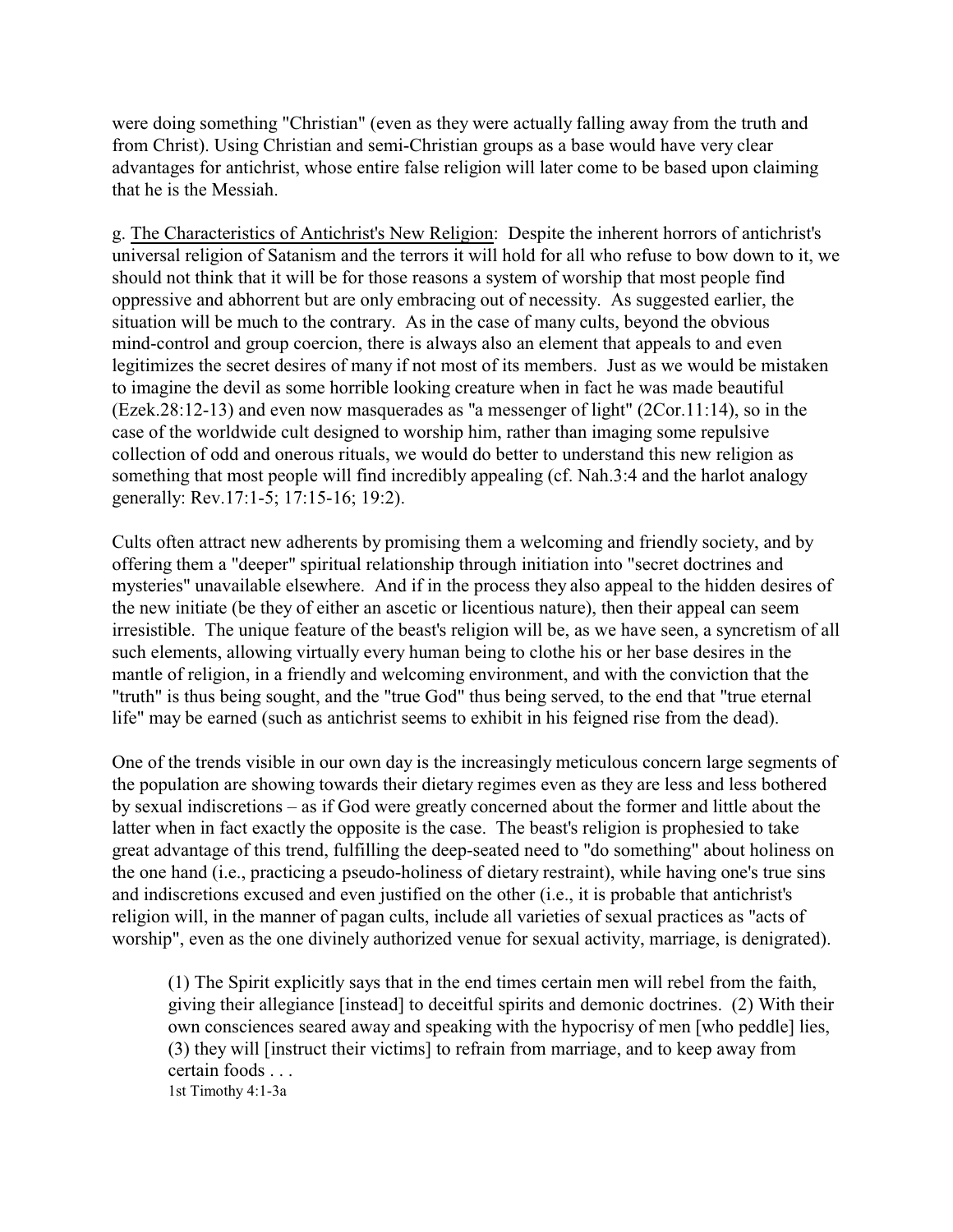Perspicuous in the verses above is the perverse reversal of God's natural order of things as marriage is discouraged – but not sexual practice of all sorts, both natural and unnatural. Inhabitants of 21st century America may well wonder what great change this will represent from contemporary practices. Nevertheless, there will be a decided change for the worse as the incipient trends now visible burst into full flood, are blessed by the state and the state religion, and become mandatory for all loyal citizens of antichrist's world state. And while believers will have as much trouble accepting this degraded and degrading behavior as they do accepting antichrist, the partisans of antichrist will be disposed by the darkness of their minds and the special empowerment of error (2Thes.2:11), to embrace his religious strictures even as they have been drawn to embrace him – a phenomenon which cannot be disentangled from the prior rejection of the truth of God:

"I have come in My Father's Name, and you do not accept Me; but if someone else comes in his own name, you will accept him." John 5:43

### 1) Characteristics of Antichrist's Religion deliberately mimicking true Christianity:

In general terms, the religion of the beast will stress the material and the visible over against invisible spirituality of which, of course, it will be completely bereft. And in all of its worldly manifestations it will attempt to mimic the outward appearance of Christian forms (although this will be more in terms of the "traditional" forms of the church-visible as opposed to genuine Christian faith and practice). One thing that will be noticeably missing from antichrist's "church" will be the Bible. For while false religions often have some doctrinal focal point or other, it behooves any organization that is in truth no part of the truth to maintain "flexibility" about the actual truth.

In other words, when an organization or movement is built upon lies, the freedom to continue lying without restraint or fear of contradiction is crucial. For this reason, we may expect that by the time of his "revelation" as the Son of God at the Tribulation's mid-point, antichrist will expect the world to accept his words as fully sufficient and authoritative since they come from "God". What need will the world then have for an outdated, outmoded written Bible when they now have the purported author to worship in person?

It is worth noting in this regard that, in effect, this is already where we find much of contemporary Christianity in our present Laodicean age of spiritual lukewarmness. For while many so-called Christian churches and organizations pay lip service to the Bible (and we imagine that the beast and his religion will do so as well), in terms of practice and application the scriptures often take a distant second place to entertainment, self-help, motivational speaking, emotional appeals, pop-psychology, rituals and "worship". For many groups, therefore, the adoption of the beast's religion in both name and practice will sadly mean very little change in either outward appearance or inward effect.

a) Its Ultimate Object of Worship: Regardless of what the world may initially think, "the dragon and the beast", i.e., Satan and antichrist, will be the ultimate objects of worship in this new religion (Rev.13:4). So while there will be other foci of worship and veneration as well (e.g., the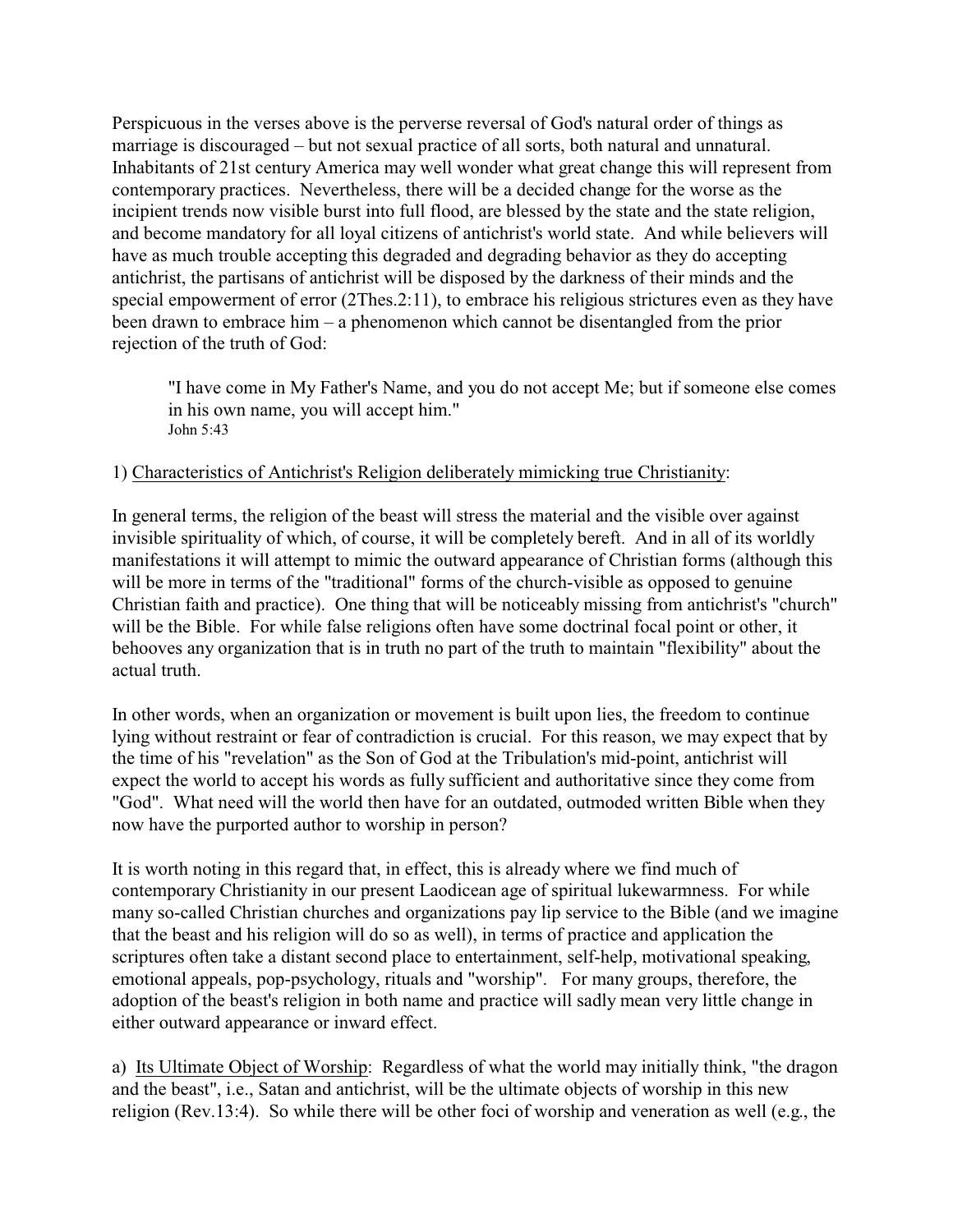idolatrous cult statue in the temple court and the false prophet), the world will have no excuse – Satan and his antichrist will replace the Lord God Almighty and His true Christ in the active worship in which the unbelieving world will now orgiastically indulge. The apostasy of one third of the Church, coupled with the removal of Holy Spirit restraint, and the empowerment of error spoken of in 2nd Thessalonians 2:11, will contribute mightily to the rapidity and the totality of the world's rush to embrace the devil and the beast:

(10) And [the little horn] (i.e., antichrist) magnified himself against the host of heaven, and he cast down to the earth some of the host (i.e., believers seduced into apostasy) and some of the stars (i.e., angels seduced into rebellion) and he trampled them underfoot (i.e., destruction by association). (11) He even magnified himself against the Prince of the host (i.e., Christ). The daily sacrifice was abolished by him, and the holy place (i.e., the inner court) was desecrated. (12) And along with the daily sacrifice, the host (i.e., believers) fell into his power on account of [the] rebellion (i.e., the Great Apostasy). And he threw truth to the ground, and was successful in whatever he did. Daniel 8:10-12

b) Its Ultimate Place of Worship: Just as antichrist proclaims himself to be the true Messiah and makes every attempt to support that claim in ways that would, "if possible", deceive even the elect (Matt.24:24), so Jerusalem and the temple of God are not accidentally chosen as the supreme place of worship. The idea of substitution is clear in everything that the beast and his father the devil will do in this regard, for it has ever been Satan's desire to replace God, so that the installing of his son on the throne of God with himself enshrined as the ultimate object of creature worship is in many respects the fulfillment of a dream which has been millennia in the making.

Indeed, Satan will take pains during this entire period to represent this time as the beginning of "the Millennium". For, after all, the true Millennium begins following the revelation of Jesus Christ, the defeat of His enemies at Armageddon, and His installment in the temple at Jerusalem as the Ruler of the world. To the unbelieving world, antichrist's pseudo-resurrection, conquest of the southern alliance, and usurpation of the temple and Jerusalem for his own use will fit this bill (scripture even calls this his "revelation": 2Thes.2:8). Needless to say, the ensuing three and half years, the time of greatest tribulation in world history, will hardly seem "millennial", but the selection of Jerusalem as the supreme place of worship will contribute to the persuasiveness of the beast's claims and to the acceptance by the unbelieving world of his new universal religion. For not since the tower of Babel will the world be thus so completely "united" in a political sense, or have a single unifying religious center and motivation as it will have at that time as antichrist begins his rule from Jerusalem with the intent of putting all of his enemies under his feet – if they refuse to worship him.

c) Its Ultimate Priest: As with all of the other supreme foci of the beast's religion, so in the case of the "clergy" we can expect to see a deliberate usurpation of both true and traditional Christianity in antichrist's system. There is, of course, nothing biblical about Roman Catholicism's "pope", but the false prophet will indeed be a true "vicar" or substitute for antichrist, serving him in a way that falsely parallels the true Christ but in reality models antichrist and the devil (e.g., the false prophet has "two horns like a lamb", but "speaks like a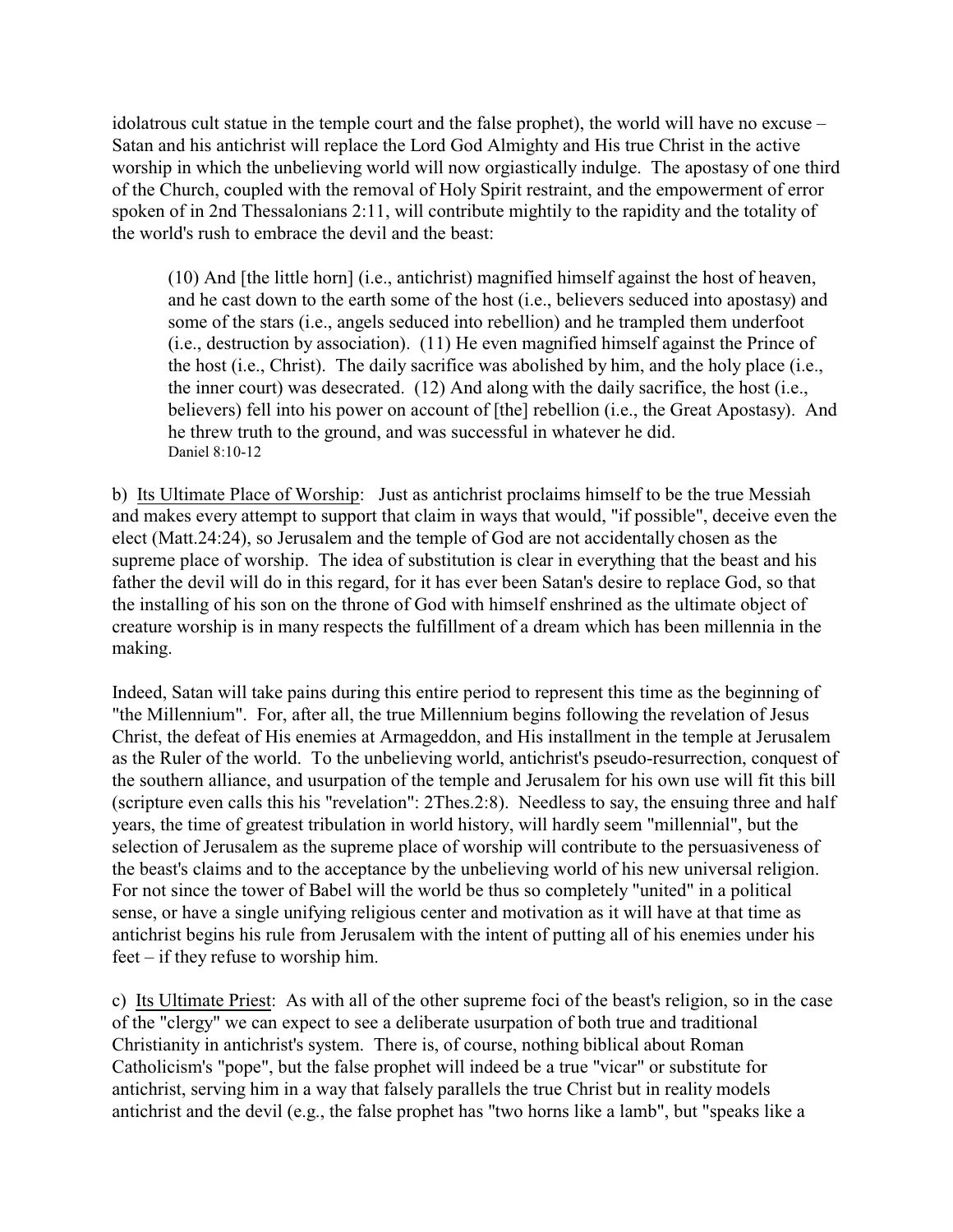dragon": Rev.13:11).

We may expect this to be the case with the other lesser "clergy" as well, especially considering that in all probability antichrist will make use of already existing clergy who are co-opted into his new universal religion, so that any distinction as seen by the world between the beast's church and the "Christian church" will be difficult for the unbelieving mind to draw (since in most cases it will be a question of the same people in the same buildings employing many of the same rituals only now committed to worshiping the beast "as Christ"). In general terms, we can expect antichrist's new clergy to be extremely persuasive as well (cf. Matt.24:23-24; Col.2:16-23; 2Thes.2:3-12; 1Tim.4:1-8; 2Tim.3:1-13; 2Pet.2:1 - 3:18; Jude 1:4-16).

d) Its Ultimate Sign of Membership: Believers in Jesus Christ have as their sign and as their seal of divine ownership the indwelling presence of the Holy Spirit (2Cor.1:21-22; Eph.1:13-14; 4:30; cf. Rom.8:9-17; Rev.7:1-3). Antichrist's substitute for this true yet invisible sign will be, once again in keeping with the pattern above, a false, visible sign, the "mark of the beast" (Rev.13:16-17).

e) Its Ultimate Promise: Given that the beast has been "restored to life", it is likely that the promise of a similar reward will be given to those who embrace his religion, especially in the context of antichrist's claim to be the true Messiah. It should be noted in this connection, however, that rather than being a universal good promised to all, as in the case of the true resurrection of the righteous, we may instead expect this false promise of resurrection to be qualified, offered only to the few who distinguish themselves in loyalty, and thus used as a goad to spur the "faithful" on to ever greater degeneracy and fanaticism. Moreover, the type of "eternal life" being offered will be along the same lines of materiality we see in every other aspect of the beast's religion, namely, the continuation (or revivification) of the sordid and (apart from God) pointless temporal life that is humanity's lot, rather than any true transformation. That so many around the world will find this offer appealing is almost a cause for pity, especially considering that antichrist will be incapable of making good on this promise in even a single instance.

f) Its Ultimate Sacrifice: While the common-place in literature of portraying those who make a "deal with the devil" as having "sold their souls" is not biblical, it is true that the unbelieving world of that future time, by their acceptance of the beast's religion, will have indeed embraced their own condemnation, willfully rejecting through the worship of antichrist and his father Satan the grace and mercy in Jesus Christ that God was eager to give them freely (cf. Jonah 2:8). The true nature of the "bargain" is this: they have forsaken eternal life and spiritual riches beyond calculation for the sake of some trifling and, in many cases, totally disgusting short-lived material benefits. In other words, like Esau, the unbelieving world of that time will sell en masse "their birthright for a mess of pottage" (Heb.12:16). To those concerned, the bargain will actually seem reasonable, for it will involve substituting present persecution endured for the sake of intangible advantages (which their hearts blinded by unbelief find incredible; cf. Eph.4:17-19) for tangible "benefits" in the here and now (cf. the pattern of Is.57:3ff.).

g) Its Ultimate Service: As in the case of its ultimate sacrifice, the ultimate service for those who commit themselves to antichrist and his religion will reflect a sick parallelism to genuine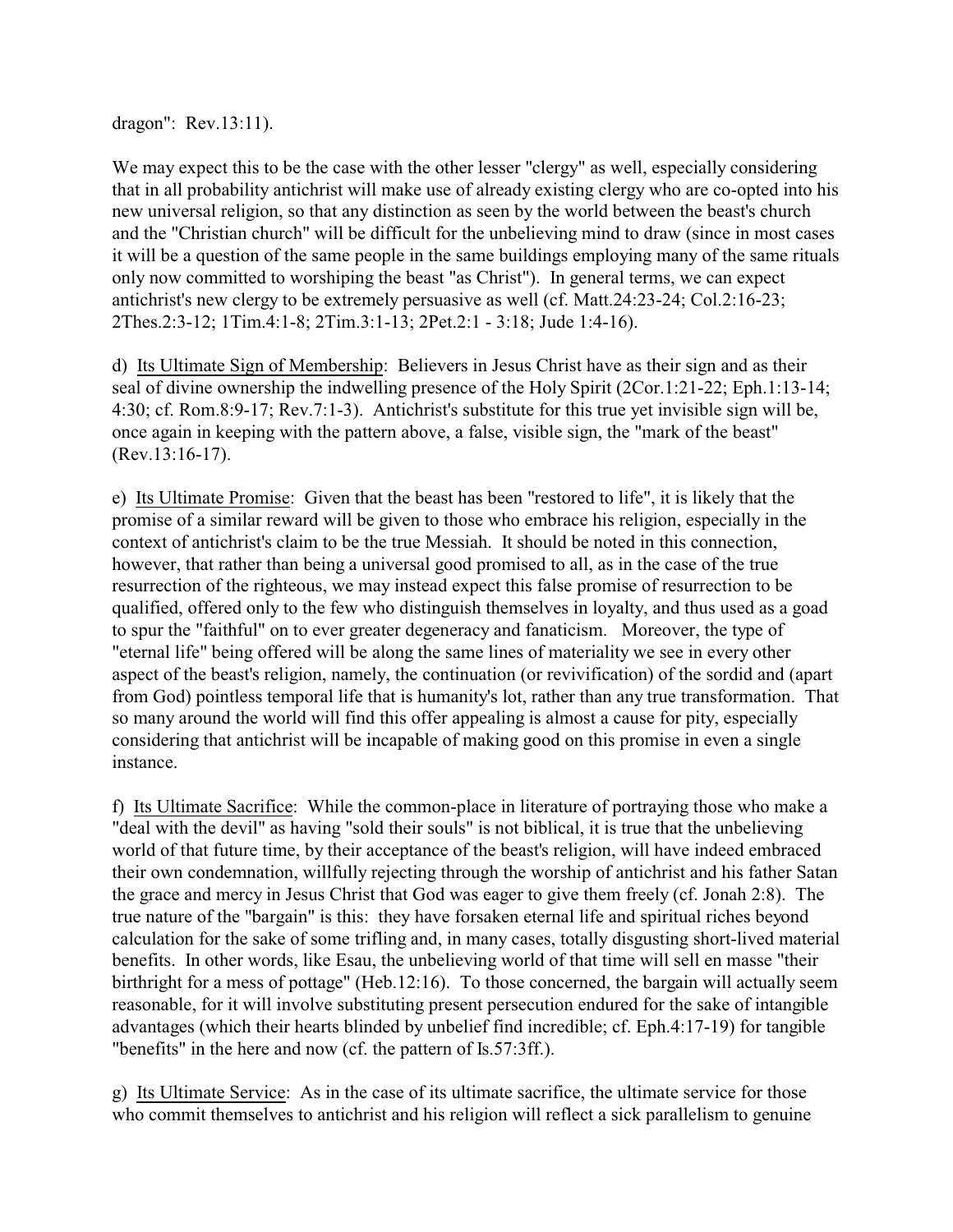Christianity. After the pattern of our Savior (e.g., Jn.13:1-17), true Christians are committed to service for the sake and the benefit of their fellow believers, seeking their spiritual growth and welfare above all else (Rom.14:19-21). For adherents of the religion of the beast, however, "the ultimate service" will not be edification but destruction, namely, the betrayal of all who refuse to accept antichrist in preference for the true Christ.

## 2) Characteristics of Antichrist's Religion deliberately mimicking the Mosaic Law:

In his implementation of the first beast's false religion, we see the second beast following the pattern of counterfeiting true forms and practices, and, specifically after the focus of worship moves to the temple in Jerusalem, of paralleling the Mosaic Law with a series of practices designed to resemble the truth even as they propagate satanic lies:

a) False Pilgrimage: In the law, all males in Israel are commanded to present themselves before the Lord on three occasions every year, i.e., at the Passover, the festival of first fruits, and the feast of Tabernacles (Ex.23:14-17). We may infer from Revelation 13:14 to the effect that the false prophet will "deceive those who dwell upon the earth on account of the miracles which have been given to him to perform *in the presence of the beast*" that many individuals, especially those of any sort of prominence, will be expected to make what amounts to a similar "pilgrimage" to Jerusalem during those 42 months in order to worship at the feet of the beast, paying homage to him and to his idol under the watchful eye of the false prophet (comparable to the behavior of Nebuchadnezzar vis-à-vis the idol of gold which he had erected on the plain of Dura in Babylon: Dan.3:1-12).

b) False Worship: It is likely that the false prophet will represent himself as the high priest of Israel (though scripture does not give him that title, possibly for the very good reason that he is not so in fact), and that much of the ritual carried on in and around Jerusalem at this time, illegitimate though it is, will closely parallel the historical temple rite (i.e., the appointment of divisions of priests, the reconstruction of all the trappings and paraphernalia of the Aaronic priesthood, and the continuation of various rules and regulations; although apparently not the Levitical sacrifices: cf. Dan.9:27). It is the case that this show of historicity will in truth have nothing to do with the original temple worship, or the worship re-instituted by Moses and Elijah, or the millennial temple worship reestablished by the true Messiah. But to those who have been deceived to the point of accepting antichrist as the Christ, restoration of the temple rite at least in some form or other far from being surprising will indeed be expected of this pseudo-Messiah who has now come to Jerusalem to begin his "millennial reign".

c) False Dietary Regime: Dietary regulations play a significant role in the Mosaic Law for the purpose of "distinguishing between the holy and the profane" (Lev.10:10). That is to say, Israel's separation from the practices of the world in diet were to be representative of their far more important spiritual separation (Rom.4:13). Reversing this relationship, that is, claiming holiness or righteousness on the basis of "keeping the Law" in any of its aspects is, as all readers of the New Testament are well aware, diametrically opposed to the true purpose of the Law and the true meaning of grace. Yet a key feature of antichrist's religion as administered by his high priest, the false prophet, will be to take traditional legalism a step farther, instituting a system of aggressive vegetarianism that will give its practitioners a feeling of "holiness" and "purity" on the basis of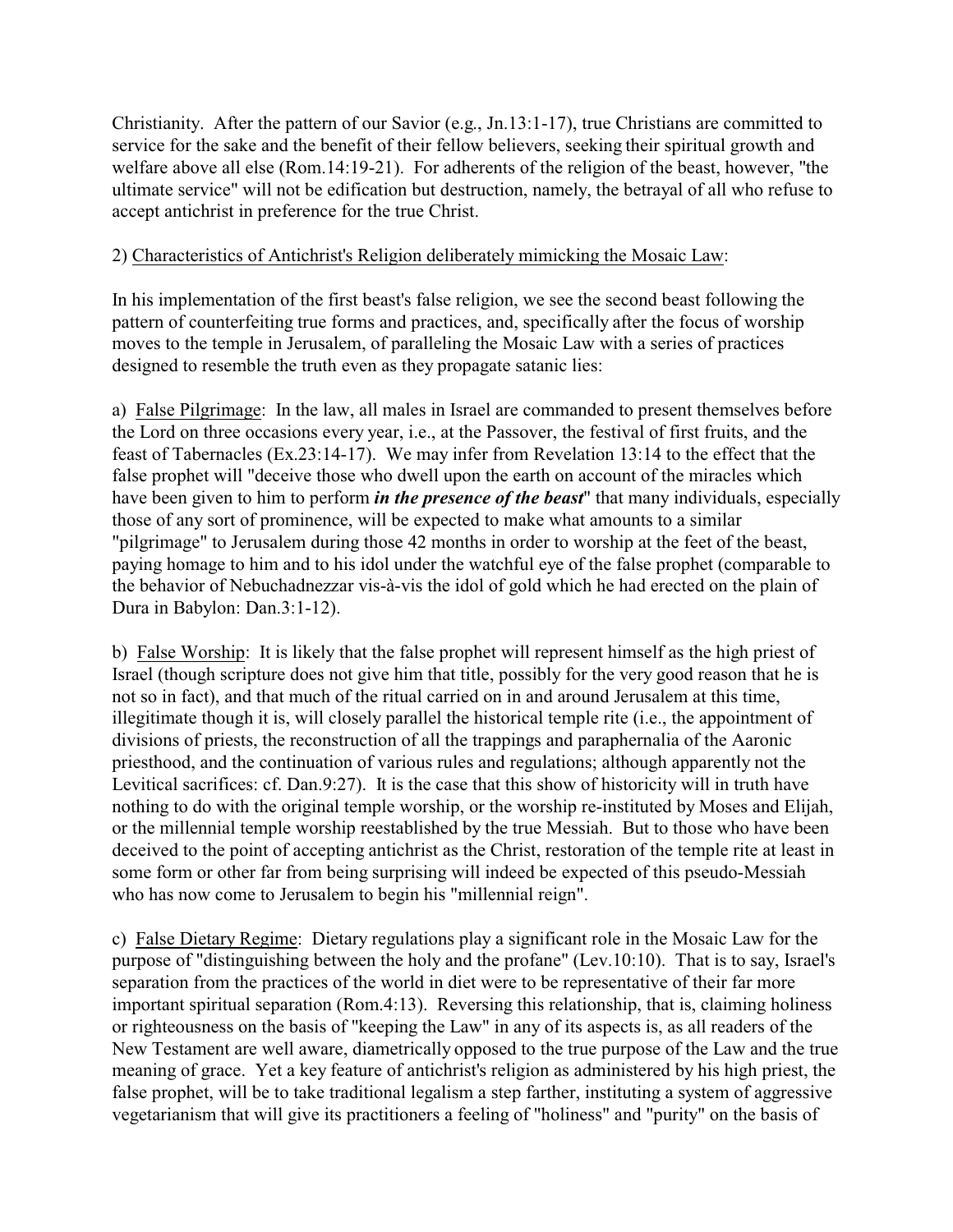diet (i.e., physical, substituting for spiritual, purity), despite whatever truly sinful behavior in which they may be engaged (1Tim.4:1-5; cf. Col.2:16-23; 2Tim.3:5; Heb.13:9).

d) False Communion: Closely tied to these everyday dietary restraints will be the practice of a false "communion" which will follow closely after the pattern of historical pagan practices (cf. Zech.9:7):

Those who sanctify and purify themselves for the gardens following the lead of the one [characterized] by violence, eating the flesh of swine, and of whatever is an abomination, and of rats will be swept away together (i.e., at the Second Advent), says the Lord. Isaiah 66:17

The context of this verse (both preceding and following, but see especially Is.66:18-24) shows clearly that while the behavior described is not unprecedented in Israel's past (cf. Is.65:3-5), the disgusting communal meal described above will be the one in vogue during the Tribulation. Therefore the "one with violence", clearly an individual acting as a sort of priest officiating over the proceedings, is best taken to be the false prophet, antichrist's own "high priest" and the one responsible for directing his false religion. The fact that meat will be eaten in this "communion" whereas vegetarianism will be the rule otherwise is not contradictory, for this eating of abominations will represent a "sacrifice" and for that reason necessarily includes behavior not otherwise sought out or condoned.

e) False Piety: The "sanctified" behavior of antichrist's religion will go beyond diet including in particular a general prohibition against normal marriage (1Tim.4:3). Genuine Christianity does indeed forbid sexual conduct outside of marriage (e.g., 1Thes.4:3-8), but never forbids legitimate marriage (1Cor.7:8-9). Here once again, therefore, we see the beast's religion turning the truth on its head. While preaching and encouraging sexual licentiousness (cf. 2Pet.2:17-22), the false prophet will lead the charge to forbid the only valid forum for sexual behavior. We may expect many such instances of making virtue out of sin and vice versa. One particularly well documented form of counterfeit piety will be the tattooing of the beast's name (or number) on the forehead and/or right hand of his worshipers (Rev.13:16-18), wherein we see a clear attempt to mimic legitimate biblical practices past and present (Is.44:5; Rev.3:12; cf. Ex.13:9-16; Is.62:2; 65:15; Rev.2:17), even while violating the express commands of scripture (Lev.19:28; Rev.14:9-11; cf. Rev.16:2; 19:20; 20:4).

f) False Millennial Program: During the Great Tribulation, antichrist will represent himself as the Messiah. Therefore it should not be surprising that his religion will attempt to counterfeit and play off of the prophecies regarding Christ's true Millennial Kingdom. One of the key thematic characteristics of the genuine Millennium will be justice, divinely defined and directly administered by the Lord worldwide for the first time in human history since the garden (cf. Ps.2; Ps.9; Ps.24; Ps.45-48; Ps.50; Ps.68; Ps.72; Is.11; Is.24; Is.25-27; Is.32; Is.34-35; Is.49-52; Is.62-66).

But instead of true justice stemming from divine administration of the world (an under-appreciated blessing that is worth far more than many material blessings with which the Millennium will be replete), the beast's religion will offer unprecedented "freedom" from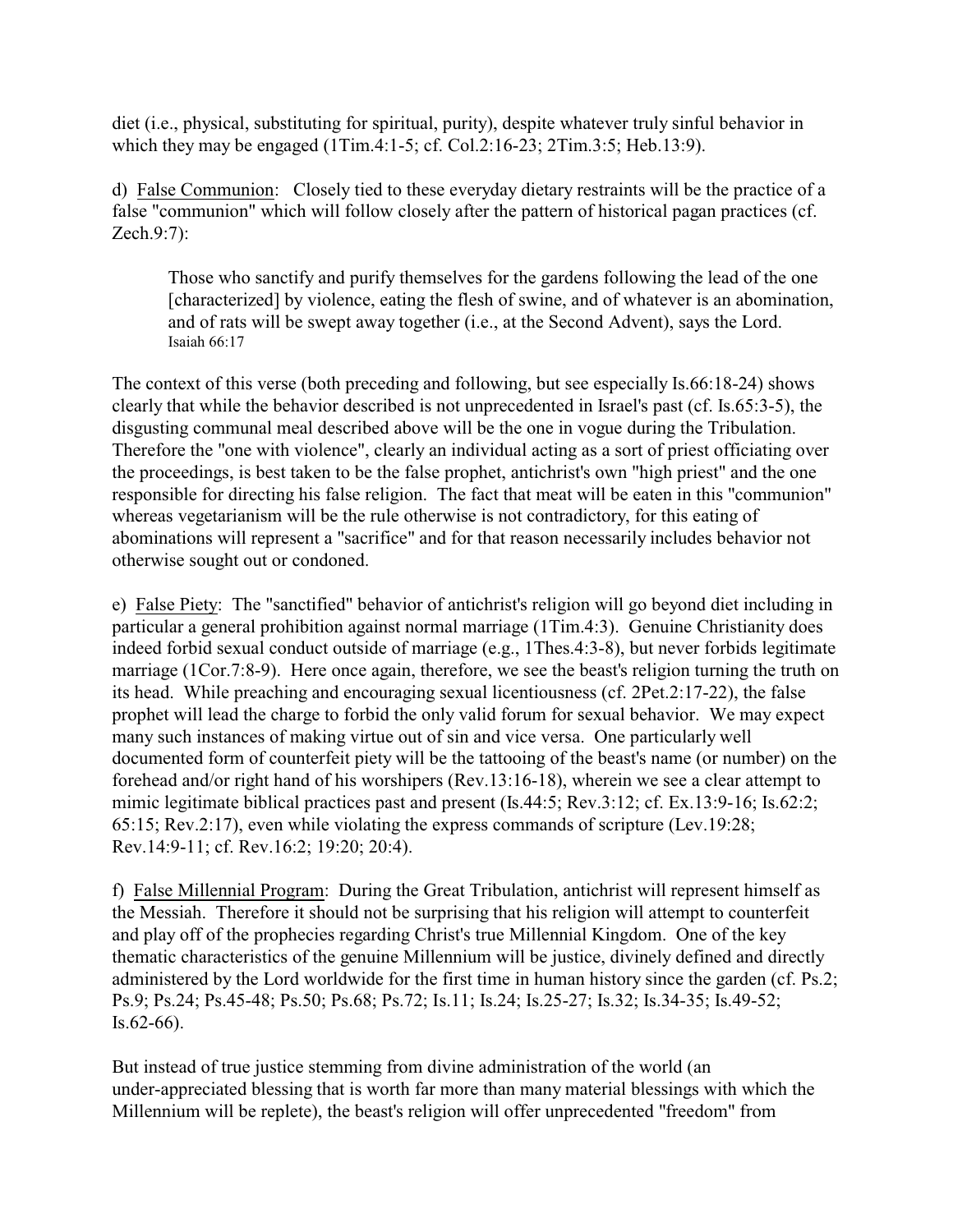innumerable legal and societal restraints (Dan.7:25; 2Pet.2:17-22; cf. Is.24:5), a "freedom" which will in fact help to produce the most outrageous violations of the most basic human rights as well as of the most important freedom we as a species possess, namely, the right to choose for Jesus Christ and to follow and serve Him in this life without persecution.

From the believer's perspective, the beast's false millennium is best understood by its divinely assigned name, "The Great Tribulation". Instead of a time of justice and safety, these final forty-two months will be a time of trampling down of all that is just and right and decent in the name of "freedom". For whatever good in principle unbelievers may find in anti-materialistic, new age, vegetarian, libertarian anti-commercialism, in the context of antichrist's pseudo-millennium all such things will be mere fig leaves employed solely for the purpose of covering a campaign of crime, lawlessness, licentiousness, and the judicial murder of all who find themselves in opposition to the beast for whatever reason, and especially those who have determined to stay faithful to Jesus Christ regardless of the consequences. One category of "freedom-blessings" scripture does spell out for this period is a general redistribution of wealth by antichrist on behalf of his supporters (Dan.11:24b; 11:39). Presented no doubt as a "jubilee" along Old Testament lines (Lev.25; 27), this action will instead be motivated out of the beast's desire to firm up his own support rather than any inclination to help the poor.

g) False Service: Finally, the "righteous works" required of the adherents of antichrist's religion as led by his high priest, the false prophet, will entail first and foremost participation in the satanic attempt at universal conversion to the beast. In addition to all the other depravities required of those who choose to serve the beast, this final "crusade" will involve the active destruction of the free will opportunities of others to choose for Christ, even to the point of betraying those they ought to love the most (Matt.10:36; Lk.21:16).

(4) "Everyone take heed to his neighbor, and do not trust any brother; for every brother will utterly supplant, and every neighbor will walk with slanderers. (5) Everyone will deceive his neighbor, and will not speak the truth; they have taught their tongue to speak lies; they weary themselves to commit iniquity. (6) Your dwelling place is in the midst of deceit; through deceit they refuse to know Me," says the Lord. Jeremiah 9:4-6 NKJV

(5) Do not believe a friend. Do not put your confidence in a companion. Guard the entrances of your mouth from her who lies in your bosom. (6) For a son will treat his father disgracefully, and a daughter will rise up against her mother, and a mother-in-law against her daughter-in-law. A man's enemies will be those of his own household. Micah 7:5-6

(34) "Do not think that I came to bring peace on earth. I did not come to bring peace but a sword. (35) For I have come to 'set a man against his father, a daughter against her mother, and a daughter-in-law against her mother-in-law'; (36) "and 'a man's enemies will be those of his own household.' " Matthew 10:34-36 NKJV

(51) "Do you suppose that I came to give peace on earth? I tell you, not at all, but rather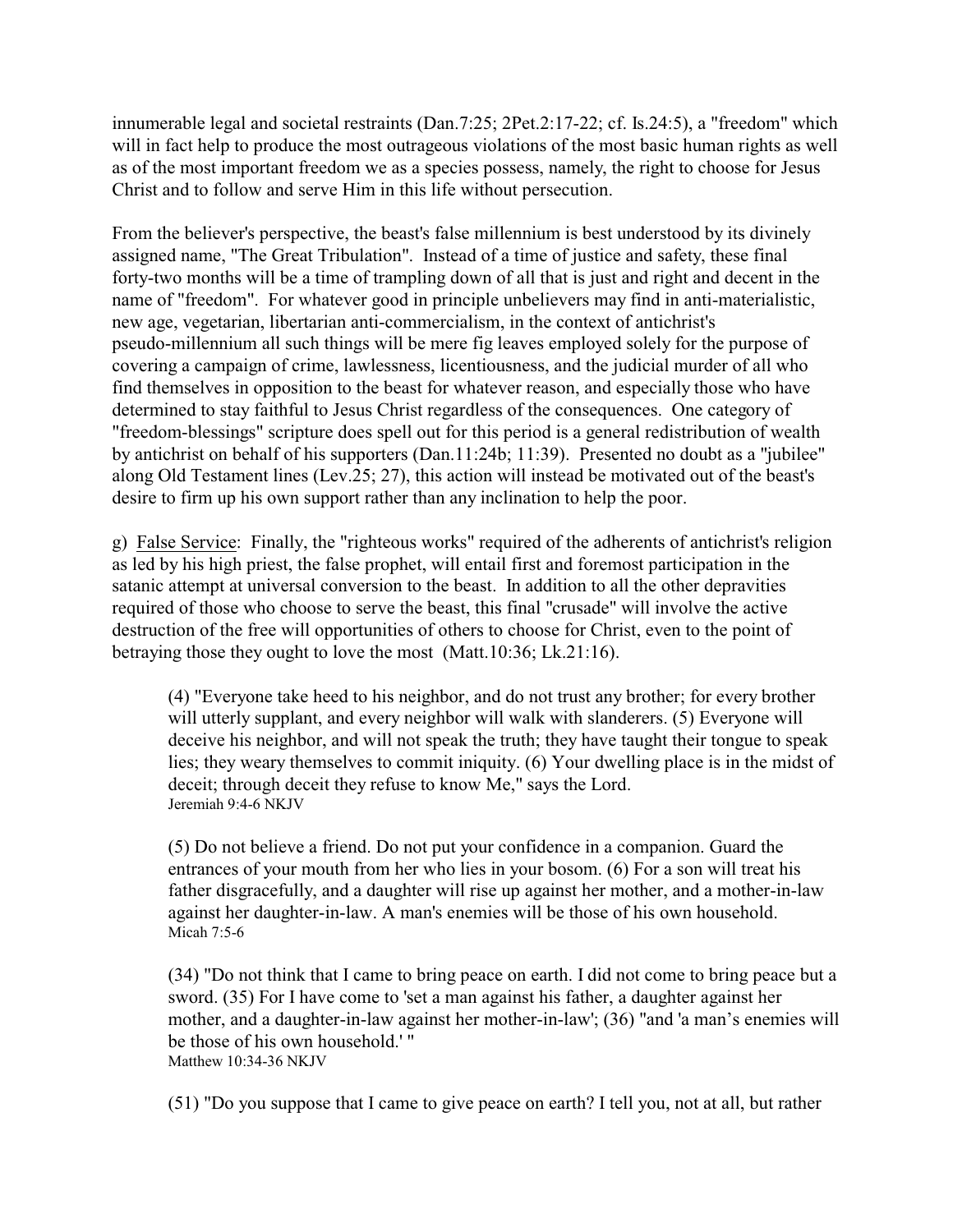division. (52) For from now on five in one house will be divided: three against two, and two against three. (53) Father will be divided against son and son against father, mother against daughter and daughter against mother, mother-in-law against her daughter-in-law and daughter-in-law against her mother-in-law." Luke 12:51-53 NKJV

h. Do Not Join or Cooperate with Antichrist's False Religion: Far worse than failure to separate from lukewarm Christian groups caught up in the wave of enthusiasm for antichrist during the Tribulation's first half will be the formal joining of the beast's false religion during the Tribulation's second half. Even if this happens by default, that is, by continuing membership in a church or denomination which formally attaches itself to the beast's religion, the danger of being party to such an arrangement will be as close to spiritually fatal as possible short of outright apostasy. At this point in the Tribulation, antichrist will openly and officially proclaim himself to be Christ, taking his seat in God's temple in Jerusalem, and will then begin the Great Persecution of believers worldwide.

It is certainly understandable on a worldly level that some will want to deflect attention from themselves by continuing fellowship and by seeming to go along with the apostate course their church or denomination has set. However, while there may be some debate as to whether it will really be possible to continue membership in an organization which blasphemously accepts the beast as Jesus Christ and yet at the same time maintain a genuine faith in the true Savior (through the exercise of strenuous mental reservation), there is no doubt whatsoever about the fact that such a course of action will at the very least be incredibly dangerous, risking spiritual security for a very precarious sort of physical security.

Such an approach will not only constitute a very poor bargain, but even if someone inclined to avoid persecution through such dishonest association might theoretically hang onto their faith initially, the compromised spiritual position this policy will put them in coupled with the diminution of courage such a false posture must necessarily engender will make it very difficult not to accept the mark of the beast when the time comes.

Even before that point of no return arrives, it is likely that antichrist and his false prophet will make use of their worldwide religion in particular to identify and help to "process" true believers who are unwilling to compromise in this way. This sort of thing has happened before (in the Roman Catholic persecutions of Protestants during the Reformation and in the rounding up of Europe's Jews by the Nazis, for example), and it is utterly foolish to believe that anyone will be able to continue in membership in a church which has not only been coopted but actually incorporated into antichrist's "universal church" without facing just such grim moral choices. If a person is in effect hiding out in some such organization, what are the chances that when their turn comes to betray another believer that at that point they will miraculously find the spiritual courage to say no?

The above assumes that all believers will fully understand all of these matters ahead of time (and that only the exceptionally cowardly will fall into this trap). However, given the fact that we live in the lukewarm Church era of Laodicea, that assumption is of course not valid. The current level of spiritual immaturity within the Church guarantees that this problem of potential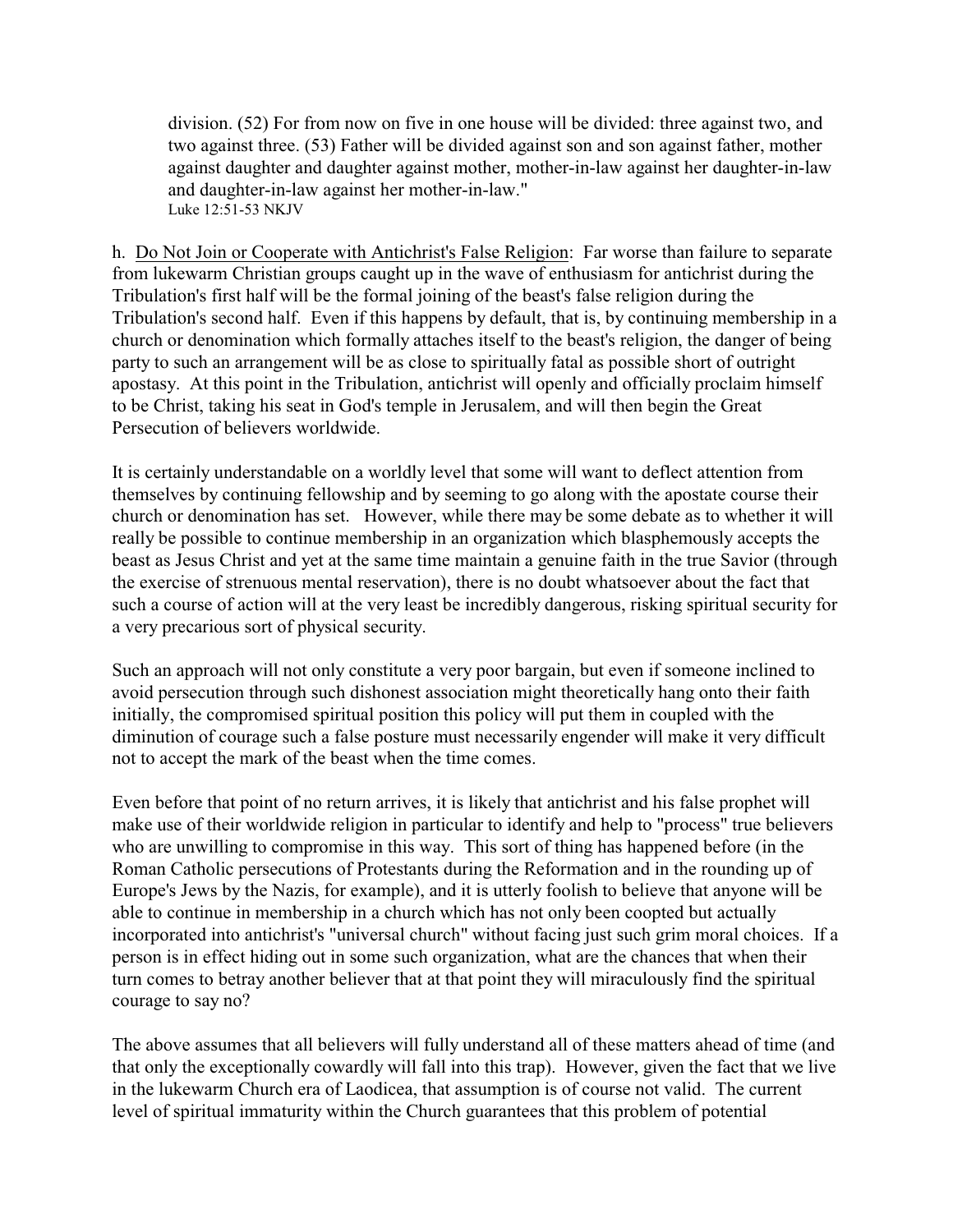compromise by association will be compounded exponentially for those who enter the Tribulation unprepared. So while in many respects the problems and dangers facing unprepared believers during the Tribulation will be precisely the same as they are today, the circumstances then will lead to a much increased magnitude of danger and with a much reduced period of germination before spiritual disaster results.

Anticipating these same perils in his final address to the Ephesian elders, the apostle Paul sets out for us the mind-set we should adopt when facing these pressures of attack which emanate both from without and within the church-visible of that day (Acts 20:27-35):

1) Genuine teachers of the gospel proclaim the whole truth of scripture:

"For I have not hesitated to proclaim to you the whole will of God." Acts 20:27 NIV (cf. v.20)

2) As legitimate servants of Christ, genuine teachers of the gospel are concerned about the congregation's true spiritual welfare:

"Keep watch over yourselves and all the flock of which the Holy Spirit has made you overseers. Be shepherds of the church of God, which he bought with his own blood." Acts 20:28 NIV

3) Even genuine Christian groups will suffer severe infiltration attacks by Satan's servants:

"I know that after I leave, savage wolves will come in among you and will not spare the flock." Acts 20:29 NIV

4) Apostates will arise to corrupt and mislead even genuine Christian groups by distorting the truth of the Word:

"Even from your own number men will arise and distort the truth in order to draw away disciples after them." Acts 20:30 NIV

5) Alertness to these dangers is thus essential and is the proper response to the voluminous scriptural warnings on this subject:

"So be on your guard! Remember that for three years I never stopped warning each of you night and day with tears." Acts 20:31 NIV

6) The only true defense against these things is spiritual edification accomplished through hearing, understanding, believing and applying the Word of God:

"Now I commit you to God and to the word of his grace, which can build you up and give you an inheritance among all those who are sanctified."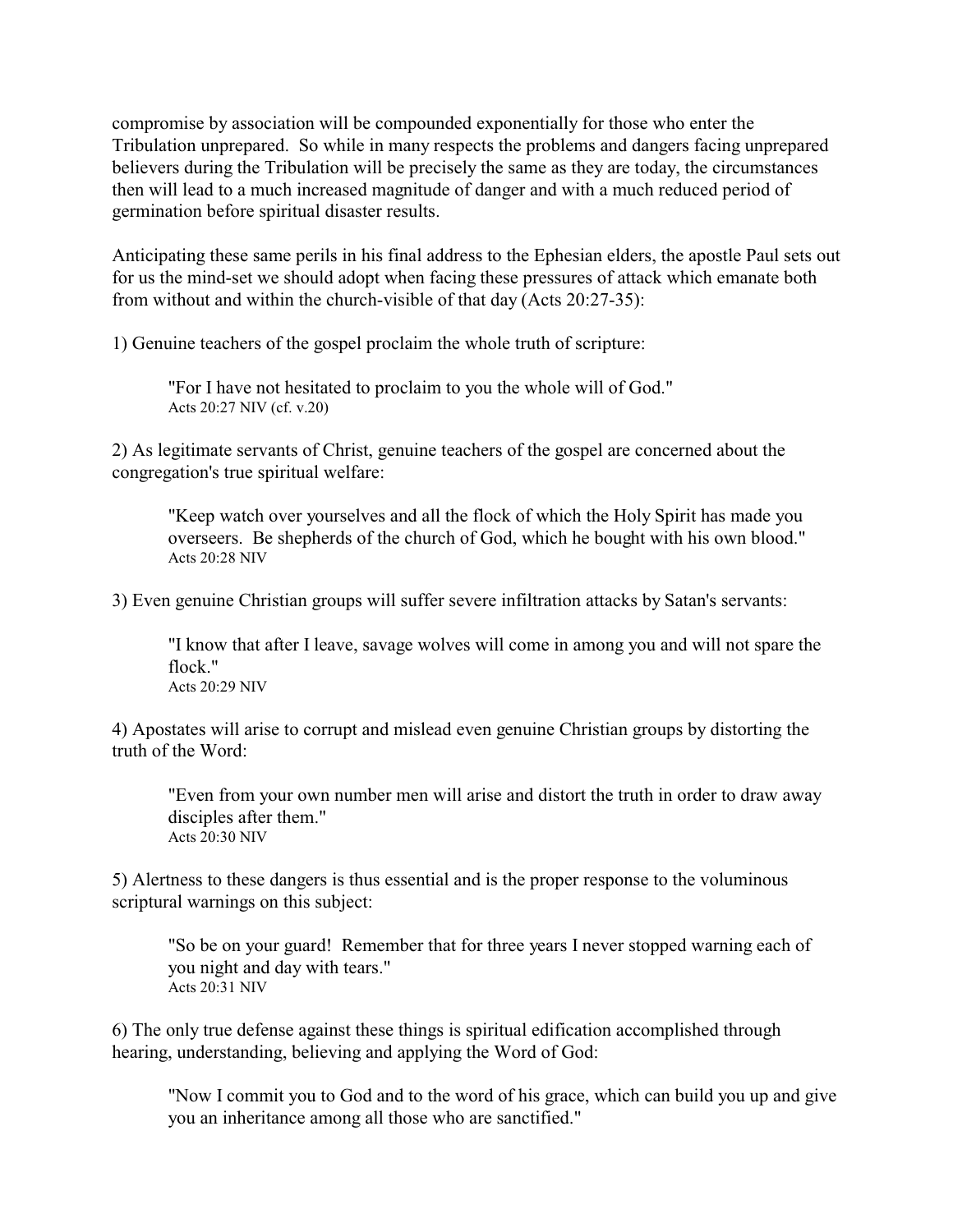## Acts  $20.32$  NIV

7) Since genuine teachers of the gospel set an incorruptible example in all things, false teachers (and by application their false teachings) may be easily recognized by their falling short of the true standard (in case anyone is in doubt about which is which):

(33) "I have not coveted anyone's silver or gold or clothing. (34) You yourselves know that these hands of mine have supplied my own needs and the needs of my companions. (35) In everything I did, I showed you that by this kind of hard work we must help the weak, remembering the words the Lord Jesus himself said: 'It is more blessed to give than to receive.' " Acts 20:33-35 NIV

There is an important sense in which these words of Paul not only apply to us now but especially also to the experiences of the Tribulation. In warning against distorted truth and in emphasizing the importance of telling the whole truth, the apostle brings to mind the three popular false doctrines so prevalent in the church-visible of our own day, each of which will predispose those who wrongfully accept them towards falling into this trap of assimilation and compromise with the beast's religion during the Tribulation:

False belief in a pre-Tribulation resurrection (i.e., "the rapture"): Many Christians will find themselves completely ignorant about the Tribulation once it begins due in no small part to the supposition that they would not have to face it. Not only will the realization that they have been wrong about such a deeply cherished false belief tend to shake their faith generally when it proves not to be true, but this particular false doctrine breeds complacency and worldliness through the false sense of security it provides and is contributing here and now to spiritual immaturity and the foolish notion that lack of spiritual preparation is somehow not dangerous because at least the Tribulation will not have to be endured.

False belief in a state of unconditional eternal security (i.e., "once saved, always saved"): This erroneous belief, dangerous enough during good times, will prove doubly malicious during the Tribulation. Apropos of our current point, those who imagine that they will be saved no matter what they do are likely to see compromising with the beast's religion as at least not risking their eternal future – and may even foolishly assume that this applies also to taking the mark of the beast, despite the very clear warnings of scripture.

False belief in spiritual security through institutional membership (i.e., "salvation through works"): If it is assumed that everyone who maintains fellowship within a Christian church or denomination is automatically protected, the tendency will then be to continue that fellowship at the very point when separation will be necessary for true spiritual safety. Whether membership or tithing or water-baptism or any other tangible ritual, rite or procedure is wrongly invested with magical significance, the net effect is to make the faith of the believer in question more dependent upon those fleshly works than upon the Rock of our salvation, Jesus Christ, and then to make him or her all the more vulnerable to a fatal compromise when the moment of decision comes.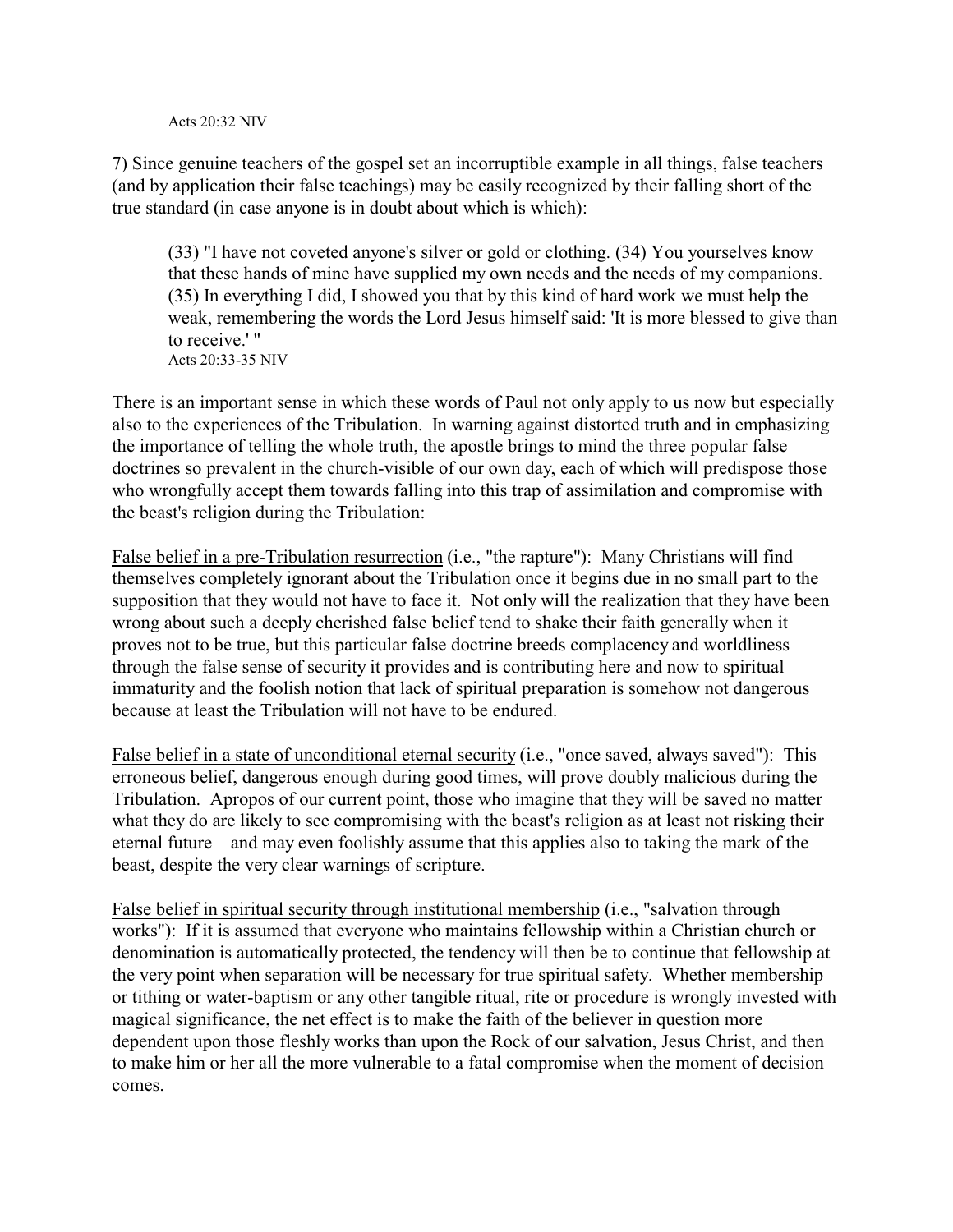## 7. Testing for False Teaching, False Teachers and False Groups

The above discussion should leave no doubt about the need to stay far away from any and all putatively Christian teaching, teachers and organizations which are not truly serving Jesus Christ. In accordance with our Lord's guidance that we are to be "wise as serpents", even as we remain "harmless as doves" (Matt.10:16), scripture tells us to test any and all such individuals and groups, along with their doctrines, before committing to fellowship with them.

(1) Beloved, don't believe every spirit [of every so-called prophet], but test the spirits [of these "prophets" to see] whether [or not] they are from God. For many false prophets have gone out into the world. (2) By this [test] you [will] know [whether or not a person has] the Spirit of God. Any spirit (i.e., a person or organization) which professes that Jesus Christ has come in the flesh is from God, (3) but any spirit which does not profess that Jesus Christ has come in the flesh is not from God. And this [latter] is the [spirit] of the antichrist, which you have heard about, that he is coming, and [even] now [his spirit] is already in the world. 1st John 4:1-3

Jesus Christ is thus the proper "test" for evaluating any organization or teacher and their teachings. The precise means by which we are to employ this "test" is further delineated by our Lord<sup>.</sup>

(16) "You will recognize [these false prophets] from their fruit (i.e., their words, teachings, personal behavior and modus operandi). People don't collect grapes from thorn bushes or figs from thistles, do they? (17) Just so every good tree produces good [serviceable] fruit, but the rotten tree produces bad fruit. (18) A good tree cannot produce bad fruit, nor can a rotten tree produce good [appealing] fruit. (19) [For] every good tree which doesn't produce good fruit is cut down and thrown into the fire. (20) So then, you will recognize [those false prophets] from their fruit." Matthew 7:16-20

For those who are genuinely trying to follow Jesus Christ and be His disciples, application of this "fruit-test" in the way our Lord has directed is imperative for our spiritual safety. Any teacher or teaching or group which does not truly represent Him, reflect Him and teach the truth about Him must be avoided.

a. Testing the Teacher: Evaluating and judging other people is always a dangerous business and one which is best avoided if unnecessary (Matt.7:1-2; Lk.6:37). However, given that serious spiritual growth is extremely difficult without in-depth teaching of the scriptures, and that this process requires the believer's acceptance of the authority of the teacher in question to some degree, at least an initial evaluation is advisable, therefore, when it comes to the issue of choosing whether or not to accept a particular person's teaching authority in the first place.

This will mean, it is true, that the lifestyle and personal behavior of the teacher in question should be above reproach (cf. 1Tim.3:1-15; Tit.1:5-9), at least, that is, when a fair and accurate judgment is rendered on more than mere appearances (Jn.7:24). After all, many a false teacher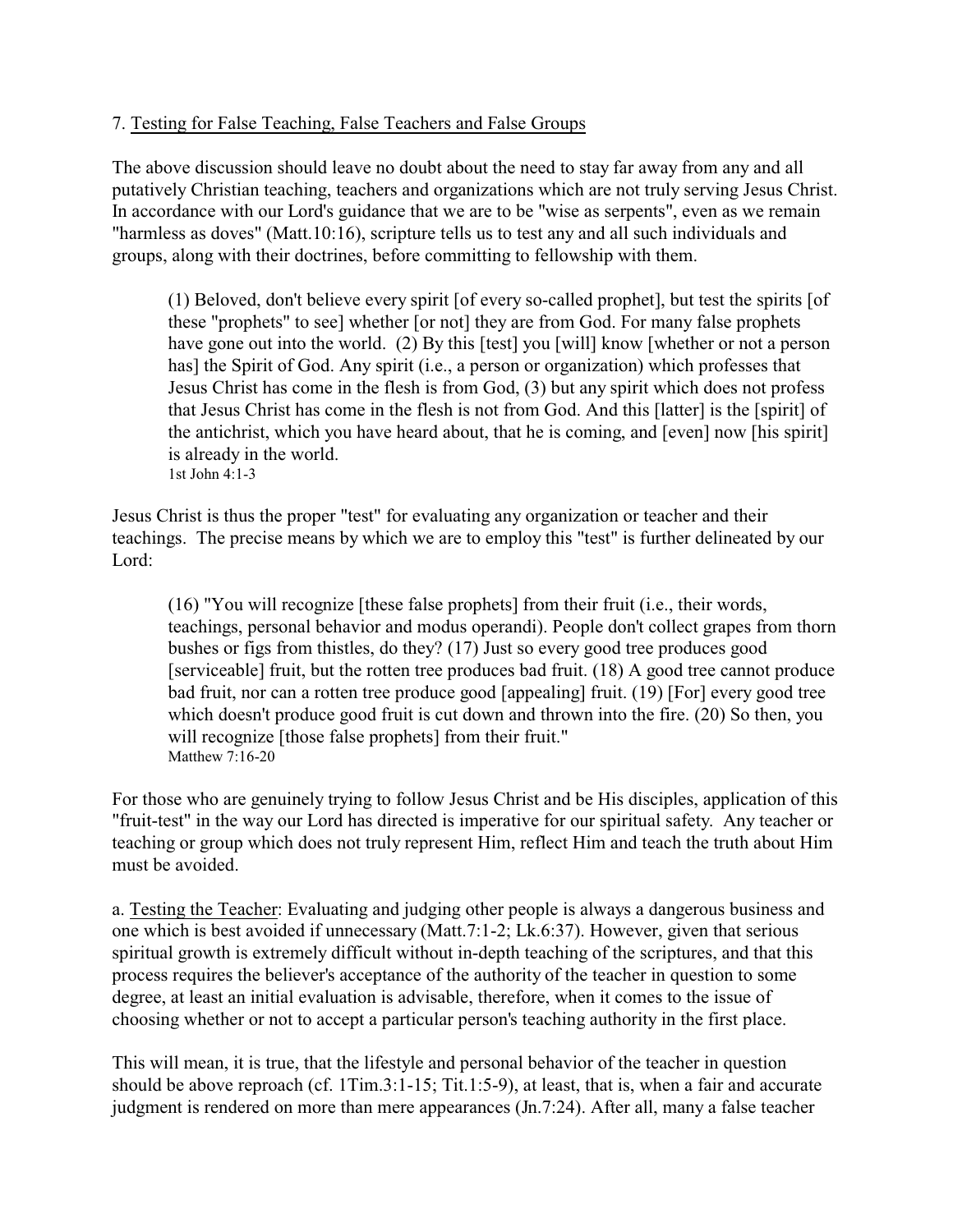will go to great lengths to try and project an image of sanctity, hiding under a layer of whitewash his true nature, and thus making whatever he wishes to hide often less than obvious (Matt.23:27-28).

On the one hand, while charlatans are often very careful to conceal their faults, genuine teachers may, out of innocence, be less careful about hiding their own shortcomings (none of us, after all, is perfect). So while sanctimonious behavior trumpeted for mass consumption should put anyone on the alert, and while false teachers often have at least one "tell" or glaring fault that burns through the facade and reveals what is really underneath, judging the source is not entirely without its difficulties. This, at least in part, accounts for the acceptance by some (who should know better) of false teachers (based upon their polished deceptions) and the rejection by some (employing an over-legalistic standard) of true teachers (based upon patent peccadillos and minor imperfections).

As in all things, the employment of careful, balanced, and sober judgment, accompanied by prayer and the aid of the Spirit, should be able to avoid both of these extremes.

b. Testing the Teachings: It is surely for just this reason that our Lord in giving us this "fruit test" directs our attention in these matters not to the tree itself (which may give the appearance of being "good"), but rather to its fruit whose goodness and badness it is impossible to conceal. While we may not always be able to discern the nature of the heart from what people choose to show us in their personal appearance and demeanor, judging the quality of their production, their fruit (their teaching), is an easier matter.

The analogy of literal fruit is helpful in this regard. Good fruit is generally obvious upon inspection: it gives a pleasant appearance and smell. With even a small experience of particular types of fruit, it is rare that we are fooled about quality even before tasting (and we often go to great lengths at the market to judge the weight, color, luster, smell, etc.). If we do make a mistake, one bite is usually sufficient to tell us that a piece of fruit is rotten, or unripe, or otherwise deficient in quality (i.e., because of parasites or what have you). And even on those rare occasions when we partake in spite of all these factors, the physical reaction of our bodies will no doubt keep us from making such bad judgment a continuing practice (e.g., an over-indulgence in green apples is seldom repeated).

As obvious as all this is in the realm of literal fruit (and our Lord has made a point of picking an analogy wherein we have no excuse to plead ignorance), is it not amazing that so many continue to persevere in indulging in bad "spiritual fruit", that is, in the lies and dissembling of false or otherwise inadequately or ill-prepared teachers? For while we may not be absolutely sure about the tree (indeed, the false teacher may be charismatic in the extreme, popular, well-spoken, even a model of aestheticism, etc.), if the fruit/teaching is bad, it will stink discernibly, it will taste noticeably bad, and it will produce unmistakable spiritual dyspepsia (to put the issue again in terms of literal fruit). For if the teaching is false, it will arouse our spiritual suspicions immediately (like a banana bruised on the outside), will not square with the Bible upon scrutiny (like an avocado mottled on the inside), and, if we are foolish enough to "take it in" anyway, will cause sudden problems in our spiritual life (like a rotten apple eaten in spite of our better judgment), problems which should immediately warn us of our mistake.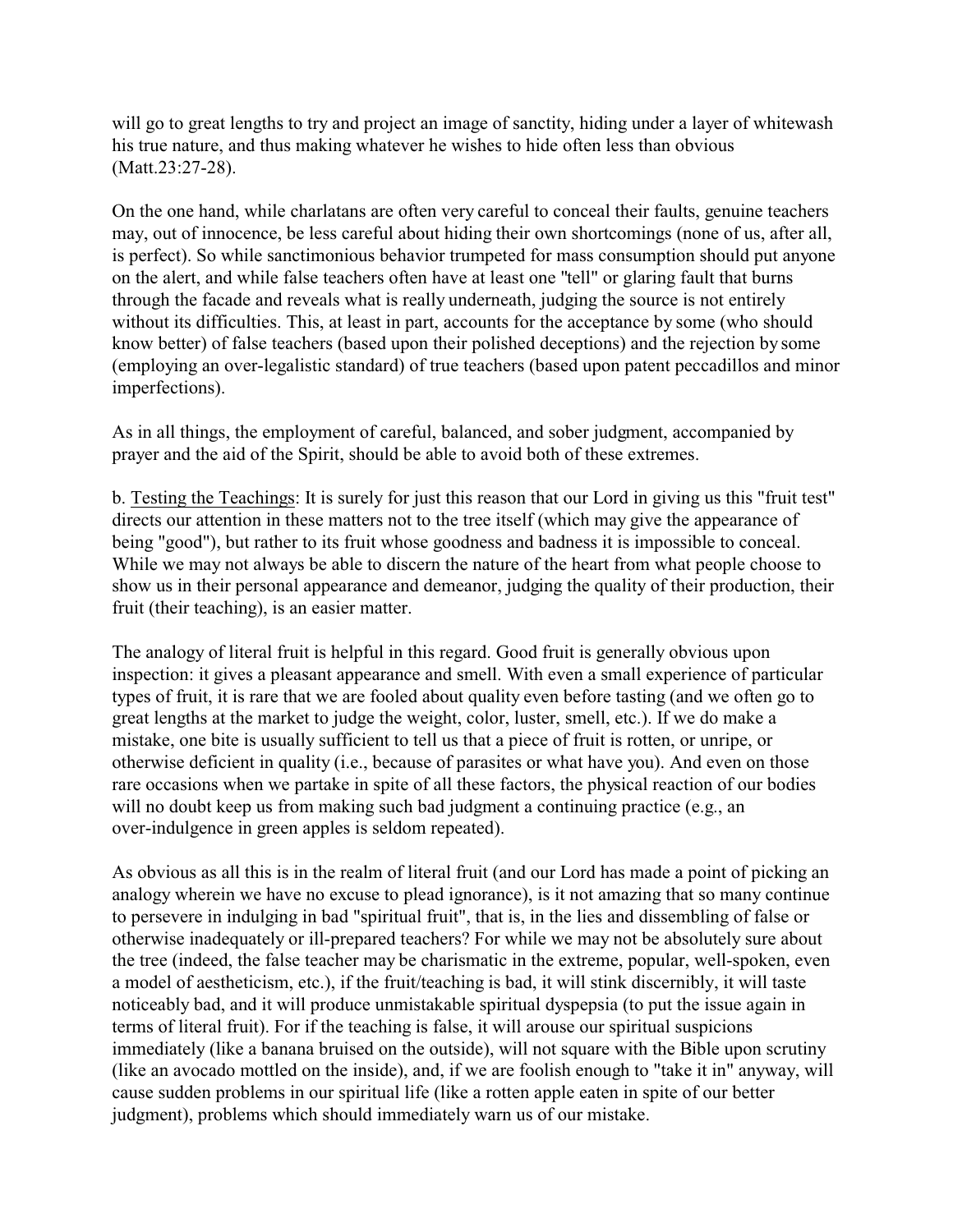In the realm of real fruit, a person would have to be mad to persevere in eating bad fruit and to continue to endure the predictable and dissipating consequences. In the realm of spiritual fruit, the believer still possessed of his/her spiritual sanity (that is, still committed to following Christ instead of what the flesh, the eyes, and the ego lust for: 1Jn.2:15-17), ought to react in a similar manner, turning away from the source of the problem (suspicious as it was to begin with).

The main difference in this analogy between bad fruit and bad teaching is that, sadly, while few human beings are willing to deliberately skew their perception of physical reality so as to call certifiably bad fruit "good", hardening the heart and distorting spiritual reality to the point of calling teaching which is dangerously inadequate or intentionally deceptive "good" is an all too common occurrence (Eph.4:17-19). This has much to do with the spiritual battle in which we find ourselves. On the one hand, fruit trees have no hidden agenda, but false teachers (and the devil who motivates and uses them) clearly do: the exploitation of potential victims for their own selfish ends. On the other hand, any motivation we would have to eat rotten literal fruit is easily counterbalanced by the painful price to pay, but when it comes to all the hidden desires of our hearts, we human beings have always been most susceptible to those who are willing to tell us that what we know is wrong (but want to do) is really alright. This has been the case since the serpent told Eve that eating that most famous fruit would not only fail to produce the dire effects prophesied by the Lord, but would even have positive benefits as well (Gen.3:4-5).

For by giving voice to unparalleled folly, [these false teachers] entrap by fleshly lusts and sensuality those who did not flee far enough from such habitual deceivers. 2nd Peter 2:18

Choosing the "bad fruit" of false teachers is the result of spiritual myopia in the first place, and, should one persist in such damaging behavior, can result in the end in complete spiritual blindness, returning in apostasy to the hardening of one's heart in unbelief so as to refuse to let in the light of the truth (Matt.6:22-23; 15:14; Mk.4:12; Lk.8:10b; Jn.9:34-41;12:40; Rom.1:21-32; 1Jn.2:11):

(3) And to the degree that our gospel really is covered by a veil, it is obscured in this way only in the case of those who are perishing. (4) For in the case of such persons, the god of this world has blinded the minds of these unbelievers, in order to prevent the shining forth unto them of the light of the gospel of Christ's glory – even Him who is the very image of God. 2nd Corinthians 4:3-4

*Truly* committed followers of Jesus Christ are seldom ensnared by the lure of "bad fruit" (even if they desire it, they maintain their spiritual "wits" and reject it), while half-hearted and lukewarm individuals are easy targets for false teachers (being all too eager to accept the false version of reality being offered in order to indulge their various lusts, whatever these may be).

c. Testing the Group: No one is perfect, and so perfect behavior cannot be expected from any group, not even from a legitimate Christian church. Nevertheless, it seems obvious to say that wild or weird behavior on a mass scale should be reason enough to doubt the holiness of any would-be "Christian" church (taking into account, of course, that every organization has an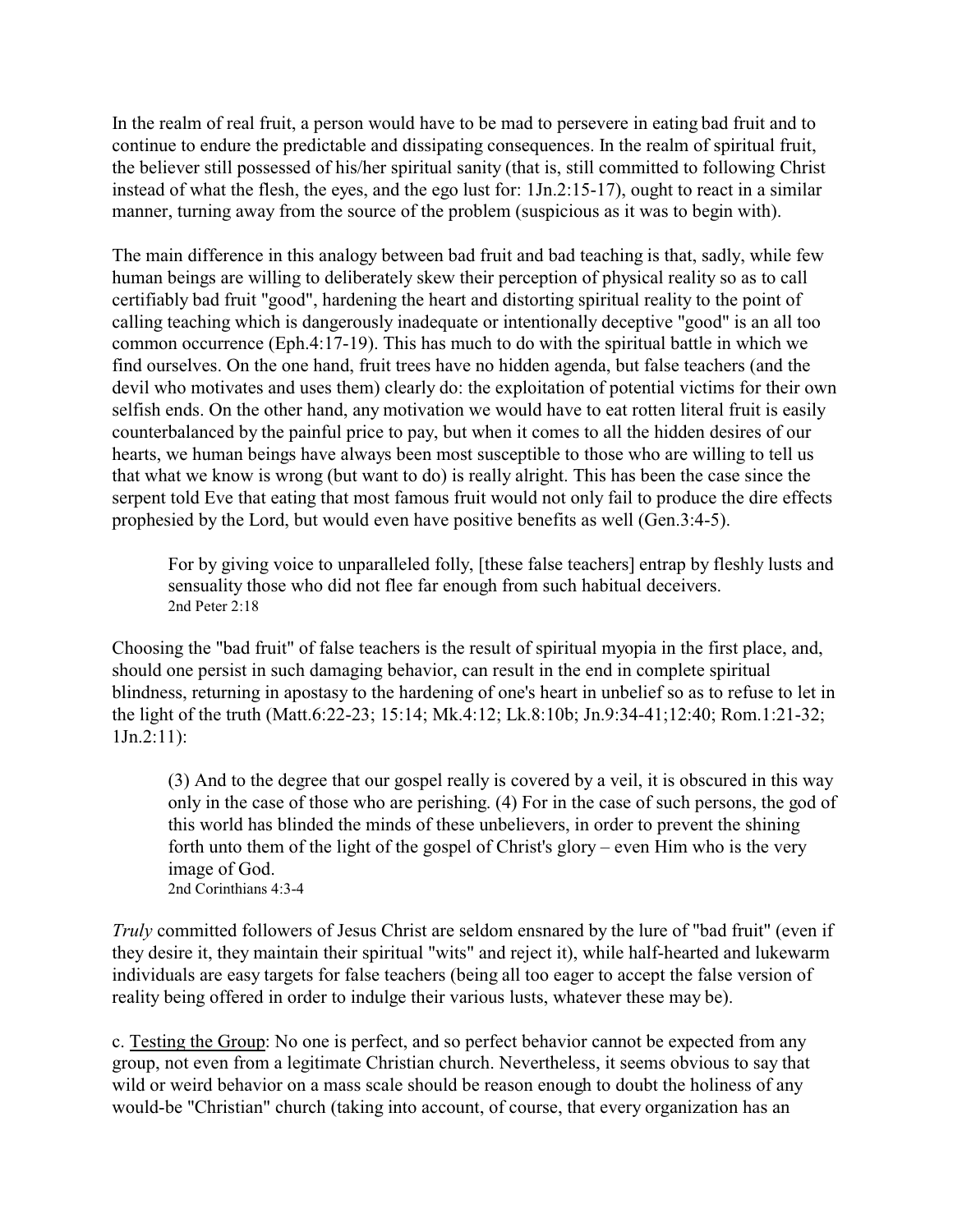occasional "loose cannon" or two: Tit.1:16). Barring any obvious and dominant trend towards immorality on the one hand or legalistic self-righteousness on the other in the behavior of the membership, there are other factors to consider as well in determining whether or not a particular self-styled group of "believers" is really following our Lord. Certain telltale characteristics of organizations operating for their own ends apart from God and His Word are inevitably present even in groups which (falsely) profess to be Christian. Positive indications that one is dealing with a "false group" may include (but are certainly not limited to) the fact that they ...

- teach and practice things which are patently and easily refuted by the Bible (cf. 1Cor.15:12-19).
- discourage (or prohibit) individual Bible reading and personal Bible study (cf. Acts 17:11).
- adhere to "secret doctrines" or "oral tradition" available only from and interpreted exclusively by the leadership (cf. Col.2:18-23).
- violate hypocritically (though not openly) whatever good standards they do profess and proclaim (cf. Matt.23:27-32).
- seek to exploit their own membership for money, pleasure, or otherwise take advantage (cf. Acts 20:29-30).
- seek to control the lives and take over the decision-making of their members (cf. 2Pet.2:18-22).
- seek to isolate their members from friends, family, and society at large (cf. Gal.4:17).
- claim a superior righteousness or morality based upon their own deeds instead of on Christ's work (cf. Phil.3:7-9).
- promise eternal life and salvation apart from faith in and faithfulness to Jesus Christ (cf. Gal.1:6-9).
- deny Jesus Christ by their teachings or their actions (cf. 2Jn.1:7).

This last standard of evaluation, the "Christ test", should really be at the heart of any evaluation of groups which purport to be Christian:

(2b) Any spirit (i.e. person, teaching, organization) which professes that Jesus Christ has come in the flesh is of God, (3) but any spirit which does not profess that Jesus Christ has come in the flesh is not from God. 1st John 4:2b-3a

To fulfill the requirement of genuinely professing Jesus Christ, there must be acknowledgment of and adherence to the following principles (taught by scripture as natural corollaries to the